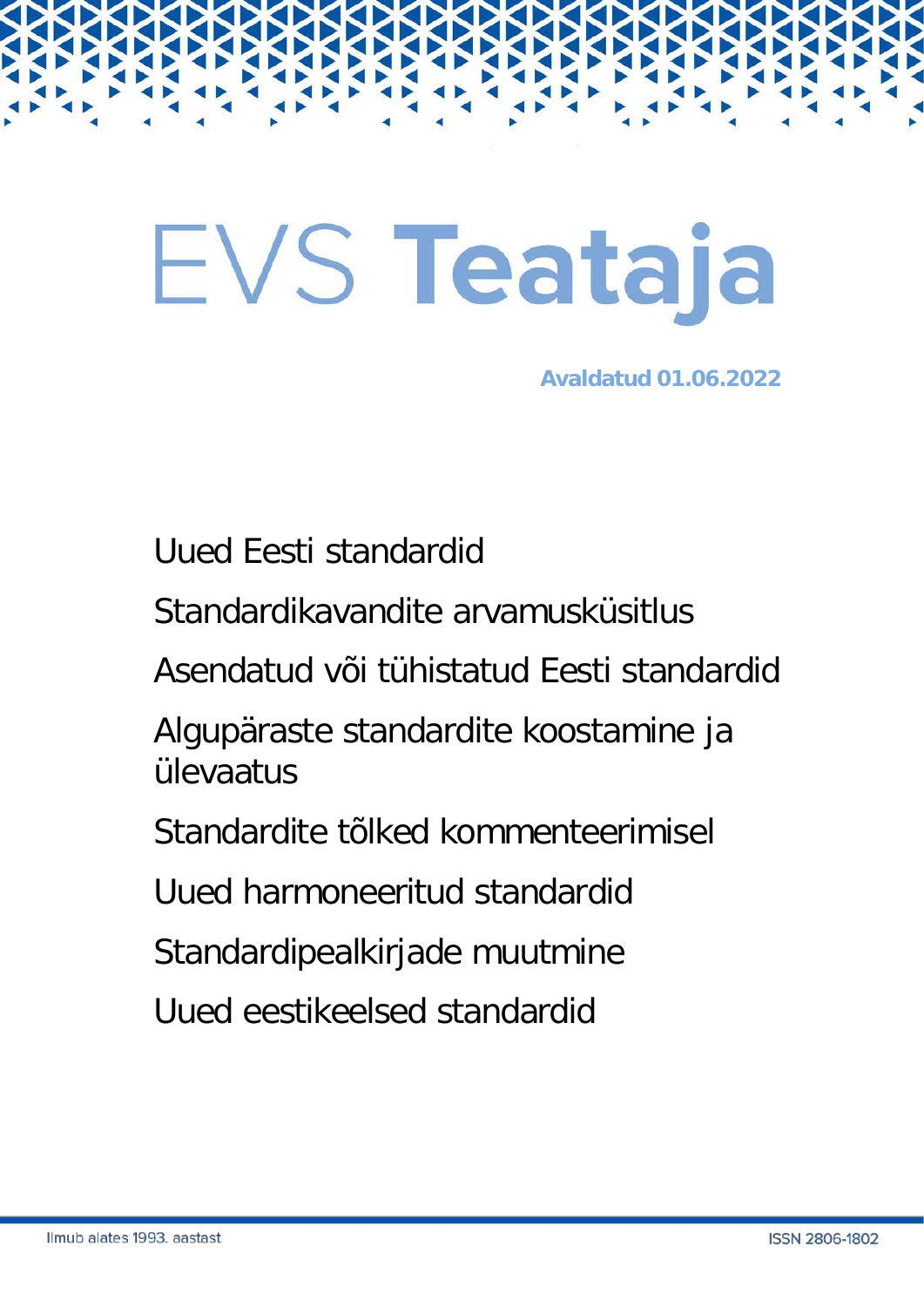# **SISUKORD**

| ASENDATUD VÕI TÜHISTATUD EESTI STANDARDID JA STANDARDILAADSED  |  |
|----------------------------------------------------------------|--|
|                                                                |  |
|                                                                |  |
| ALGUPÄRASTE STANDARDITE JA STANDARDILAADSETE DOKUMENTIDE       |  |
|                                                                |  |
|                                                                |  |
|                                                                |  |
| UUED EESTIKEELSED STANDARDID JA STANDARDILAADSED DOKUMENDID 81 |  |
|                                                                |  |
|                                                                |  |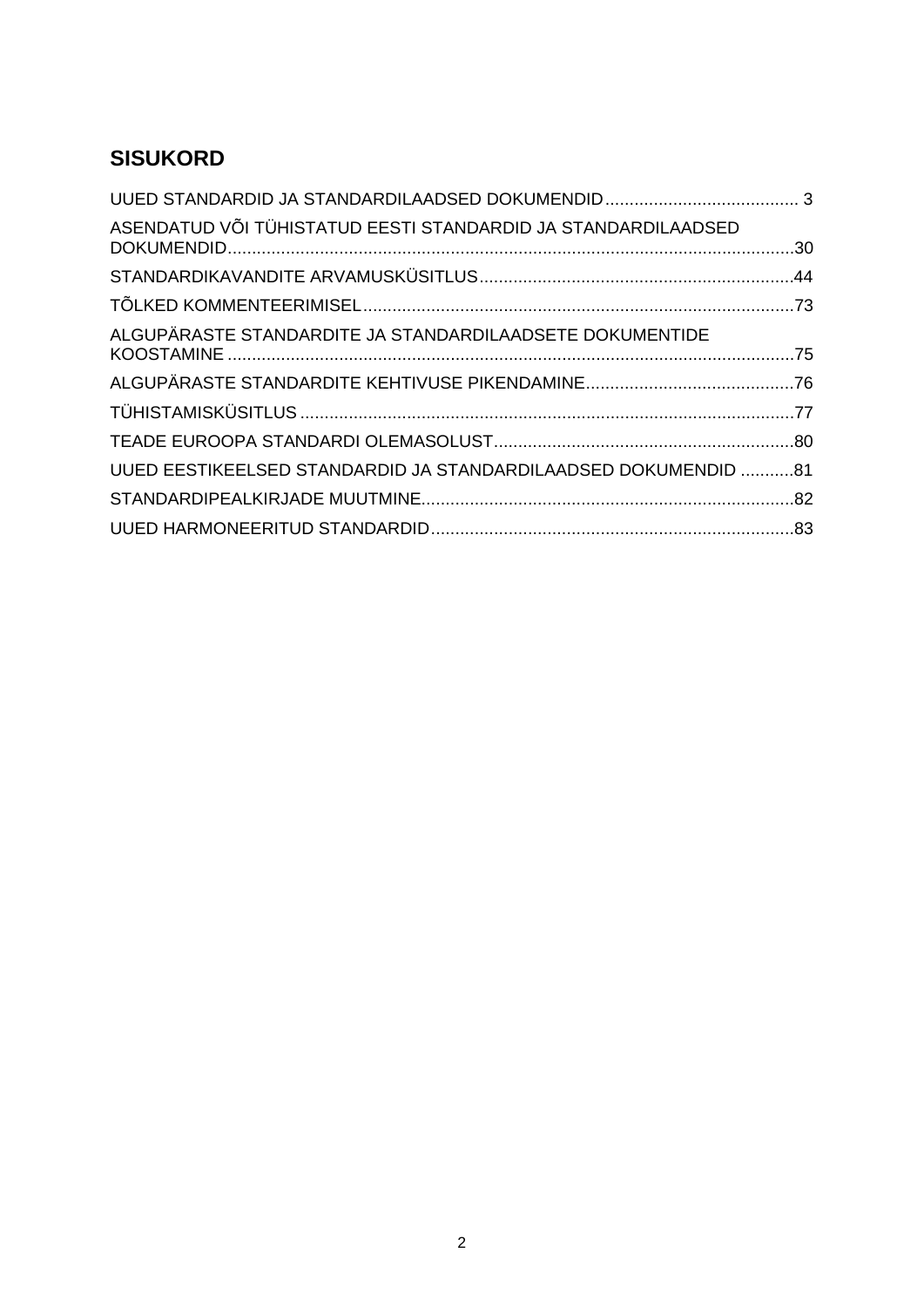# <span id="page-2-0"></span>**UUED STANDARDID JA STANDARDILAADSED DOKUMENDID**

## **01 ÜLDKÜSIMUSED. TERMINOLOOGIA. STANDARDIMINE. DOKUMENTATSIOON**

#### **EVS-EN 4259:2022**

## **Aerospace series - Metallic materials - Definition of general terms**

This document defines the general terms to be used in the standards of metallic materials for aerospace applications. It is intended only to give terms which are truly general and where definition, in this context, is required. The definitions of more specific terms are to be found in the technical specifications, test methods, etc. which are referenced in the material standard concerned.

Keel: en Alusdokumendid: EN 4259:2022

#### **EVS-EN IEC 81346-1:2022**

## **Industrial systems, installations and equipment and industrial products - Structuring principles and reference designations - Part 1: Basic rules**

This part of IEC 81346, published jointly by IEC and ISO, establishes general principles for the structuring of systems including structuring of the information about systems.Based on these principles, rules and guidance are given for the formulation of unambiguous reference designations for objects in any system. The reference designation identifies objects for the purpose of creation and retrieval of information about an object, and where realized about its corresponding component. A reference designation labelled at a component is the key to find information about that object among different kinds of documents.The principles are general and are applicable to all technical areas (for example mechanical engineering, electrical engineering, construction engineering, process engineering). They can be used for systems based on different technologies or for systems combining several technologies. This document is also a horizontal publication intended for use by technical committees in preparation of publications related to reference designations in accordance with the principles laid down in IEC Guide 108.

Keel: en

Alusdokumendid: IEC 81346-1:2022; EN IEC 81346-1:2022 Asendab dokumenti: EVS-EN 81346-1:2009

## **EVS-EN ISO 8655-1:2022**

#### **Piston-operated volumetric apparatus - Part 1: Terminology, general requirements and user recommendations (ISO 8655-1:2022)**

This document specifies general requirements for piston-operated volumetric apparatus (POVA). It is applicable to pipettes, burettes, dilutors, dispensers and manually operated precision laboratory syringes. It furthermore defines terms for the use of piston-operated volumetric apparatus and gives user recommendations. This document does not apply to medical products intended for use on humans, e.g. for medical syringes.

Keel: en Alusdokumendid: ISO 8655-1:2022; EN ISO 8655-1:2022 Asendab dokumenti: EVS-EN ISO 8655-1:2003 Asendab dokumenti: EVS-EN ISO 8655-1:2003/AC:2009

## **EVS-ISO 10957:2022**

## **Informatsioon ja dokumentatsioon. Rahvusvaheline noodiväljaande standardnumber (ISMN) Information and documentation - International standard music number (ISMN) (ISO 10957:2021, identical)**

Selles dokumendis iseloomustatakse rahvusvahelist noodiväljaande standardnumbrit (ISMN), mis võimaldab ainuomaselt identifitseerida noodiväljaandeid. Standard käsitleb nimetatud väljaannetele ainuomase ISMN-i andmist, eristamaks mingi nimetuse üht editsiooni või mingi editsiooni üht eraldivõetavat osa kõigist teistest editsioonidest. See dokument täpsustab ka ISMN-i struktuuri ja selle kujutise asukoha noodiväljaannetel. See dokument kohaldub noodiväljaannete editsioonidele. ISMN-i võib kasutada ka nende noodieditsioonide identifitseerimiseks, mis on avaldatud koos teiste andmekandjatega ning moodustavad nendega ühe terviku (nt editsioon, mis koos helisalvestisega moodustab ühtse toote). ISMN-i ei kasutata teistel andmekandjatel iseseisva väljaandena avaldatud materjali identifitseerimiseks, nt heli- või audiovisuaaltooted (näit CD-d või DVD-d), millele kohalduvad teised standardid nagu ISO 3901 (International Standard Recording Code) ja ISO 15706 (International Standard Audiovisual Number). ISMN ei sobi toodete enda identifitseerimiseks (CD-d või DVD-d), milleks saab kasutada 13-numbrilist EAN (European Article Numbering) vöötkoodi.

Keel: en

Alusdokumendid: ISO 10957:2021 Asendab dokumenti: EVS-ISO 10957:2010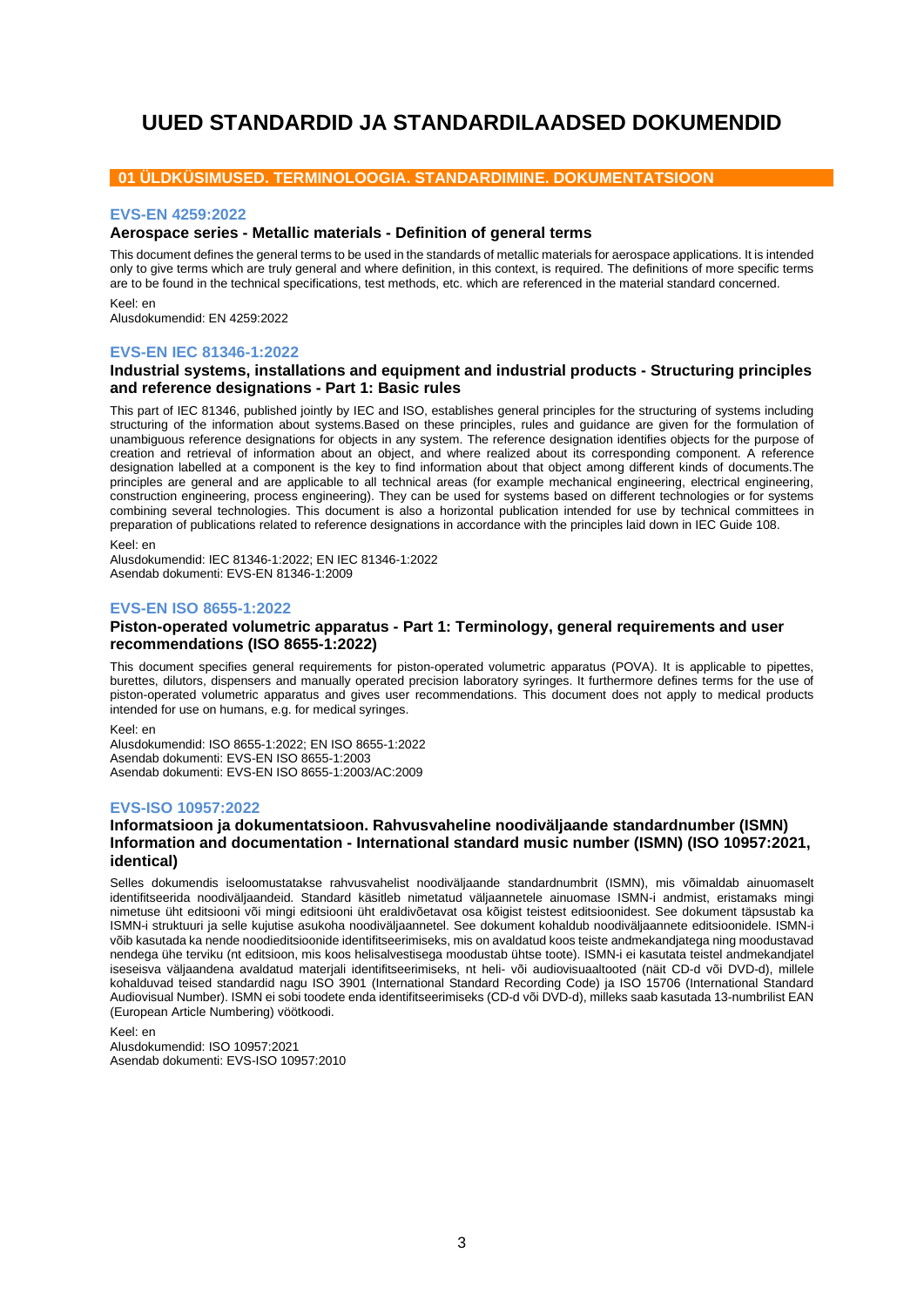## **03 TEENUSED. ETTEVÕTTE ORGANISEERIMINE, JUHTIMINE JA KVALITEET. HALDUS. TRANSPORT. SOTSIOLOOGIA**

## **EVS-EN ISO 50005:2022**

## **Energy management systems - Guidelines for a phased implementation (ISO 50005:2021)**

This document gives guidance for organizations on establishing a phased approach to implement an energy management system (EnMS). This phased approach is intended to support and simplify the implementation of an EnMS for all types of organizations, in particular for small and medium-sized organizations (SMOs). This document gives guidance on the use of twelve core elements with four levels of maturity for each element to establish, implement, maintain and improve an EnMS that results in energy performance improvement.It enables the user of this document to implement a phased approach to achieve a level of energy management appropriate to its objectives and to build a strong foundation which can subsequently be extended towards meeting the requirements of ISO 50001:2018. This document is consistent with ISO 50001:2018 but does not cover all of its requirements.

Keel: en

Alusdokumendid: ISO 50005:2021; EN ISO 50005:2022

## **11 TERVISEHOOLDUS**

#### **EVS-EN ISO 10079-2:2022**

## **Medical suction equipment - Part 2: Manually powered suction equipment (ISO 10079-2:2022)**

This document specifies safety and performance requirements for manually powered suction equipment intended for oropharyngeal suction. It applies to equipment operated by foot or by hand or both.The commonest use of manually powered suction is in situations outside of healthcare settings often described as field use or transport use. Use in these situations may involve extreme conditions of weather or terrain. Additional/alternative requirements for manually powered suction equipment intended for field use or transport use are included in this document. This document does not apply to mucus extractors.

Keel: en Alusdokumendid: ISO 10079-2:2022; EN ISO 10079-2:2022 Asendab dokumenti: EVS-EN ISO 10079-2:2014

#### **EVS-EN ISO 10079-3:2022**

## **Medical suction equipment - Part 3: Suction equipment powered from a vacuum or positive pressure gas source (ISO 10079-3:2022)**

This document specifies basic safety and performance requirements for medical suction equipment powered from a vacuum or positive pressure gas source generating venturi suction. It applies to suction equipment connected to medical gas pipeline systems or cylinders and venturi attachments and can be standalone or part of an integrated system.

Keel: en

Alusdokumendid: ISO 10079-3:2022; EN ISO 10079-3:2022 Asendab dokumenti: EVS-EN ISO 10079-3:2014

## **EVS-EN ISO 23372:2022**

## **Anaesthetic and respiratory equipment - Air entrainment devices (ISO 23372:2022)**

This document specifies minimum performance and safety requirements for air entrainment devices used for delivery of designated oxygen concentrations to patients. It provides a test method to check the accuracy of the oxygen concentration in the air/oxygen mixture generated by the air entrainment devices. Air entrainment devices can be fixed to deliver a single oxygen concentration or adjustable, to deliver a range of oxygen concentration outputs. This document also specifies marking requirements and recommends an optional system of colour coding to assist the user in identifying the designated oxygen concentration. This document does not cover air entrainment devices which are integral with medical devices specified in other standards (e.g. emergency lung ventilators, humidifiers, nebulizers).

Keel: en

Alusdokumendid: ISO 23372:2022; EN ISO 23372:2022 Asendab dokumenti: EVS-EN 13544-3:2002+A1:2009

## **EVS-EN ISO 25424:2019/A1:2022**

**Tervishoiutoodete steriliseerimine. Madalatemperatuurne aur ja formaldehüüd. Nõuded meditsiiniseadme steriliseerimisprotsessi väljatöötamiseks, valideerimiseks ja rutiinseks kontrolliks. Muudatus 1**

**Sterilization of health care products - Low temperature steam and formaldehyde - Requirements for development, validation and routine control of a sterilization process for medical devices - Amendment 1 (ISO 25424:2018/Amd 1:2022)**

Standardi EN ISO 25424:2019 muudatus

Keel: en

Alusdokumendid: ISO 25424:2018/Amd 1:2022; EN ISO 25424:2019/A1:2022 Muudab dokumenti: EVS-EN ISO 25424:2019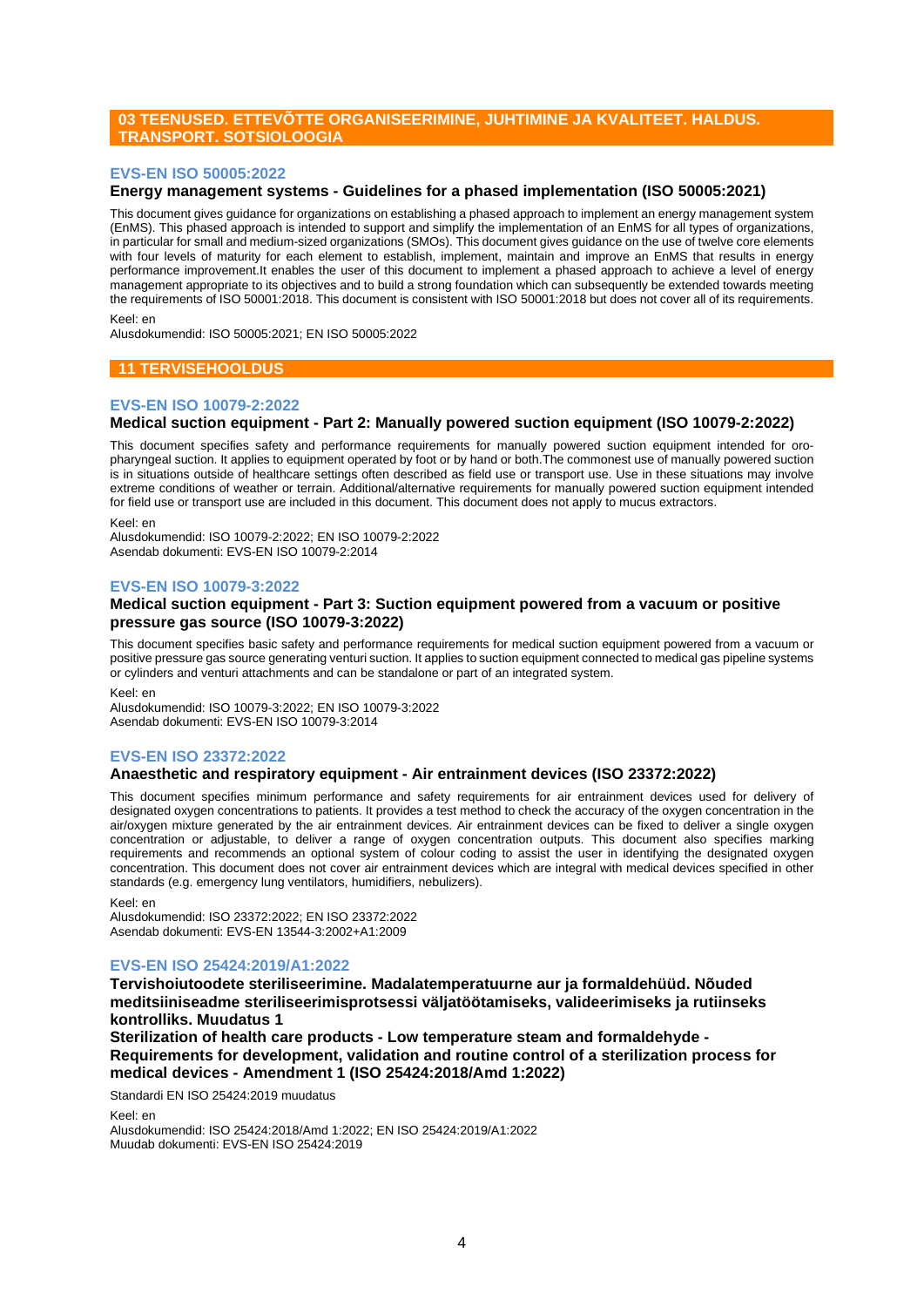## **13 KESKKONNA- JA TERVISEKAITSE. OHUTUS**

#### **EVS-EN 12259-14:2020+A1:2022**

## **Fixed firefighting systems - Components for sprinkler and water spray systems - Part 14: Sprinklers for residential applications**

This document specifies requirements for the construction and performance of residential sprinklers as well as test methods for their type approval, which are operated by a change of state of an element or bursting of a glass bulb under the influence of heat and incorporating the following types of water seals:- conical metal spring with a PTFE gasket or coating;- metal cap or disc with PTFE gasket or coating;- copper gasket, with or without a PTFE coating. Sprinklers in accordance with this document will only be used in automatic sprinkler systems for domestic and residential applications as defined in EN 16925.

Keel: en

Alusdokumendid: EN 12259-14:2020+A1:2022 Asendab dokumenti: EVS-EN 12259-14:2020

#### **EVS-EN 13094:2020+A1:2022**

#### **Tanks for the transport of dangerous goods - Metallic gravity-discharge tanks - Design and construction**

This document specifies requirements for the design and construction of metallic gravity-discharge tanks intended for the carriage of substances having a vapour pressure not exceeding 110 kPa (1,1 bar) (absolute pressure) at 50 °C. NOTE 1 Gravity-discharge tanks have no maximum working pressure. However, during operation, pressure in the shell may occur, for example due to flow restrictions in vapour recovery systems or opening pressures of breather devices. It is important that these operating pressures do not exceed the test pressure of the tank or 0,5 bar, whichever is the highest. This document specifies requirements for openings, closures, pipework, mountings for service equipment and structural equipment. NOTE 2 This document does not specify requirements for items of service equipment other than pipes passing through the shell.This document is applicable to aircraft refuelers that are used on public roads. It is also applicable to inter-modal tanks (e.g. tank containers and tank swap bodies) for the transport of dangerous goods by road and rail. NOTE 3 This document is not applicable to fixed rail tank wagons.

Keel: en

Alusdokumendid: EN 13094:2020+A1:2022 Asendab dokumenti: EVS-EN 13094:2020

## **EVS-EN 16334-1:2014+A1:2022**

## **Raudteealased rakendused. Reisijate alarmsüsteem. Osa 1: Nõuded tavaraudteel kasutatavatele süsteemidele**

## **Railway applications - Passenger Alarm System - Part 1: System requirements for mainline rail**

This European Standard specifies the characteristics of the Passenger Alarm System. The aim of the Passenger Alarm System is to: a) permit passengers in case of emergency situations to inform the driver; b) permit the driver to keep the train moving or to stop the train at a safe location; c) stop the train automatically: 1) at a platform, 2) if there is no acknowledgement by the driver. This European Standard covers the Passenger Alarm System (PAS) fitted to the passenger carrying rolling stock and specifies: the functional requirements for an alarm triggered in the driving cab (Clause 6); - the communication channel between the driver and passengers or on-board staff (6.4); - the dynamic analysis of the Passenger Alarm System (Clause 7); - the requirements for the degraded modes management (Clause 8); - the safety related requirements (Clause 9); - requirements for the Passenger Alarm Device and Passenger Alarm Device area (Clause 10). This European Standard is applicable to rolling stock which are in the field of the Directive 2008/57/EC. NOTE 1 Existing Passenger Alarm Systems may require modification to work in conjunction with vehicles that comply with this standard. NOTE 2 Most of the requirements of UIC 541–6 are compliant with this standard. Other communications systems named 'communication device for passengers' or 'call for aid' in the CR LOC and PAS TSI [1] are not covered by this standard. NOTE 3 prEN 16683, Railway applications Call for aid and communication device Requirements covers these aspects.

Keel: en

Alusdokumendid: EN 16334-1:2014+A1:2022 Asendab dokumenti: EVS-EN 16334:2014

## **EVS-EN 17605:2022**

## **Algae and algae products - Methods of sampling and analysis - Sample treatment**

This document specifies the sample preparation of dry and wet samples of algae and algae products. This document enables laboratories analysing algae samples to report accurate dry weight percentages and to obtain representative samples possible for further examination.

Keel: en Alusdokumendid: EN 17605:2022

## **EVS-EN 81-58:2022**

## **Liftide konstruktsiooni ja paigalduse ohutuseeskirjad. Kontrollimine ja katsed. Osa 58: Liftiuste tulekindlustest**

**Safety rules for the construction and installation of lifts - Examination and tests - Part 58: Landing doors fire resistance test**

This document specifies the fire resistance requirements for lift landing doors which are intended to provide a barrier to the spread of fire from the landing side and via the lift well in buildings during a defined period of time. The fire resistance requirements are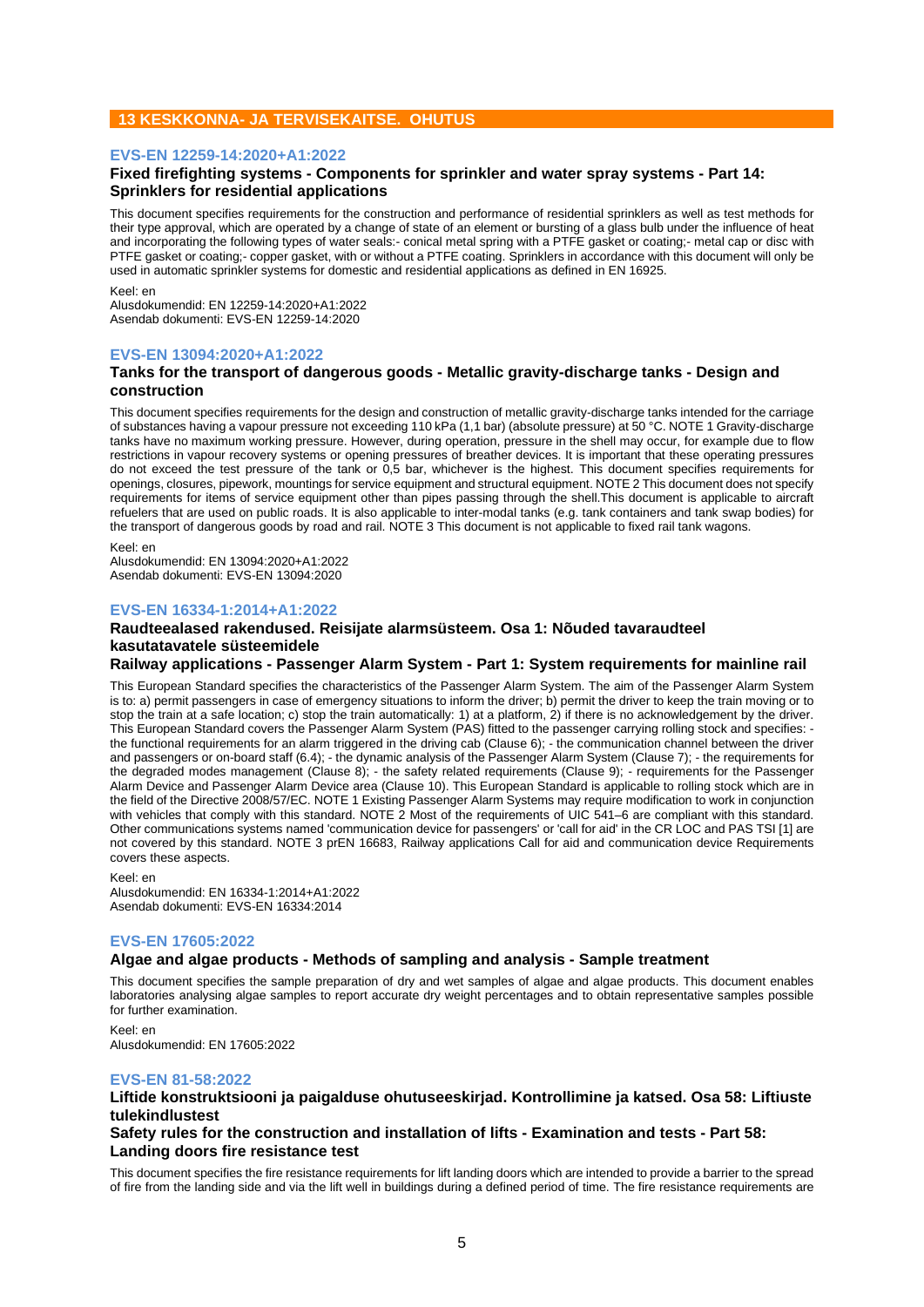expressed in terms of integrity (E), insulation (EI) and radiation (EW).It is applicable to lift landing doors installed in the lift well openings at landings and used as means of access to lift car.It also specifies the method of testing and classification of fire resistance of lift landing doors. The test method is only valid for furnaces where the door is mounted in a vertical position. The test method specifies the measurement of integrity and if required the measurement of radiation and thermal insulation.This document does not cover other technical requirements in addition to fire resistance requirements. This document refers to CO2 as means of tracing the propagation of fire. The document does not cover hazards due to emission of gases.This document is not applicable to lifts which are installed before the date of its publication.

Keel: en Alusdokumendid: EN 81-58:2022 Asendab dokumenti: EVS-EN 81-58:2018

## **EVS-EN ISO 14644-10:2022**

## **Cleanrooms and associated controlled environments - Part 10: Assessment of surface cleanliness for chemical contamination (ISO 14644-10:2022)**

This document establishes appropriate testing processes to determine the cleanliness of surfaces in cleanrooms with regard to the presence of chemical compounds or elements (including molecules, ions, atoms and particles). This document is applicable to all solid surfaces in cleanrooms and associated controlled environments such as walls, ceilings, floors, worksurfaces, tools, equipment and devices. NOTE 1 For the purpose of this document, consideration is only given to the chemical characteristics of a particle. The physical properties of the particle are not considered and this document does not cover the interaction between the contamination and the surface. NOTE 2 This document does not include the contamination generation process or any timedependent influences (e.g. deposition, sedimentation, ageing) or process-dependent activities such as transportation and handling. Neither does it include guidance on statistical quality-control techniques to ensure compliance.

Keel: en

Alusdokumendid: ISO 14644-10:2022; EN ISO 14644-10:2022 Asendab dokumenti: EVS-EN ISO 14644-10:2013

## **EVS-EN ISO 14644-9:2022**

## **Cleanrooms and associated controlled environments - Part 9: Assessment of surface cleanliness for particle concentration (ISO 14644-9:2022)**

This document establishes a procedure for the assessment of particle cleanliness levels on solid surfaces in cleanrooms and associated controlled environment applications. Recommendations on testing and measuring methods, as well as information about surface characteristics, are given in Annexes A to D.This document applies to all solid surfaces in cleanrooms and associated controlled environments, such as walls, ceilings, floors, working environments, tools, equipment and products. The procedure for the assessment of surface cleanliness by particle concentration (SCP) is limited to particles of between 0,05 µm and 500 µm.The following issues are not considered in this document: — requirements for the cleanliness and suitability of surfaces for specific processes; — procedures for the cleaning of surfaces; — material characteristics; — references to interactive bonding forces or generation processes that are usually time-dependent and process-dependent; — selection and use of statistical methods for assessment and testing; — other characteristics of particles, such as electrostatic charge, ionic charges and microbiological state.

Keel: en

Alusdokumendid: ISO 14644-9:2022; EN ISO 14644-9:2022 Asendab dokumenti: EVS-EN ISO 14644-9:2012

## **EVS-EN ISO 17201-6:2022**

## **Acoustics - Noise from shooting ranges - Part 6: Sound pressure measurements close to the source for determining exposure to sound (ISO 17201-6:2021)**

This document specifies methods for recording the time history of the sound pressure produced either by shooting with calibres of less than 20 mm, or by detonation of explosive charges of less than 50 g TNT equivalent, within the shooting range at locations of interest, regarding the exposure to sound of the shooter, or any other person within the shooting range. The time history of the sound pressure can be the basis for further analyses of this type of sound at the locations of interest.

Keel: en

Alusdokumendid: ISO 17201-6:2021; EN ISO 17201-6:2022

## **EVS-EN ISO 17892-1:2014/A1:2022**

## **Geotechnical investigation and testing - Laboratory testing of soil - Part 1: Determination of water content - Amendment 1 (ISO 17892-1:2014/Amd 1:2022)**

Amendment to EN ISO 17892-1:2014

Keel: en Alusdokumendid: ISO 17892-1:2014/Amd 1:2022; EN ISO 17892-1:2014/A1:2022 Muudab dokumenti: EVS-EN ISO 17892-1:2014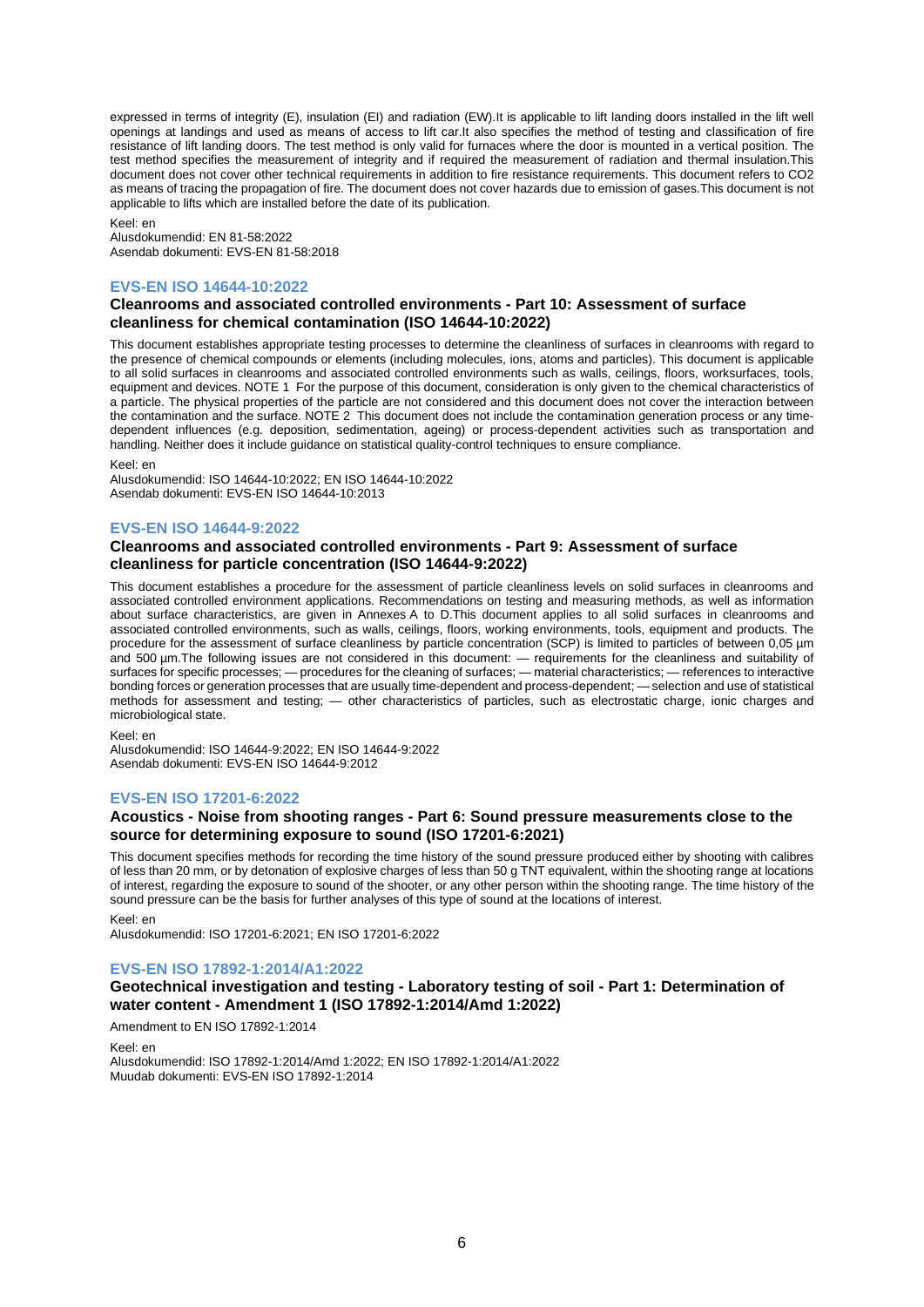## **EVS-EN ISO 18527-1:2022**

## **Silma- ja näokaitsevahendid sportimiseks. Osa 1: Nõuded mäesuusatamisel ja lumelauasõidul kasutatavatele kaitseprillidele**

## **Eye and face protection for sports use - Part 1: Requirements for downhill skiing and snowboarding goggles (ISO 18527-1:2021)**

This document applies to all goggles with plano lenses, intended for eye protection against hazards including ultraviolet and visible solar radiation, rain, snow and wind, during downhill skiing, snowboarding and other similar activities.This document applies to downhill skiing and snowboarding goggles fitted with an insert to carry prescription lenses.It specifies requirements and testing for materials, performance, marking of goggles and information to be supplied by the manufacturer.Information on the selection and use of downhill skiing and snowboarding goggles is given in Annex A. This document does not apply to a) eye protectors for protection when operating or travelling on a motorized vehicle, b) eye protectors for protection against optical radiation from artificial sources, such as those used in solaria, c) eye protectors for direct observation of the sun, and d) eye protectors intended for sports with unrelated hazards and risks.

#### Keel: en

Alusdokumendid: ISO 18527-1:2021; EN ISO 18527-1:2022 Asendab dokumenti: EVS-EN 174:2002

## **EVS-EN ISO 23320:2022**

## **Workplace air - Gases and vapours - Requirements for evaluation of measuring procedures using diffusive samplers (ISO 23320:2022)**

This document specifies performance requirements and test methods under prescribed laboratory conditions for the evaluation of diffusive samplers (see Reference [1]) and of procedures using these samplers for the determination of gases and vapours in workplace atmospheres (see Reference [2]). This document is applicable to diffusive samplers and measuring procedures using these samplers, such as ISO 16200‑2 and ISO 16017‑2, in which sampling and analysis are carried out in separate stages.This document is not applicable to: — diffusive samplers which are used for the direct determination of concentrations, and — diffusive samplers which rely on sorption into a liquid. This document addresses requirements for method developers and/or manufacturers. NOTE For the purposes of this document a manufacturer can be any commercial or non-commercial entity.

#### Keel: en

Alusdokumendid: ISO 23320:2022; EN ISO 23320:2022 Asendab dokumenti: EVS-EN 838:2010

## **17 METROLOOGIA JA MÕÕTMINE. FÜÜSIKALISED NÄHTUSED**

## **EVS-EN IEC 60318-8:2022**

## **Electroacoustics - Simulators of human head and ear - Part 8: Acoustic coupler for highfrequency measurements of hearing aids and earphones coupled to the ear by means of ear inserts**

IEC 60318-8:2022 describes an acoustic coupler for loading a hearing aid or insert earphone with a specified acoustic impedance when testing its acoustic performance, in the frequency range up to 16 kHz. It is suitable for air-conduction hearing aids and earphones, coupled to the ear by means of ear inserts, earmoulds or similar devices.The acoustic coupler does not simulate the human ear. However, it has an effective volume of only 0,4 cm3, which is small enough not to produce significant resonances in the coupler in the frequency range below 16 kHz. Therefore, it will load the earphone with a known acoustic impedance, which allows repeatable measurements with low uncertainty to be obtained on earphones used in extended high-frequency audiometry.

#### Keel: en

Alusdokumendid: IEC 60318-8:2022; EN IEC 60318-8:2022

## **EVS-EN IEC 60477-1:2022**

## **Laboratoorsed takistid. Osa 1: Laboratoorsed alalisvoolutakistid Laboratory resistors - Part 1: Laboratory DC resistors**

IEC 60477-1:2022 applies to resistors intended for use as laboratory DC resistors (hereinafter referred to as "resistors") comprising standard resistors, single or multiple resistors of accuracy Classes 0,000 05 to 10 and single or multi-dial resistors of accuracy Classes 0,000 5 to 10. This document does not apply to: 1) resistors which are intended for use solely as permanently mounted circuit components, 2) resistors used on alternating current or on pulsed current, 3) active resistors, 4) series resistors and shunts which are considered as accessories of electrical measuring instruments in the relevant IEC document (examples of these are as follows). IEC 60477-1:2022 cancels and replaces the first edition of IEC 60477 published in 1974, and its Amendment 1:1997. This edition constitutes a technical revision. This edition includes the following significant technical changes with respect to the previous edition: a) extended the resistor accuracy classes; b) deleted the resistor accuracy class expression in parts per million (ppm); c) excluded the active resistor from the scope of this document; d) updated the terms and definitions according to new IEC 60050 series; e) changed the term "resistance decade" to "resistance dial" to cover the multi-dial resistors with other resistance step values; f) updated the intrinsic error to intrinsic uncertainty according to IEC 60359; g) added the limits of relative stability for resistors of classes 0,000 05 to 0,01; h) added the requirements of high voltage resistors; i) updated the safety symbols and requirements according to the new IEC 61010 series; j) updated the insulation resistance requirements of resistors; k) added the requirements of temperature coefficient; l) updated the temperature requirements for transport and storage of resistors.

Keel: en

Alusdokumendid: EN IEC 60477-1:2022; IEC 60477-1:2022 Asendab dokumenti: EVS-EN 60477:2001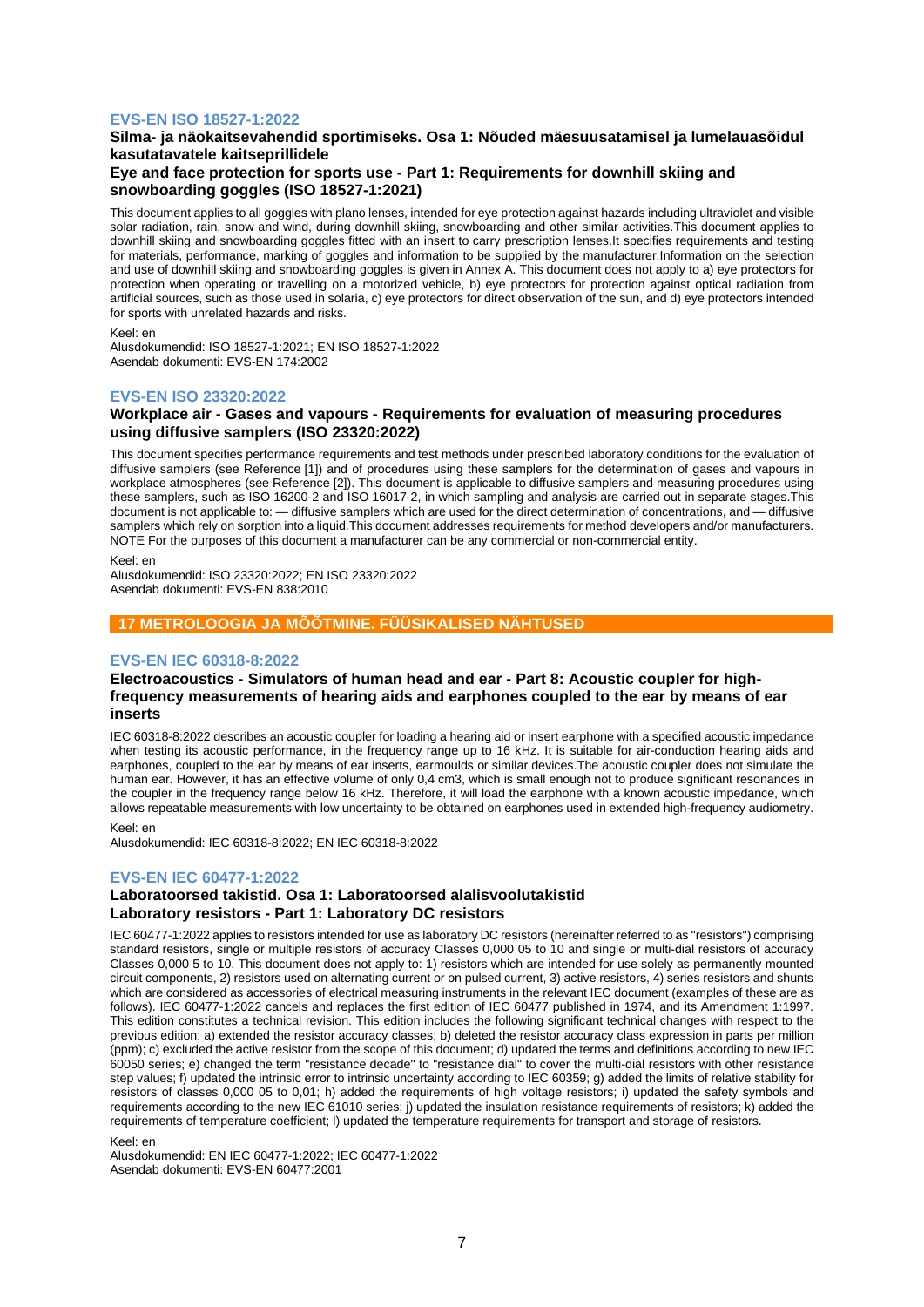## **EVS-EN IEC 60477-2:2022**

## **Laboratoorsed takistid. Osa 2: Laboratoorsed vahelduvvoolutakistid Laboratory resistors. Part 2: Laboratory AC resistors**

This part of IEC 60477 applies to resistors intended as laboratory AC resistors for use over a range of frequencies from DC up to a stated frequency which is not in excess of 1 MHz. Such resistors are hereinafter referred to as "AC resistors".In addition to satisfying the requirements of IEC 60477, resistors satisfying the requirements of this standard are designed to have a small variation of resistance and a small phase displacement over the stated frequency range.Because of the uncertainties in AC properties which can result from stray inductances, stray capacitances, eddy currents, dielectric absorption effects and skin effect, the AC resistors to which this standard applies are classified according to their construction (see Annex D), as follows: a) Twoterminal resistor which each of one terminal both for current and potential; b) Three-terminal resistor which has one more shield terminal (also could be called as guard terminal) connected to the electric screen than the two-terminal resistor to reduce the stray capacitances effect; c) Four-terminal resistor which has independent current terminals and potential terminals to reduce the stray inductances and contact resistances; d) Five-terminal resistor which has one more shield terminal than the four-terminal resistor; e) Four-terminal coaxial resistor which has two terminal-pairs with the outer shield conductors working as the low terminal of current or potential; f) Two-terminal-pair resistor which has two terminal-pairs with the outer shield conductors working as the return path for the signal current (not grounded); g) Four-terminal-pair resistor which has four terminal-pairs with the outer shield conductors working as the return path for the signal current (not grounded) to eliminate the effect of mutual coupling between the current and potential leads.

Keel: en

Alusdokumendid: EN IEC 60477-2:2022; IEC 60477-2:2022 Asendab dokumenti: EVS-EN 60477-2:2001

## **EVS-EN IEC 60587:2022**

## **Electrical insulating materials used under severe ambient conditions - Test methods for evaluating resistance to tracking and erosion**

This standard describes two test methods for the evaluation of electrical insulating materials for use under severe ambient conditions at power frequencies (45 Hz to 65 Hz) by the evaluation of the resistance to tracking and erosion, using a liquid contaminant and inclined plane specimens. The two methods are: - Method 1: test at constant voltage, - Method 2: test at stepwise increased voltage. Method 1 is the most widely used method as there is less need for continual inspection. The test conditions are designed to accelerate the production of the effects, but do not reproduce all the conditions encountered in service.

Keel: en

Alusdokumendid: IEC 60587:2022; EN IEC 60587:2022 Asendab dokumenti: EVS-EN 60587:2007

## **EVS-EN IEC 61557-11:2022**

**Elektriohutus madalpingevõrkudes vahelduvpingega kuni 1000 V ja alalispingega kuni 1500 V. Kaitsesüsteemide katsetus-, mõõte- ja seireseadmed. Osa 11: Rikkevooluseireseadmete tõhusus TT-, TN- ja IT-süsteemides**

**Electrical safety in low voltage distribution systems up to 1 000 V AC and 1 500 V DC - Equipment for testing, measuring or monitoring of protective measures - Part 11: Effectiveness of residual current monitors (RCM) in TT, TN and IT systems**

IEC 61557-11:2009 specifies the requirements for testing equipment applied to the testing of the effectiveness of residual current monitors (RCMs) of type A and type B, which are already installed in distribution systems. This test equipment can be used in any kind of network like a TN, TT or IT system. The test equipment may also be used for testing directionally discriminating RCMs in IT-Systems.This part is to be used in conjunction with IEC 61557-1:2007, Part 1: General requirements.

Keel: en

Alusdokumendid: IEC 61557-11:2020; EN IEC 61557-11:2022 Asendab dokumenti: EVS-EN 61557-11:2009

## **EVS-EN IEC 62631-2-2:2022**

## **Dielectric and resistive properties of solid insulating materials - Part 2-2: Relative permittivity and dissipation factor - High frequencies (1 MHz to 300 MHz) - AC methods**

This part of IEC 62631 specifies test methods for the determination of permittivity and dissipation factor properties of solid insulating materials in a high frequency range from 1 MHz to 300 MHz.

Keel: en Alusdokumendid: IEC 62631-2-2:2022; EN IEC 62631-2-2:2022

## **EVS-EN ISO 17201-6:2022**

## **Acoustics - Noise from shooting ranges - Part 6: Sound pressure measurements close to the source for determining exposure to sound (ISO 17201-6:2021)**

This document specifies methods for recording the time history of the sound pressure produced either by shooting with calibres of less than 20 mm, or by detonation of explosive charges of less than 50 g TNT equivalent, within the shooting range at locations of interest, regarding the exposure to sound of the shooter, or any other person within the shooting range. The time history of the sound pressure can be the basis for further analyses of this type of sound at the locations of interest.

Keel: en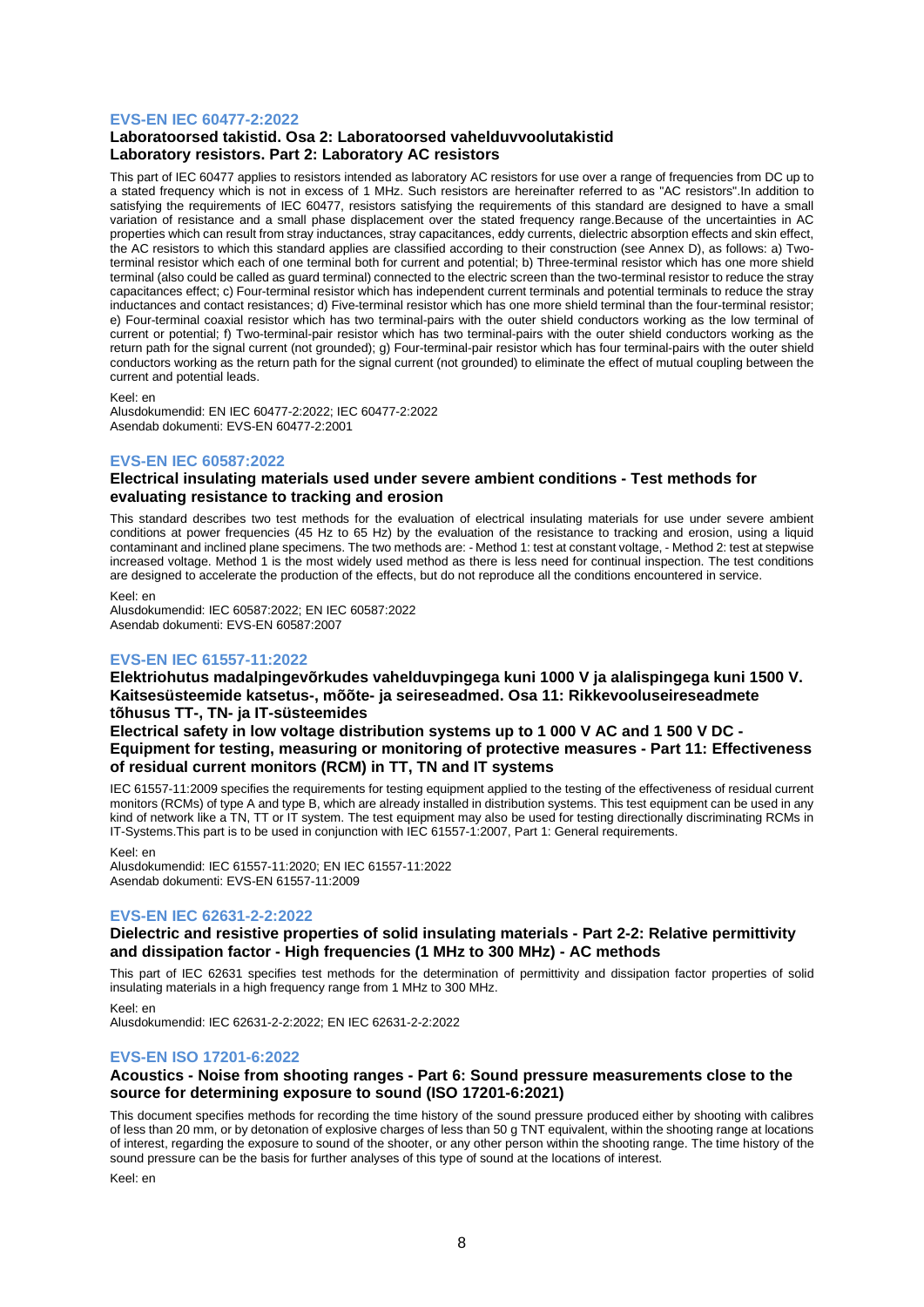Alusdokumendid: ISO 17201-6:2021; EN ISO 17201-6:2022

#### **EVS-EN ISO 26101-1:2022**

## **Acoustics - Test methods for the qualification of the acoustic environment - Part 1: Qualification of free-field environments (ISO 26101-1:2021)**

This document specifies methodology for qualifying acoustic spaces as anechoic and hemi-anechoic spaces meeting the requirements of a free sound field.This document specifies discrete-frequency and broad-band test methods for quantifying the performance of anechoic and hemi-anechoic spaces, defines the qualification procedure for an omni-directional sound source suitable for free-field qualification, gives details of how to present the results and describes uncertainties of measurement.This document has been developed for qualifying anechoic and hemi-anechoic spaces for a variety of acoustical measurement purposes. It is expected that, over time, various standards and test codes will refer to this document in order to qualify an anechoic or hemi-anechoic space for a particular measurement. Annex D provides guidelines for the specification of test parameters and qualification criteria for referencing documents.In the absence of specific requirements or criteria, Annex A provides qualification criteria and measurement requirements to qualify anechoic and hemi-anechoic spaces for general purpose acoustical measurements.This document describes the divergence loss method for measuring the free sound field performance of an acoustic environment.

Keel: en

Alusdokumendid: ISO 26101-1:2021; EN ISO 26101-1:2022

#### **EVS-EN ISO 8655-1:2022**

#### **Piston-operated volumetric apparatus - Part 1: Terminology, general requirements and user recommendations (ISO 8655-1:2022)**

This document specifies general requirements for piston-operated volumetric apparatus (POVA). It is applicable to pipettes, burettes, dilutors, dispensers and manually operated precision laboratory syringes. It furthermore defines terms for the use of piston-operated volumetric apparatus and gives user recommendations.This document does not apply to medical products intended for use on humans, e.g. for medical syringes.

Keel: en

Alusdokumendid: ISO 8655-1:2022; EN ISO 8655-1:2022 Asendab dokumenti: EVS-EN ISO 8655-1:2003 Asendab dokumenti: EVS-EN ISO 8655-1:2003/AC:2009

## **EVS-EN ISO 8655-3:2022**

#### **Piston-operated volumetric apparatus - Part 3: Burettes (ISO 8655-3:2022)**

This document specifies — metrological requirements, — maximum permissible errors, — requirements for marking and information to be provided for users,for burettes. This document is applicable to burettes with nominal volumes up to 100 ml, designed to deliver their specified volume (Ex).

Keel: en

Alusdokumendid: ISO 8655-3:2022; EN ISO 8655-3:2022 Asendab dokumenti: EVS-EN ISO 8655-3:2003 Asendab dokumenti: EVS-EN ISO 8655-3:2003/AC:2009

## **EVS-EN ISO 8655-4:2022**

## **Piston-operated volumetric apparatus - Part 4: Dilutors (ISO 8655-4:2022)**

This document specifies — metrological requirements, — maximum permissible errors, — requirements for marking and information to be provided for users, for dilutors with a sample uptake capacity (In) from 5 μl to 1 ml and a diluent capacity (Ex) from 50 μl to 100 ml. They are designed to deliver the sample and diluent together in measured proportion and measured volume.

Keel: en

Alusdokumendid: ISO 8655-4:2022; EN ISO 8655-4:2022 Asendab dokumenti: EVS-EN ISO 8655-4:2003 Asendab dokumenti: EVS-EN ISO 8655-4:2003/AC:2009

## **EVS-EN ISO 8655-5:2022**

#### **Piston-operated volumetric apparatus - Part 5: Dispensers (ISO 8655-5:2022)**

This document specifies— metrological requirements,— maximum permissible errors,— requirements for marking and— information to be provided for users,for dispensers. It is applicable to dispensers with nominal volumes from 1 μl up to 200 ml, designed to deliver their volume (Ex).

Keel: en Alusdokumendid: ISO 8655-5:2022; EN ISO 8655-5:2022 Asendab dokumenti: EVS-EN ISO 8655-5:2003 Asendab dokumenti: EVS-EN ISO 8655-5:2003/AC:2009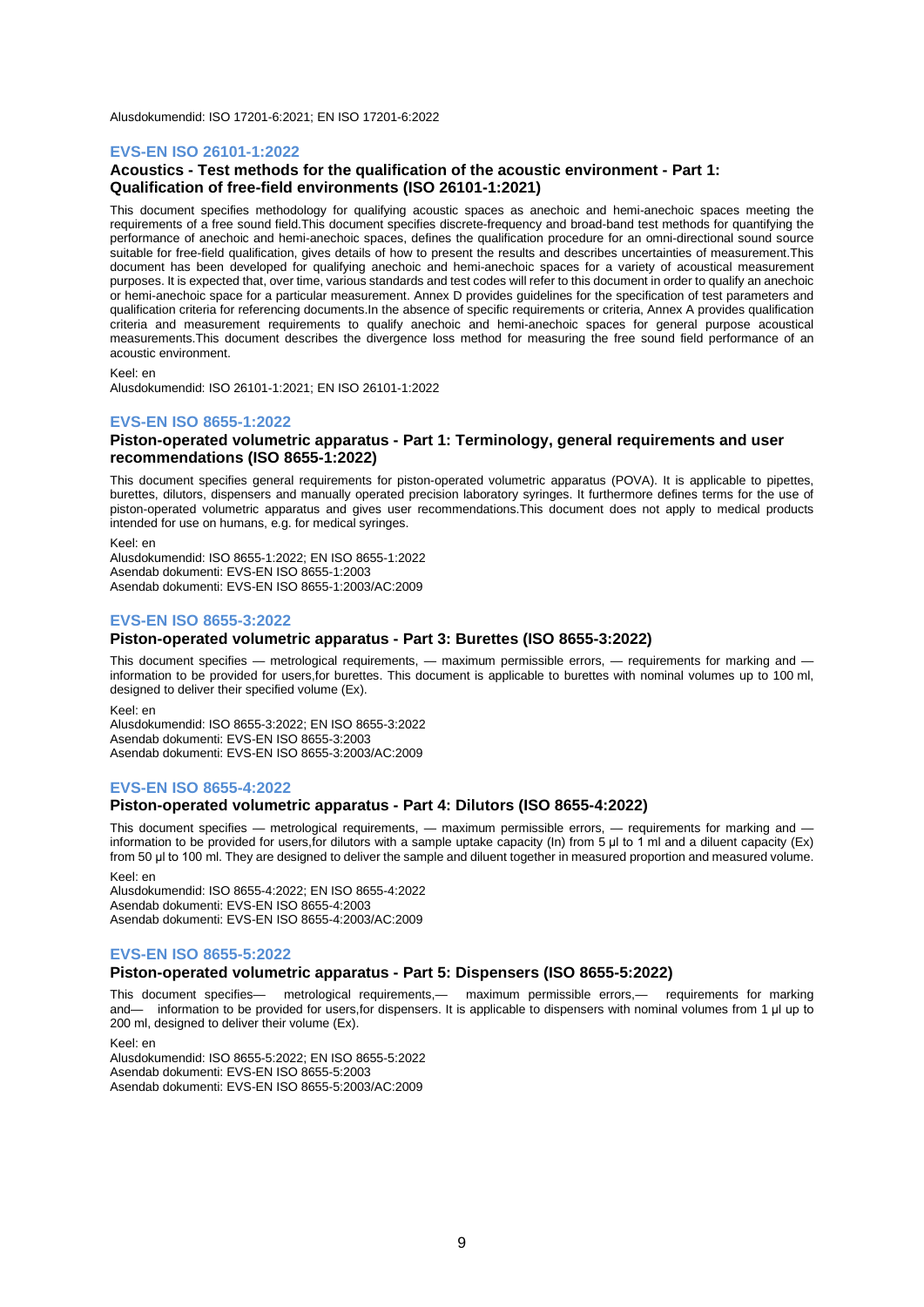## **EVS-EN ISO 8655-7:2022**

## **Piston-operated volumetric apparatus - Part 7: Alternative measurement procedures for the determination of volume (ISO 8655-7:2022)**

This document specifies alternative measurement procedures for the determination of volume of piston-operated volumetric apparatus.The procedures are applicable to complete systems comprising the basic apparatus and all parts selected for use with the apparatus, disposable or reusable, involved in the measurement by delivery process (Ex). Methods described in this document are suitable for various maximum nominal volumes of piston-operated volumetric apparatus. It is the responsibility of the user to select the appropriate method.

Keel: en

Alusdokumendid: ISO 8655-7:2022; EN ISO 8655-7:2022 Asendab dokumenti: EVS-EN ISO 8655-7:2005 Asendab dokumenti: EVS-EN ISO 8655-7:2005/AC:2009

## **EVS-EN ISO 8655-8:2022**

## **Piston-operated volumetric apparatus - Part 8: Photometric reference measurement procedure for the determination of volume (ISO 8655-8:2022)**

This document specifies the photometric reference measurement procedure for the determination of volume of piston-operated volumetric apparatus (POVA). The procedure is applicable to complete systems comprising the basic apparatus with a maximum nominal volume of 5 000 µl and all parts selected for use with the apparatus, disposable or reusable, involved in the measurement by delivery (Ex).

Keel: en

Alusdokumendid: ISO 8655-8:2022; EN ISO 8655-8:2022

## **EVS-EN ISO 8655-9:2022**

## **Piston-operated volumetric apparatus - Part 9: Manually operated precision laboratory syringes (ISO 8655-9:2022)**

This document specifies — metrological requirements, — maximum permissible errors, — requirements for marking and information to be provided for users,for manually operated precision laboratory syringes made of glass or glass and metal designed to deliver their selected volume (Ex). Manually operated precision laboratory syringes are instruments used for delivering liquids and gases. The barrel is typically made of glass and the plunger and the needle are typically made of metal.

#### Keel: en

Alusdokumendid: ISO 8655-9:2022; EN ISO 8655-9:2022

## **19 KATSETAMINE**

## **EVS-EN IEC 61010-2-012:2022+A11:2022**

**Ohutusnõuded elektrilistele mõõtmis-, juhtimis- ja laboratooriumiseadmetele. Osa 2-012: Erinõuded kliima- ja keskkonnaalastele katsetusseadmetele ja muudele temperatuuri konditsioneerimise seadmetele**

**Safety requirements for electrical equipment for measurement, control and laboratory use - Part 2-012: Particular requirements for climatic and environmental testing and other temperature conditioning equipment (IEC 61010-2-012:2019)**

This part of IEC 61010 specifies safety requirements for electrical equipment and its accessories within the categories a) through c), wherever it is intended to be used, whenever that equipment incorporates one or more of the following characteristics: – A REFRIGERATING SYSTEM that is acted on or impacted by an integral heating function such that the combined heating and REFRIGERATING SYSTEM generates additional and/or more severe HAZARDS than those for the two systems if treated separately. – The materials being treated in the intended application introduce significant heat into the REFRIGERATING SYSTEM, so that the REFRIGERATING SYSTEM in the application yields additional and/or more severe HAZARDS than those for the REFRIGERATING SYSTEM if operated at the maximum RATED ambient temperature alone. – An irradiation function for the materials being treated presenting additional HAZARDS. – A function to expose the materials being treated to excessive humidity, carbon dioxide, salt mist, or other substances which can result in additional HAZARDS. – A function of MECHANICAL MOVEMENT presenting additional HAZARDS. – Provision for an OPERATOR to walk in to the operating area to load or unload the materials being treated.Addition:Add the following text after the last paragraph: NOTE 101 Examples of such equipment include environmental testing and plant growth TEST CHAMBERS, refrigerating CIRCULATORS which incorporate heating, and recirculating coolers for extracting heat.It is possible that all or part of the equipment falls within the scope of one or more other Part 2 standards of IEC 61010 as well as within the scope of this standard. In that case, the requirements of those other Part 2 standards also apply. This document is intended for application when one or more of the additional HAZARDS described in the above dashed listed items are introduced. However, when the equipment incorporates only a REFRIGERATING SYSTEM or only a heating function or a combination of the two without introducing the additional HAZARDS described in the above list, then IEC 61010-2-011 or IEC 61010-2-010 or both, as appropriate, apply instead of this Part 2-012.See further information in the flow chart (Figure 102) for selection process and guidance in the Introduction.NOTE 102 Subclause 3.1.107 and Annex BB provide the definition and requirements for the protection of people who are inside WALK-IN EQUIPMENT.

#### Keel: en

Alusdokumendid: IEC 61010-2-012:2019; EN IEC 61010-2-012:2022; EN IEC 61010-2-012:2022/A11:2022 Konsolideerib dokumenti: EVS-EN IEC 61010-2-012:2022 Konsolideerib dokumenti: EVS-EN IEC 61010-2-012:2022/A11:2022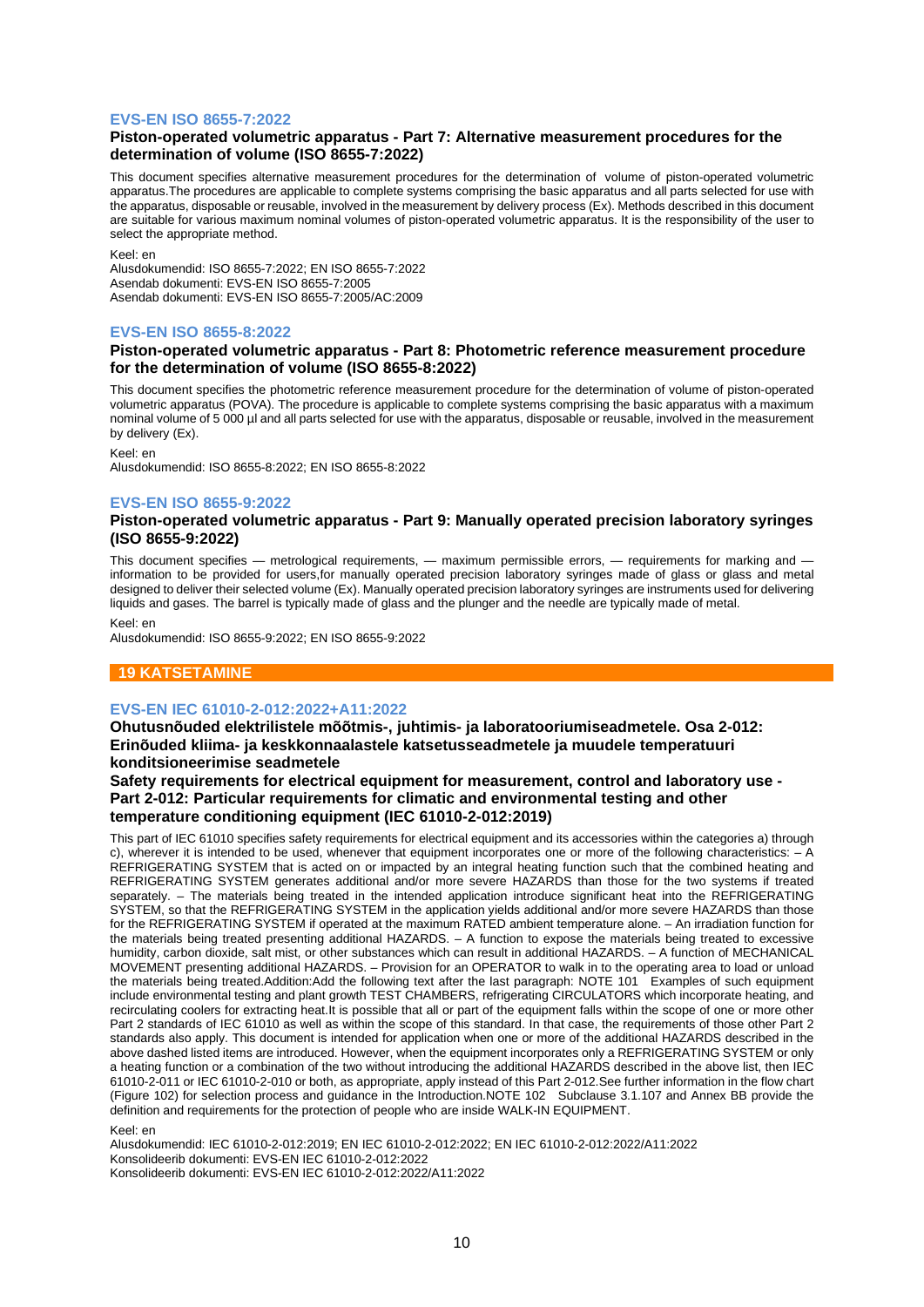#### **EVS-EN ISO 17405:2022**

## **Non-destructive testing - Ultrasonic testing - Technique of testing claddings produced by welding, rolling and explosion (ISO 17405:2022)**

This document specifies the techniques for manual ultrasonic testing of claddings on steel applied by welding, rolling and explosion using single-transducer or dual-transducer probes. The test is intended to cover detection of two-dimensional or three-dimensional discontinuities in the cladding and in the region of the interface. This document does not give acceptance criteria nor define the extent of testing.

Keel: en

Alusdokumendid: EN ISO 17405:2022; ISO 17405:2022 Asendab dokumenti: EVS-EN ISO 17405:2014

## **23 ÜLDKASUTATAVAD HÜDRO- JA PNEUMOSÜSTEEMID JA NENDE OSAD**

#### **EVS-EN 12245:2022**

#### **Transportable gas cylinders - Fully wrapped composite cylinders**

This document specifies minimum requirements for the materials, design, construction, prototype testing and routine manufacturing inspections of fully wrapped composite gas cylinders for compressed, liquefied and dissolved gases. NOTE 1 For the purposes of this document, the word "cylinder" includes tubes (seamless transportable pressure receptacles of a water capacity exceeding 150 l and of not more than 3 000 l).This document is applicable to cylinders that comprise a liner of metallic material (welded or seamless) or non-metallic material (or a mixture thereof), reinforced by a wound composite consisting of fibres of glass, carbon or aramid (or a mixture thereof) embedded in a matrix.This document is also applicable to composite cylinders without liners.This document is not applicable to gas cylinders which are partially covered with fibres and commonly called "hoop wrapped" cylinders. For hoop wrapped composite cylinders, see EN 12257. NOTE 2 This document does not address the design, fitting and performance of removable protective sleeves. Where these are fitted, they are considered separately.This document is primarily for compressed, liquefied and dissolved gases other than LPG. NOTE 3 For dedicated LPG cylinders, see EN 14427.

Keel: en

Alusdokumendid: EN 12245:2022 Asendab dokumenti: EVS-EN 12245:2009+A1:2011

#### **EVS-EN 12583:2022**

## **Gas Infrastructure - Compressor stations - Functional requirements**

This document describes the specific functional requirements for the design, construction, operation, maintenance and disposal activities for safe and secure gas compressor stations.This document applies to new gas compressor stations with a Maximum Operating Pressure (MOP) over 16 bar and with a total shaft power over 1 MW. For existing compressor stations, this document applies to new compressor units. Where changes/modifications to existing installations or gas composition take place, due account can be taken of the requirements of this document.This document does not apply to gas compressor stations or compressor units operating prior to the publication of this document. For existing sites this document can be used as guidance. The purpose of this document is to: — ensure the health and safety of the public and all site personnel; —cover environmental issues; — avoid incidental damage to nearby property; and — open the gas infrastructure to accommodate renewable gases, including a possible design for hydrogen.This document specifies common basic principles for the gas infrastructure. Users of this document are expected to be aware that more detailed national standards and/or codes of practice can exist in the CEN member countries.This document is intended to be applied in association with these national standards and/or codes of practice setting out the abovementioned basic principles.In the event of conflicts in terms of more restrictive requirements in national legislation/regulation with the requirements of this document, the national legislation/regulation takes precedence as illustrated in CEN/TR 13737 (all parts). CEN/TR 13737 (all parts) gives: — clarification of all legislations/regulations applicable in a member state; — if appropriate, more restrictive national requirements; — a national contact point for the latest information.This document does not apply to: — offshore gas compressor stations; — gas compressor stations for compressed gas filling-stations; — customer installations downstream of the point of custody transfer; — design and construction of driver packages (see Annex C); — mobile compressor equipment.For supplies to utility services such as small central heating boilers reference is made to EN 1775.Figure 1 shows a schematic representation of compressor stations in a gas infrastructure. For further information refer to Annexes A, B, C, D, E and F.

Keel: en Alusdokumendid: EN 12583:2022 Asendab dokumenti: EVS-EN 12583:2014

## **EVS-EN 13094:2020+A1:2022**

#### **Tanks for the transport of dangerous goods - Metallic gravity-discharge tanks - Design and construction**

This document specifies requirements for the design and construction of metallic gravity-discharge tanks intended for the carriage of substances having a vapour pressure not exceeding 110 kPa (1,1 bar) (absolute pressure) at 50 °C. NOTE 1 Gravity-discharge tanks have no maximum working pressure. However, during operation, pressure in the shell may occur, for example due to flow restrictions in vapour recovery systems or opening pressures of breather devices. It is important that these operating pressures do not exceed the test pressure of the tank or 0,5 bar, whichever is the highest.This document specifies requirements for openings, closures, pipework, mountings for service equipment and structural equipment. NOTE 2 This document does not specify requirements for items of service equipment other than pipes passing through the shell.This document is applicable to aircraft refuelers that are used on public roads. It is also applicable to inter-modal tanks (e.g. tank containers and tank swap bodies) for the transport of dangerous goods by road and rail. NOTE 3 This document is not applicable to fixed rail tank wagons.

Keel: en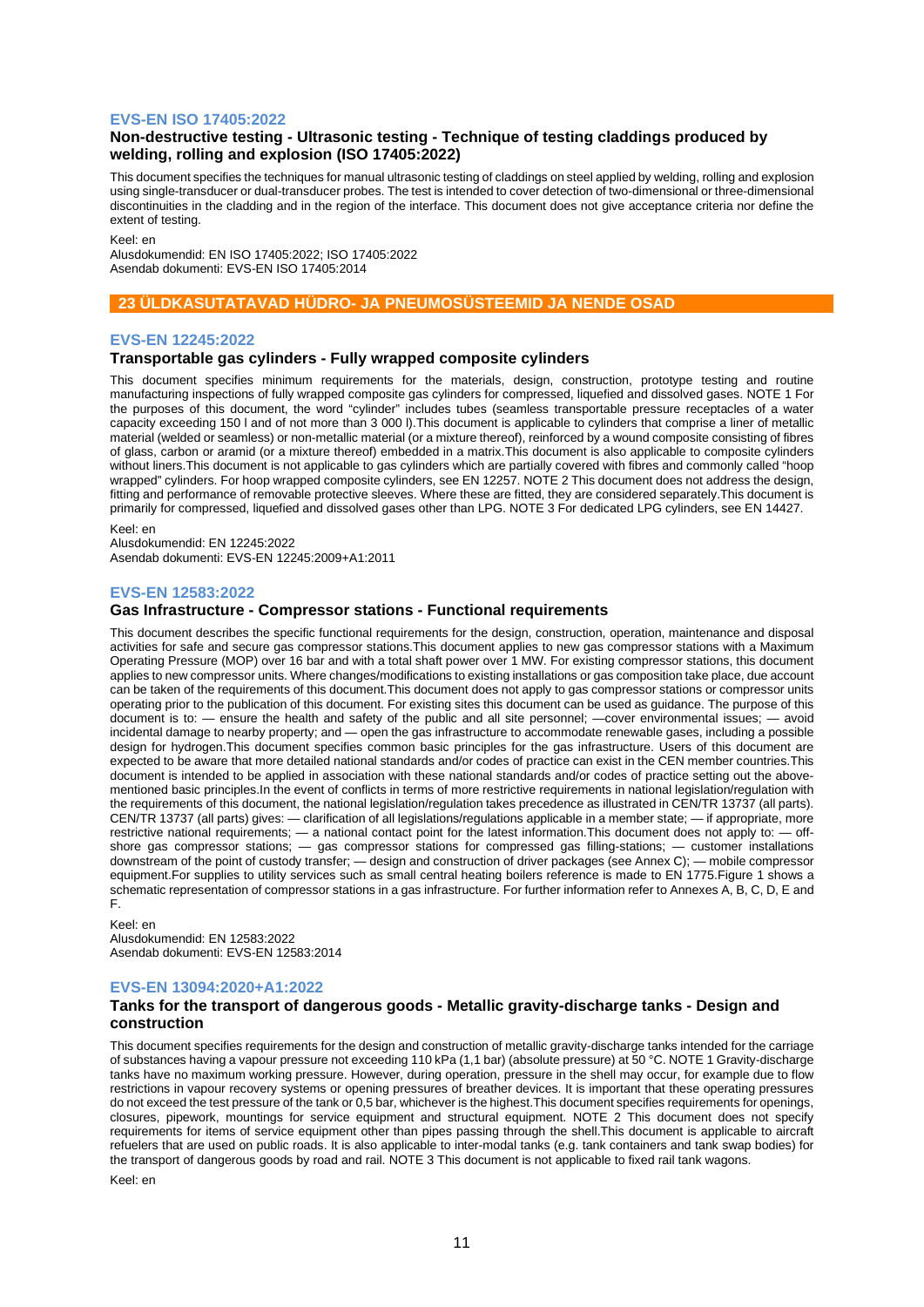Alusdokumendid: EN 13094:2020+A1:2022 Asendab dokumenti: EVS-EN 13094:2020

## **EVS-EN 15632-1:2022**

#### **District heating pipes - Factory made flexible pipe systems - Part 1: Classification, general requirements and test methods**

This document specifies classification, general requirements and test methods for flexible, factory made, buried district heating pipe systems. This document is intended to be used in conjunction with part 2, 3 or 4, as applicable.Depending on the pipe assembly (see Table 4), this document is applicable to a maximum operating temperature of 95 °C (part 2 and 3) and a maximum operating temperature of 120 °C (for part 4) and design pressures of 0,6 MPa to 2,5 MPa.The pipe systems are designed for a service life of at least 30 years. For pipe systems with plastic service pipes, the respective temperature profiles are specified in EN 15632-2 and EN 15632-3. NOTE For the transport of other liquids, for example potable water, additional requirements can be applicable.

Keel: en Alusdokumendid: EN 15632-1:2022

Asendab dokumenti: EVS-EN 15632-1:2009+A1:2015

## **EVS-EN 15632-2:2022**

## **District heating pipes - Factory made flexible pipe systems - Part 2: Bonded system with plastic service pipes; requirements and test methods**

This document specifies requirements and test methods for flexible, factory made, buried district heating pipe systems with plastic service pipes and bonding between the layers of the pipe assemblies.It is only applicable in conjunction with part 1.This document is applicable to pipes, fittings, their joints and to joints with components made of non-plastics materials intended to be used for district heating installations.This document is applicable to a maximum operating temperature of 95 °C and maximum operating design pressure up to 1,0 MPa for a design service life of at least 30 years.This document does not apply to cover surveillance systems. NOTE For higher temperatures or for the transport of other fluids, for example potable water, additional requirements and testing is needed. Such requirements are not specified in this document.

Keel: en Alusdokumendid: EN 15632-2:2022 Asendab dokumenti: EVS-EN 15632-2:2010+A1:2015

## **EVS-EN 15632-3:2022**

## **District heating pipes - Factory made flexible pipe systems - Part 3: Non bonded system with plastic service pipes; requirements and test methods**

This document specifies requirements and test methods for flexible, factory made, buried district heating pipe systems with plastic service pipes and no bonding between the layers of the pipe assemblies.It is only applicable in conjunction with part 1. This document is applicable to pipes, fittings, their joints and to joints with components made of non-plastics materials intended to be used for district heating installations.This document is applicable to a maximum operating temperature of 95 °C and maximum operating design pressure up to 1,0 MPa for a design service life of at least 30 years.This document does not apply to cover surveillance systems. NOTE For higher temperatures or for the transport of other fluids, for example potable water, additional requirements and testing is needed. Such requirements are not specified in this document.

Keel: en Alusdokumendid: EN 15632-3:2022 Asendab dokumenti: EVS-EN 15632-3:2010+A1:2015

## **EVS-EN 15714-5:2022**

## **Industrial valves - Actuators - Part 5: Pneumatic linear actuators for industrial valves - Basic requirements**

This document provides basic requirements for piston type pneumatic linear actuators for industrial valve, both double acting and single acting, used for on-off and modulating control duties.It includes criteria, method and guidelines for design, qualification, corrosion protection, control and testing.It does not apply to diaphragm actuators and to pneumatic actuators which are integral parts of control valves.Other requirements, or conditions of use, different from those indicated in this document, are subject to agreement, between the purchaser and the manufacturer/supplier, prior to order.

Keel: en

Alusdokumendid: EN 15714-5:2022

## **EVS-EN ISO 28921-1:2022**

## **Industrial valves - Isolating valves for low-temperature applications - Part 1: Design, manufacturing and production testing (ISO 28921-1:2022)**

This document specifies requirements for design, dimensions, material, fabrication and production testing of gate, globe, ball/plug and butterfly valve design types used as isolation valves and check valves for low-temperature applications.This document is applicable to isolation valves for use in low and cryogenic temperature service where the design low-temperature service is -50 °C down to –196 °C.This document does not apply to valves for cryogenic services, designed in accordance with ISO 21011, used with cryogenic vessels.Where the requirements of this document vary from those given in the valve product standards, the requirements of this document apply.This document is applicable to valves with body, bonnet, bonnet extension or cover made of metallic materials.This document is applicable to: — valves of nominal sizes DN: 10; 15; 20; 25; 32; 40; 50; 65; 80; 100; 125; 150;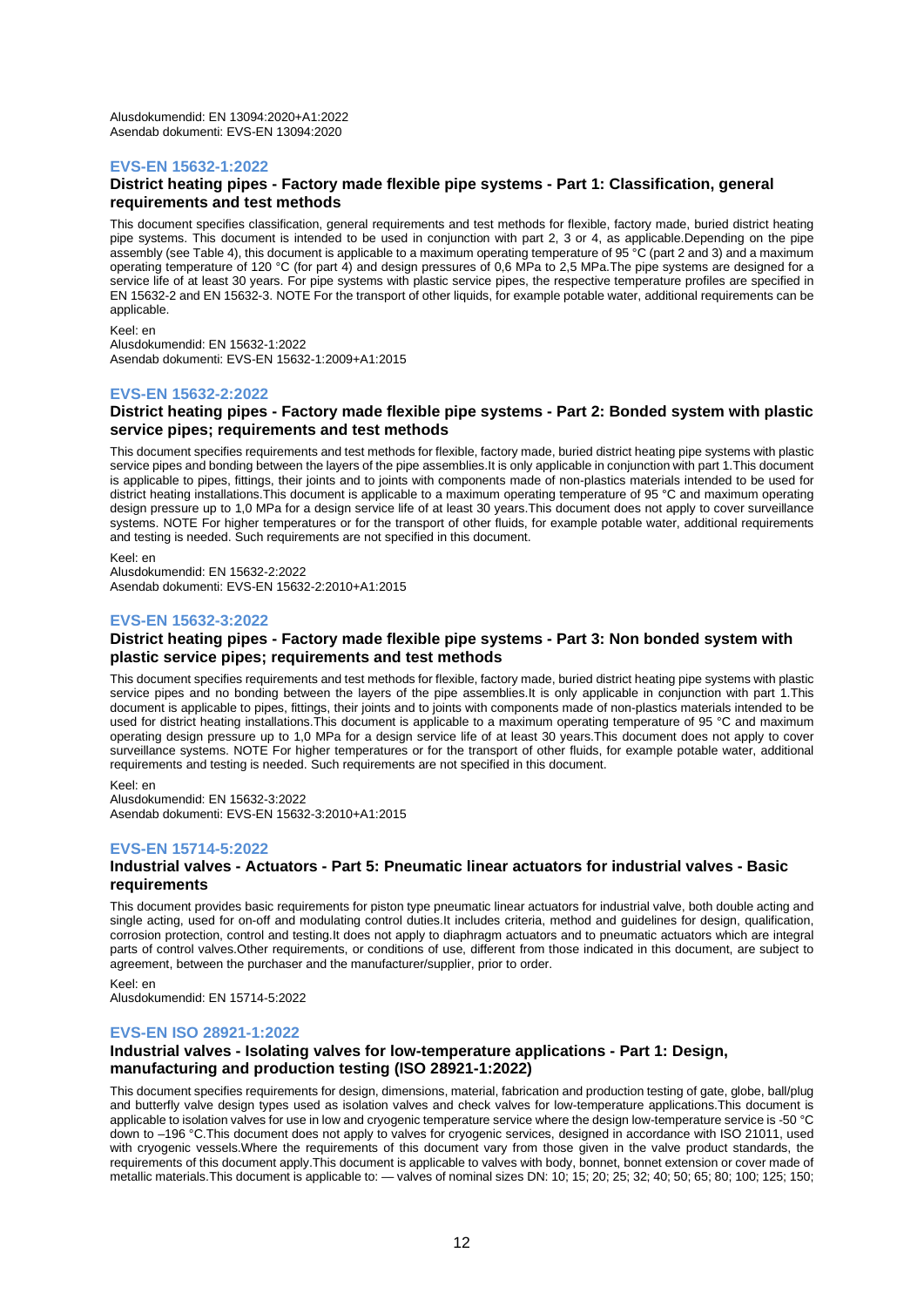200; 250; 300; 350; 400; 450; 500; 600; 650; 700; 750; 800; 850; 900; 950; 1 000; 1 050; 1 200; 1 350; 1 400; 1 500; 1 600; 1 650; 1 800, — corresponding to nominal pipe sizes NPS: ⅜; ½; ¾; 1; 1 ¼; 1 ½; 2; 2 ½; 3; 4; 5; 6; 8; 10; 12; 14; 16; 18; 20; 24; 26; 28; 30; 32; 34; 36; 38; 40; 42; 48; 54; 56; 60; 64; 66; 72,and applies to pressure designations: — PN 16; 25; 40; 100; 160; 250; 400, — Class 150; 300; 600; 800; 900; 1 500; 2 500. NOTE Not all type and size combination are available in all pressure ratings.This document does not apply to safety valves and control valves.

Keel: en

Alusdokumendid: ISO 28921-1:2022; EN ISO 28921-1:2022 Asendab dokumenti: EVS-EN ISO 28921-1:2017

## **25 TOOTMISTEHNOLOOGIA**

## **CEN ISO/ASTM/TR 52906:2022**

## **Additive manufacturing - Non-destructive testing - Intentionally seeding flaws in metallic parts (ISO/ASTM/TR 52906:2022)**

This document is intended to serve as a best practice for the identification and "seeding" of nondestructively detectable flaw replicas of metal alloy PBF and DED processes. Three seeding categories are described:a) process flaws through CAD design;b) build parameter manipulation;c) subtractive manufacturing.These include flaws present within as-deposited materials, post heattreated or HIP processed material, and those flaws made detectable because of post-processing operations. Geometrical aspects or measurement are not the subjects of this document. WARNING — This document does not purport to address all of the safety concerns, if any, associated with its use. It is the responsibility of the user of this document to establish appropriate safety and health practices and determine the applicability of regulatory limitations prior to use.

Keel: en

Alusdokumendid: ISO/ASTM TR 52906:2022; CEN ISO/ASTM/TR 52906:2022

## **EVS-EN ISO 17639:2022**

**Metalsete materjalide keevisõmbluste purustav katsetamine. Keevisõmbluste makroskoopiline ja mikroskoopiline uuring**

## **Destructive tests on welds in metallic materials - Macroscopic and microscopic examination of welds (ISO 17639:2022)**

See dokument annab soovitused makroskoopilise ja mikroskoopilise uuringu peamiste eesmärkide, katse protseduuri ja katsekehade ettevalmistamise kohta.

Keel: en, et

Alusdokumendid: ISO 17639:2022; EN ISO 17639:2022 Asendab dokumenti: EVS-EN ISO 17639:2013

## **27 ELEKTRI- JA SOOJUSENERGEETIKA**

## **EVS-EN ISO 50005:2022**

## **Energy management systems - Guidelines for a phased implementation (ISO 50005:2021)**

This document gives guidance for organizations on establishing a phased approach to implement an energy management system (EnMS). This phased approach is intended to support and simplify the implementation of an EnMS for all types of organizations, in particular for small and medium-sized organizations (SMOs). This document gives guidance on the use of twelve core elements with four levels of maturity for each element to establish, implement, maintain and improve an EnMS that results in energy performance improvement.It enables the user of this document to implement a phased approach to achieve a level of energy management appropriate to its objectives and to build a strong foundation which can subsequently be extended towards meeting the requirements of ISO 50001:2018. This document is consistent with ISO 50001:2018 but does not cover all of its requirements.

Keel: en

Alusdokumendid: ISO 50005:2021; EN ISO 50005:2022

## **29 ELEKTROTEHNIKA**

## **EVS-EN 60079-29-1:2016/A1:2022**

**Plahvatusohtlikud keskkonnad. Osa 29-1: Gaasidetektorid. Põlevgaasidetektorite toimivusnõuded Explosive atmospheres - Part 29-1: Gas detectors - Performance requirements of detectors for** 

#### **flammable gases**

Muudatus standardile EN 60079-29-1:2016

Keel: en

Alusdokumendid: IEC 60079-29-1:2016/AMD1:2020; EN 60079-29-1:2016/A1:2022 Muudab dokumenti: EVS-EN 60079-29-1:2016

## **EVS-EN 60079-29-1:2016/A11:2022**

**Plahvatusohtlikud keskkonnad. Osa 29-1: Gaasidetektorid. Põlevgaasidetektorite toimivusnõuded**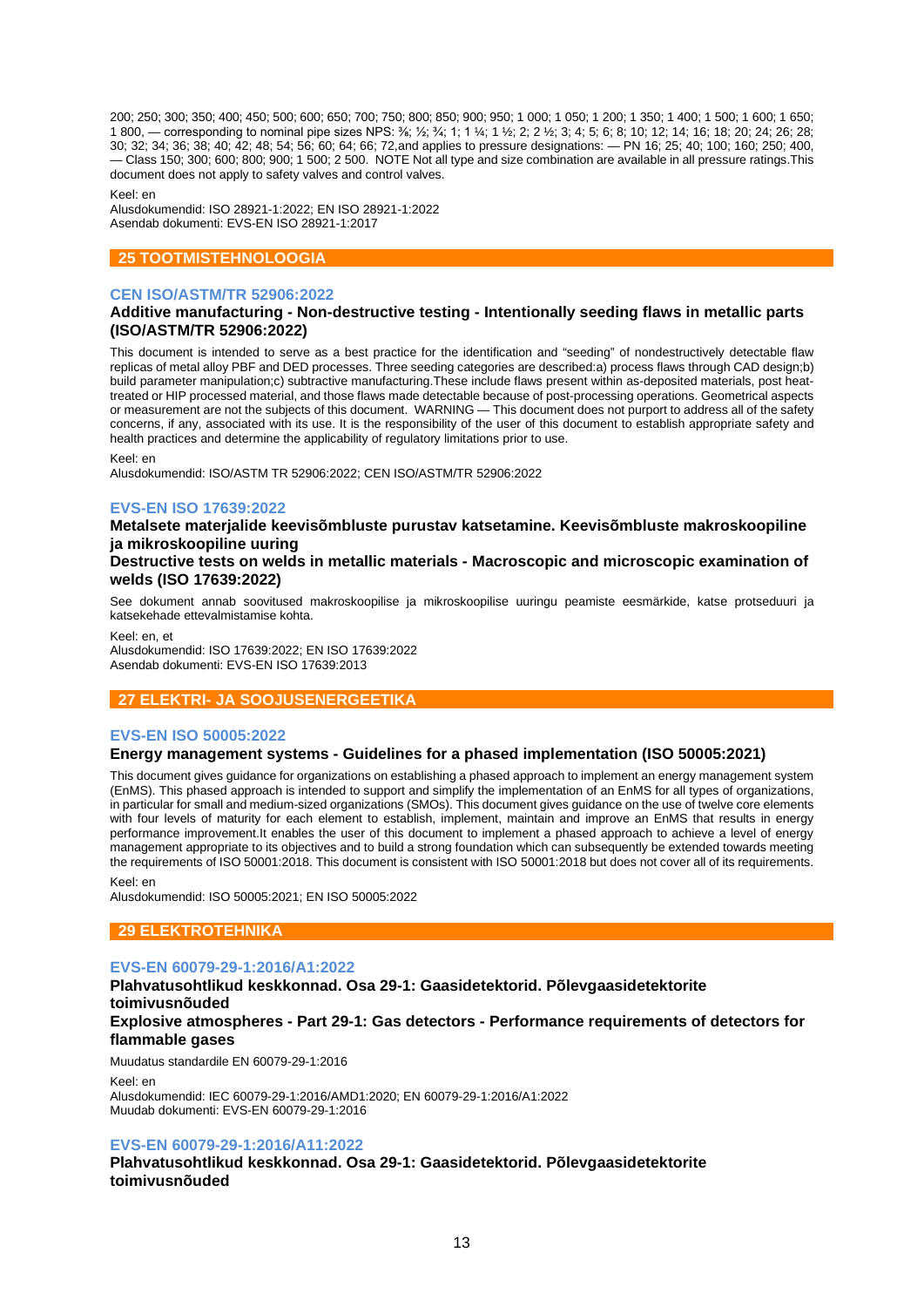## **Explosive atmospheres - Part 29-1: Gas detectors - Performance requirements of detectors for flammable gases**

Amendment to EN 60079-29-1:2016

Keel: en Alusdokumendid: EN 60079-29-1:2016/A11:2022 Muudab dokumenti: EVS-EN 60079-29-1:2016 Muudab dokumenti: EVS-EN 60079-29-1:2016/A1:2022

## **EVS-EN 60079-29-1:2016+A1+A11:2022**

**Plahvatusohtlikud keskkonnad. Osa 29-1: Gaasidetektorid. Põlevgaasidetektorite toimivusnõuded**

## **Explosive atmospheres - Part 29-1: Gas detectors - Performance requirements of detectors for flammable gases (IEC 60079-29-1:2016 , modified + IEC 60079-29-1:2016/A1:2020)**

This part of EN 60079-29 specifies general requirements for construction, testing and performance, and describes the test methods that apply to portable, transportable and fixed equipment for the detection and measurement of flammable gas or vapour concentrations with air. The equipment, or parts thereof, is intended for use in explosive atmospheres and in mines susceptible to firedamp.This part of EN 60079-29 is applicable to flammable gas detection equipment with a measuring range up to any volume fraction as declared by the manufacturer, and which is intended to provide an indication, alarm or other output function; the purpose of which is to indicate a potential explosion hazard and in some cases, to initiate automatic or manual protective action(s).For the purposes of this part of EN 60079-29, the term "indicating up to a volume fraction of X % or X %LFL" includes equipment with an upper limit of the measuring range equal to or less than X % or X %LFL.This part of EN 60079-29 is applicable to equipment, including the integral sampling systems of aspirated equipment, intended to be used for commercial, industrial and non-residential safety applications.This part of EN 60079-29 does not apply to external sampling systems, or to equipment of laboratory or scientific type, or to equipment used only for process monitoring and/or control purposes. It also does not apply to open path (line of sight) detectors which are within the scope of EN 60079-29-4. Only equipment with very short optical paths intended for use where the concentration is uniform over the optical path are within the scope of this standard.For equipment used for sensing the presence of multiple gases, this part of EN 60079-29 applies only to the detection of flammable gas or vapour.This part of EN 60079-29 supplements and modifies the general requirements of EN 60079 0. Where a requirement of this standard conflicts with a requirement of EN 60079 0, the requirement of EN 60079-29-1 takes precedence.NOTE 1 All equipment calibrated on specific gases or vapours can not be expected to correctly indicate on other gases or vapours.For the purposes of this standard, the terms "lower flammable limit (LFL)" and "lower explosive limit (LEL)" are deemed to be synonymous, and likewise the terms "upper flammable limit (UFL)" and "upper explosive limit (UEL)" are deemed to be synonymous. For ease of reference, the two abbreviations LFL and UFL may be used hereinafter to denote these two sets of terms. It should be recognized that particular authorities having jurisdiction may have overriding requirements that dictate the use of one of these sets of terms and not the other.NOTE 2 Indication of concentration in  $%$ ( $v/v$ ) or vol ppm can also be available for equipment which measures up to 100 %LFL or 20 %LFL. In that case, units of measurement might need to be selected in agreement with the manufacturer when verifying the performance requirements of Annex A.

Keel: en

Alusdokumendid: IEC 60079-29-1:2016; EN 60079-29-1:2016; IEC 60079-29-1:2016/AMD1:2020; EN 60079-29- 1:2016/A1:2022; EN 60079-29-1:2016/A11:2022 Konsolideerib dokumenti: EVS-EN 60079-29-1:2016 Konsolideerib dokumenti: EVS-EN 60079-29-1:2016/A1:2022 Konsolideerib dokumenti: EVS-EN 60079-29-1:2016/A11:2022

## **EVS-EN IEC 60072-1:2022**

## **Rotating electrical machines - Dimensions and output series - Part 1: Frame numbers 56 to 400 and flange numbers 55 to 1080**

This document is applicable for the majority of rotating electrical machines for industrial purposes within the dimension range and output powers: Foot-mounted: shaft heights: 56mm to 400 mm Flange-mounted: pitch circle diameter of flange: 55 mm to 1080 mm. It specifies the fixing dimension, shaft extension dimensions and the assignment of output powers and frame sizes.

Keel: en

Alusdokumendid: IEC 60072-1:2022; EN IEC 60072-1:2022 Asendab dokumenti: EVS-EN 50347:2002

## **EVS-EN IEC 60587:2022**

## **Electrical insulating materials used under severe ambient conditions - Test methods for evaluating resistance to tracking and erosion**

This standard describes two test methods for the evaluation of electrical insulating materials for use under severe ambient conditions at power frequencies (45 Hz to 65 Hz) by the evaluation of the resistance to tracking and erosion, using a liquid contaminant and inclined plane specimens. The two methods are: - Method 1: test at constant voltage, - Method 2: test at stepwise increased voltage. Method 1 is the most widely used method as there is less need for continual inspection.The test conditions are designed to accelerate the production of the effects, but do not reproduce all the conditions encountered in service.

Keel: en

Alusdokumendid: IEC 60587:2022; EN IEC 60587:2022 Asendab dokumenti: EVS-EN 60587:2007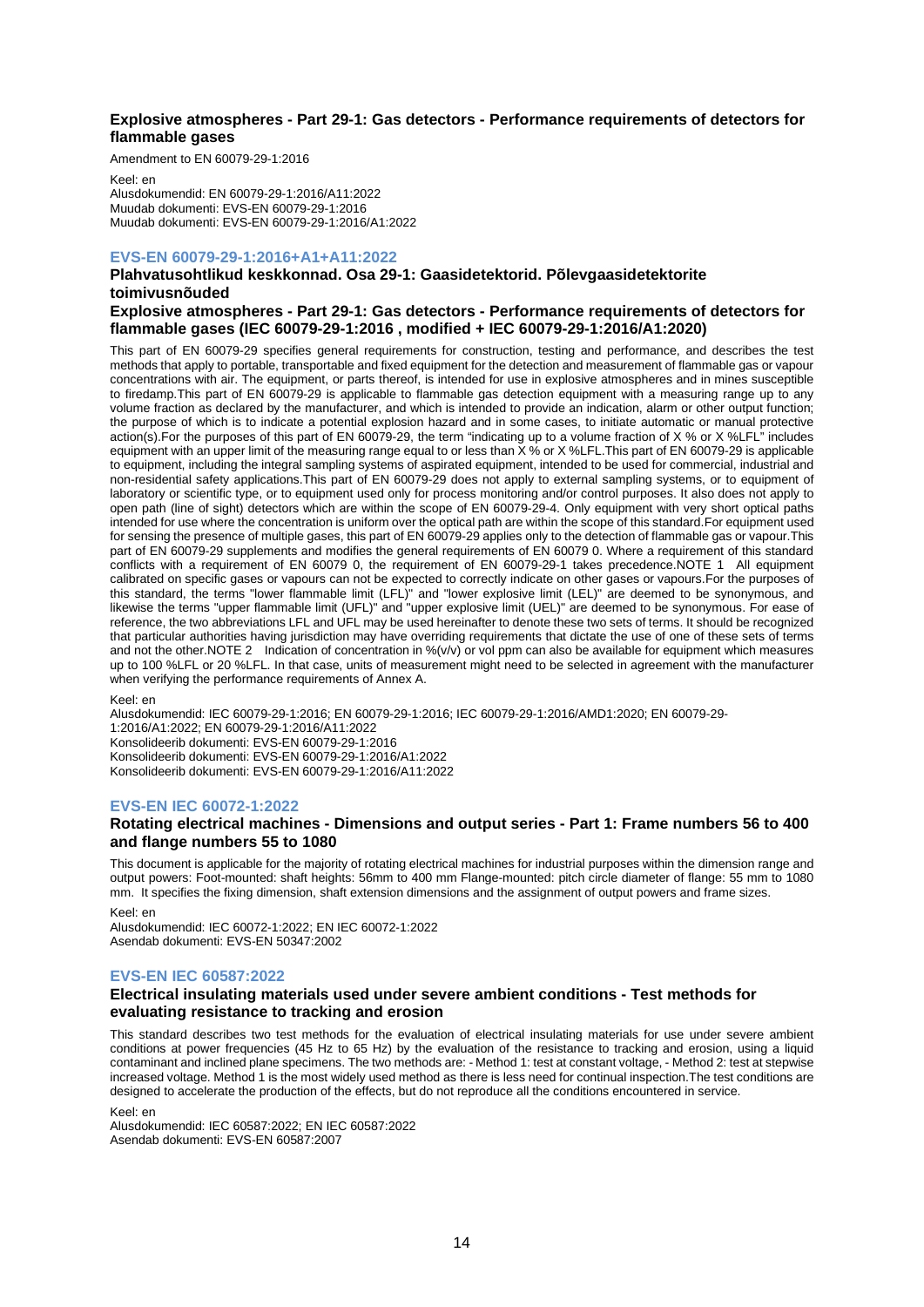## **EVS-EN IEC 60730-2-14:2019/A1:2022**

## **Automatic electrical controls - Part 2-14: Particular requirements for electric actuators**

Amendment to EN IEC 60730-2-14:2019 Keel: en

Alusdokumendid: IEC 60730-2-14:2017/AMD1:2019; EN IEC 60730-2-14:2019/A1:2022 Muudab dokumenti: EVS-EN IEC 60730-2-14:2019

## **EVS-EN IEC 61557-11:2022**

**Elektriohutus madalpingevõrkudes vahelduvpingega kuni 1000 V ja alalispingega kuni 1500 V. Kaitsesüsteemide katsetus-, mõõte- ja seireseadmed. Osa 11: Rikkevooluseireseadmete tõhusus TT-, TN- ja IT-süsteemides**

**Electrical safety in low voltage distribution systems up to 1 000 V AC and 1 500 V DC - Equipment for testing, measuring or monitoring of protective measures - Part 11: Effectiveness of residual current monitors (RCM) in TT, TN and IT systems**

IEC 61557-11:2009 specifies the requirements for testing equipment applied to the testing of the effectiveness of residual current monitors (RCMs) of type A and type B, which are already installed in distribution systems. This test equipment can be used in any kind of network like a TN, TT or IT system. The test equipment may also be used for testing directionally discriminating RCMs in IT-Systems.This part is to be used in conjunction with IEC 61557-1:2007, Part 1: General requirements.

Keel: en

Alusdokumendid: IEC 61557-11:2020; EN IEC 61557-11:2022 Asendab dokumenti: EVS-EN 61557-11:2009

## **EVS-EN IEC 62271-209:2019/A1:2022**

**High-voltage switchgear and controlgear - Part 209: Cable connections for gas-insulated metalenclosed switchgear for rated voltages above 52 kV - Fluid-filled and extruded insulation cables - Fluid-filled and dry-type cable-terminations**

Amendment to EN IEC 62271-209:2019

Keel: en

Alusdokumendid: IEC 62271-209:2019/AMD1:2022; EN IEC 62271-209:2019/A1:2022 Muudab dokumenti: EVS-EN IEC 62271-209:2019

## **EVS-EN IEC 62631-2-2:2022**

## **Dielectric and resistive properties of solid insulating materials - Part 2-2: Relative permittivity and dissipation factor - High frequencies (1 MHz to 300 MHz) - AC methods**

This part of IEC 62631 specifies test methods for the determination of permittivity and dissipation factor properties of solid insulating materials in a high frequency range from 1 MHz to 300 MHz.

Keel: en

Alusdokumendid: IEC 62631-2-2:2022; EN IEC 62631-2-2:2022

## **EVS-EN IEC 62641:2022**

## **Conductors for overhead lines - Aluminium and aluminium alloy wires for concentric lay stranded conductors**

IEC 62641:2022 specifies the mechanical and electrical properties of round and formed wires for equivalent diameters up to the values according to Table 3 for aluminium and aluminium alloys and according to Table 4 for thermal resistant alloys. This document is applicable to aluminium and aluminium alloy wires for the manufacture of concentric lay overhead electrical stranded conductors with or without gap(s) for power transmission purposes.The various materials and their designations are listed in Table 1. For calculation purposes, the values listed in Table 1 are used.This first edition cancels and replaces the second edition of IEC 60104 published in 1987, the first edition of IEC 60121 published in 1960, the first edition of IEC 60889 published in 1987, and the first edition of IEC 62004 published in 2007. This edition constitutes a technical revision.This edition includes the following significant technical changes with respect to the previous editions of IEC 60104, IEC 60121, IEC 60889 and IEC 62004:designations of aluminium alloys are modified;- aluminium alloys A4, AL4 and AL5 are added;- wire diameter ranges for indicating mechanical properties are modified and extended;- test methods are merged.

Keel: en

Alusdokumendid: IEC 62641:2022; EN IEC 62641:2022 Asendab dokumenti: EVS-EN 50183:2002 Asendab dokumenti: EVS-EN 60889:2002 Asendab dokumenti: EVS-EN 62004:2009

## **EVS-EN IEC 62641:2022/A11:2022**

## **Conductors for overhead lines - Aluminium and aluminium alloy wires for concentric lay stranded conductors**

Amendment to EN IEC 62641:2022 Keel: en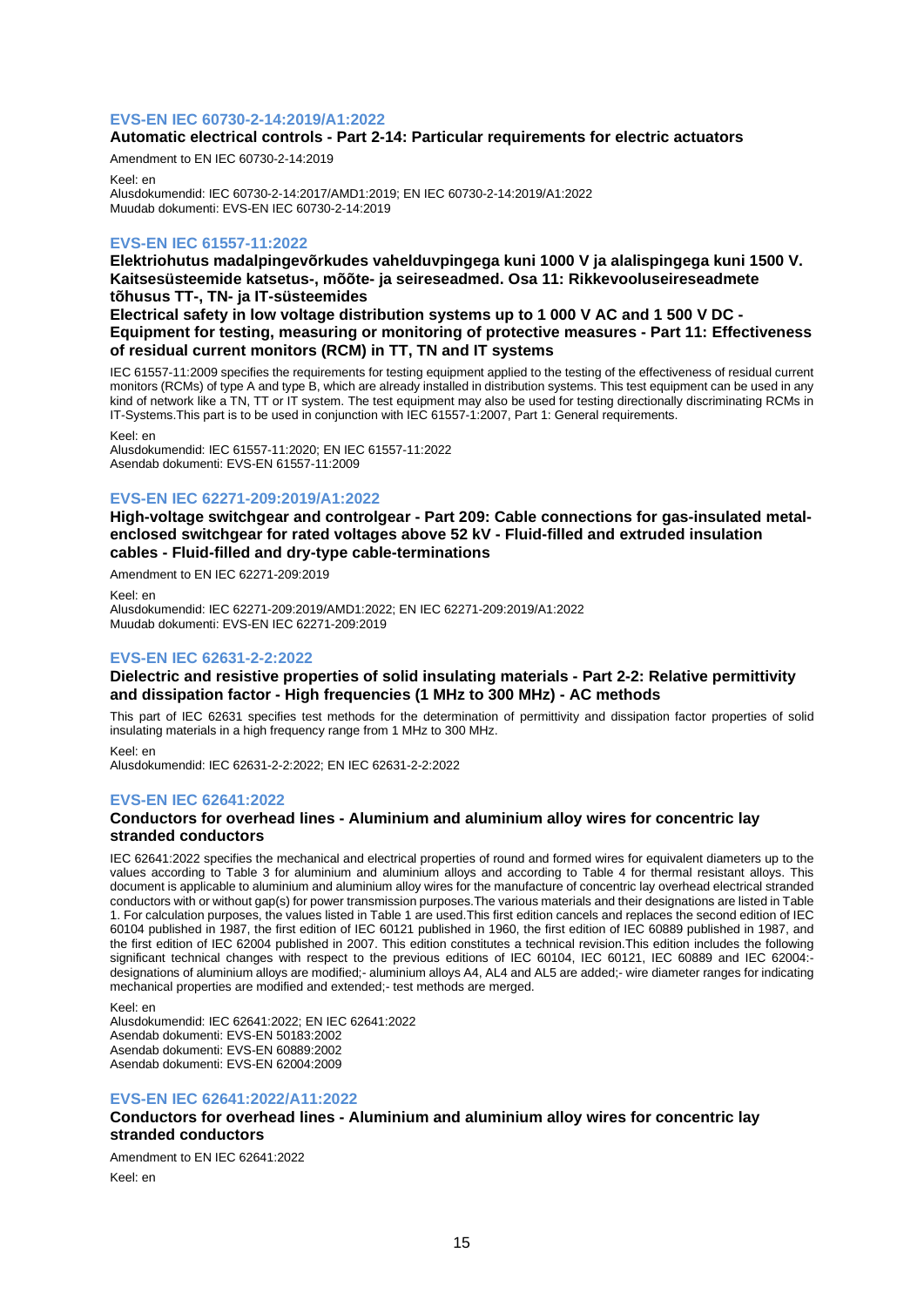Alusdokumendid: EN IEC 62641:2022/A11:2022 Muudab dokumenti: EVS-EN IEC 62641:2022

## **EVS-EN IEC 63093-10:2022**

#### **Ferrite cores - Guidelines on dimensions and the limits of surface irregularities - Part 10: PMcores and associated parts**

IEC 63093-10:2022 specifies the dimensions that are of importance for mechanical interchangeability for a preferred range of PMcores made of magnetic oxides, the main dimensions for coil formers to be used with these cores and the locations of their pins on a modular printed wiring grid in relation to the base outlines of cores. It also specifies the effective parameter values to be used in calculations and gives guidelines on allowable limits of surface irregularities applicable to the PM-cores.

Keel: en Alusdokumendid: IEC 63093-10:2022; EN IEC 63093-10:2022 Asendab dokumenti: EVS-EN 61247:2002

## **EVS-EN IEC 63248:2022**

## **Conductors for overhead lines - Coated or cladded metallic wire for concentric lay stranded conductors**

IEC 63248:2022 specifies the properties of wires in the diameter range of, but not limited to, 1,25 mm to 5,50 mm. This document is applicable to coated or cladded metallic wires before stranding used either as concentric lay overhead stranded conductors, or in the manufacture of cores for concentric lay overhead stranded conductors, for power transmission purposes. The various wire types and their designations are listed in Table A.1. For calculation purposes the values listed in Annex B are used. This first edition cancels and replaces the first edition of IEC 61232 published in 1993 and the first edition of IEC 60888 published in 1997. This edition constitutes a technical revision. This edition includes the following significant technical changes with respect to the previous editions of IEC 61232 and IEC 60888: a) wire designations have been modified and grouped; b) wires with zinc coating class 2 were removed; c) new wire designations have been added; d) aluminium-clad FeNi36 wires have been added; e) advanced zinc-aluminium alloy coated steel wires have been added.

Keel: en

Alusdokumendid: EN IEC 63248:2022; IEC 63248:2022 Asendab dokumenti: EVS-EN 50189:2002 Asendab dokumenti: EVS-EN 61232:2008 Asendab dokumenti: EVS-EN 61232:2008/A11:2008

## **EVS-EN IEC 63248:2022/A11:2022**

## **Conductors for overhead lines - Coated or cladded metallic wire for concentric lay stranded conductors**

Amendment to EN IEC 63248:2022 Keel: en Alusdokumendid: EN IEC 63248:2022/A11:2022 Muudab dokumenti: EVS-EN IEC 63248:2022

## **EVS-EN IEC 81346-1:2022**

## **Industrial systems, installations and equipment and industrial products - Structuring principles and reference designations - Part 1: Basic rules**

This part of IEC 81346, published jointly by IEC and ISO, establishes general principles for the structuring of systems including structuring of the information about systems.Based on these principles, rules and guidance are given for the formulation of unambiguous reference designations for objects in any system.The reference designation identifies objects for the purpose of creation and retrieval of information about an object, and where realized about its corresponding component.A reference designation labelled at a component is the key to find information about that object among different kinds of documents.The principles are general and are applicable to all technical areas (for example mechanical engineering, electrical engineering, construction engineering, process engineering). They can be used for systems based on different technologies or for systems combining several technologies. This document is also a horizontal publication intended for use by technical committees in preparation of publications related to reference designations in accordance with the principles laid down in IEC Guide 108.

Keel: en

Alusdokumendid: IEC 81346-1:2022; EN IEC 81346-1:2022 Asendab dokumenti: EVS-EN 81346-1:2009

## **33 SIDETEHNIKA**

## **CEN/CLC/ETSI TR 101550:2022**

## **Documents relevant to EN 301 549 (V1.1.1) "Accessibility requirements suitable for public procurement of ICT products and services in Europe"**

The present document lists the documents used in the creation of EN 301 549 (V1.1.1) on accessibility requirements for public procurement of ICT products and services in Europe and provides a source reference for any other documents needed to implement the test procedures specified in that document. As well as identifying the sources for the EN content, the present document also provides additional explanation to assist users of the EN with clarifications and supporting information about measurement methods, particularly where no globally agreed test presently exists. Where there are any test gaps, these are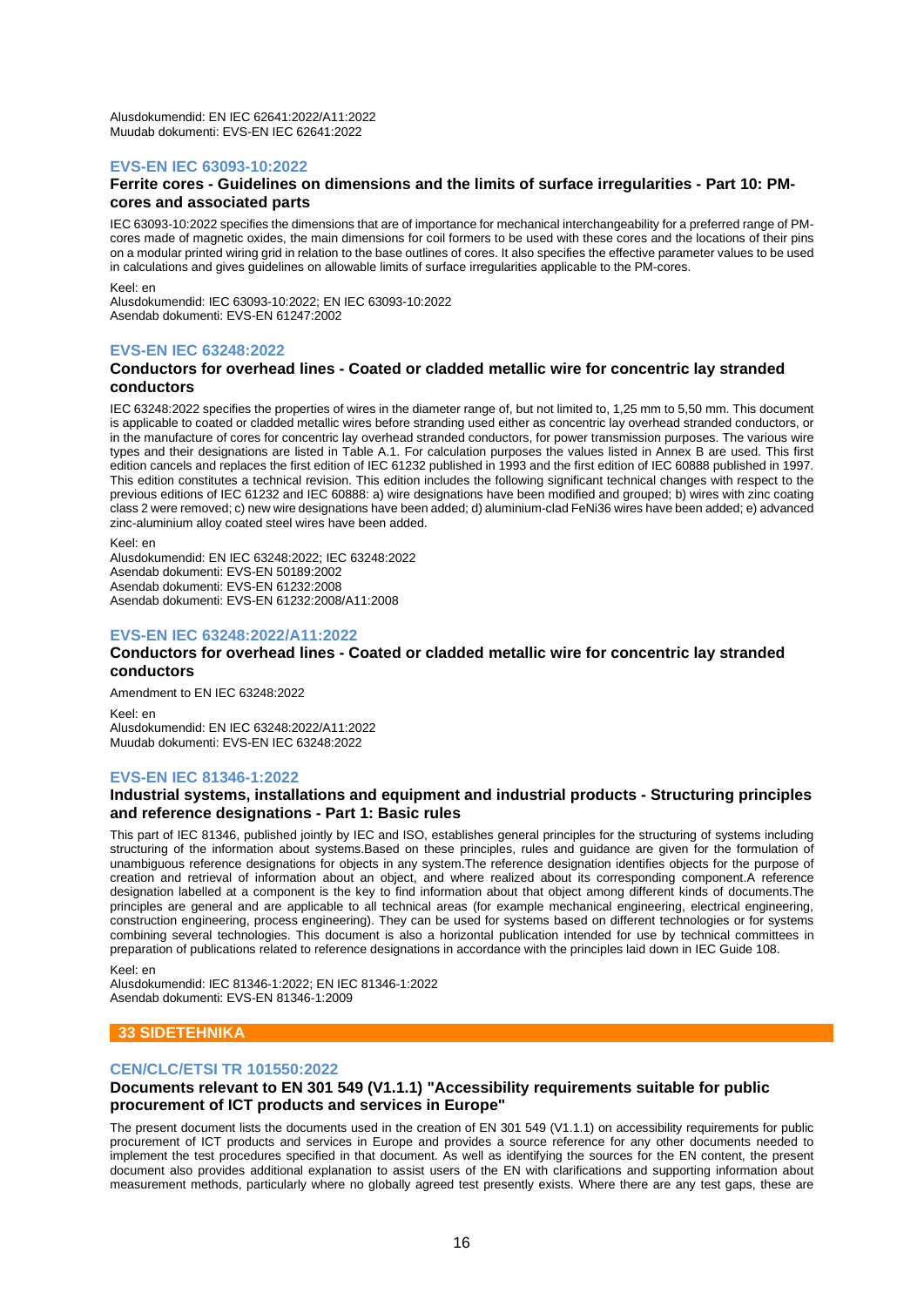identified and test descriptions and evaluation methodologies are developed. In those exceptional cases where it is not possible to do so, recommendations are given on how the gaps should be filled. The present document does not address additional sources or issues raised during the creation of later versions of the EN.

Keel: en

Alusdokumendid: CEN/CLC/ETSI TR 101550:2022 Asendab dokumenti: CEN/CLC/ETSI TR 101550:2014

## **EVS-EN 300 176-2 V2.4.1:2022**

## **Digital Enhanced Cordless Telecommunications (DECT);Test specification;Part 2: Audio and speech**

The present document specifies the tests applicable to all Digital Enhanced Cordless Telecommunications (DECT) equipment accessing any DECT frequency band (including applicable IMT-2000 frequency bands) and the tests applicable to DECT speech and audio transmission using any of the codecs and any of the audio specifications described in ETSI EN 300 175-8.The aims of the present document are to ensure:• efficient use of frequency spectrum;• no harm done to any connected network and its services;• no harm done to other radio networks and services;• no harm done to other DECT equipment or its services;• interworking of terminal equipment via any public telecommunications network, including the ISDN/PSTN network and the Internet.Through testing those provisions of ETSI EN 300 175-1 to ETSI EN 300 175-8 which are relevant to these aims. The tests of ETSI EN 300 176 are split into two parts:• part 1 covers testing of radio frequency parameters, security elements and those DECT protocols that facilitate the radio frequency tests and efficient use of frequency spectrum;• part 2 (the present document) describes testing of speech and audio requirements between network interface and DECT PT, or between a DECT CI air interface and alternatively a DECT PT or FT. The present document is not applicable to terminal equipment specially designed for the disabled (e.g. with amplification of received speech as an aid for the hard of hearing).DECT terminal equipment consists of the following elements: a) Fixed Part (FP); b) Portable Part (PP); c) Cordless Terminal Adapter (CTA); d) Wireless Relay Station (WRS) (FP and PP combined). The present document is structured to allow tests of either: a) the FP and PP together; or b) the FP and PP as separate items.Where the DECT FP is connected to a PSTN, and there are any peculiarities in the requirements for voice telephony, these will be accommodated within the FP.

Keel: en

Alusdokumendid: ETSI EN 300 176-2 V2.4.1

## **EVS-EN 302 245 V2.2.1:2022**

## **Digitaalse raadioringhäälingusüsteemi DRM raadiosaateseadmed;Raadiospektrile juurdepääsu harmoneeritud standard**

## **Transmitting equipment for the Digital Radio Mondiale (DRM) service;Harmonised Standard for access to radio spectrum**

The present document specifies technical characteristics and methods of measurements for transmitting equipment for athe Digital Radio Mondiale (DRM) sound broadcasting service operating in the LF band, MF band, HF band and VHF band.NOTE: The relationship between the present document and essential requirements of article 3.2 of Directive 2014/53/EU is given in annex A. Keel: en

Alusdokumendid: ETSI EN 302 245 V2.2.1

## **EVS-EN IEC 61300-1:2022**

## **Fibre optic interconnecting devices and passive components - Basic test and measurement procedures - Part 1: General and guidance**

This part of IEC 61300 provides general information and guidance for the basic test and measurement procedures defined in the IEC 61300-2 series and IEC 61300-3 series for interconnecting devices, passive components, mechanical splices, fusion splice protectors, fibre management systems and protective housings. This standard is used in combination with the relevant specification which defines the tests to be used, the required degree of severity for each of them, their sequence, if relevant, and the permissible performance limits. In the event of conflict between this basic standard and the relevant specification, the latter takes precedence.

Keel: en

Alusdokumendid: IEC 61300-1:2022; EN IEC 61300-1:2022 Asendab dokumenti: EVS-EN 61300-1:2016

## **EVS-EN IEC 63033-1:2022**

## **Multimedia systems and equipment for vehicles - Surround view system - Part 1: General**

This part of IEC 63033 specifies the model for generating the surrounding visual image of the surround view system.

Keel: en Alusdokumendid: IEC 63033-1:2022; EN IEC 63033-1:2022

# **EVS-EN IEC 63033-2:2022**

## **Multimedia Systems and equipment for vehicles - Surround view system - Part 2: Recording methods of the surround view system**

This part of IEC 63033 specifies recording methods of the surround view system that is specified in IEC 63033-1 in order to view the recorded video file with free eye point technology.

Keel: en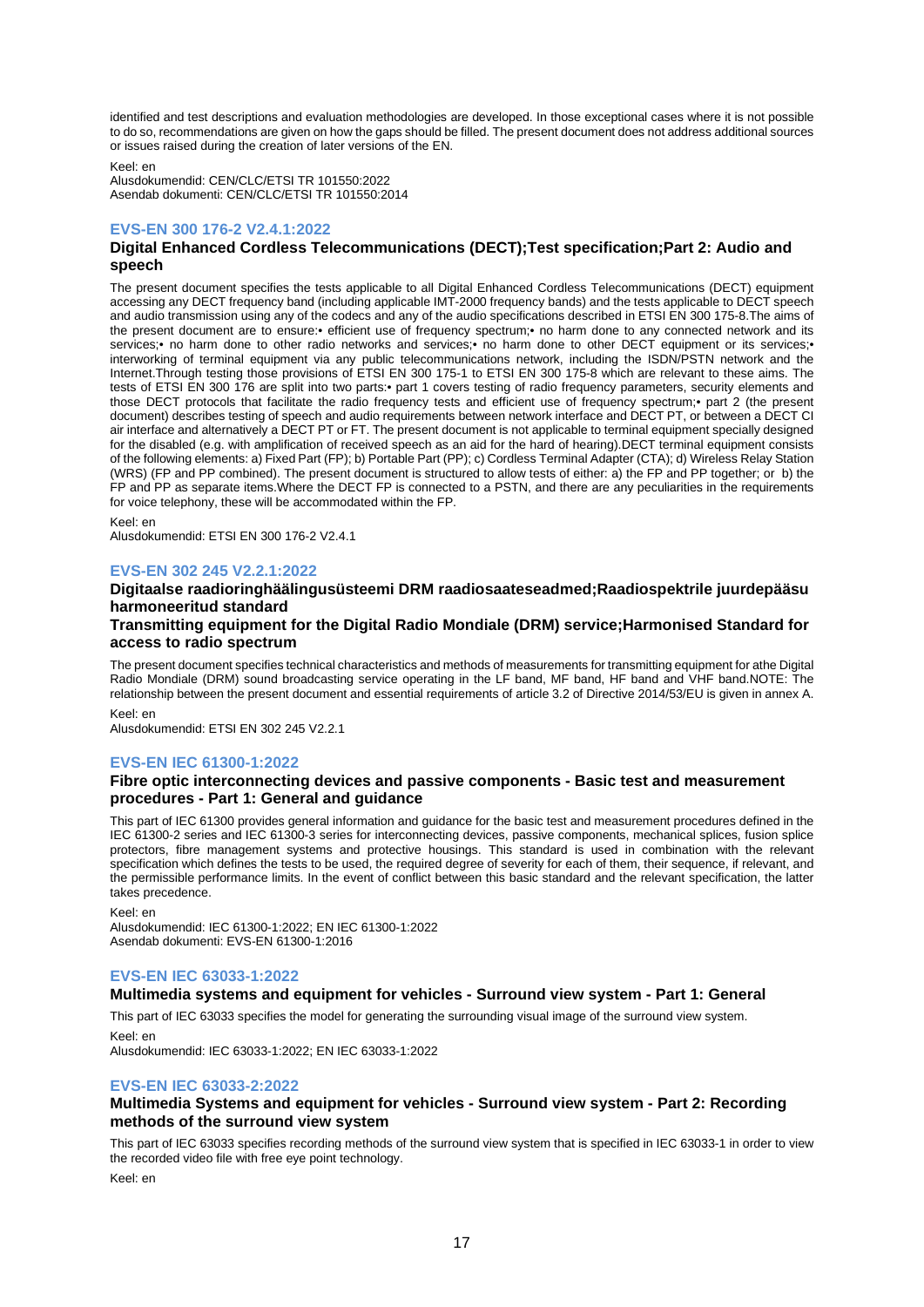Alusdokumendid: IEC 63033-2:2022; EN IEC 63033-2:2022 Asendab dokumenti: EVS-EN IEC 63033-2:2019

## **EVS-EN IEC 63033-3:2022**

## **Multimedia systems and equipment for vehicles - Surround view system - Part 3: Measurement methods**

This document specifies measurement methods for the surround view system that is specified in IEC 63033-1. Keel: en

Alusdokumendid: IEC 63033-3:2022; EN IEC 63033-3:2022 Asendab dokumenti: EVS-EN IEC 63033-3:2019

## **EVS-EN IEC 63033-4:2022**

## **Multimedia systems and equipment for vehicles - Surround view system - Part 4: Application for camera monitor systems**

This document specifies that is the multiple camera composite images generated by the surround view system of IEC 63033-1 is applied to the FOV and display requirement specified UN Regulation No. 46.

Keel: en

Alusdokumendid: IEC 63033-4:2022; EN IEC 63033-4:2022

## **35 INFOTEHNOLOOGIA**

## **CEN/TS 16157-12:2022**

## **Intelligent transport systems - DATEX II data exchange specifications for traffic management and information - Part 12: Facility related publications**

This document specifies and defines component facets supporting the exchange and shared use of data and information in the field of traffic and travel.The component facets include the framework and context for exchanges, the modelling approach, data content, data structure and relationships.This document is applicable to: — Traffic and travel information which is of relevance to road networks (non-urban and urban); — Public transport information that is of direct relevance to the use of a road network (e.g. road link via train or ferry service) ; — Traffic and travel information in the case of Cooperative intelligent transport systems (C-ITS).This document establishes specifications for data exchange between any two instances of the following actors: — Traffic Information Centres (TICs); — Traffic Control Centres (TCCs); — Service Providers (SPs); — Use of this document may be applicable for other actors.This document series covers, at least, the following types of informational content :— Road traffic event information – planned and unplanned occurrences both on the road network and in the surrounding environment; — Operator initiated actions; — Road traffic measurement data, status data, and travel time data; — Travel information relevant to road users, including weather and environmental information; — Road traffic management information and instructions relating to use of the road network. This Part of CEN/TS 16157 specifies the informational structures, relationships, association ends, attributes and associated data types required for publishing information about facilities within the DATEX II framework. This is specified as a DATEX II "Facilities" namespace, which is part of the DATEX II platform independent model, but this Part excludes those elements that are specified in EN 16157-2 (Location referencing) and EN 16157-7 (Common data elements).

Alusdokumendid: CEN/TS 16157-12:2022

## **EVS-EN 17529:2022**

Keel: en

## **Lõimeline ja vaikeline andmekaitse ja privaatsus Data protection and privacy by design and by default**

Dokument määratleb lõimelise ja vaikelise andmekaitse ja privaatsuse (LVAKP1) nõuded tootjatele ja teenustajatele evitamiseks oma toodete ja teenuste varases arendusjärgus, s.o enne iga konkreetse rakenduse integreerimist või sõltumata selle integratsioonist, eesmärgiga tagada [toodete ja teenuste] võimalikult kõrge privaatsusvalmidus. Dokument on kohaldatav kõigis ärisektorites, sh turbetööstuses.

Keel: en, et Alusdokumendid: EN 17529:2022

## **43 MAANTEESÕIDUKITE EHITUS**

## **EVS-EN 17404:2022**

## **Cycles - Electrically power assisted cycles - EPAC Mountain bikes**

For the purpose of this document the scope of EN 15194:2017 is applicable with the following addition.This document specifies specific requirements applicable to EPAC Mountain bikes.EPAC-MTB category 5 according to EN 17406:2020+A1:2021, Table 1 is not covered by this document.

Keel: en

Alusdokumendid: EN 17404:2022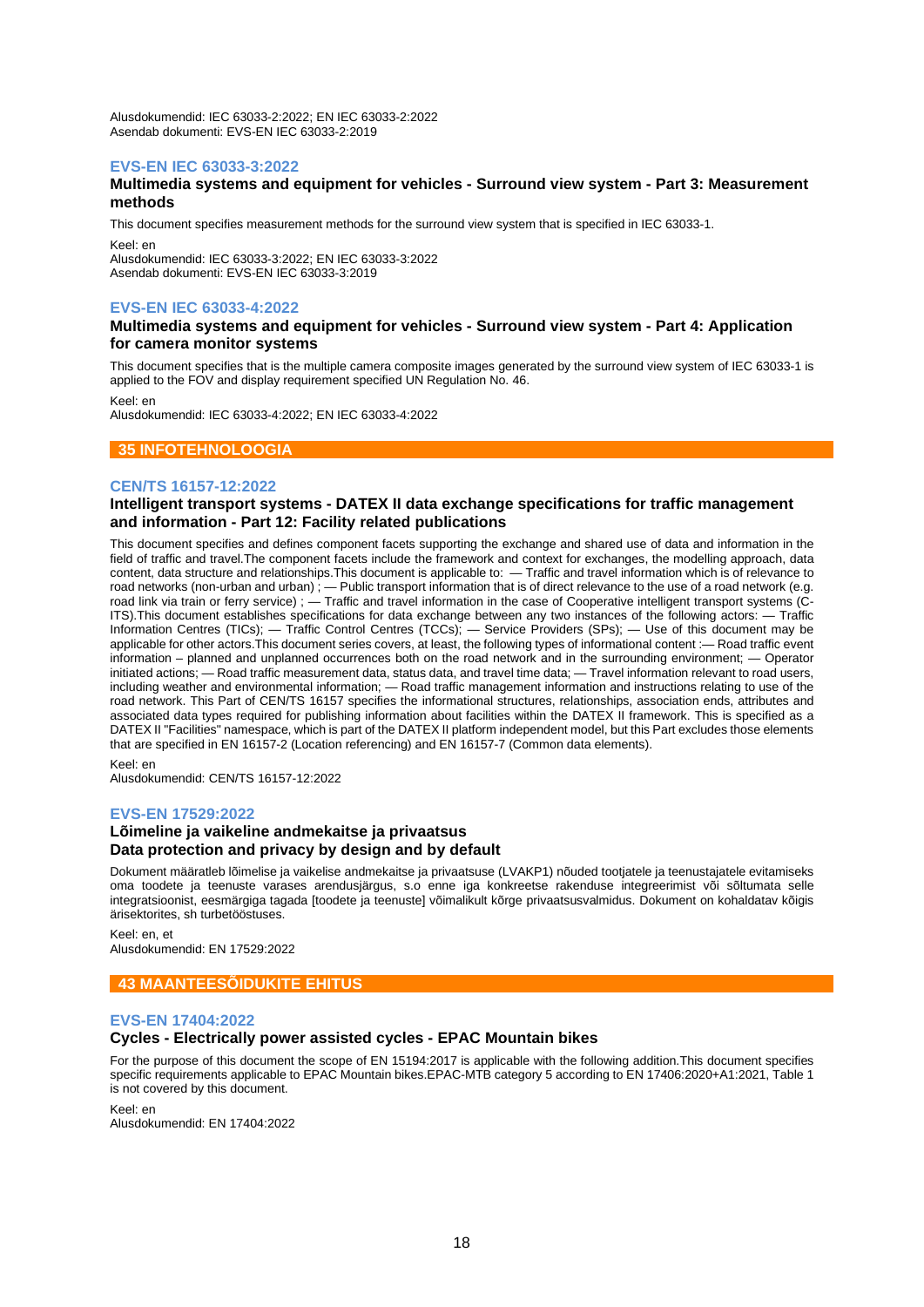## **EVS-EN IEC 63033-1:2022**

## **Multimedia systems and equipment for vehicles - Surround view system - Part 1: General**

This part of IEC 63033 specifies the model for generating the surrounding visual image of the surround view system. Keel: en

Alusdokumendid: IEC 63033-1:2022; EN IEC 63033-1:2022

## **EVS-EN IEC 63033-2:2022**

## **Multimedia Systems and equipment for vehicles - Surround view system - Part 2: Recording methods of the surround view system**

This part of IEC 63033 specifies recording methods of the surround view system that is specified in IEC 63033-1 in order to view the recorded video file with free eye point technology.

Keel: en Alusdokumendid: IEC 63033-2:2022; EN IEC 63033-2:2022 Asendab dokumenti: EVS-EN IEC 63033-2:2019

## **EVS-EN IEC 63033-3:2022**

#### **Multimedia systems and equipment for vehicles - Surround view system - Part 3: Measurement methods**

This document specifies measurement methods for the surround view system that is specified in IEC 63033-1.

Keel: en Alusdokumendid: IEC 63033-3:2022; EN IEC 63033-3:2022 Asendab dokumenti: EVS-EN IEC 63033-3:2019

## **EVS-EN IEC 63033-4:2022**

## **Multimedia systems and equipment for vehicles - Surround view system - Part 4: Application for camera monitor systems**

This document specifies that is the multiple camera composite images generated by the surround view system of IEC 63033-1 is applied to the FOV and display requirement specified UN Regulation No. 46.

Keel: en

Alusdokumendid: IEC 63033-4:2022; EN IEC 63033-4:2022

## **EVS-EN ISO 15118-20:2022**

## **Road vehicles - Vehicle to grid communication interface - Part 20: 2nd generation network layer and application layer requirements (ISO 15118-20:2022)**

This document specifies the communication between the electric vehicle (EV), including battery electric vehicle (BEV) and plugin hybrid electric vehicle (PHEV), and the electric vehicle supply equipment (EVSE). The application layer messages defined in this document are designed to support the electricity power transfer between an EV and an EVSE.This document defines the communication messages and sequence requirements for bidirectional power transfer.This document furthermore defines requirements of wireless communication for both conductive charging and wireless charging as well as communication requirements for automatic connection device and information services about charging and control status.The purpose of this document is to detail the communication between an electric vehicle communication controller (EVCC) and a supply equipment communication controller (SECC). Aspects are specified to detect a vehicle in a communication network and enable an Internet Protocol (IP) based communication between the EVCC and the SECC.

Keel: en

Alusdokumendid: ISO 15118-20:2022; EN ISO 15118-20:2022 Asendab dokumenti: EVS-EN ISO 15118-2:2016

## **45 RAUDTEETEHNIKA**

## **EVS-EN 15427-2-1:2022**

## **Railway applications - Wheel/Rail friction management - Part 2-1: Properties and Characteristics - Flange lubricants**

This document specifies the properties and characteristics of lubricants applied to the interface between the wheel flange and the gauge face of the rail, and contact area between the check rail face and the back of the wheel (active interface), either directly or indirectly to the wheel flange or to the rail, and includes both trainborne and trackside solutions.It outlines the information required for most approval procedures, the method of testing and routine control/monitoring of the lubricant.

Keel: en

Alusdokumendid: EN 15427-2-1:2022 Asendab dokumenti: EVS-EN 16028:2012

## **EVS-EN 16334-1:2014+A1:2022**

**Raudteealased rakendused. Reisijate alarmsüsteem. Osa 1: Nõuded tavaraudteel kasutatavatele süsteemidele**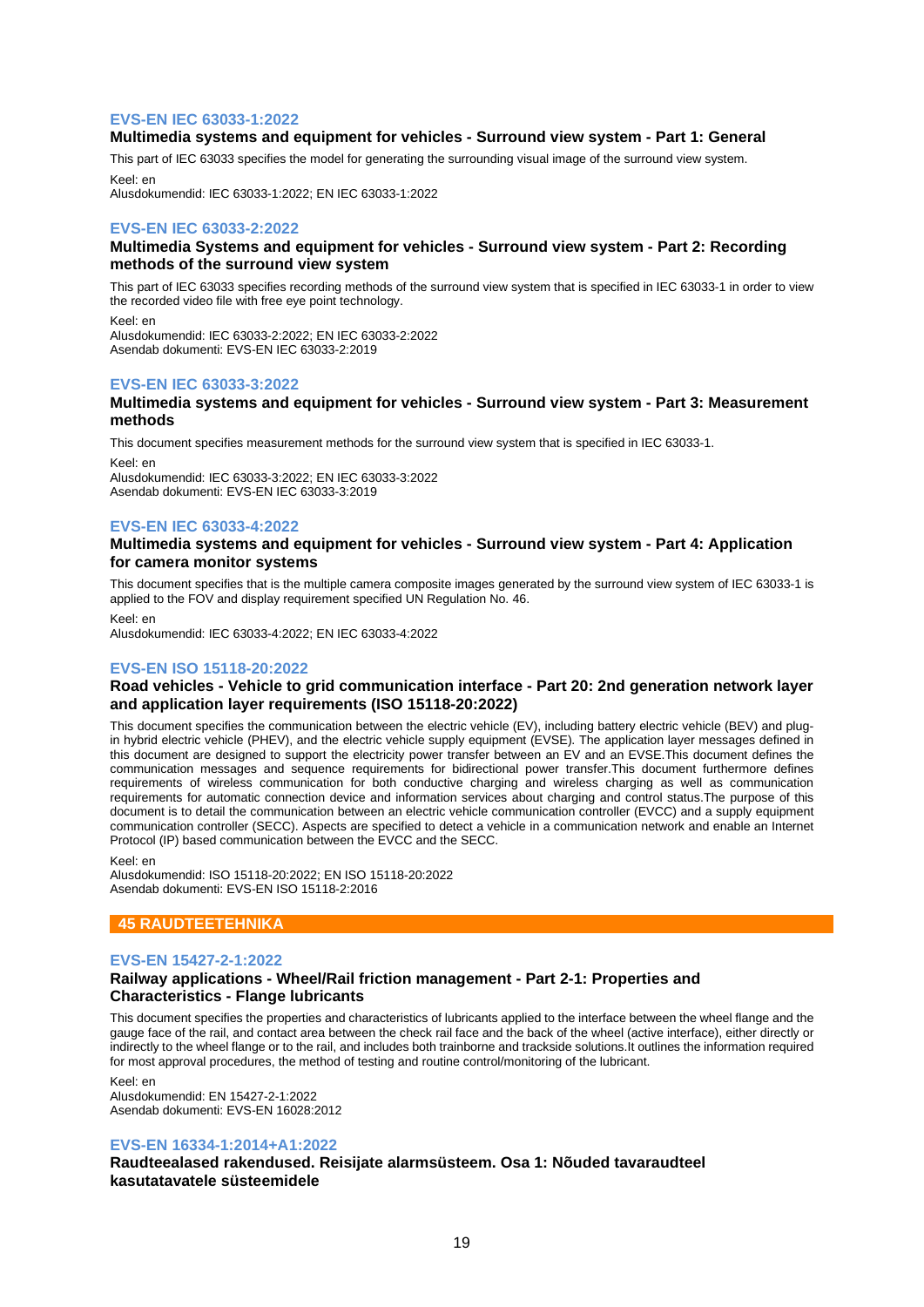## **Railway applications - Passenger Alarm System - Part 1: System requirements for mainline rail**

This European Standard specifies the characteristics of the Passenger Alarm System. The aim of the Passenger Alarm System is to: a) permit passengers in case of emergency situations to inform the driver; b) permit the driver to keep the train moving or to stop the train at a safe location; c) stop the train automatically: 1) at a platform, 2) if there is no acknowledgement by the driver. This European Standard covers the Passenger Alarm System (PAS) fitted to the passenger carrying rolling stock and specifies: the functional requirements for an alarm triggered in the driving cab (Clause 6); - the communication channel between the driver and passengers or on-board staff (6.4); - the dynamic analysis of the Passenger Alarm System (Clause 7); - the requirements for the degraded modes management (Clause 8); - the safety related requirements (Clause 9); - requirements for the Passenger Alarm Device and Passenger Alarm Device area (Clause 10). This European Standard is applicable to rolling stock which are in the field of the Directive 2008/57/EC. NOTE 1 Existing Passenger Alarm Systems may require modification to work in conjunction with vehicles that comply with this standard. NOTE 2 Most of the requirements of UIC 541–6 are compliant with this standard. Other communications systems named 'communication device for passengers' or 'call for aid' in the CR LOC and PAS TSI [1] are not covered by this standard. NOTE 3 prEN 16683, Railway applications Call for aid and communication device Requirements covers these aspects.

Keel: en

Alusdokumendid: EN 16334-1:2014+A1:2022 Asendab dokumenti: EVS-EN 16334:2014

## **EVS-EN 17530:2022**

## **Railway applications - Interior glazing for rail vehicles**

This document specifies the functional, performance, and quality requirements for the interior glazing of rail vehicles including type testing, routine testing, and inspection methods.This document applies to all rail vehicles.Determination of the size, shape, orientation and position of interior glazing is outside the scope of this document.This document does not specify requirements for the interfaces between the interior glazing and the vehicle. Accordingly, this document does not address issues relating to installation and structural integrity. This document does not apply to interior glazing with a surface less than 0,02 m2 and also emergency device casings (e.g. cover sheets for emergency hammers, passenger alarm systems, etc).This document does not apply to materials other than glass.For safety reasons, where the use of a specific type of glass is required, this shall be set out in the technical specification or defined in national rules.

Keel: en Alusdokumendid: EN 17530:2022

## **47 LAEVAEHITUS JA MERE-EHITISED**

## **EVS-EN ISO 20519:2022**

## **Ships and marine technology - Specification for bunkering of liquefied natural gas fuelled vessels (ISO 20519:2021)**

This document specifies requirements for LNG bunkering transfer systems and equipment used to bunker LNG fuelled vessels, which are not covered by the IGC Code. This document is applicable to vessels involved in international and domestic service regardless of size, and addresses the following five elements: a) hardware: liquid and vapour transfer systems; b) operational procedures; c) requirement for the LNG provider to provide an LNG bunker delivery note; d) training and qualifications of personnel involved; e) requirements for LNG facilities to meet applicable ISO standards and local codes.

#### Keel: en

Alusdokumendid: ISO 20519:2021; EN ISO 20519:2022 Asendab dokumenti: EVS-EN ISO 20519:2017

## **49 LENNUNDUS JA KOSMOSETEHNIKA**

#### **EVS-EN 3373-001:2022**

## **Aerospace series - Terminal lugs and in-line splices for crimping on electric conductors - Part 001: Technical specification**

This document specifies the general characteristics, the conditions of qualification, acceptance and quality assurance, as well as the test programs and groups for terminal lugs and in-line splices designed for crimping on copper and copper alloy conductors and on aluminium and aluminium alloy conductors.

Keel: en Alusdokumendid: EN 3373-001:2022 Asendab dokumenti: EVS-EN 3373-001:2007

## **EVS-EN 3838:2022**

#### **Aerospace series - Requirements and tests on user-applied markings on aircraft electrical cables**

This document specifies tests that are to be performed on markings applied by the user to ensure that their durability is satisfactory and that, after application of markings directly to the cable insulation, jacket or sheath, the cable will meet the performance requirements laid down.

Keel: en Alusdokumendid: EN 3838:2022 Asendab dokumenti: EVS-EN 3838:2010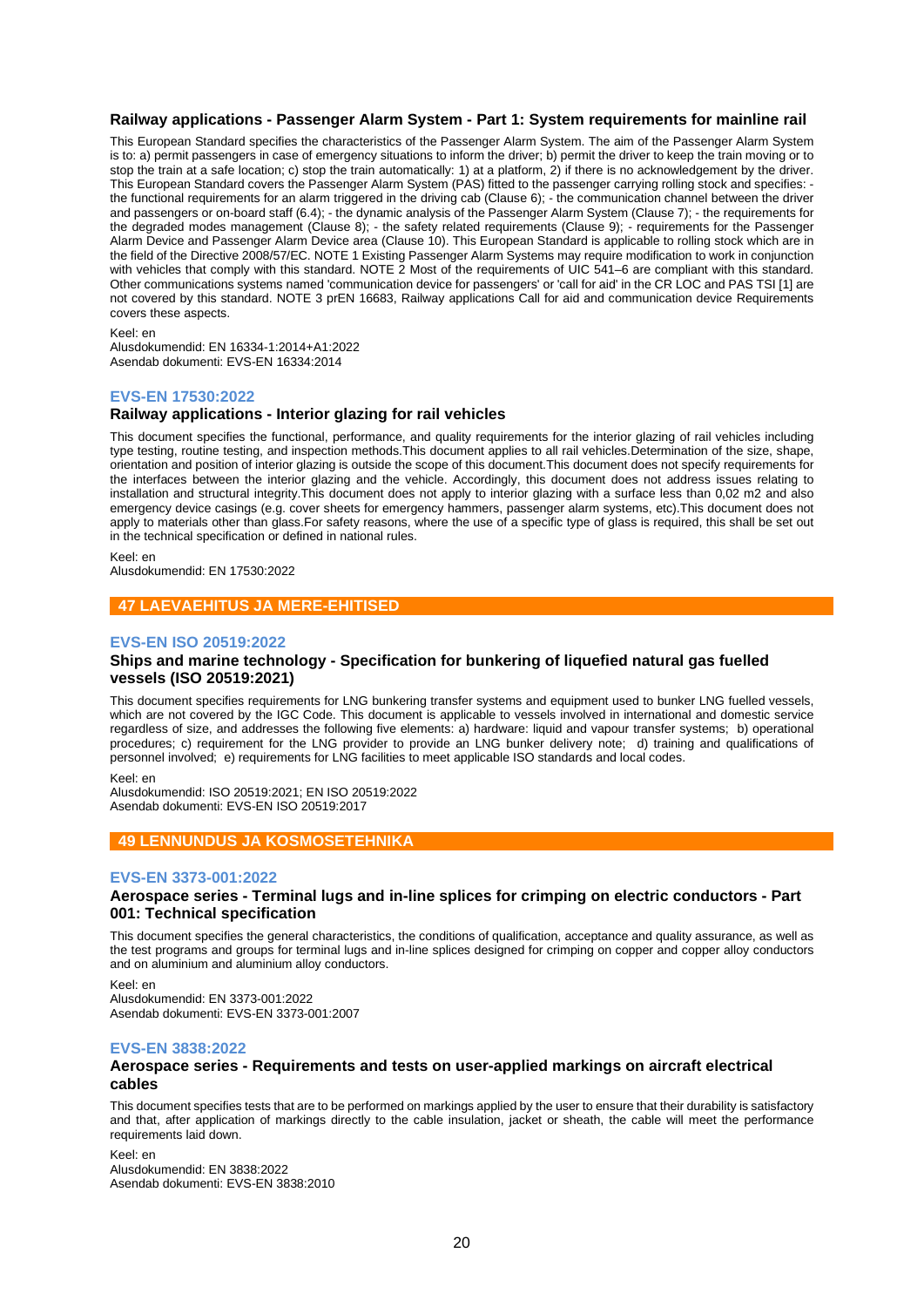#### **EVS-EN 4259:2022**

#### **Aerospace series - Metallic materials - Definition of general terms**

This document defines the general terms to be used in the standards of metallic materials for aerospace applications. It is intended only to give terms which are truly general and where definition, in this context, is required. The definitions of more specific terms are to be found in the technical specifications, test methods, etc. which are referenced in the material standard concerned.

Keel: en

Alusdokumendid: EN 4259:2022

#### **EVS-EN 4841-1:2022**

#### **Aerospace series - Shock mount with bushes - Part 1: Technical specification**

This document specifies the required characteristics, inspection and test methods, qualification and acceptance conditions for shock mounts with bushes, designed to withstand static and dynamic loads possible for aerospace interior applications in the temperature range from -55 °C to 85 °C.

Keel: en Alusdokumendid: EN 4841-1:2022

#### **EVS-EN 4841-2:2022**

#### **Aerospace series - Shock mount with bushes - Part 2: Technical overview**

This document specifies the dimensions, masses, the tolerances and the required characteristics of shock mounts with bushes for aerospace interior application and without contamination by phosphate-ester hydraulic fluids.

Keel: en Alusdokumendid: EN 4841-2:2022

#### **EVS-EN 4890:2022**

## **Aerospace series - Steel X4CrNiMo16-5-1 - Air melted - Hardened and tempered - Sheets and plates - 0,3 mm ≤ a ≤ 50 mm - 900 MPa ≤ Rm ≤ 1 050 MPa**

This European Standard specifies the requirements relating to:Steel X4CrNiMo16-5-1Air melted Hardened and tempered Sheets and plates 0,3 mm ≤ a ≤ 50 mm 900 MPa ≤ Rm ≤ 1 050 MPa for aerospace applications. ASD-STAN designation: FE-PM 3504.

Keel: en Alusdokumendid: EN 4890:2022

## **EVS-EN 4900:2022**

## **Aerospace series - Aluminium alloy 5086 - H111 - Extruded bars - 10 mm ≤ D ≤ 300 mm**

This document specifies the requirements relating to: Aluminium alloy 5086 H111 Extruded bars 10 mm ≤ D ≤ 300 mm for aerospace applications.

Keel: en Alusdokumendid: EN 4900:2022

## **53 TÕSTE- JA TEISALDUS-SEADMED**

## **EVS-EN 1757:2022**

## **Safety of industrial trucks - Pedestrian propelled industrial platform trucks**

This document applies to pedestrian propelled industrial platform trucks as defined in 3.1 with a rated capacity up to and including 500 kg, hereinafter referred to as "trucks" and designed for general purposes.This document does not apply to: — shopping trolleys referred to in EN 1929, Parts 1 to 4 and 7 (CEN/TC 291); — roll containers referred to in EN 12674, Parts 1 to 4 (CEN/TC 261); — trucks that are intended to be towed by powered vehicles, e.g. milk-run-trains/trailer trains/tugger trains.This document deals with the technical requirements to minimize the hazards listed in Annex C which can arise during commissioning, operation and maintenance of trucks when carried out in accordance with the specifications as intended by the manufacturer.This document does not specify the additional requirements for: — operation in severe conditions (e.g. extreme environmental conditions such as: freezer applications, high temperatures, corrosive environment);—operation subject to special rules (e.g. potentially explosive atmospheres); — handling of loads the nature of which could lead to dangerous situations (e.g. molten metal, acids/alkalis, radiating materials, especially brittle loads); — hazards occurring during construction, transportation, decommissioning and disposal; — direct contact with foodstuffs; — operation on gradients or on surfaces other than smooth, level, hard surfaces; trucks designed for special applications (e.g., trucks used in hospitals as dinner trollies); — trucks fitted with hinged or sliding doors. Other possible limitations of the scope of other standards referred to that also apply to this document.Hazards relating to noise, vibration, visibility and static electricity are not dealt with in this document.This document applies to trucks manufactured after the date of issue.

Keel: en

Alusdokumendid: EN 1757:2022 Asendab dokumenti: EVS-EN 1757-3:2003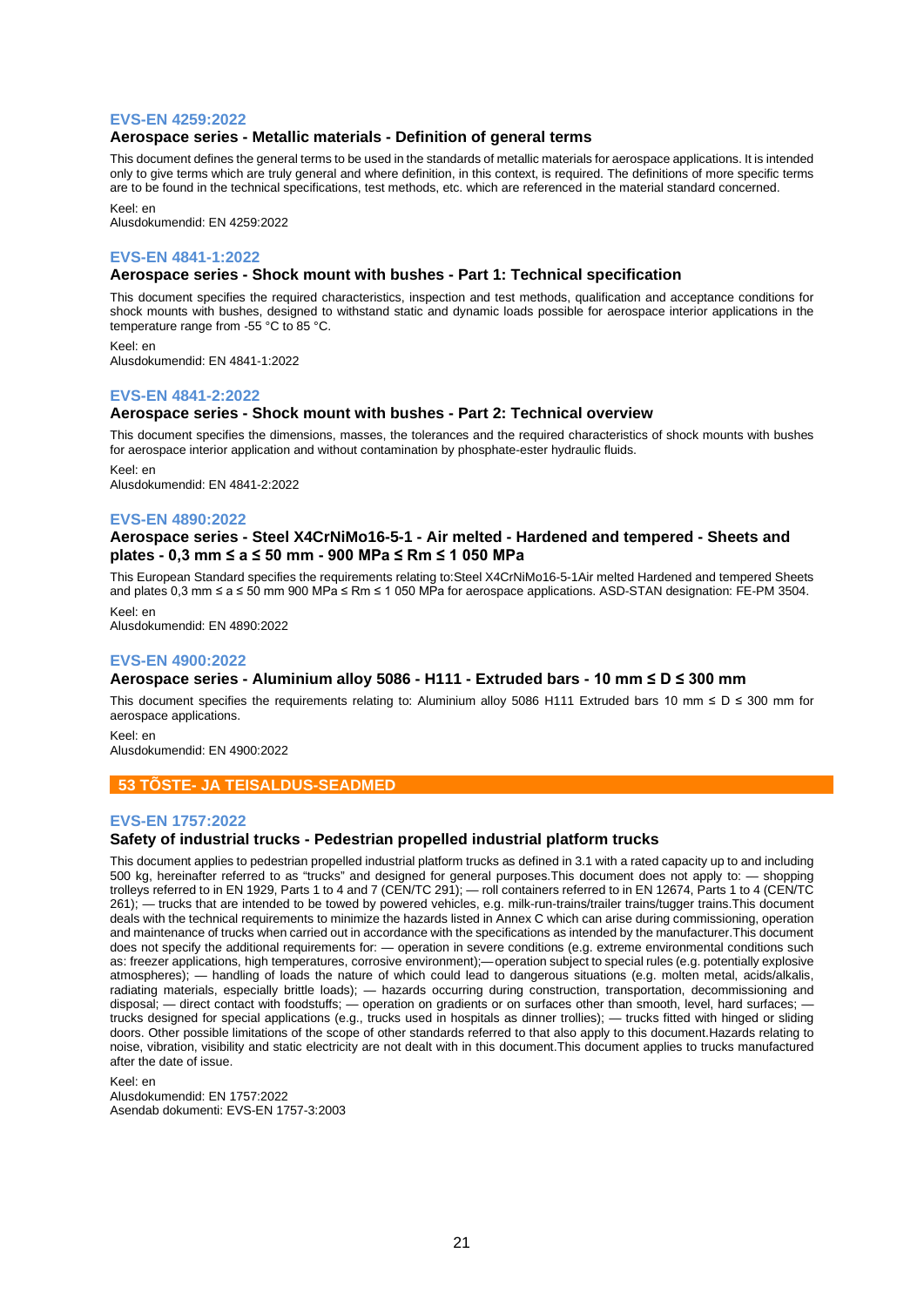## **55 PAKENDAMINE JA KAUPADE JAOTUSSÜSTEEMID**

## **EVS-EN ISO 6346:2022**

## **Freight containers - Coding, identification and marking (ISO 6346:2022)**

This document provides a system for the identification and presentation of information about freight containers. The identification system is intended for general application, for example in documentation, control and communications (including automatic data processing systems), as well as for display on the containers themselves.The methods of displaying identification and certain other data (including operational data) on containers by means of permanent marks are included.This document specifies:a) a container identification system, with an associated system for verifying the accuracy of its use, having: — mandatory marks for the presentation of the identification system for visual interpretation, and — features to be used in optional Automatic Equipment Identification (AEI) and electronic data interchange (EDI);b) a coding system for data on container size and type, with corresponding marks for their display;c) operational marks, both mandatory and optional;d) physical presentation of marks on the container.The terms "mandatory" and "optional" in this document are used to differentiate those ISO marking provisions which shall necessarily be fulfilled by all containers from those which are not required of all containers. The optional marks are included to further comprehension and promote uniform application of the optional mark. If a choice has been made to display an optional mark, the provisions laid down in this document relating to the mark shall be applied. The terms "mandatory" and "optional" do not refer to requirements of any regulatory body.This document applies to all freight containers covered by International Standards ISO 668, parts 1 to 5 of ISO 1496, ISO 8323 and should, wherever appropriate and practicable, be applied: — to containers other than those covered by the International Standards mentioned in Clause 2; — to container-related and/or detachable equipment.NOTE 1 Containers marked according to previous editions of ISO 6346 need not be re-marked.This document does not cover temporary operational marks of any kind, permanent marks, data plates, etc. which may be required by intergovernmental agreements, national legislation or nongovernmental organizations.NOTE 2 Some of the major international conventions whose container-marking requirements are not covered in this document are as follows: — International Convention for Safe Containers (1972, as amended) (CSC), International Maritime Organization (IMO); — Customs Convention on Containers 1956 and 1972, related to temporary admission and transport under customs seal. — Convention on Temporary Admission (Istanbul, 26 June 1990), related to temporary admission.It should not be assumed that this list is exhaustive.This document does not cover the display of technical data on tank containers (see ISO 1496-3), nor does it, in any way, include identification marks or safety signs for items of cargo which may be carried in freight containers.

Keel: en

Alusdokumendid: ISO 6346:2022; EN ISO 6346:2022 Asendab dokumenti: EVS-EN ISO 6346:2000 Asendab dokumenti: EVS-EN ISO 6346:2000/A3:2012

## **65 PÕLLUMAJANDUS**

#### **CEN/TS 17803:2022**

## **Organic and organo-mineral fertilizers - Detection of specific pathogens**

This document is applicable to organic and organo-mineral fertilizers. It is relevant for fertilizing products which are classified as PFC 1(A) and PFC 1(B) as long as the main function of the EU fertilizing product is classified as PFC 1(A) and PFC1(B) of Regulation (EU) 2019/1009 [2].This document specifies references to the methods for the: — detection of Enterococcaceae; detection of Salmonella spp.; — detection of Escherichia coli.

Keel: en Alusdokumendid: CEN/TS 17803:2022

## **CEN/TS 17804:2022**

## **Organic, organo-mineral and inorganic fertilizers - Detection of Enterocococaceae**

This document specifies a method for the detection and enumeration of Enterococcaceae in fertilizers of the following Product Function Categories (PFCs) of EU fertilizing products, as described in Regulation (EU) 2019/1009 [1]: • PFC 1(A): Organic fertilizer; • PFC 1(B): Organo-mineral fertilizer; • PFC 1(C): Inorganic fertilizer, which contains more than 1 % by mass of organic carbon, other than organic carbon from chelating or complexing agents, nitrification inhibitors, denitrification inhibitors or urease inhibitors, coating agents, urea or calcium cyanamide. The present method was validated on products known as present on the market in April 2021 and conform to Regulation (EU) 2019/1009 [1] that are inorganic fertilizers with more than 1 % of organic carbon such as poultry manure and struvite with low level of organic matter. In case that other products would be developed having other physical and chemical characteristics, it might become necessary to develop different methods to correctly account for pathogens they might contain.This document specifies a colony-count technique on selective media, Slanetz Bartley agar or Bile Esculin Azide agar, respectively. The method is based on EN ISO 7899 2:2000.

#### Keel: en

Alusdokumendid: CEN/TS 17804:2022

#### **EVS-EN ISO 11681-1:2022**

## **Metsatöömasinad. Kaasaskantavate kettsaagide ohutusnõuded ja katsetamine. Osa 1: Hooldusraiel kasutatavad kettsaed Machinery for forestry - Portable chain-saw safety requirements and testing - Part 1: Chainsaws for forest service (ISO 11681-1:2022)**

This document specifies safety requirements and measures for verification for the design, construction, transporting and commissioning of portable, combustion-engine, hand-held chain-saws. The chain-saws are intended to be used for forest work by only one operator, with the right hand on the rear handle and left hand on the front handle. Dismantling and scrapping of the product is not covered by this document. Methods for the elimination or reduction of hazards arising from the use of these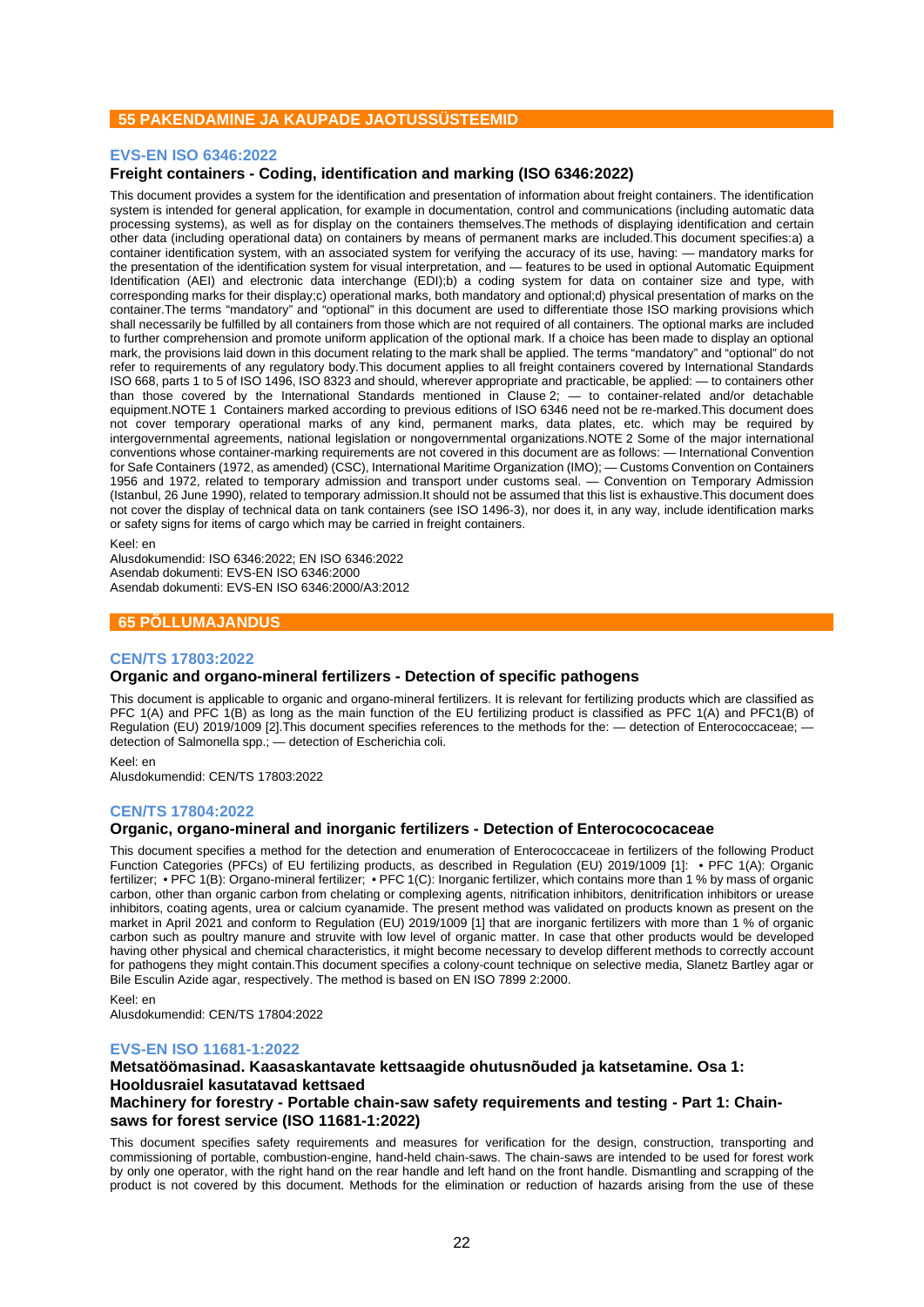machines and the type of information on safe working practices to be provided by the manufacturer are specified. This document deals with all significant hazards, hazardous situations and hazardous events, with the exception of kickback and balance for machines with an engine displacement of more than 80 cm3, relevant to these machines when they are used as intended and under conditions of misuse which are reasonably foreseeable by the manufacturer (see Annex A). This document is applicable to chain-saws manufactured after its date of publication.

Keel: en

Alusdokumendid: ISO 11681-1:2022; EN ISO 11681-1:2022 Asendab dokumenti: EVS-EN ISO 11681-1:2011

## **EVS-EN ISO 11681-2:2022**

## **Metsatöömasinad. Kaasaskantavate kettsaagide ohutusnõuded ja katsetamine. Osa 2: Puude hooldamisel kasutatavad kettsaed**

## **Machinery for forestry - Portable chain-saw safety requirements and testing - Part 2: Chainsaws for tree service (ISO 11681-2:2022)**

This document specifies safety requirements and measures for verification for the design, construction, transporting and commissioning for tree service of portable, combustion-engine, hand-held chain-saws having a maximum mass of 4,3 kg (without the guide bar and saw-chain and with tanks empty).The chain-saws are intended to be used, with the right hand on the rear handle and left hand on the front handle, by a trained operator.Dismantling and scrapping of the product is not covered by this document. Methods for the elimination or reduction of hazards arising from the use of these machines and the type of information on safe working practices to be provided by the manufacturer are specified. This document deals with all significant hazards, hazardous situations and hazardous events relevant to these machines when they are used as intended and under conditions of misuse which are reasonably foreseeable by the manufacturer (see Annex B).This document is applicable to chain-saws manufactured after its date of publication. NOTE Figure 1 shows an example of a chain-saw within the scope of this document.

Keel: en

Alusdokumendid: ISO 11681-2:2022; EN ISO 11681-2:2022 Asendab dokumenti: EVS-EN ISO 11681-2:2011 Asendab dokumenti: EVS-EN ISO 11681-2:2011/A1:2017

## **EVS-EN ISO 11850:2011/A2:2022**

## **Metsatöömasinad. Üldised ohutusnõuded. Muudatus 2: Juurdepääs operaatori kabiinile ja hoolduspaikadele**

## **Machinery for forestry - General safety requirements - Amendment 2: Access to operator's station and maintenance locations (ISO 11850:2011/Amd 2:2022)**

Amendment to EN ISO 11850:2011

Keel: en Alusdokumendid: ISO 11850:2011/Amd 2:2022; EN ISO 11850:2011/A2:2022 Muudab dokumenti: EVS-EN ISO 11850:2011

## **71 KEEMILINE TEHNOLOOGIA**

## **EVS-EN 12125:2022**

## **Chemicals used for treatment of water intended for human consumption - Sodium thiosulfate**

This document is applicable to sodium thiosulfate used for treatment of water intended for human consumption. It describes the characteristics and specifies the requirements of sodium thiosulfate and refers to the corresponding analytical methods. It gives information for its use in water treatment.

#### Keel: en

Alusdokumendid: EN 12125:2022 Asendab dokumenti: EVS-EN 12125:2012

## **EVS-EN 12174:2022**

## **Chemicals used for treatment of water intended for human consumption - Sodium hexafluorosilicate**

This document is applicable to sodium hexafluorosilicate used for treatment of water intended for human consumption. It describes the characteristics of sodium hexafluorosilicate and specifies the requirements and the corresponding test methods for sodium hexafluorosilicate. It gives information on its use in water treatment. It also determines the rules relating to safe handling and use of sodium hexafluorosilicate (see Annex B).

Keel: en Alusdokumendid: EN 12174:2022 Asendab dokumenti: EVS-EN 12174:2013

## **EVS-EN ISO 8655-8:2022**

## **Piston-operated volumetric apparatus - Part 8: Photometric reference measurement procedure for the determination of volume (ISO 8655-8:2022)**

This document specifies the photometric reference measurement procedure for the determination of volume of piston-operated volumetric apparatus (POVA). The procedure is applicable to complete systems comprising the basic apparatus with a maximum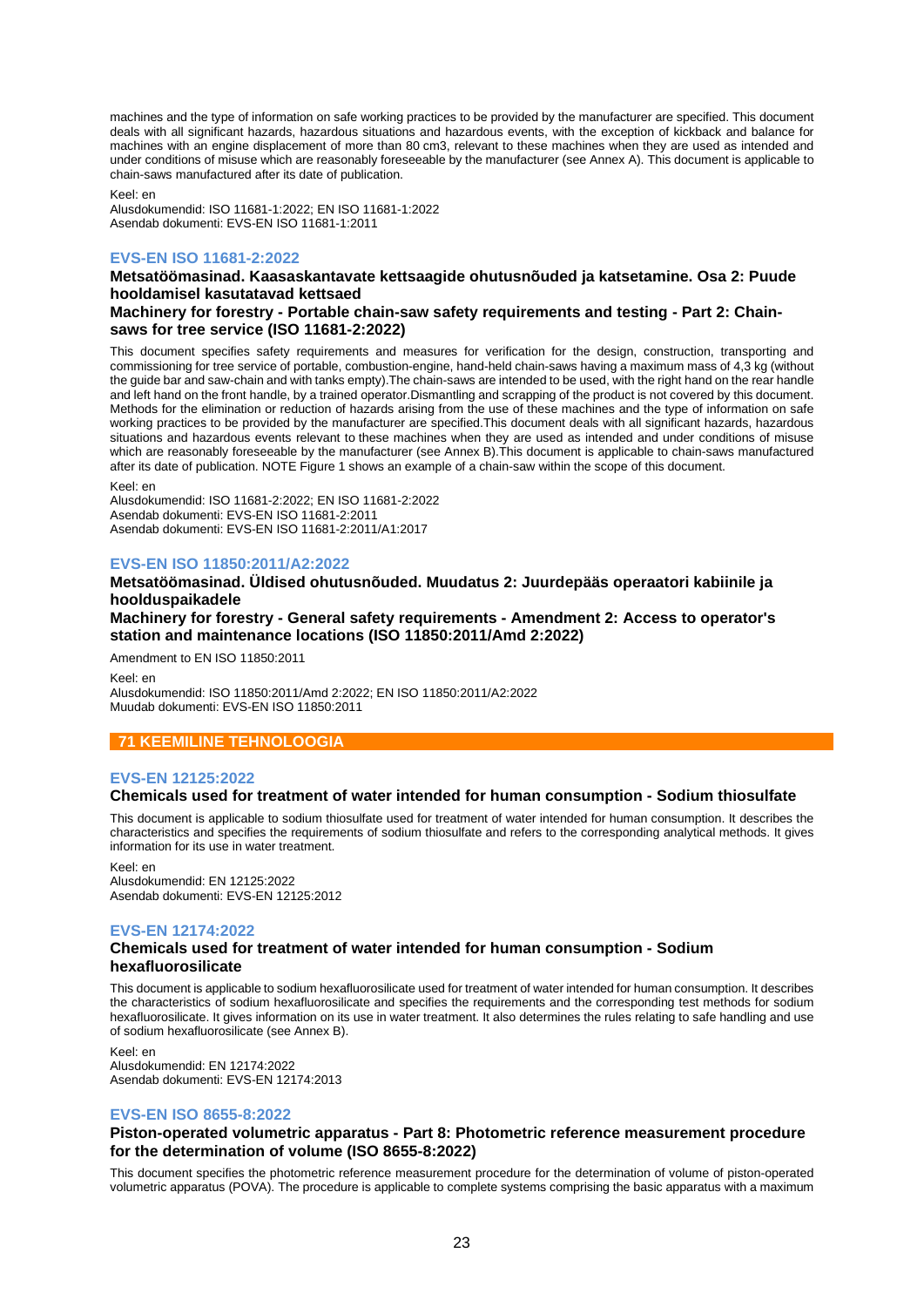nominal volume of 5 000 µl and all parts selected for use with the apparatus, disposable or reusable, involved in the measurement by delivery (Ex).

Keel: en Alusdokumendid: ISO 8655-8:2022; EN ISO 8655-8:2022

## **EVS-EN ISO 8655-9:2022**

## **Piston-operated volumetric apparatus - Part 9: Manually operated precision laboratory syringes (ISO 8655-9:2022)**

This document specifies: — metrological requirements, — maximum permissible errors, — requirements for marking and information to be provided for users,for manually operated precision laboratory syringes made of glass or glass and metal designed to deliver their selected volume (Ex). Manually operated precision laboratory syringes are instruments used for delivering liquids and gases. The barrel is typically made of glass and the plunger and the needle are typically made of metal.

Keel: en

Alusdokumendid: ISO 8655-9:2022; EN ISO 8655-9:2022

## **75 NAFTA JA NAFTATEHNOLOOGIA**

## **EVS-EN 12583:2022**

## **Gas Infrastructure - Compressor stations - Functional requirements**

This document describes the specific functional requirements for the design, construction, operation, maintenance and disposal activities for safe and secure gas compressor stations.This document applies to new gas compressor stations with a Maximum Operating Pressure (MOP) over 16 bar and with a total shaft power over 1 MW. For existing compressor stations, this document applies to new compressor units. Where changes/modifications to existing installations or gas composition take place, due account can be taken of the requirements of this document.This document does not apply to gas compressor stations or compressor units operating prior to the publication of this document. For existing sites this document can be used as guidance. The purpose of this document is to: — ensure the health and safety of the public and all site personnel; — cover environmental issues; — avoid incidental damage to nearby property; and — open the gas infrastructure to accommodate renewable gases, including a possible design for hydrogen. This document specifies common basic principles for the gas infrastructure. Users of this document are expected to be aware that more detailed national standards and/or codes of practice can exist in the CEN member countries.This document is intended to be applied in association with these national standards and/or codes of practice setting out the abovementioned basic principles.In the event of conflicts in terms of more restrictive requirements in national legislation/regulation with the requirements of this document, the national legislation/regulation takes precedence as illustrated in CEN/TR 13737 (all parts). CEN/TR 13737 (all parts) gives: — clarification of all legislations/regulations applicable in a member state; — if appropriate, more restrictive national requirements; — a national contact point for the latest information.This document does not apply to: — offshore gas compressor stations; — gas compressor stations for compressed gas filling-stations; — customer installations downstream of the point of custody transfer; — design and construction of driver packages (see Annex C); — mobile compressor equipment. For supplies to utility services such as small central heating boilers reference is made to EN 1775. Figure 1 shows a schematic representation of compressor stations in a gas infrastructure. For further information refer to Annexes A, B, C, D, E and F.

Keel: en

Alusdokumendid: EN 12583:2022 Asendab dokumenti: EVS-EN 12583:2014

## **EVS-EN 15427-2-1:2022**

## **Railway applications - Wheel/Rail friction management - Part 2-1: Properties and Characteristics - Flange lubricants**

This document specifies the properties and characteristics of lubricants applied to the interface between the wheel flange and the gauge face of the rail, and contact area between the check rail face and the back of the wheel (active interface), either directly or indirectly to the wheel flange or to the rail, and includes both trainborne and trackside solutions. It outlines the information required for most approval procedures, the method of testing and routine control/monitoring of the lubricant.

Keel: en Alusdokumendid: EN 15427-2-1:2022 Asendab dokumenti: EVS-EN 16028:2012

## **EVS-EN ISO 21646:2022**

## **Solid recovered fuels - Sample preparation (ISO 21646:2022)**

This document specifies methods for sample preparation to ensure representativeness of the samples throughout the preparation procedures to produce general analysis samples. Suitable test portions can be taken from the laboratory or general analysis samples and used for analysis according to the specific requirements defined in the corresponding analytical procedures.This document specifies the correct sample preparation sequence to be applied to: a) the composite sample, in order to produce a laboratory sample (taking into account large pieces of solid recovered fuel); b) each sub-sampling step throughout the testing programme; c) the laboratory sample, in order to obtain suitable test portions; d) ensure the representativeness of the test portions that have been taken according to the sample preparation plan, prior to physical analysis, chemical analysis or both (e.g. extractions, digestion, analytical determinations). The methods specified in this document can be used for sample preparation, for example, when the samples are to be tested for bulk density, biomass content determination, mechanical durability, particle size distribution, moisture content, ash content, ash melting behaviour, calorific value, chemical composition, impurities and selfheating properties. The methods are not intended to be applied to the very large samples required for the testing of bridging properties.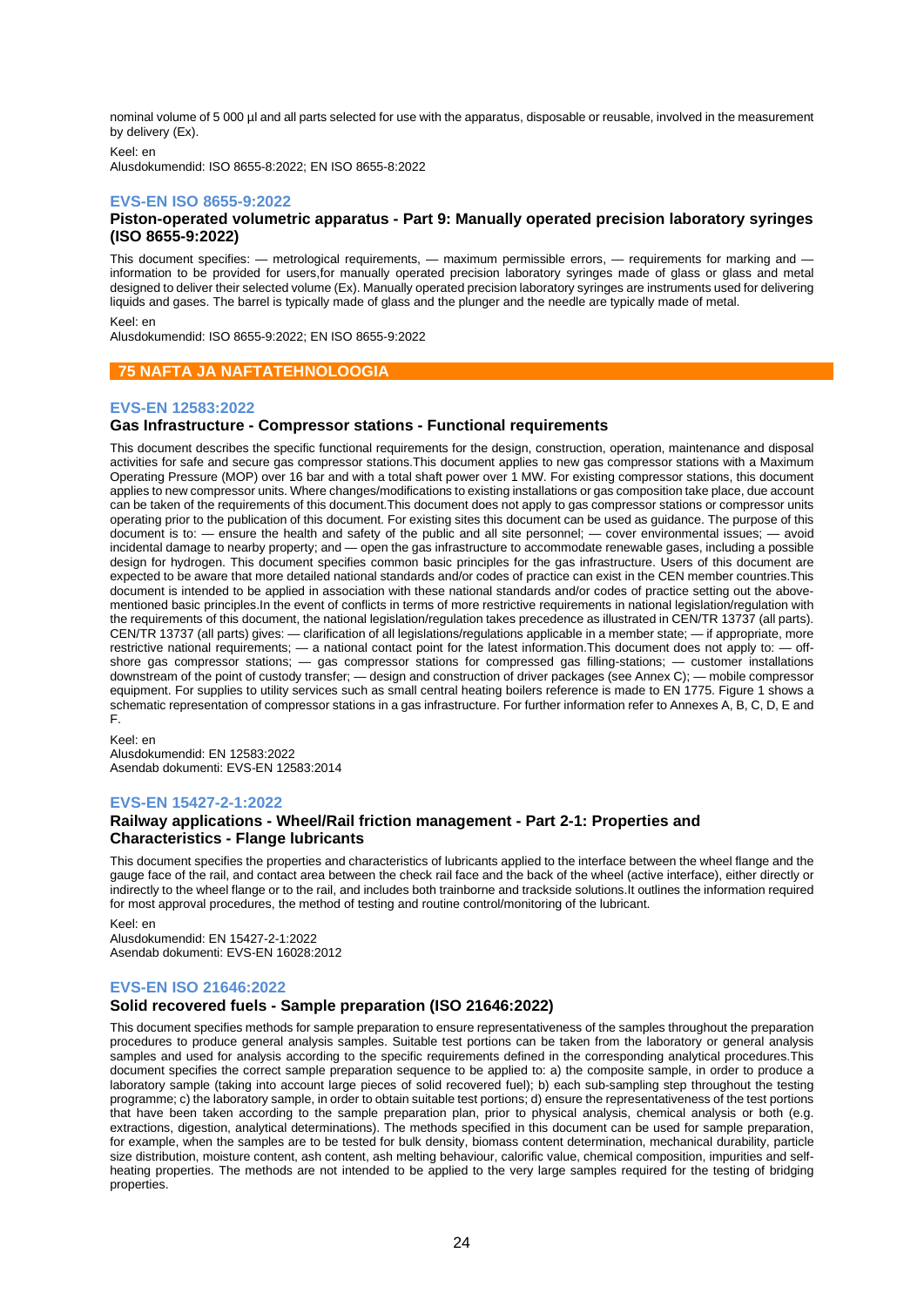Keel: en Alusdokumendid: ISO 21646:2022; EN ISO 21646:2022 Asendab dokumenti: EVS-EN 15413:2011 Asendab dokumenti: EVS-EN 15443:2011

## **EVS-EN ISO 24200:2022**

## **Petroleum, petrochemical and natural gas industries - Bulk material for offshore projects - Pipe support (ISO 24200:2022)**

This document specifies the requirements for design including shape and dimensions, material as well as strength for pipe support. Applicable pipe size range varies depending on support types. This document covers topside systems for fixed or floating offshore oil and gas projects. This document is applicable to design temperature of support within the range between  $-46^{\circ}$ C up to 200 °C This document is limited to metallic pipes covering the following pipe supports: — clampe 200 °C. This document is limited to metallic pipes, covering the following pipe supports: — clamped shoe; — welded shoe; bolt; — U-strap; — bracing for branch connection; — trunnion and stanchion; — guide support (guide, hold-down, guide and holddown, line stop).

Keel: en

Alusdokumendid: ISO 24200:2022; EN ISO 24200:2022

## **77 METALLURGIA**

## **EVS-EN ISO 12696:2022**

## **Cathodic protection of steel in concrete (ISO 12696:2022)**

This document specifies performance requirements for cathodic protection of steel in cement-based concrete, in both new and existing structures. It covers building and civil engineering structures, including carbon steel reinforcement and prestressed reinforcement embedded in the concrete. It is applicable to uncoated steel reinforcement and to organic-coated steel reinforcement. It is not applicable to reinforced concrete containing electrically conductive fibres (e.g. carbon or steel).This document applies to steel embedded in atmospherically exposed, buried, immersed and tidal elements of buildings or structures.This document is only applicable to the applications of cathodic protection to steel in concrete which are designed with the intention to, and can be demonstrated to, meet the criteria of protection specified in 8.6. This requires the provision of sufficient performance monitoring systems as specified in 6.3 to all parts of the structure intended to be protected, in order to assess the extent to which the criteria in 8.6 are met.This document does not apply to galvanic anodes or systems applied into patch repairs to reduce the effects of 'incipient anodes'. This document does also not apply to any form of cathodic protection systems or other electrochemical treatments that either cannot meet the requirements of 8.6 or are not provided with the performance monitoring systems (see 6.3) that are necessary to assess whether the criteria of protection specified in 8.6 are met.NOTE 1 Annex A gives guidance on the principles of cathodic protection and its application to steel in concrete.NOTE 2 This document, while not specifically intended to address cathodic protection of steel in any electrolyte except concrete, can be applied to cathodic protection of steel in other cementitious materials such as are found, for example, in early 20th century steel-framed masonry, brick and terracotta clad buildings. In such applications, additional considerations specific to these structures are required in respect of design, materials and installation of cathodic protection; however, the requirements of this document can be applied to these systems.

Keel: en

Alusdokumendid: ISO 12696:2022; EN ISO 12696:2022 Asendab dokumenti: EVS-EN ISO 12696:2016

## **EVS-EN ISO 16808:2022**

## **Metallic materials - Sheet and strip - Determination of biaxial stress-strain curve by means of bulge test with optical measuring systems (ISO 16808:2022)**

This document specifies a method for determination of the biaxial stress-strain curve of metallic sheets having a thickness below 3 mm in pure stretch forming without significant friction influence. In comparison with tensile test results, higher strain values can be achieved. NOTE In this document, the term "biaxial stress-strain curve" is used for simplification. In principle, in the test the "biaxial true stress-true strain curve" is determined.

Keel: en

Alusdokumendid: ISO 16808:2022; EN ISO 16808:2022 Asendab dokumenti: EVS-EN ISO 16808:2014

## **91 EHITUSMATERJALID JA EHITUS**

## **EVS-EN 13830:2015+A1:2020/AC:2022**

## **Rippfassaadid. Tootestandard Curtain walling - Product standard**

This European Standard specifies requirements of curtain walling kit intended to be used as a building envelope to provide weather resistance, safety in use and energy economy and heat retention and provides test/assessments/calculation methods and compliance criteria of the related performances.The curtain walling kit covered by this standard should fulfil its own integrity and mechanical stability but does not contribute to the load bearing or stability of the main building structure, and could be replaced independently of it.This standard applies to curtain walling kit ranging from a vertical position to ± 15° from the vertical. Any sloping parts should be contained within the curtain walling kit.This standard is applicable to the whole of the curtain walling kits, including the fixings.Curtain walling according to this standard is intended to be used as part of the building envelope.This European Standard does not include: — "Patent glazing" (glazed sloping roofs) kits; — Roof glazing constructions; — Façades made of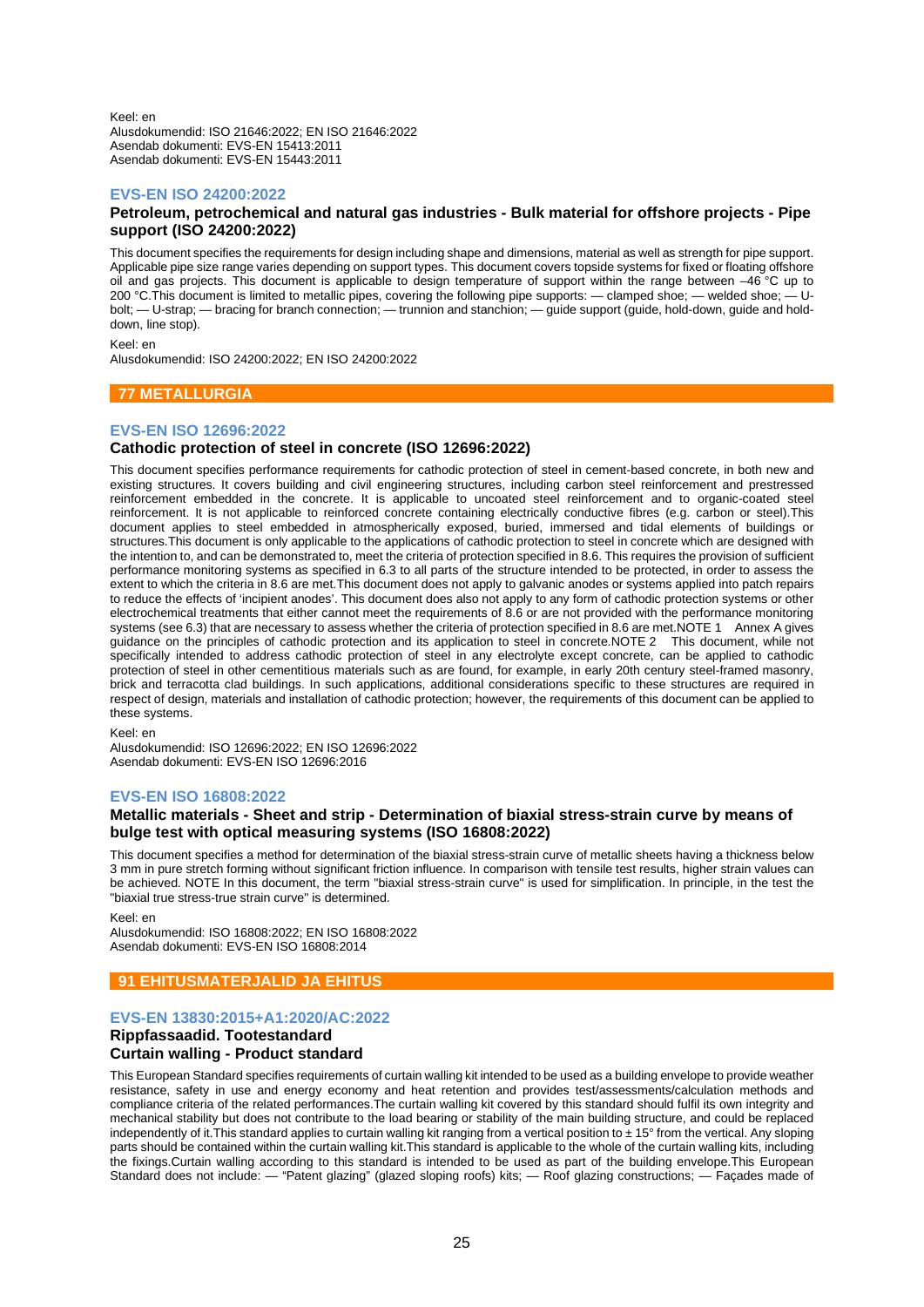precast concrete panels as part of the wall (see EN 14992). NOTE 1 Precast concrete panels may be used in curtain walling kits as infill panels. NOTE 2 Durability of structural sealed glazing infills is not covered by this standard.

Keel: en

Alusdokumendid: EN 13830:2015+A1:2020/AC:2022 Parandab dokumenti: EVS-EN 13830:2015+A1:2020

## **EVS-EN 81-21:2022**

## **Liftide konstruktsiooni ja paigalduse ohutuseeskirjad. Inimeste ja kaupade transpordiks mõeldud liftid. Osa 21: Uued sõidu- ja kaubaliftid olemasolevates hoonetes Safety rules for the construction and installation of lifts - Lifts for the transport of persons and goods - Part 21: New passenger and goods passenger lifts in existing building**

This document specifies the safety rules related to passenger and goods/passenger lifts installed in existing buildings where limitations enforced by certain building constraints mean that some requirements of EN 81-20:2020 cannot be met. It addresses the following constraints and gives requirements for alternative solutions: - existing perforate walls of the lift well; - reduction in available well are leading to reduced distance between car, counterweight or balancing weight; - counterweight or balancing weight in a separate existing well; - reduced building dimensions and clearances leading to: - reductions in available space for headroom and pit; - reduced car roof balustrade dimensions; - reduced height of sill apron; - reduced height of machine and/or pulley room; - reduced available area for access door/trap door; - reduction in available height of landing doors. This document is not applicable to lifts installed before the date of its publication.

Keel: en

Alusdokumendid: EN 81-21:2022 Asendab dokumenti: EVS-EN 81-21:2018

## **EVS-EN 81-58:2022**

## **Liftide konstruktsiooni ja paigalduse ohutuseeskirjad. Kontrollimine ja katsed. Osa 58: Liftiuste tulekindlustest**

## **Safety rules for the construction and installation of lifts - Examination and tests - Part 58: Landing doors fire resistance test**

This document specifies the fire resistance requirements for lift landing doors which are intended to provide a barrier to the spread of fire from the landing side and via the lift well in buildings during a defined period of time. The fire resistance requirements are expressed in terms of integrity (E), insulation (EI) and radiation (EW).It is applicable to lift landing doors installed in the lift well openings at landings and used as means of access to lift car.It also specifies the method of testing and classification of fire resistance of lift landing doors. The test method is only valid for furnaces where the door is mounted in a vertical position. The test method specifies the measurement of integrity and if required the measurement of radiation and thermal insulation.This document does not cover other technical requirements in addition to fire resistance requirements. This document refers to CO2 as means of tracing the propagation of fire. The document does not cover hazards due to emission of gases. This document is not applicable to lifts which are installed before the date of its publication.

Keel: en Alusdokumendid: EN 81-58:2022 Asendab dokumenti: EVS-EN 81-58:2018

## **EVS-EN 81-71:2022**

# **Liftide konstruktsiooni ja paigalduse ohutuseeskirjad. Erinõuded reisijate ja kauba liftidele. Osa 71: Vandalismikindlad liftid**

## **Safety rules for the construction and installation of lifts - Particular applications to passenger lifts and goods passenger lifts - Part 71: Vandal resistant lifts**

This document defines requirements addressing the significant hazards related to lifts, which are subject to different expected levels of vandalism (see Annex A and Annex D for further information). Those requirements are supplementary (additional and/or modified) to the requirements of EN 81-20:2020, intended to mitigate the effect of vandalism.This document is not applicable to lifts installed before the date of its publication.

Keel: en Alusdokumendid: EN 81-71:2022 Asendab dokumenti: EVS-EN 81-71:2018

## **EVS-EN 81-77:2022**

## **Liftide konstruktsiooni ja paigalduse ohutuseeskirjad. Erinõuded reisijate ja kauba liftidele. Osa 77: Liftid seismilistes tingimustes Safety rules for the construction and installations of lifts - Particular applications for passenger**

# **and goods passenger lifts - Part 77: Lifts subject to seismic conditions** This document specifies the additional special provisions and safety rules for passenger and goods passenger lifts where these

lifts are installed in buildings and constructions (hereinafter buildings) intended to withstand seismic events in compliance with EN 1998-1:2004 (Eurocode 8), during use, maintenance, inspection and emergency operation of lifts.The aim of this document is to: - avoid loss of life and reduce the extent of injuries; - avoid people getting trapped in the lift; - avoid damage; - avoid environmental problems related to oil leakage; - reduce the number of lifts out of service. This document does not introduce any specific provisions and safety rules for lifts when ad ≤ 1 m/s2 as defined in Annex A.This document does not address other risks due to seismic events (e.g. fire, flood, explosion).This document is not applicable to lifts installed before the date of its publication.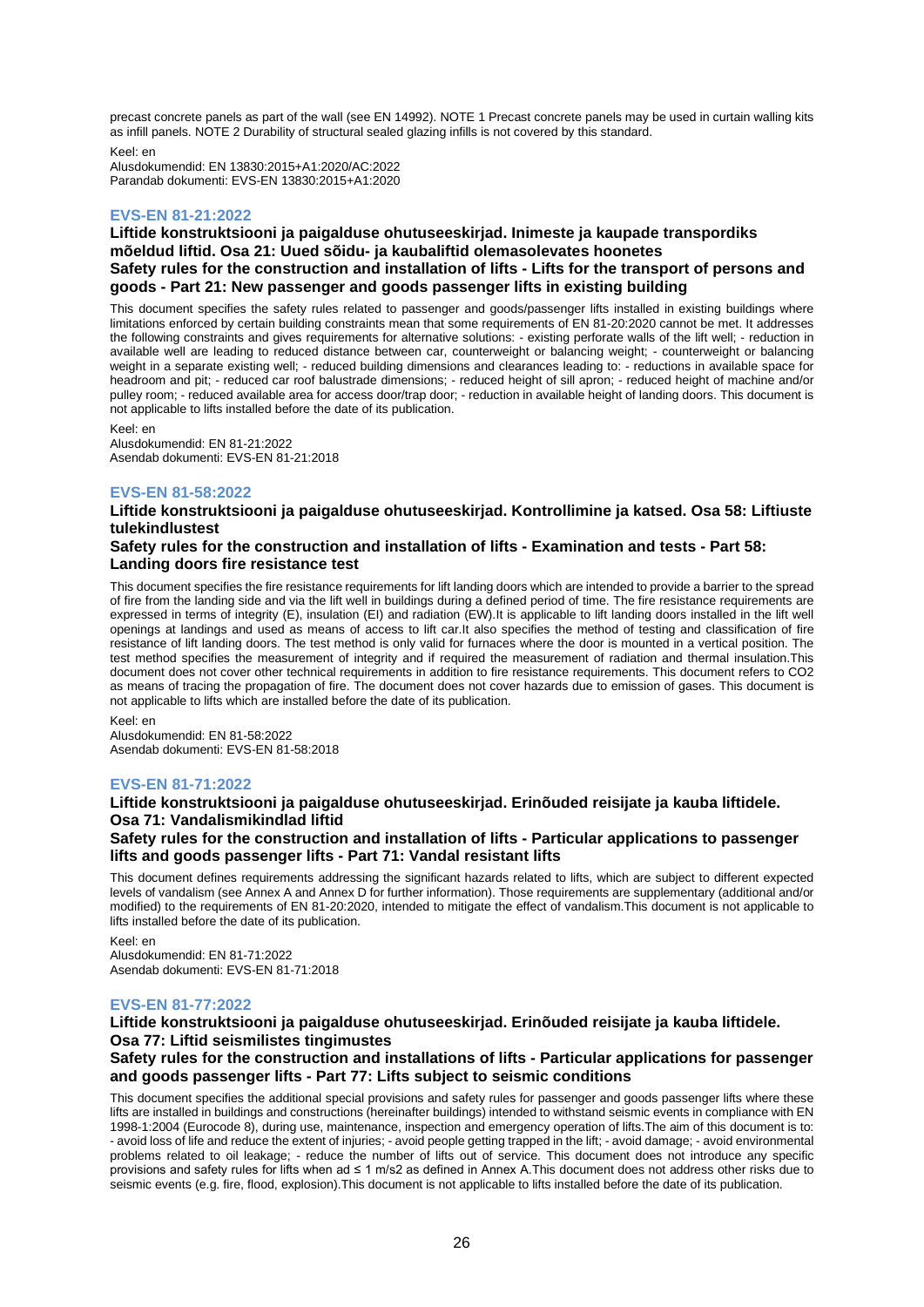Keel: en Alusdokumendid: EN 81-77:2022 Asendab dokumenti: EVS-EN 81-77:2018

## **93 RAJATISED**

#### **EVS-EN ISO 17892-1:2014/A1:2022**

## **Geotechnical investigation and testing - Laboratory testing of soil - Part 1: Determination of water content - Amendment 1 (ISO 17892-1:2014/Amd 1:2022)**

Amendment to EN ISO 17892-1:2014

Keel: en

Alusdokumendid: ISO 17892-1:2014/Amd 1:2022; EN ISO 17892-1:2014/A1:2022 Muudab dokumenti: EVS-EN ISO 17892-1:2014

## **95 SÕJANDUS. SÕJALISED EHITISED (SÕJATEHNIKA). RELVAD**

## **EVS-EN ISO 17201-6:2022**

## **Acoustics - Noise from shooting ranges - Part 6: Sound pressure measurements close to the source for determining exposure to sound (ISO 17201-6:2021)**

This document specifies methods for recording the time history of the sound pressure produced either by shooting with calibres of less than 20 mm, or by detonation of explosive charges of less than 50 g TNT equivalent, within the shooting range at locations of interest, regarding the exposure to sound of the shooter, or any other person within the shooting range. The time history of the sound pressure can be the basis for further analyses of this type of sound at the locations of interest.

Keel: en

Alusdokumendid: ISO 17201-6:2021; EN ISO 17201-6:2022

## **97 OLME. MEELELAHUTUS. SPORT**

## **EVS-EN 14749:2016+A1:2022**

## **Furniture - Domestic and kitchen storage units and kitchen-worktops - Safety requirements and test methods**

This European Standard specifies safety requirements and test methods for all types of kitchen and bathroom storage units and domestic storage furniture and their components.It does not apply to non-domestic storage, office storage, industrial storage, catering equipment, retail storage and industrial storage lockers.It does not apply to units covered by EN 71 1, Safety of toys - Part 1: Mechanical and physical properties and EN 60065, Audio, video and similar electronic apparatus - Safety requirements (IEC 60065).It does not include requirements for the resistance to ageing, degradation, flammability and electrical safety.Safety that is dependent upon the structure of the building is not included, e.g. the strength of wall hanging units includes only the cabinet and its components including wall attachment devices. The wall and the wall attachments are not included. Annex A (normative) contains additional test methods. Annex B (informative) contains a guide to testing of units and components according to this document. Annex C (informative) contains an example of loading of wall hanging units. Annex D (informative) contains a method for calculation of vertical and horizontal acting forces.

Keel: en

Alusdokumendid: EN 14749:2016+A1:2022 Asendab dokumenti: EVS-EN 14749:2016

#### **EVS-EN 17348:2022**

## **Plahvatusohtlikus keskkonnas kasutatavate tolmuimejate projekteerimise ja katsetamise nõuded**

## **Requirements for design and testing of vacuum cleaners for use in potentially explosive atmospheres**

This document specifies requirements for design, construction, testing and marking of hand-held, portable and transportable vacuum cleaners, including their accessories, constructed to Group II, categories 2G or 3G (of explosion groups IIA, IIB, IIB plus hydrogen), and to Group II, categories 2D or 3D (of explosion groups IIIA, IIIB and IIIC), intended for the collection of combustible or non-combustible dusts and flammable or non-flammable liquids in potentially explosive atmospheres. A potentially explosive atmosphere could be generated by the equipment during its intended use. NOTE 1 The accumulation of 1 mm or more of combustible dust on surfaces in a working area can create an explosive atmosphere (see reference to 1/32 in. of Depth of Dust Accumulation for Guidance for Area Electrical Classification in NFPA 654, 2017 Edition).This document applies to equipment driven by electric power and by pneumatic power.This document gives guidelines for dealing with significant hazards, hazardous situations and/or events relevant to vacuum cleaners when they are used as intended and under conditions of misuse which are reasonably foreseeable by the manufacturer.Typical applications for the concerned equipment are:- collection of dust produced by machinery at the point of generation; - general housekeeping around machinery and of working areas; and/or - collection of spills; - cleaning of equipment during maintenance operations; and/or - collection of specific waste. For the collection of dust in the presence of flammable liquids or vapours, a specific risk assessment is performed if this is part of the vacuum cleaners intended conditions of use and additional precautions beyond what is described in this document can be required.NOTE 2 The passage of dust through a vacuum cleaner will generate high levels of electrostatic charge which, in most situations, will be a potential source of ignition to a flammable gas or vapour atmosphere.For the collection of low-conductivity flammable liquids, a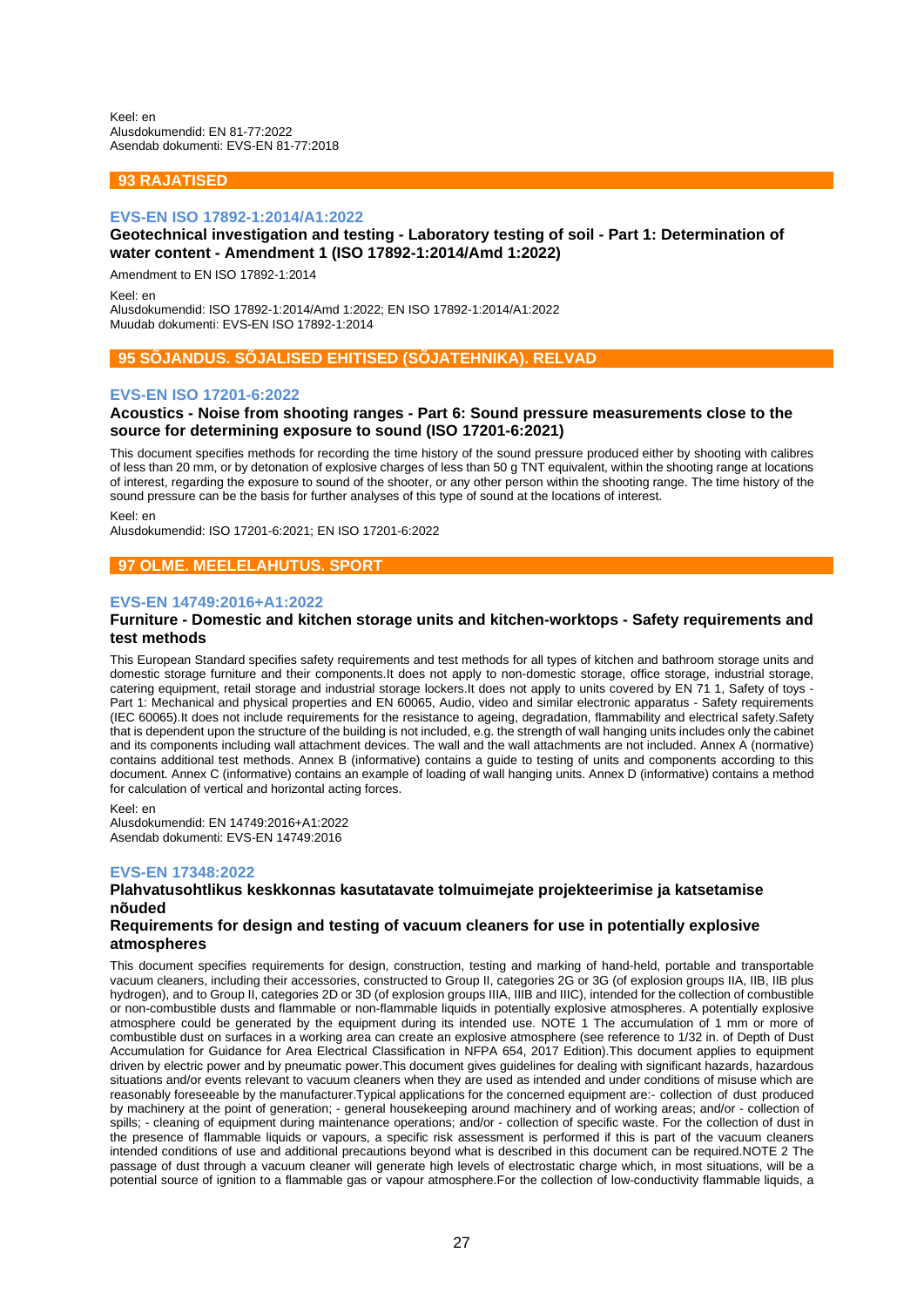specific risk assessment is performed if this is part of the vacuum cleaners intended conditions of use and additional precautions beyond what is described in this document can be required. NOTE 3 The resulting liquid velocities are likely to be in excess of the limits required to maintain electrostatic charge generation at a non-hazardous level according to CLC/TR 60079 32 1:2018. This document does not apply to equipment used to collect toxic dusts where there is a health risk if dust passes through the filter elements. This document does not apply to the collection of dusts which have explosive and unstable properties (UN transport class 1, class 4.1 and class 5.2). NOTE 4 Hazards related to the use of vacuum cleaners for the collection of hazardous dusts are the subject of other standards. This document applies to vacuum cleaners with an internal dirty air volume of maximum 250 l. NOTE 5 250 l is the volume above which it is recognized a vacuum cleaner might not be considered as transportable by an operator, and above which additional explosion protections can be required.The present version of the document does not apply to battery operated equipment. NOTE 6 Battery operated equipment might be part of the scope of this document in a subsequent version.This document does not apply to vacuum trucks. This document applies to vacuum cleaners of canister and back-pack types. This document does not apply to upright vacuum cleaners. This document does not apply to motorized cleaning head accessories. NOTE 7 This document does not apply to household appliances which are the subject of other standards. This document does not apply to applications where the substances are conveyed into a separate receiving container. This document does not apply to equipment intended for use in underground parts of mines as well as those parts of surface installations of such mines endangered by firedamp and/or combustible dust.

#### Keel: en

Alusdokumendid: EN 17348:2022

#### **EVS-EN 60730-1:2016+A1+A2:2022**

## **Elektrilised automaatjuhtimisseadmed. Osa 1: Üldnõuded Automatic electrical controls - Part 1: General requirements (IEC 60730-1:2013 , modified + COR1:2014 + IEC 60730-1:2013/A1:2015 + IEC 60730-1:2013/A2:2020)**

In general, this part of IEC 60730 applies to automatic electrical controls for use in, on, or in association with equipment for household and similar use. The equipment may use electricity, gas, oil, solid fuel, solar thermal energy, etc., or a combination thereof.NOTE 1 Throughout this standard the word "equipment" means "appliance and equipment."EXAMPLE 1 Controls for appliances within the scope of IEC 60335.This International Standard is applicable to controls for building automation within the scope of ISO 16484.This standard also applies to automatic electrical controls for equipment that may be used by the public, such as equipment intended to be used in shops, offices, hospitals, farms and commercial and industrial applications.EXAMPLE 2 Controls for commercial catering, heating and air-conditioning equipment.This standard is also applicable to individual controls utilized as part of a control system or controls which are mechanically integral with multifunctional controls having non electrical outputs.EXAMPLE 3 Independently mounted water valves, controls in smart grid systems and controls for building automation systems within the scope of ISO 16484 2.This standard is also applicable to relays when used as controls for IEC 60335 appliances. Additional requirements for the safety and operating values of relays when used as controls for IEC 60335 appliances are contained in Annex U.NOTE 2 These requirements are referred to in the scope of IEC 61810-1.NOTE 3 This standard is intended to be used for the testing of any stand-alone relay which is intended to be used as a control of an appliance according to IEC 60335-1. It is not intended to be used for any other stand-alone relay, or to replace the IEC 61810 series of standards.This standard does not apply to automatic electrical controls intended exclusively for industrial process applications unless explicitly mentioned in the relevant part 2 or the equipment standard. This standard applies to controls powered by primary or secondary batteries, requirements for which are contained within the standard, including Annex V. 1.1.1 This International Standard applies to the inherent safety, to the operating values, operating times, and operating sequences where such are associated with equipment safety, and to the testing of automatic electrical control devices used in, or in association with, equipment.This standard applies to controls using thermistors, see also Annex J.This standard is also applicable to the functional safety of low complexity safety related systems and controls. 1.1.2 This standard applies to automatic electrical controls, mechanically or electrically operated, responsive to or controlling such characteristics as temperature, pressure, passage of time, humidity, light, electrostatic effects, flow, or liquid level, current, voltage, acceleration, or combinations thereof. 1.1.3 This standard applies to starting relays, which are a specific type of automatic electrical control, intended to switch the starting winding of a motor. Such controls may be built into, or be separate from, the motor. NOTE Starting relays are tested as voltage sensing or current sensing controls.1.1.4 This standard applies to manual controls when such are electrically and/or mechanically integral with automatic controls. NOTE Requirements for manual switches not forming part of an automatic control are contained in IEC 61058 1.1.1.5 This standard applies to a.c. or d.c. powered controls with a rated voltage not exceeding 690 V a.c. or 600 V d.c.1.1.6 This standard does not take into account the response value of an automatic action of a control, if such a response value is dependent upon the method of mounting the control in the equipment. Where a response value is of significant purpose for the protection of the user, or surroundings, the value defined in the appropriate household equipment standard or as determined by the manufacturer shall apply. 1.1.7 This standard applies also to controls incorporating electronic devices, requirements for which are contained in Annex H.1.1.8 This standard applies also to controls using NTC or PTC thermistors, requirements for which are contained in Annex J.1.1.9 This standard applies to the electrical and functional safety of controls capable of receiving and responding to communications signals, including signals for power billing rate and demand response. The signals may be transmitted to or received from external units being part of the control (wired), or to and from external units which are not part of the control (wireless) under test. 1.1.10 This standard does not address the integrity of the output signal to the network devices, such as interoperability with other devices unless it has been evaluated as part of the control system.

Keel: en

Alusdokumendid: IEC 60730-1:2013; EN 60730-1:2016; IEC 60730-1/Cor 1:2014; IEC 60730-1:2013/A1:2015; EN 60730- 1:2016/A1:2019; IEC 60730-1:2013/A2:2020; EN 60730-1:2016/A2:2022 Konsolideerib dokumenti: EVS-EN 60730-1:2016 Konsolideerib dokumenti: EVS-EN 60730-1:2016/A1:2019 Konsolideerib dokumenti: EVS-EN 60730-1:2016/A2:2022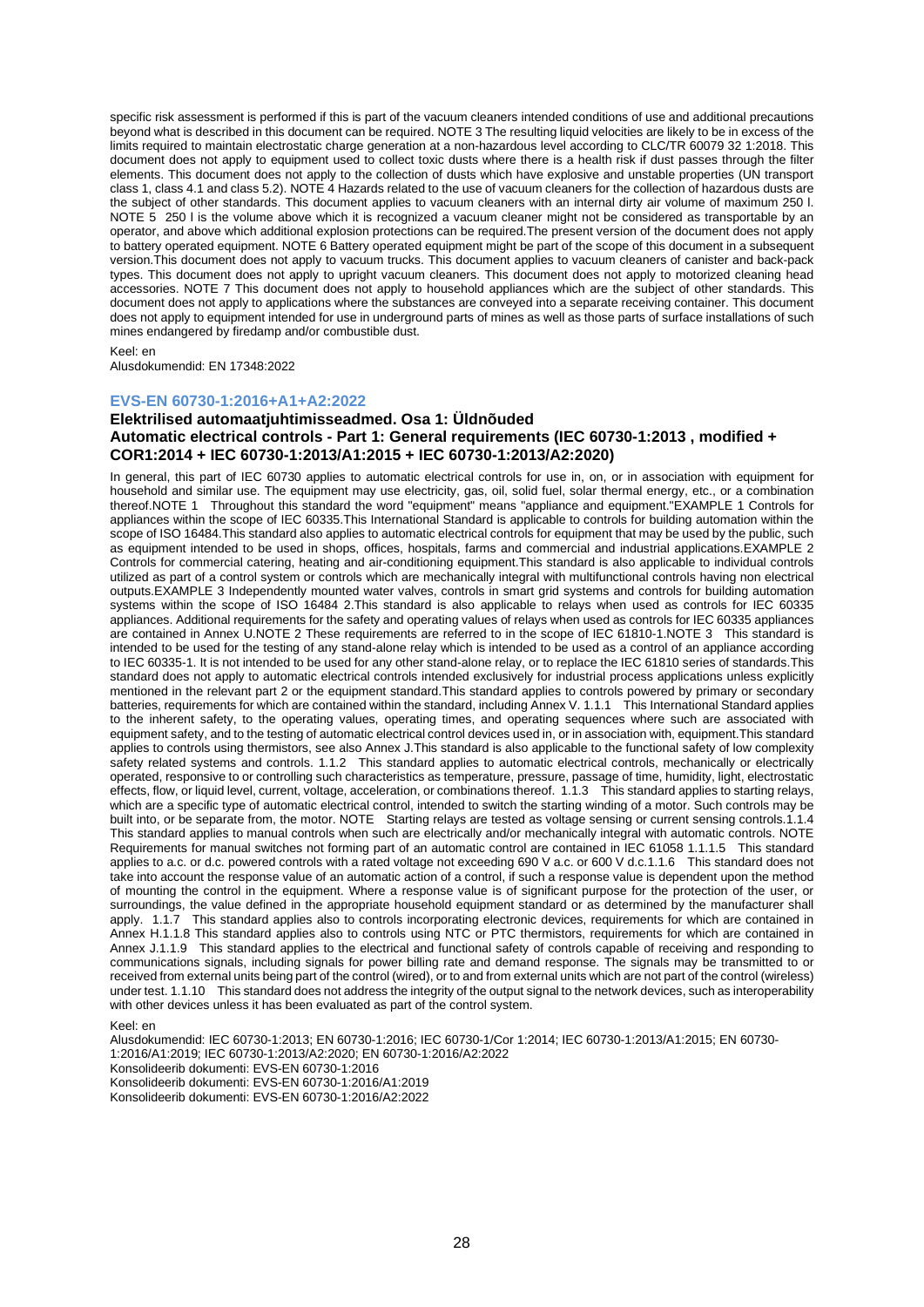## **EVS-EN IEC 60730-2-14:2019/A1:2022**

## **Automatic electrical controls - Part 2-14: Particular requirements for electric actuators**

Amendment to EN IEC 60730-2-14:2019 Keel: en

Alusdokumendid: IEC 60730-2-14:2017/AMD1:2019; EN IEC 60730-2-14:2019/A1:2022 Muudab dokumenti: EVS-EN IEC 60730-2-14:2019

## **EVS-EN ISO 17201-6:2022**

## **Acoustics - Noise from shooting ranges - Part 6: Sound pressure measurements close to the source for determining exposure to sound (ISO 17201-6:2021)**

This document specifies methods for recording the time history of the sound pressure produced either by shooting with calibres of less than 20 mm, or by detonation of explosive charges of less than 50 g TNT equivalent, within the shooting range at locations of interest, regarding the exposure to sound of the shooter, or any other person within the shooting range. The time history of the sound pressure can be the basis for further analyses of this type of sound at the locations of interest.

Keel: en Alusdokumendid: ISO 17201-6:2021; EN ISO 17201-6:2022

## **EVS-EN ISO 18527-1:2022**

## **Silma- ja näokaitsevahendid sportimiseks. Osa 1: Nõuded mäesuusatamisel ja lumelauasõidul kasutatavatele kaitseprillidele**

## **Eye and face protection for sports use - Part 1: Requirements for downhill skiing and snowboarding goggles (ISO 18527-1:2021)**

This document applies to all goggles with plano lenses, intended for eye protection against hazards including ultraviolet and visible solar radiation, rain, snow and wind, during downhill skiing, snowboarding and other similar activities.This document applies to downhill skiing and snowboarding goggles fitted with an insert to carry prescription lenses.It specifies requirements and testing for materials, performance, marking of goggles and information to be supplied by the manufacturer.Information on the selection and use of downhill skiing and snowboarding goggles is given in Annex A. This document does not apply to a) eye protectors for protection when operating or travelling on a motorized vehicle, b) eye protectors for protection against optical radiation from artificial sources, such as those used in solaria, c) eye protectors for direct observation of the sun, and d) eye protectors intended for sports with unrelated hazards and risks.

Keel: en

Alusdokumendid: ISO 18527-1:2021; EN ISO 18527-1:2022 Asendab dokumenti: EVS-EN 174:2002

## **EVS-EN ISO 23537-1:2022**

## **Requirements for sleeping bags - Part 1: Thermal, mass and dimensional requirements for sleeping bags designed for limit temperatures of** ‑**20°C and higher (ISO 23537-1:2022)**

This document specifies the requirements, test methods and other provisions for the labelling of adult sized sleeping bags for use in sports and leisure time activities at a limit temperature ≥ ‑20 °C regarding thermal characteristics, dimensions and mass.This document describes a method for the assessment of performance in steady‑state conditions of a sleeping bag with regard to the protection against cold. NOTE 1 Sleeping bags without homogeneous fillings designed to provide local extra insulation in certain parts pose issues with the calibration and/or test procedure. Ongoing work continues to provide suitable means of establishing temperature ratings.This document does not apply to sleeping bags intended for specific purpose such as military use and extreme climate zone expedition. It does not apply to sleeping bags for children or babies. NOTE 2 No prediction model exists for the determination of the limiting temperatures based on the thermal resistance of the sleeping bag for children and babies. Moreover, such a model for testing cannot be developed because the necessary controlled sleep trials with children or babies in climatic chambers are, out of ethical reasons, not possible.

Keel: en

Alusdokumendid: ISO 23537-1:2022; EN ISO 23537-1:2022 Asendab dokumenti: EVS-EN ISO 23537-1:2016 Asendab dokumenti: EVS-EN ISO 23537-1:2016/A1:2018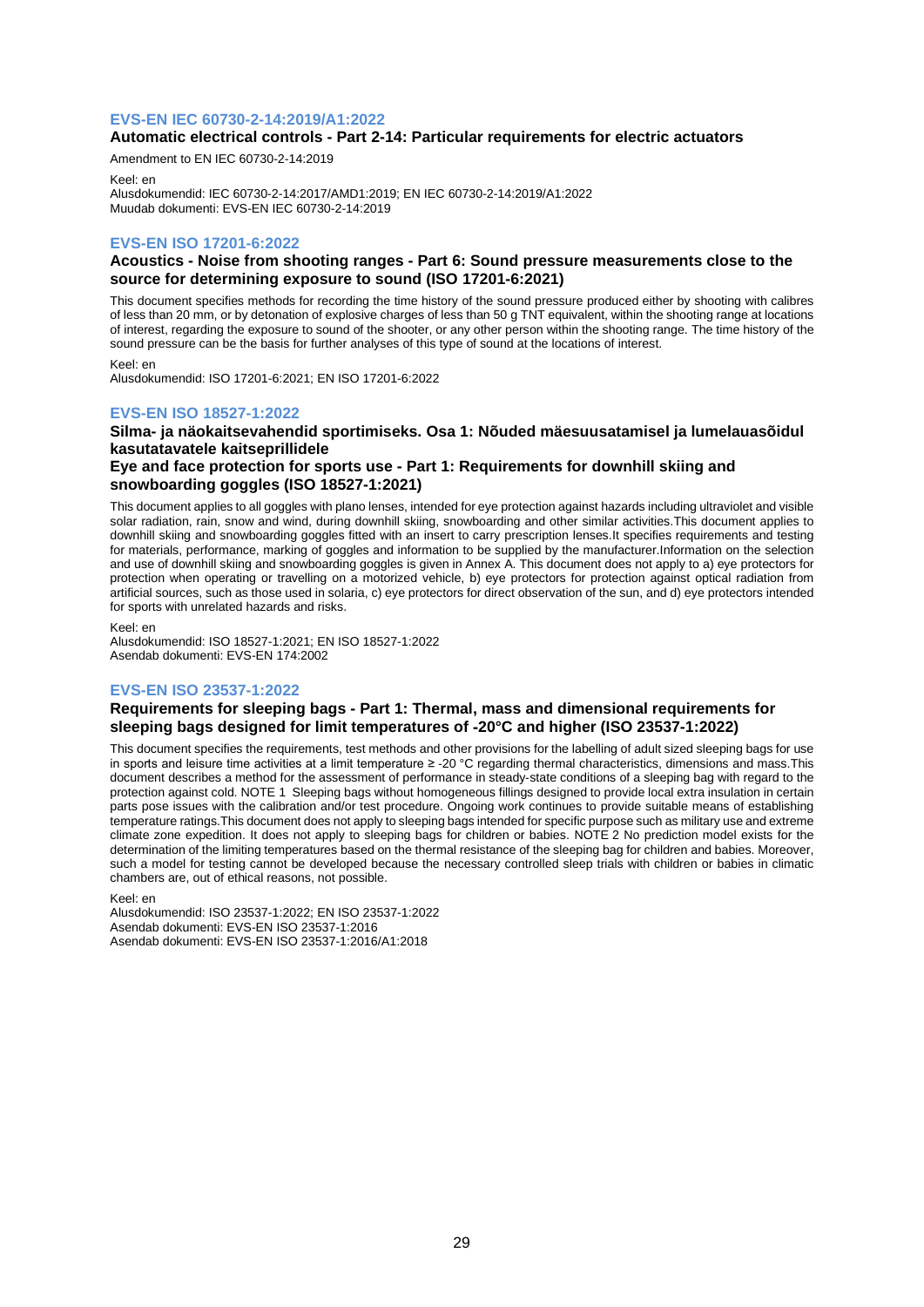# <span id="page-29-0"></span>**ASENDATUD VÕI TÜHISTATUD EESTI STANDARDID JA STANDARDILAADSED DOKUMENDID**

## **01 ÜLDKÜSIMUSED. TERMINOLOOGIA. STANDARDIMINE. DOKUMENTATSIOON**

## **EVS-EN 81346-1:2009**

**Tööstuslikud süsteemid, paigaldised ja seadmed ning tööstustooted. Liigendamise põhimõtted ja viitetunnused. Osa 1: Põhireeglid**

**Industrial systems, installations and equipment and industrial products - Structuring principles and reference designations - Part 1: Basic rules**

Keel: en, et Alusdokumendid: IEC 81346-1:2009; EN 81346-1:2009 Asendatud järgmise dokumendiga: EVS-EN IEC 81346-1:2022 Standardi staatus: Kehtetu

## **EVS-EN ISO 8655-1:2003**

**Piston-operated volumetric apparatus - Part 1: Terminology, general requirements and user recommendations**

Keel: en Alusdokumendid: ISO 8655-1:2002; EN ISO 8655-1:2002 Asendatud järgmise dokumendiga: EVS-EN ISO 8655-1:2022 Parandatud järgmise dokumendiga: EVS-EN ISO 8655-1:2003/AC:2009 Standardi staatus: Kehtetu

## **EVS-EN ISO 8655-1:2003/AC:2009**

**Piston-operated volumetric apparatus - Part 1: Terminology, general requirements and user recommendations**

Keel: en Alusdokumendid: ISO 8655-1:2002/Cor 1:2008; EN ISO 8655-1:2002/AC:2009 Asendatud järgmise dokumendiga: EVS-EN ISO 8655-1:2022 Standardi staatus: Kehtetu

## **EVS-ISO 10957:2010**

**Informatsioon ja dokumentatsioon. Rahvusvaheline noodiväljaande standardnumber (ISMN) Information and documentation -- International standard music number (ISMN)**

Keel: en, et Alusdokumendid: ISO 10957:2009 Asendatud järgmise dokumendiga: EVS-ISO 10957:2022 Standardi staatus: Kehtetu

## **11 TERVISEHOOLDUS**

## **EVS-EN 13544-3:2002+A1:2009**

**Respiratoorse teraapia seadmed. Osa 3: Õhuärakande seadmed KONSOLIDEERITUD TEKST Respiratory therapy equipment - Part 3: Air entrainment devices CONSOLIDATED TEXT**

Keel: en Alusdokumendid: EN 13544-3:2001+A1:2009 Asendatud järgmise dokumendiga: EVS-EN ISO 23372:2022 Standardi staatus: Kehtetu

## **EVS-EN ISO 10079-2:2014**

## **Meditsiiniline imur. Osa 2: Käsiajamiga vaakumaparatuur**

**Medical suction equipment - Part 2: Manually powered suction equipment (ISO 10079-2:2014)**

Keel: en Alusdokumendid: ISO 10079-2:2014; EN ISO 10079-2:2014 Asendatud järgmise dokumendiga: EVS-EN ISO 10079-2:2022 Standardi staatus: Kehtetu

## **EVS-EN ISO 10079-3:2014**

**Meditsiiniline imur. Osa 3: Vaakum- või ülerõhuajamiga imur Medical suction equipment - Part 3: Suction equipment powered from a vacuum or positive pressure gas source (ISO 10079-3:2014)**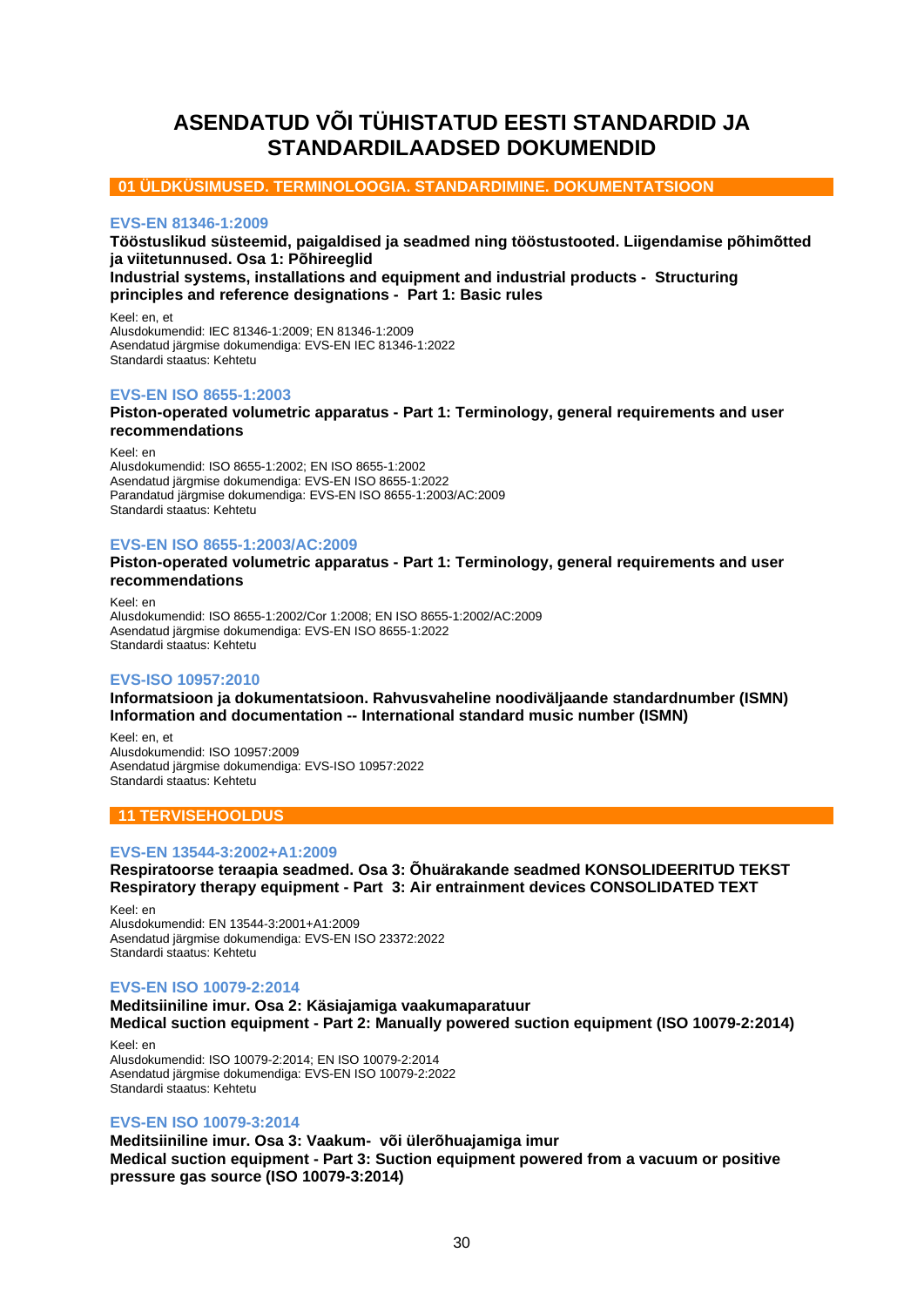Keel: en Alusdokumendid: ISO 10079-3:2014; EN ISO 10079-3:2014 Asendatud järgmise dokumendiga: EVS-EN ISO 10079-3:2022 Standardi staatus: Kehtetu

## **13 KESKKONNA- JA TERVISEKAITSE. OHUTUS**

## **EVS-EN 12259-14:2020**

## **Fixed firefighting systems - Components for sprinkler and water spray systems - Part 14: Sprinklers for residential applications**

Keel: en Alusdokumendid: EN 12259-14:2020 Asendatud järgmise dokumendiga: EVS-EN 12259-14:2020+A1:2022 Standardi staatus: Kehtetu

## **EVS-EN 13094:2020**

## **Tanks for the transport of dangerous goods - Metallic gravity-discharge tanks - Design and construction**

Keel: en Alusdokumendid: EN 13094:2020 Asendatud järgmise dokumendiga: EVS-EN 13094:2020+A1:2022 Standardi staatus: Kehtetu

## **EVS-EN 16334:2014**

**Raudteealased rakendused. Reisijate alarmsüsteem. Nõuded süsteemile Railway applications - Passenger Alarm System - System requirements**

Keel: en Alusdokumendid: EN 16334:2014 Asendatud järgmise dokumendiga: EVS-EN 16334-1:2014+A1:2022 Standardi staatus: Kehtetu

## **EVS-EN 174:2002**

## **Isiklikud silmakaitsevahendid. Suusatamisprillid kiirlaskumiseks Personal eye protection - Ski goggles for downhill skiing**

Keel: en Alusdokumendid: EN 174:2001 Asendatud järgmise dokumendiga: EVS-EN ISO 18527-1:2022 Standardi staatus: Kehtetu

## **EVS-EN 60335-2-56:2003**

**Majapidamis- ja muud taolised elektriseadmed. Ohutus. Osa 2-56: Erinõuded projektoritele ja muudele taolistele seadmetele Household and similar electrical appliances - Safety - Part 2-56: Particular requirements for projectors and similar appliances**

Keel: en

Alusdokumendid: IEC 60335-2-56:2002; EN 60335-2-56:2003 Muudetud järgmise dokumendiga: EVS-EN 60335-2-56:2003/A1:2008 Muudetud järgmise dokumendiga: EVS-EN 60335-2-56:2003/A2:2014 Standardi staatus: Kehtetu

## **EVS-EN 60335-2-56:2003/A1:2008**

**Majapidamis- ja muud taolised elektriseadmed. Ohutus. Osa 2-56: Erinõuded projektoritele ja muudele taolistele seadmetele**

**Household and similar electrical appliances - Safety -- Part 2-56: Particular requirements for projectors and similar appliances**

Keel: en Alusdokumendid: IEC 60335-2-56:2002/A1:2008; EN 60335-2-56:2003/A1:2008 Standardi staatus: Kehtetu

## **EVS-EN 60335-2-56:2003/A2:2014**

**Majapidamis- ja muud taolised elektriseadmed. Ohutus. Osa 2-56: Erinõuded projektoritele ja muudele taolistele seadmetele**

**Household and similar electrical appliances - Safety - Part 2-56: Particular requirements for projectors and similar appliances**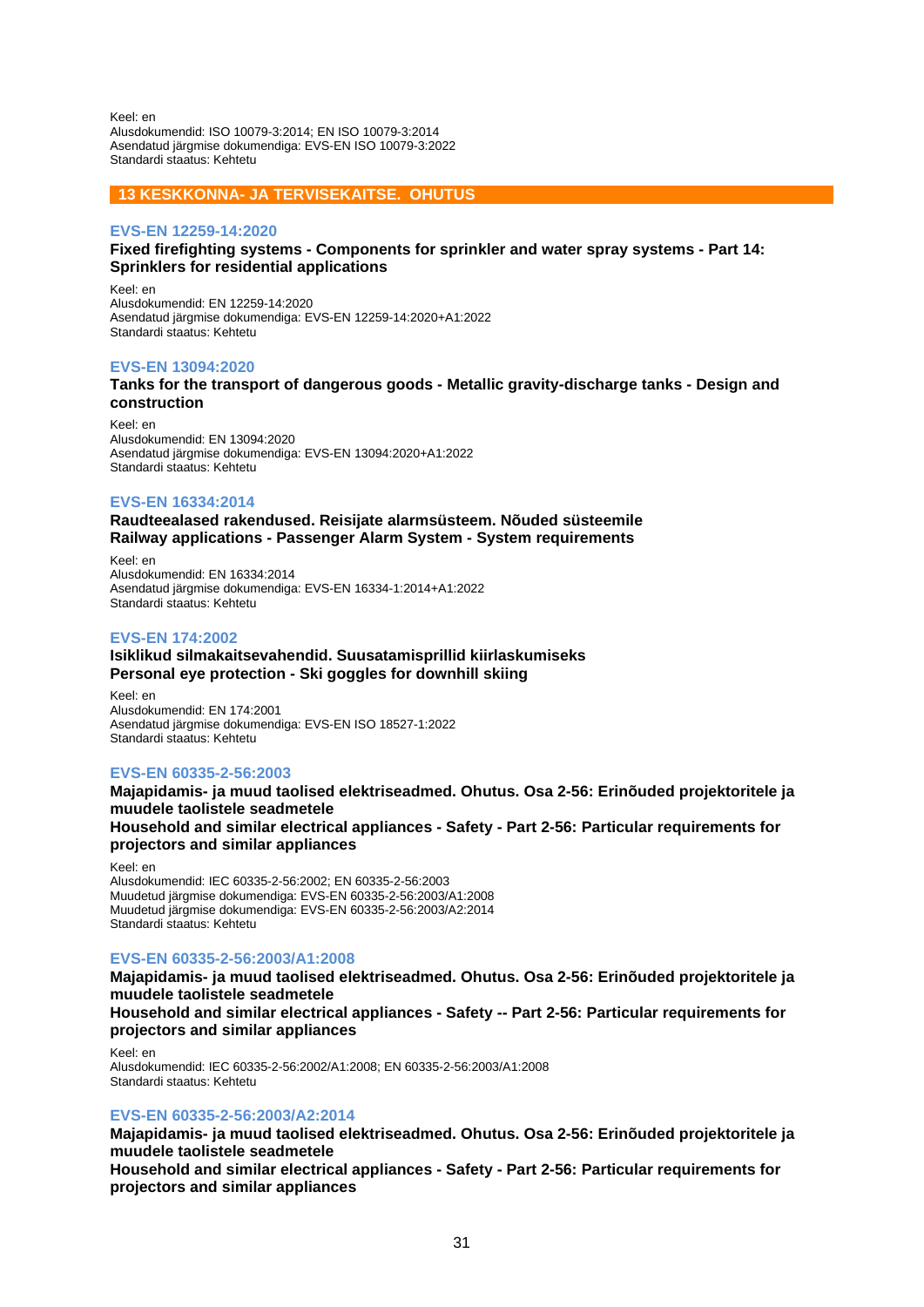Keel: en Alusdokumendid: EN 60335-2-56:2003/A2:2014; IEC 60335-2-56:2002/A2:2014 Standardi staatus: Kehtetu

## **EVS-EN 81-58:2018**

**Liftide valmistamise ja paigaldamise ohutuseeskirjad. Kontrollimine ja katsed. Osa 58: Liftiuste tulekindlustest**

**Safety rules for the construction and installation of lifts - Examination and tests - Part 58: Landing doors fire resistance test**

Keel: en Alusdokumendid: EN 81-58:2018 Asendatud järgmise dokumendiga: EVS-EN 81-58:2022 Standardi staatus: Kehtetu

## **EVS-EN 838:2010**

## **Workplace exposure - Procedures for measuring gases and vapours using diffusive samplers - Requirements and test methods**

Keel: en Alusdokumendid: EN 838:2010 Asendatud järgmise dokumendiga: EVS-EN ISO 23320:2022 Standardi staatus: Kehtetu

## **EVS-EN ISO 14644-10:2013**

**Cleanrooms and associated controlled environments - Part 10: Classification of surface cleanliness by chemical concentration (ISO 14644-10:2013)**

Keel: en Alusdokumendid: ISO 14644-10:2013; EN ISO 14644-10:2013 Asendatud järgmise dokumendiga: EVS-EN ISO 14644-10:2022 Standardi staatus: Kehtetu

## **EVS-EN ISO 14644-9:2012**

## **Cleanrooms and associated controlled environments - Part 9: Classification of surface cleanliness by particle concentration (ISO 14644-9:2012)**

Keel: en Alusdokumendid: ISO 14644-9:2012; EN ISO 14644-9:2012 Asendatud järgmise dokumendiga: EVS-EN ISO 14644-9:2022 Standardi staatus: Kehtetu

**17 METROLOOGIA JA MÕÕTMINE. FÜÜSIKALISED NÄHTUSED**

## **EVS-EN 60477:2001 Laboratoorsed alalisvoolutakistid Laboratory d.c. resistors**

Keel: en Alusdokumendid: IEC 60477:1974 + A1:1997; EN 60477:1997 + A1:1997 Asendatud järgmise dokumendiga: EVS-EN IEC 60477-1:2022 Standardi staatus: Kehtetu

## **EVS-EN 60477-2:2001**

## **Laboratoorsed takistid. Osa 2: Laboratoorsed vahelduvvoolutakistid Laboratory resistors - Part 2: Laboratory a.c. resistors**

Keel: en Alusdokumendid: IEC 60477-2:1979 + A1:1997; EN 60477-2:1997; EN 60477-2:1997/A1:1997 Asendatud järgmise dokumendiga: EVS-EN IEC 60477-2:2022 Standardi staatus: Kehtetu

## **EVS-EN 60587:2007**

## **Electrical insulating materials used under severe ambient conditions - Test methods for evaluating resistance to tracking and erosion**

Keel: en Alusdokumendid: IEC 60587:2007; EN 60587:2007 Asendatud järgmise dokumendiga: EVS-EN IEC 60587:2022 Standardi staatus: Kehtetu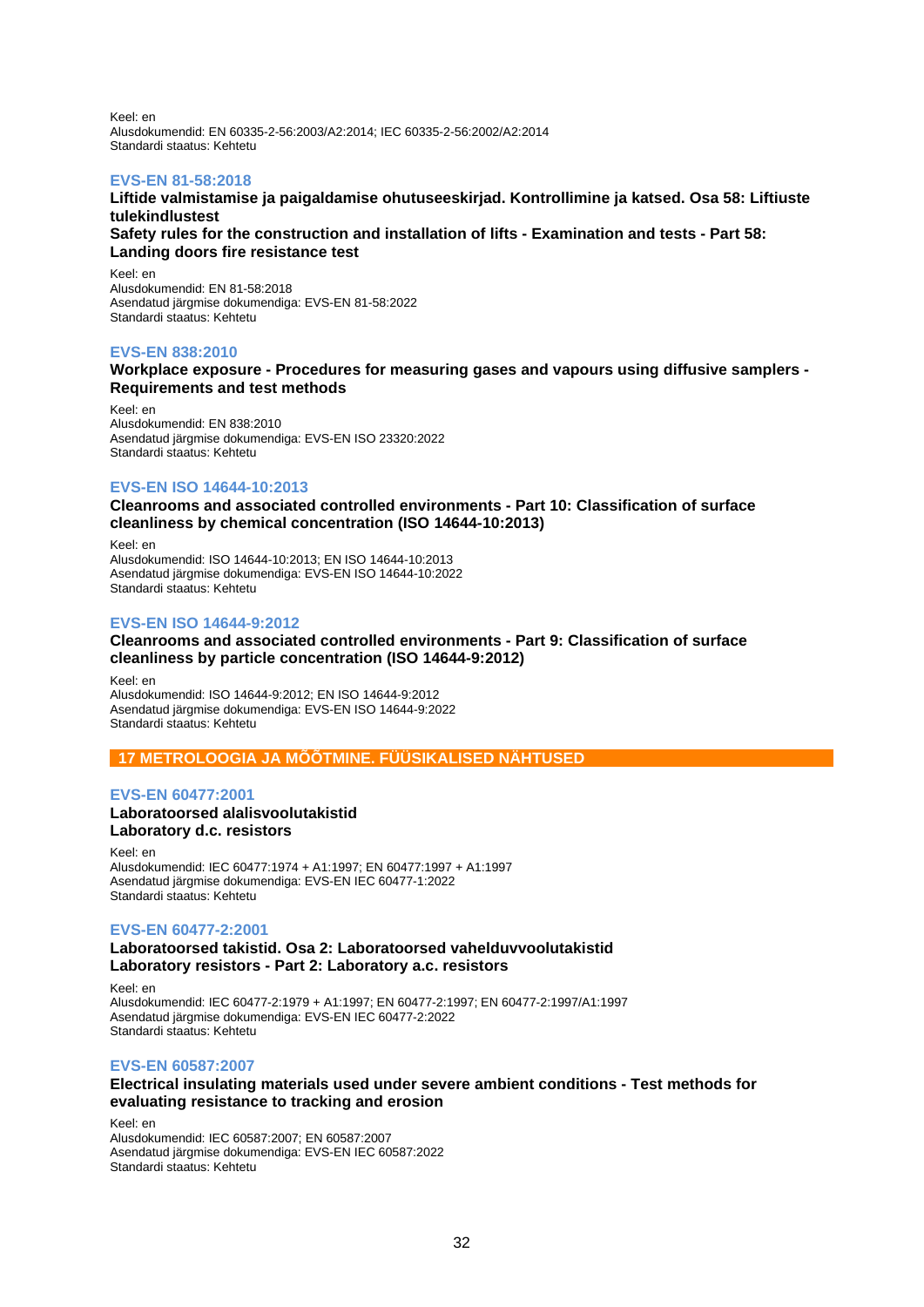## **EVS-EN 61557-11:2009**

**Elektriohutus madalpingevõrkudes vahelduvpingega kuni 1000 V ja alalispingega kuni 1500 V. Kaitsesüsteemide katsetus-, mõõte- ja seireseadmed. Osa 11: A- ja B-tüüpi rikkevooluseireseadmete tõhusus TT-, TN- ja IT-süsteemides Electrical safety in low voltage distribution systems up to 1 000 V a.c. and 1 500 V d.c. - Equipment for testing, measuring or monitoring of protective measures - Part 11: Effectiveness of residual current monitors (RCMs) type A and type B in TT, TN and IT systems**

Keel: en, et Alusdokumendid: IEC 61557-11:2009; EN 61557-11:2009 Asendatud järgmise dokumendiga: EVS-EN IEC 61557-11:2022 Standardi staatus: Kehtetu

#### **EVS-EN 62004:2009**

#### **Thermal resistant aluminium alloy wire for overhead line conductor**

Keel: en Alusdokumendid: IEC 62004:2007; EN 62004:2009 Asendatud järgmise dokumendiga: EVS-EN IEC 62641:2022 Standardi staatus: Kehtetu

## **EVS-EN ISO 8655-1:2003**

**Piston-operated volumetric apparatus - Part 1: Terminology, general requirements and user recommendations**

Keel: en Alusdokumendid: ISO 8655-1:2002; EN ISO 8655-1:2002 Asendatud järgmise dokumendiga: EVS-EN ISO 8655-1:2022 Parandatud järgmise dokumendiga: EVS-EN ISO 8655-1:2003/AC:2009 Standardi staatus: Kehtetu

#### **EVS-EN ISO 8655-1:2003/AC:2009**

## **Piston-operated volumetric apparatus - Part 1: Terminology, general requirements and user recommendations**

Keel: en Alusdokumendid: ISO 8655-1:2002/Cor 1:2008; EN ISO 8655-1:2002/AC:2009 Asendatud järgmise dokumendiga: EVS-EN ISO 8655-1:2022 Standardi staatus: Kehtetu

## **EVS-EN ISO 8655-3:2003**

## **Piston-operated volumetric apparatus - Part 3: Piston burettes**

Keel: en Alusdokumendid: ISO 8655-3:2002; EN ISO 8655-3:2002 Asendatud järgmise dokumendiga: EVS-EN ISO 8655-3:2022 Parandatud järgmise dokumendiga: EVS-EN ISO 8655-3:2003/AC:2009 Standardi staatus: Kehtetu

## **EVS-EN ISO 8655-3:2003/AC:2009**

## **Piston-operated volumetric apparatus - Part 3: Piston burettes**

Keel: en Alusdokumendid: ISO 8655-3:2002/Cor.1:2008; EN ISO 8655-3:2002/AC:2009 Asendatud järgmise dokumendiga: EVS-EN ISO 8655-3:2022 Standardi staatus: Kehtetu

## **EVS-EN ISO 8655-4:2003**

#### **Piston-operated volumetric apparatus - Part 4: Dilutors**

Keel: en Alusdokumendid: ISO 8655-4:2002; EN ISO 8655-4:2002 Asendatud järgmise dokumendiga: EVS-EN ISO 8655-4:2022 Parandatud järgmise dokumendiga: EVS-EN ISO 8655-4:2003/AC:2009 Standardi staatus: Kehtetu

#### **EVS-EN ISO 8655-4:2003/AC:2009**

#### **Piston-operated volumetric apparatus - Part 4: Dilutors (ISO 8655-4:2002/Cor 1:2008)**

Keel: en

Alusdokumendid: EN ISO 8655-4:2002/AC:2009; ISO 8655-4:2002/Cor 1:2008 Asendatud järgmise dokumendiga: EVS-EN ISO 8655-4:2022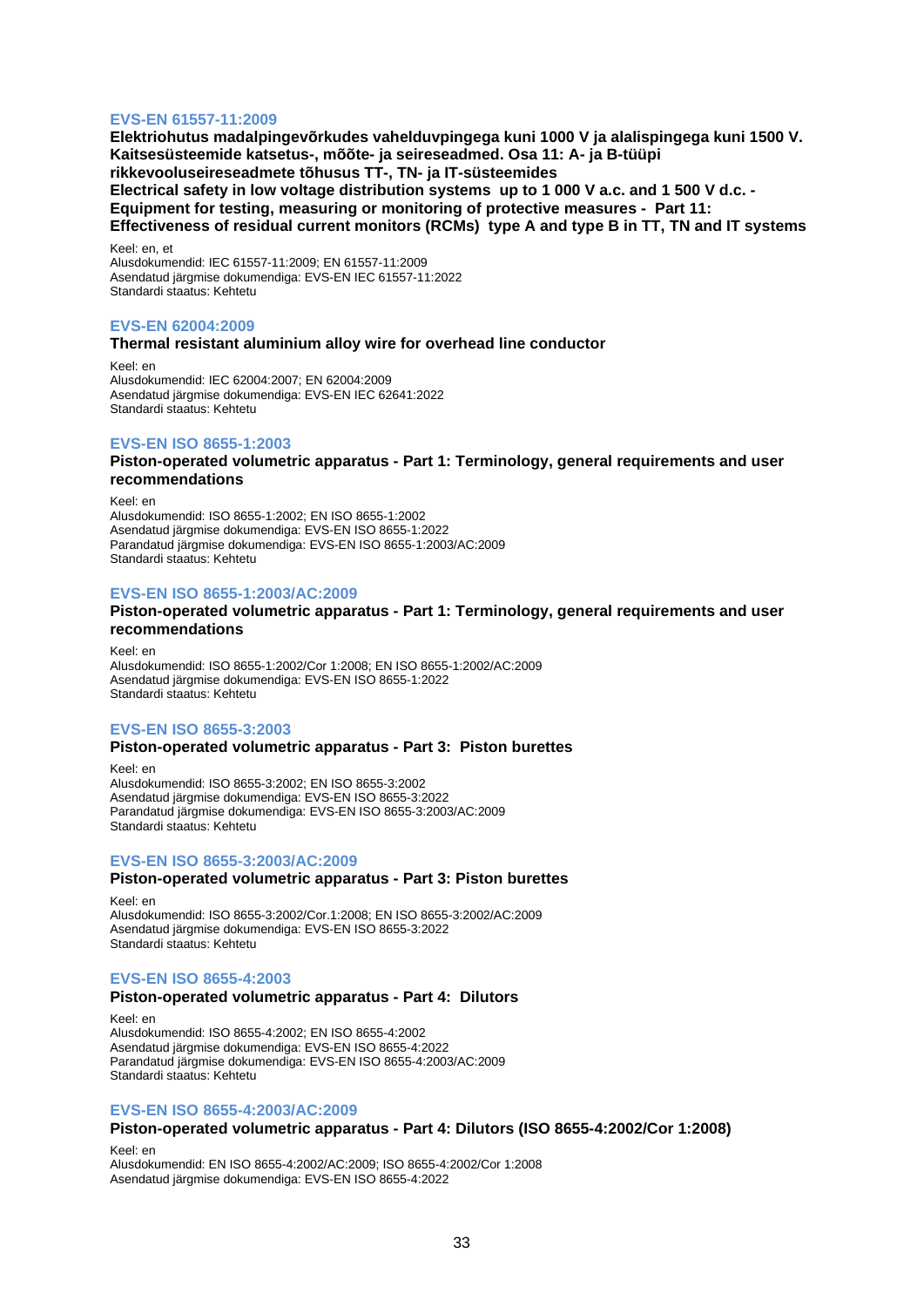Standardi staatus: Kehtetu

#### **EVS-EN ISO 8655-5:2003**

## **Piston-operated volumetric apparatus - Part 5: Dispensers**

Keel: en Alusdokumendid: ISO 8655-5:2002; EN ISO 8655-5:2002 Asendatud järgmise dokumendiga: EVS-EN ISO 8655-5:2022 Parandatud järgmise dokumendiga: EVS-EN ISO 8655-5:2003/AC:2009 Standardi staatus: Kehtetu

## **EVS-EN ISO 8655-5:2003/AC:2009**

## **Piston-operated volumetric apparatus - Part 5: Dispensers**

Keel: en Alusdokumendid: ISO 8655-5:2002/Cor.1:2008; EN ISO 8655-5:2002/AC:2009 Asendatud järgmise dokumendiga: EVS-EN ISO 8655-5:2022 Standardi staatus: Kehtetu

## **EVS-EN ISO 8655-7:2005**

#### **Piston-operated volumetric apparatus - Part 7: Non-gravimetric methods for the assessment of equipment performance**

Keel: en

Alusdokumendid: ISO 8655-7:2005; EN ISO 8655-7:2005 Asendatud järgmise dokumendiga: EVS-EN ISO 8655-7:2022 Parandatud järgmise dokumendiga: EVS-EN ISO 8655-7:2005/AC:2009 Standardi staatus: Kehtetu

#### **EVS-EN ISO 8655-7:2005/AC:2009**

### **Piston-operated volumetric apparatus - Part 7: Non-gravimetric methods for the assessment of equipment performance**

Keel: en Alusdokumendid: ISO 8655-7:2005/Cor.1:2008; EN ISO 8655-7:2005/AC:2009 Asendatud järgmise dokumendiga: EVS-EN ISO 8655-7:2022 Standardi staatus: Kehtetu

## **19 KATSETAMINE**

## **EVS-EN ISO 17405:2014**

**Non-destructive testing - Ultrasonic testing - Technique of testing claddings produced by welding, rolling and explosion (ISO 17405:2014)**

Keel: en Alusdokumendid: ISO 17405:2014; EN ISO 17405:2014 Asendatud järgmise dokumendiga: EVS-EN ISO 17405:2022 Standardi staatus: Kehtetu

## **23 ÜLDKASUTATAVAD HÜDRO- JA PNEUMOSÜSTEEMID JA NENDE OSAD**

#### **EVS-EN 12245:2009+A1:2011**

**Transportable gas cylinders - Fully wrapped composite cylinders CONSOLIDATED TEXT**

Keel: en Alusdokumendid: EN 12245:2009+A1:2011 Asendatud järgmise dokumendiga: EVS-EN 12245:2022 Standardi staatus: Kehtetu

## **EVS-EN 12583:2014**

## **Gas infrastructure - Compressor stations - Functional requirements**

Keel: en Alusdokumendid: EN 12583:2014 Asendatud järgmise dokumendiga: EVS-EN 12583:2022 Standardi staatus: Kehtetu

#### **EVS-EN 13094:2020**

**Tanks for the transport of dangerous goods - Metallic gravity-discharge tanks - Design and construction**

Keel: en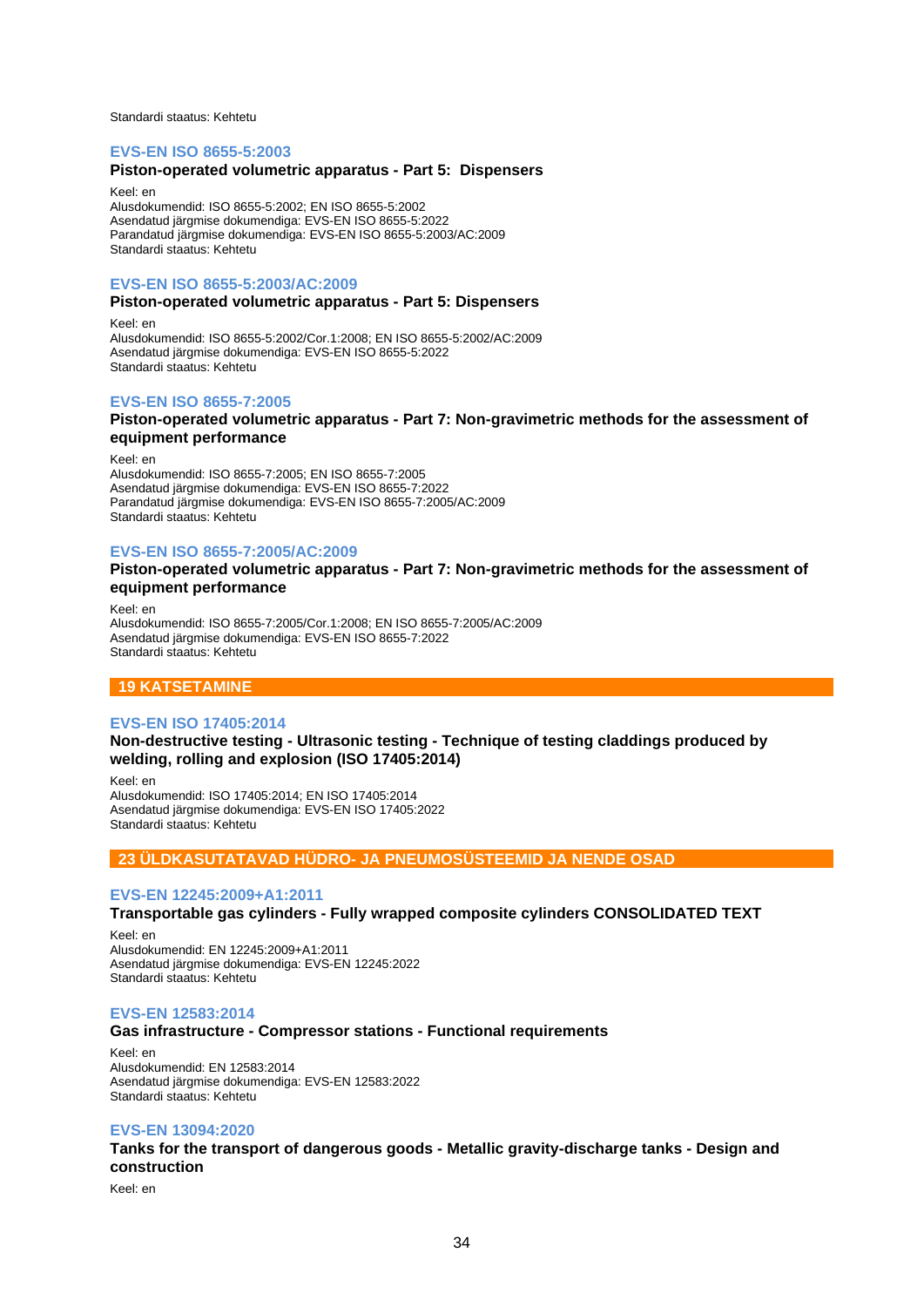Alusdokumendid: EN 13094:2020 Asendatud järgmise dokumendiga: EVS-EN 13094:2020+A1:2022 Standardi staatus: Kehtetu

## **EVS-EN 15632-1:2009+A1:2015**

## **District heating pipes - Pre-insulated flexible pipe systems - Part 1: Classification, general requirements and test methods**

Keel: en Alusdokumendid: EN 15632-1:2009+A1:2014 Asendatud järgmise dokumendiga: EVS-EN 15632-1:2022 Standardi staatus: Kehtetu

## **EVS-EN 15632-2:2010+A1:2015**

**District heating pipes - Pre-insulated flexible pipe systems - Part 2: Bonded plastic service pipes - Requirements and test methods**

Keel: en Alusdokumendid: EN 15632-2:2010+A1:2014 Asendatud järgmise dokumendiga: EVS-EN 15632-2:2022 Standardi staatus: Kehtetu

## **EVS-EN 15632-3:2010+A1:2015**

**District heating pipes - Pre-insulated flexible pipe systems - Part 3: Non bonded system with plastic service pipes; requirements and test methods**

Keel: en Alusdokumendid: EN 15632-3:2010+A1:2014 Asendatud järgmise dokumendiga: EVS-EN 15632-3:2022 Standardi staatus: Kehtetu

## **EVS-EN ISO 28921-1:2017**

#### **Industrial valves - Isolating valves for low-temperature applications - Part 1: Design, manufacturing and production testing (ISO 28921-1:2013)**

Keel: en Alusdokumendid: ISO 28921-1:2013; EN ISO 28921-1:2017 Asendatud järgmise dokumendiga: EVS-EN ISO 28921-1:2022 Standardi staatus: Kehtetu

## **25 TOOTMISTEHNOLOOGIA**

## **EVS-EN ISO 17639:2013**

**welds (ISO 17639:2003)**

## **Metalsete materjalide keevisõmbluste purustav katsetamine. Keevisõmbluste makroskoopiline ja mikroskoopiline uuring Destructive tests on welds in metallic materials - Macroscopic and microscopic examination of**

Keel: en, et Alusdokumendid: ISO 17639:2003; EN ISO 17639:2013 Asendatud järgmise dokumendiga: EVS-EN ISO 17639:2022 Standardi staatus: Kehtetu

## **29 ELEKTROTEHNIKA**

#### **EVS-EN 50183:2002**

## **Conductors for overhead lines - Aluminium-magnesium-silicon alloy wires**

Keel: en Alusdokumendid: EN 50183:2000 Asendatud järgmise dokumendiga: EVS-EN IEC 62641:2022 Standardi staatus: Kehtetu

## **EVS-EN 50189:2002**

## **Conductors for overhead lines - Zinc coated steel wires**

Keel: en Alusdokumendid: EN 50189:2000 Asendatud järgmise dokumendiga: EVS-EN IEC 63248:2022 Standardi staatus: Kehtetu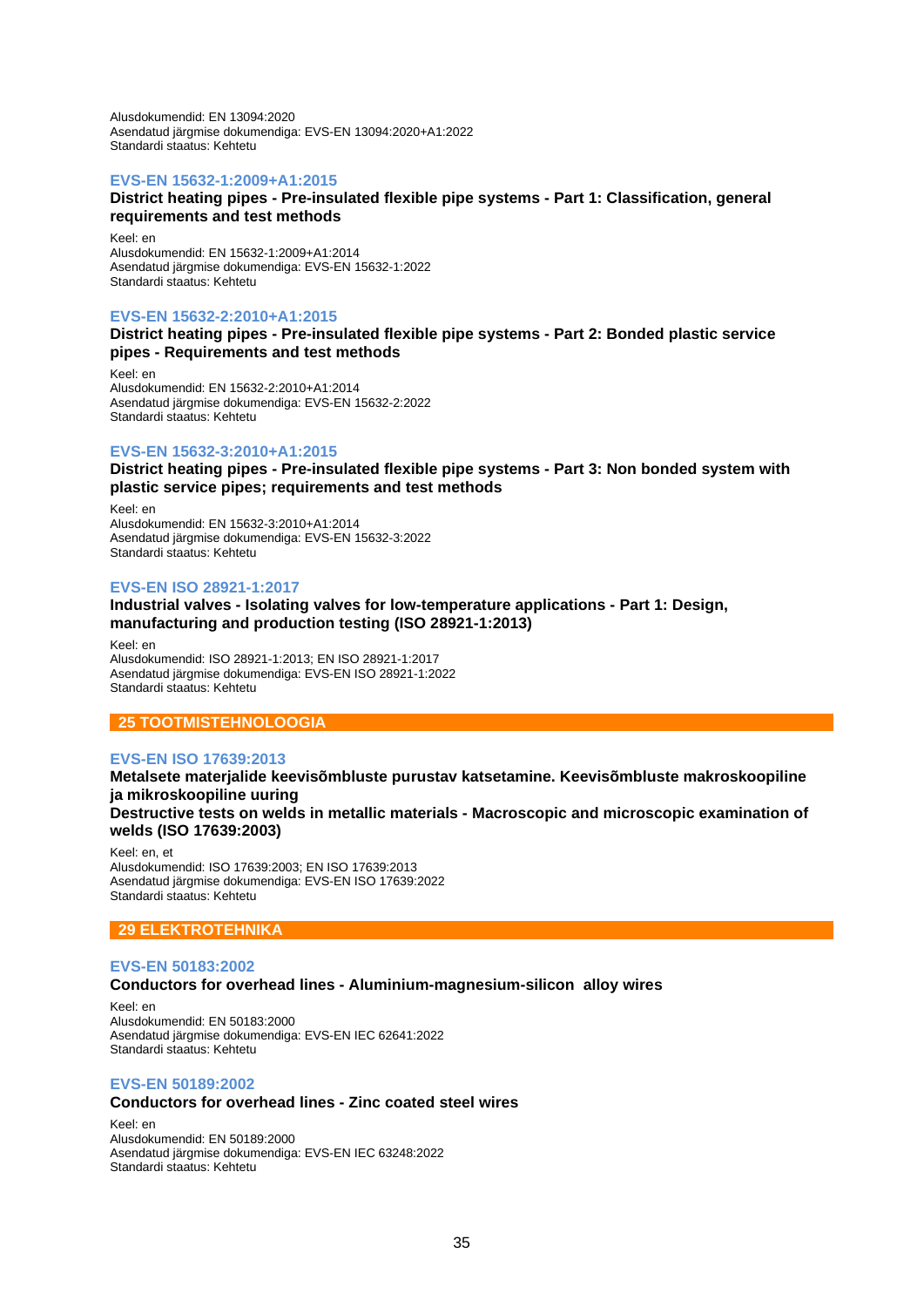## **EVS-EN 50347:2002**

## **General purpose three-phase induction motors having standard dimensions and outputs - Frame numbers 56 to 315 and flange numbers 65 to 740**

Keel: en Alusdokumendid: EN 50347:2001 Asendatud järgmise dokumendiga: EVS-EN IEC 60072-1:2022 Standardi staatus: Kehtetu

## **EVS-EN 60587:2007**

## **Electrical insulating materials used under severe ambient conditions - Test methods for evaluating resistance to tracking and erosion**

Keel: en Alusdokumendid: IEC 60587:2007; EN 60587:2007 Asendatud järgmise dokumendiga: EVS-EN IEC 60587:2022 Standardi staatus: Kehtetu

## **EVS-EN 60889:2002**

#### **Hard-drawn aluminium wire for overhead line conductors**

Keel: en Alusdokumendid: IEC 60889:1987; EN 60889:1997 Asendatud järgmise dokumendiga: EVS-EN IEC 62641:2022 Standardi staatus: Kehtetu

## **EVS-EN 61232:2008**

## **Aluminium-clad steel wires for electrical purposes**

Keel: en Alusdokumendid: IEC 61232:1993; EN 61232:1995 Asendatud järgmise dokumendiga: EVS-EN IEC 63248:2022 Muudetud järgmise dokumendiga: EVS-EN 61232:2008/A11:2008 Standardi staatus: Kehtetu

## **EVS-EN 61232:2008/A11:2008**

## **Aluminium-clad steel wires for electrical purposes**

Keel: en Alusdokumendid: EN 61232:1995/A11:2000 Asendatud järgmise dokumendiga: EVS-EN IEC 63248:2022 Standardi staatus: Kehtetu

## **EVS-EN 61247:2002**

## **PM-cores made of magnetic oxides and associated parts - Dimensions**

Keel: en Alusdokumendid: IEC 61247:1995; EN 61247:1997 Asendatud järgmise dokumendiga: EVS-EN IEC 63093-10:2022 Standardi staatus: Kehtetu

## **EVS-EN 61557-11:2009**

**Elektriohutus madalpingevõrkudes vahelduvpingega kuni 1000 V ja alalispingega kuni 1500 V. Kaitsesüsteemide katsetus-, mõõte- ja seireseadmed. Osa 11: A- ja B-tüüpi rikkevooluseireseadmete tõhusus TT-, TN- ja IT-süsteemides Electrical safety in low voltage distribution systems up to 1 000 V a.c. and 1 500 V d.c. - Equipment for testing, measuring or monitoring of protective measures - Part 11: Effectiveness of residual current monitors (RCMs) type A and type B in TT, TN and IT systems**

Keel: en, et Alusdokumendid: IEC 61557-11:2009; EN 61557-11:2009 Asendatud järgmise dokumendiga: EVS-EN IEC 61557-11:2022 Standardi staatus: Kehtetu

## **EVS-EN 62004:2009**

## **Thermal resistant aluminium alloy wire for overhead line conductor**

Keel: en Alusdokumendid: IEC 62004:2007; EN 62004:2009 Asendatud järgmise dokumendiga: EVS-EN IEC 62641:2022 Standardi staatus: Kehtetu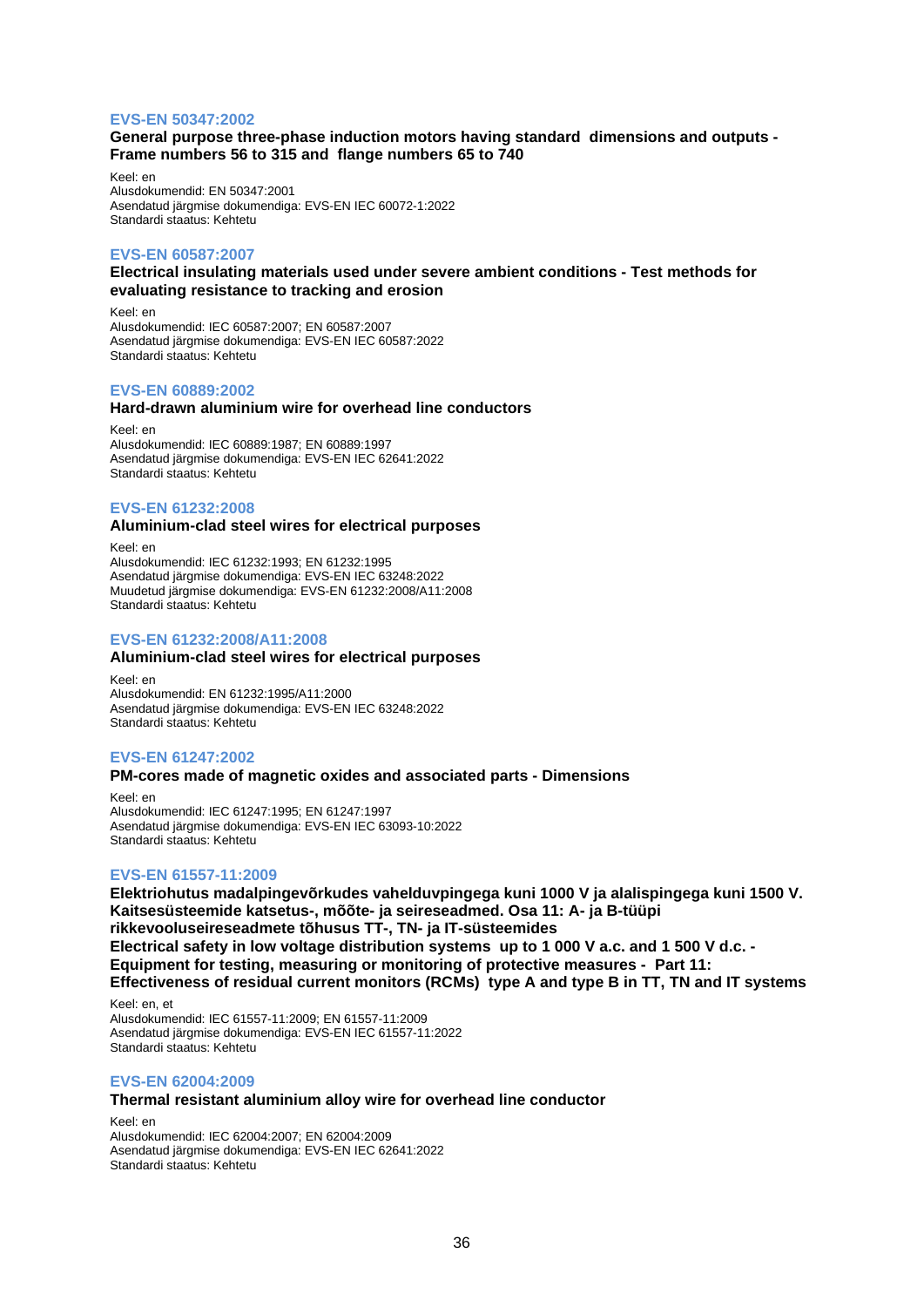## **EVS-EN 81346-1:2009**

**Tööstuslikud süsteemid, paigaldised ja seadmed ning tööstustooted. Liigendamise põhimõtted ja viitetunnused. Osa 1: Põhireeglid Industrial systems, installations and equipment and industrial products - Structuring principles and reference designations - Part 1: Basic rules**

Keel: en, et

Alusdokumendid: IEC 81346-1:2009; EN 81346-1:2009 Asendatud järgmise dokumendiga: EVS-EN IEC 81346-1:2022 Standardi staatus: Kehtetu

## **33 SIDETEHNIKA**

## **EVS-EN 61300-1:2016**

**Fibre optic interconnecting devices and passive components - Basic test and measurement procedures - Part 1: General and guidance**

Keel: en Alusdokumendid: IEC 61300-1:2016; EN 61300-1:2016 Asendatud järgmise dokumendiga: EVS-EN IEC 61300-1:2022 Standardi staatus: Kehtetu

### **EVS-EN IEC 63033-2:2019**

**Car multimedia systems and equipment - Drive monitoring system - Part 2: Recording methods of the drive monitoring system**

Keel: en Alusdokumendid: IEC 63033-2:2018; EN IEC 63033-2:2019 Asendatud järgmise dokumendiga: EVS-EN IEC 63033-2:2022 Standardi staatus: Kehtetu

### **EVS-EN IEC 63033-3:2019**

## **Car multimedia systems and equipment - Drive monitoring system - Part 3: Measurement methods**

Keel: en Alusdokumendid: IEC 63033-3:2019; EN IEC 63033-3:2019 Asendatud järgmise dokumendiga: EVS-EN IEC 63033-3:2022 Standardi staatus: Kehtetu

### **37 VISUAALTEHNIKA**

### **EVS-EN 60335-2-56:2003**

**Majapidamis- ja muud taolised elektriseadmed. Ohutus. Osa 2-56: Erinõuded projektoritele ja muudele taolistele seadmetele Household and similar electrical appliances - Safety - Part 2-56: Particular requirements for projectors and similar appliances**

Keel: en

Alusdokumendid: IEC 60335-2-56:2002; EN 60335-2-56:2003 Muudetud järgmise dokumendiga: EVS-EN 60335-2-56:2003/A1:2008 Muudetud järgmise dokumendiga: EVS-EN 60335-2-56:2003/A2:2014 Standardi staatus: Kehtetu

## **EVS-EN 60335-2-56:2003/A1:2008**

**Majapidamis- ja muud taolised elektriseadmed. Ohutus. Osa 2-56: Erinõuded projektoritele ja muudele taolistele seadmetele**

**Household and similar electrical appliances - Safety -- Part 2-56: Particular requirements for projectors and similar appliances**

Keel: en Alusdokumendid: IEC 60335-2-56:2002/A1:2008; EN 60335-2-56:2003/A1:2008 Standardi staatus: Kehtetu

## **EVS-EN 60335-2-56:2003/A2:2014**

**Majapidamis- ja muud taolised elektriseadmed. Ohutus. Osa 2-56: Erinõuded projektoritele ja muudele taolistele seadmetele**

**Household and similar electrical appliances - Safety - Part 2-56: Particular requirements for projectors and similar appliances**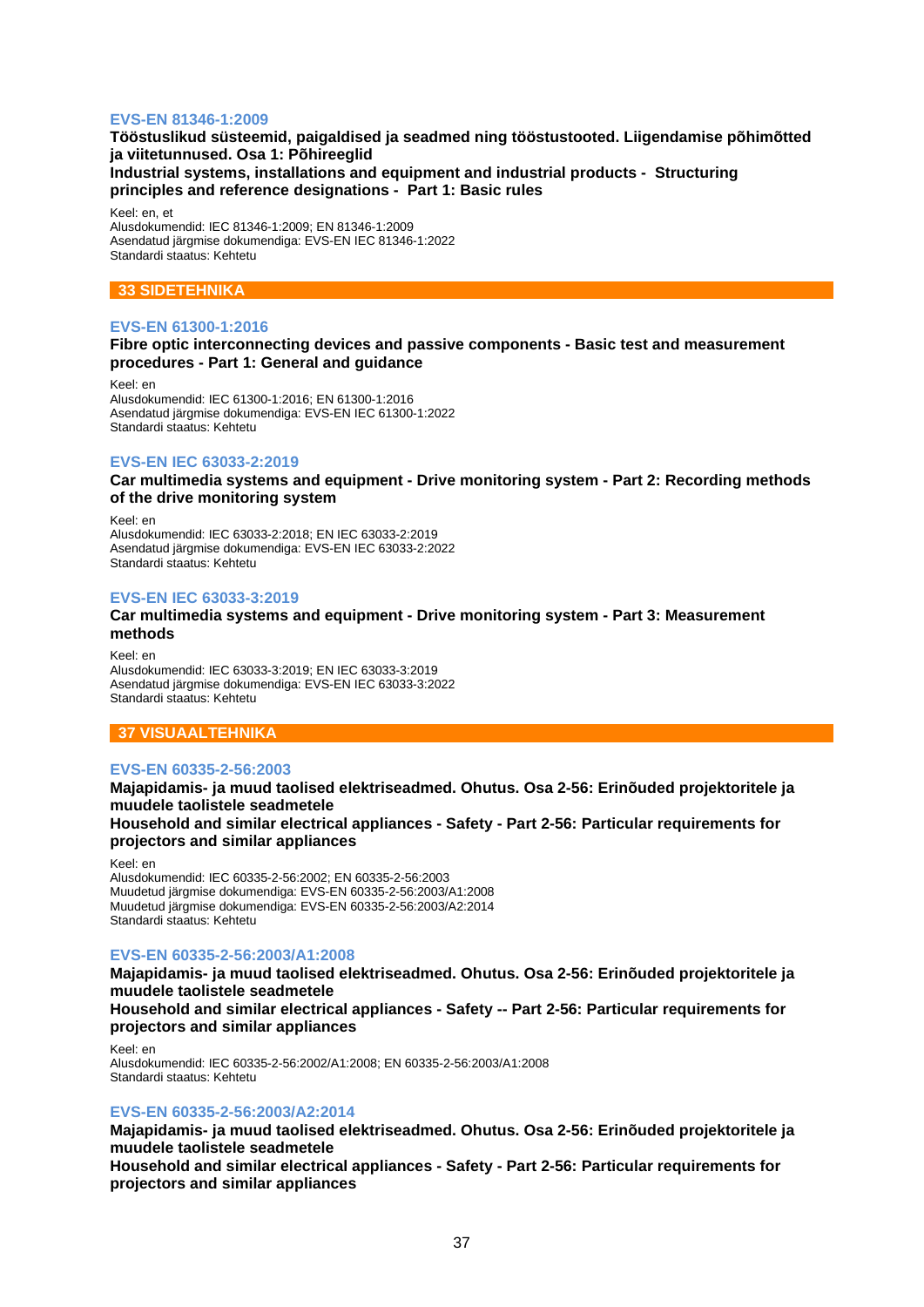Keel: en Alusdokumendid: EN 60335-2-56:2003/A2:2014; IEC 60335-2-56:2002/A2:2014 Standardi staatus: Kehtetu

## **43 MAANTEESÕIDUKITE EHITUS**

### **EVS-EN IEC 63033-2:2019**

## **Car multimedia systems and equipment - Drive monitoring system - Part 2: Recording methods of the drive monitoring system**

Keel: en Alusdokumendid: IEC 63033-2:2018; EN IEC 63033-2:2019 Asendatud järgmise dokumendiga: EVS-EN IEC 63033-2:2022 Standardi staatus: Kehtetu

### **EVS-EN IEC 63033-3:2019**

## **Car multimedia systems and equipment - Drive monitoring system - Part 3: Measurement methods**

Keel: en Alusdokumendid: IEC 63033-3:2019; EN IEC 63033-3:2019 Asendatud järgmise dokumendiga: EVS-EN IEC 63033-3:2022 Standardi staatus: Kehtetu

## **EVS-EN ISO 15118-2:2016**

**Road vehicles - Vehicle-to-grid communication Interface - Part 2: Network and application protocol requirements (ISO 15118-2:2014)**

Keel: en Alusdokumendid: ISO 15118-2:2014; EN ISO 15118-2:2016 Asendatud järgmise dokumendiga: EVS-EN ISO 15118-20:2022 Asendatud järgmise dokumendiga: prEN ISO 15118-2 Standardi staatus: Kehtetu

## **45 RAUDTEETEHNIKA**

### **EVS-EN 16028:2012**

**Raudteealased rakendused. Rataste/rööbaste määrimissüsteemid. Määrdeained veeremi rattaharjade ja rööbaste siseservade määrimiseks Railway applications - Wheel/rail friction management - Lubricants for trainborne and trackside applications**

Keel: en Alusdokumendid: EN 16028:2012 Asendatud järgmise dokumendiga: EVS-EN 15427-2-1:2022 Standardi staatus: Kehtetu

### **EVS-EN 16334:2014**

**Raudteealased rakendused. Reisijate alarmsüsteem. Nõuded süsteemile Railway applications - Passenger Alarm System - System requirements**

Keel: en Alusdokumendid: EN 16334:2014 Asendatud järgmise dokumendiga: EVS-EN 16334-1:2014+A1:2022 Standardi staatus: Kehtetu

## **47 LAEVAEHITUS JA MERE-EHITISED**

## **EVS-EN ISO 20519:2017**

## **Ships and marine technology - Specification for bunkering of liquefied natural gas fuelled vessels (ISO 20519:2017)**

Keel: en Alusdokumendid: ISO 20519:2017; EN ISO 20519:2017 Asendatud järgmise dokumendiga: EVS-EN ISO 20519:2022 Standardi staatus: Kehtetu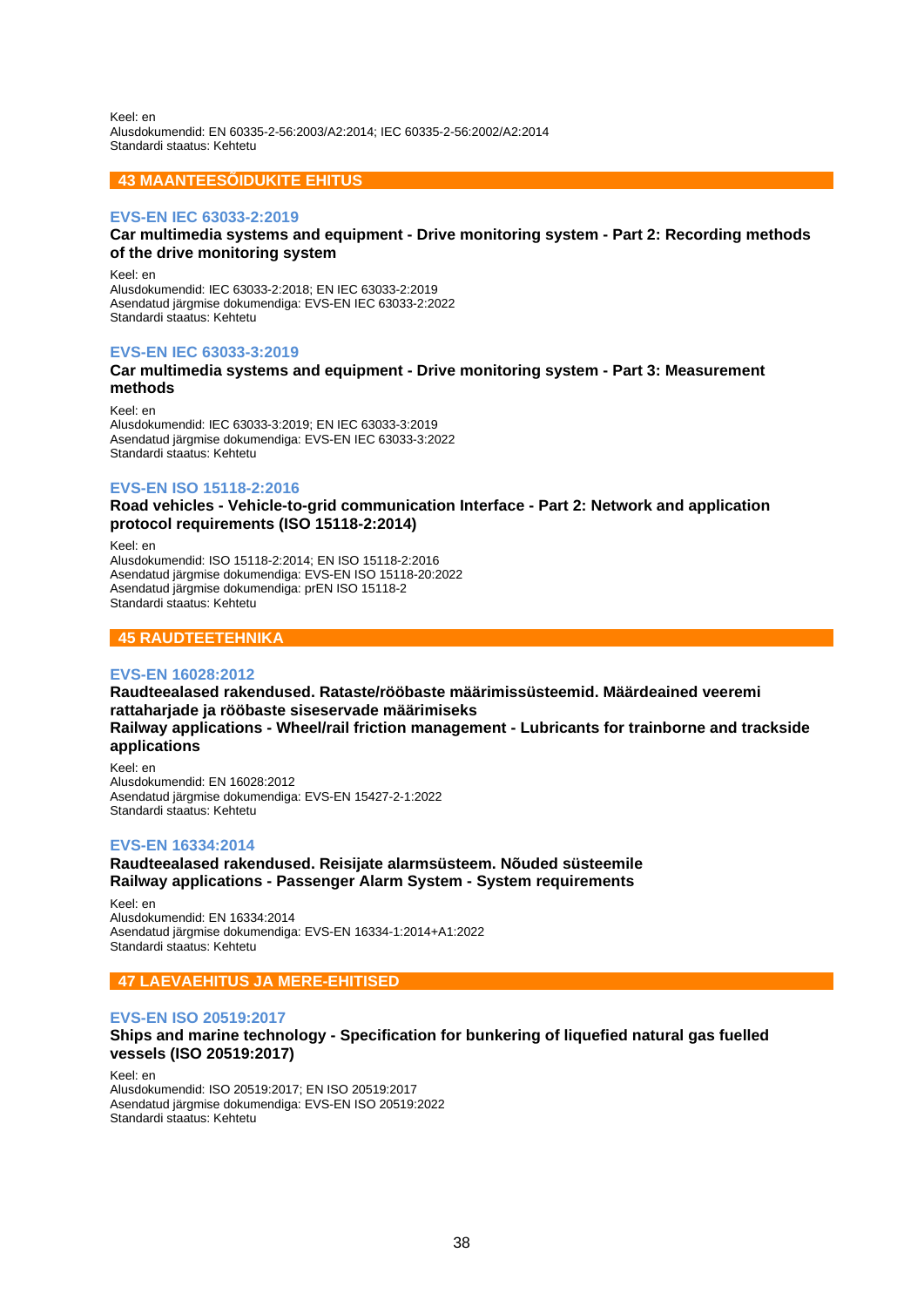## **49 LENNUNDUS JA KOSMOSETEHNIKA**

## **EVS-EN 3373-001:2007**

## **Aerospace series - Terminal lugs and in-line splices for crimping on electric conductors - Part 001: Technical specification**

Keel: en Alusdokumendid: EN 3373-001:2007 Asendatud järgmise dokumendiga: EVS-EN 3373-001:2022 Standardi staatus: Kehtetu

## **EVS-EN 3838:2010**

## **Aerospace series - Requirements and tests on user-applied markings on aircraft electrical cables**

Keel: en Alusdokumendid: EN 3838:2010 Asendatud järgmise dokumendiga: EVS-EN 3838:2022 Standardi staatus: Kehtetu

### **53 TÕSTE- JA TEISALDUS-SEADMED**

## **EVS-EN 1757-3:2003**

**Tööstuslike mootorkärude ohutus. (Käija poolt juhitavad) mootorkärud. Osa 3: Platvormkärud Safety of industrial trucks - Pedestrian controlled manual and semi-manual trucks - Part 3: Platform trucks**

Keel: en Alusdokumendid: EN 1757-3:2002 Asendatud järgmise dokumendiga: EVS-EN 1757:2022 Standardi staatus: Kehtetu

## **55 PAKENDAMINE JA KAUPADE JAOTUSSÜSTEEMID**

### **EVS-EN ISO 6346:2000**

## **Veokonteinerid. Kodeerimine, identifitseerimine ja märgistamine Freight containers - Coding, identification and marking**

Keel: en Alusdokumendid: ISO 6346:1995; EN ISO 6346:1995 Asendatud järgmise dokumendiga: EVS-EN ISO 6346:2022 Muudetud järgmise dokumendiga: EVS-EN ISO 6346:2000/A3:2012 Standardi staatus: Kehtetu

## **EVS-EN ISO 6346:2000/A3:2012**

## **Freight containers - Coding, identification and marking - Amendment 3 (ISO 6346:1995/Amd 3:2012)**

Keel: en Alusdokumendid: ISO 6346:1995/Amd 3:2012; EN ISO 6346:1995/A3:2012 Asendatud järgmise dokumendiga: EVS-EN ISO 6346:2022 Standardi staatus: Kehtetu

## **65 PÕLLUMAJANDUS**

## **EVS-EN ISO 11681-1:2011**

**Metsatöömasinad. Kaasaskantavate kettsaagide ohutusnõuded ja katsetamine. Osa 1: Hooldusraiel kasutatavad kettsaed (ISO 11681-1:2011) Machinery for forestry - Portable chain-saw safety requirements and testing - Part 1: Chainsaws for forest service (ISO 11681-1:2011)**

Keel: en Alusdokumendid: ISO 11681-1:2011; EN ISO 11681-1:2011 Asendatud järgmise dokumendiga: EVS-EN ISO 11681-1:2022 Standardi staatus: Kehtetu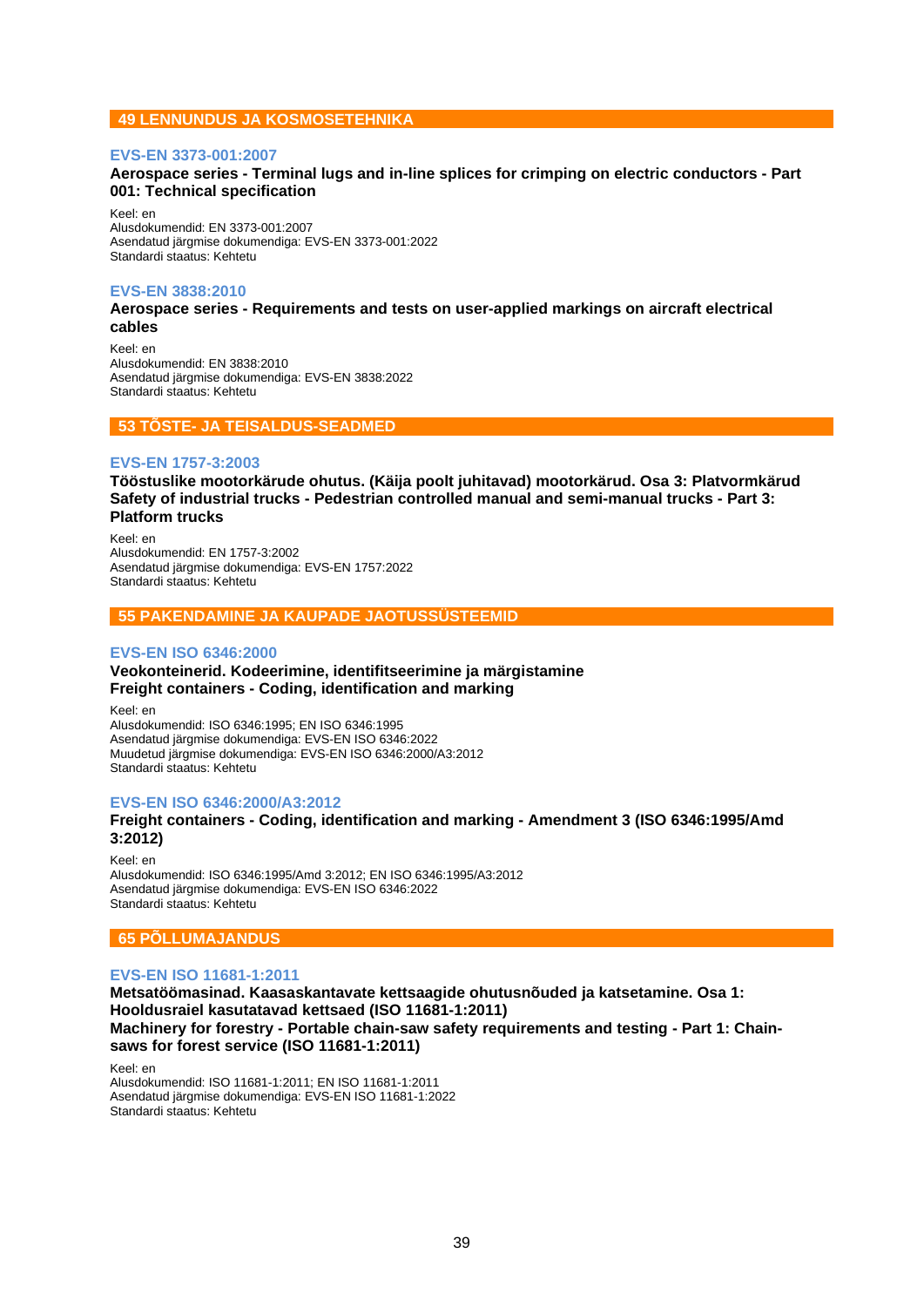## **EVS-EN ISO 11681-2:2011**

## **Metsatöömasinad. Kaasaskantavate kettsaagide ohutusnõuded ja katsetamine. Osa 2: Puude pügamisel kasutatavad kettsaed (ISO 11681-2:2011) Machinery for forestry - Portable chain-saw safety requirements and testing - Part 2: Chainsaws for tree service (ISO 11681-2:2011)**

Keel: en

Alusdokumendid: ISO 11681-2:2011; EN ISO 11681-2:2011 Asendatud järgmise dokumendiga: EVS-EN ISO 11681-2:2022 Muudetud järgmise dokumendiga: EVS-EN ISO 11681-2:2011/A1:2017 Standardi staatus: Kehtetu

## **EVS-EN ISO 11681-2:2011/A1:2017**

**Metsatöömasinad. Kaasaskantavate kettsaagide ohutusnõuded ja katsetamine. Osa 2: Puude pügamisel kasutatavad kettsaed**

**Machinery for forestry - Portable chain-saw safety requirements and testing - Part 2: Chainsaws for tree service (ISO 11681-2:2011/Amd 1:2017)**

Keel: en

Alusdokumendid: ISO 11681-2:2011/Amd 1:2017; EN ISO 11681-2:2011/A1:2017 Asendatud järgmise dokumendiga: EVS-EN ISO 11681-2:2022 Standardi staatus: Kehtetu

## **71 KEEMILINE TEHNOLOOGIA**

### **EVS-EN 12125:2012**

**Chemicals used for treatment of water intended for human consumption - Sodium thiosulfate**

Keel: en Alusdokumendid: EN 12125:2012 Asendatud järgmise dokumendiga: EVS-EN 12125:2022 Standardi staatus: Kehtetu

### **EVS-EN 12174:2013**

## **Chemicals used for treatment of water intended for human consumption - Sodium hexafluorosilicate**

Keel: en Alusdokumendid: EN 12174:2013 Asendatud järgmise dokumendiga: EVS-EN 12174:2022 Standardi staatus: Kehtetu

## **EVS-EN ISO 8655-1:2003**

### **Piston-operated volumetric apparatus - Part 1: Terminology, general requirements and user recommendations**

Keel: en Alusdokumendid: ISO 8655-1:2002; EN ISO 8655-1:2002 Asendatud järgmise dokumendiga: EVS-EN ISO 8655-1:2022 Parandatud järgmise dokumendiga: EVS-EN ISO 8655-1:2003/AC:2009 Standardi staatus: Kehtetu

## **EVS-EN ISO 8655-4:2003**

## **Piston-operated volumetric apparatus - Part 4: Dilutors**

Keel: en Alusdokumendid: ISO 8655-4:2002; EN ISO 8655-4:2002 Asendatud järgmise dokumendiga: EVS-EN ISO 8655-4:2022 Parandatud järgmise dokumendiga: EVS-EN ISO 8655-4:2003/AC:2009 Standardi staatus: Kehtetu

#### **EVS-EN ISO 8655-5:2003**

#### **Piston-operated volumetric apparatus - Part 5: Dispensers**

Keel: en Alusdokumendid: ISO 8655-5:2002; EN ISO 8655-5:2002 Asendatud järgmise dokumendiga: EVS-EN ISO 8655-5:2022 Parandatud järgmise dokumendiga: EVS-EN ISO 8655-5:2003/AC:2009 Standardi staatus: Kehtetu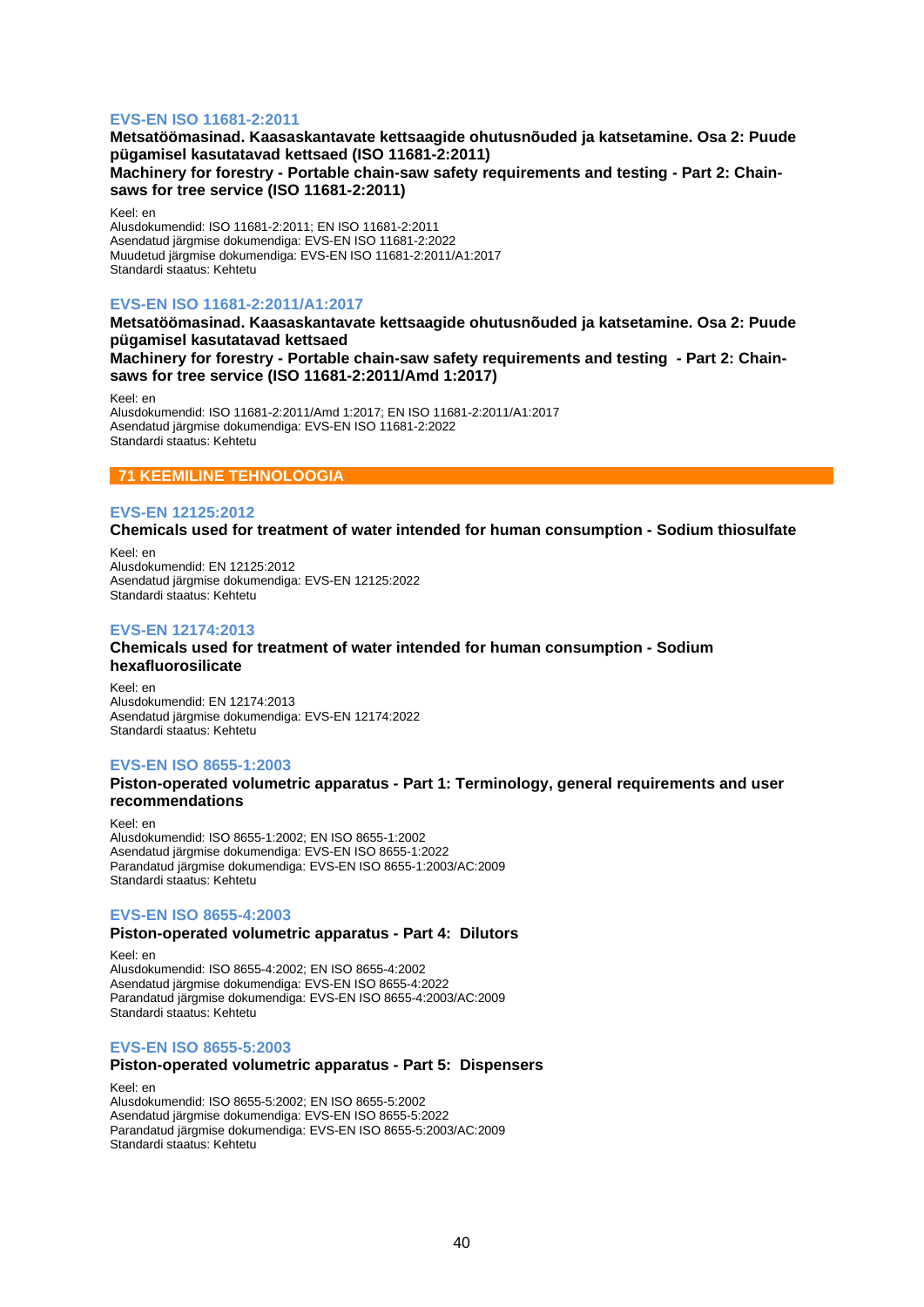## **75 NAFTA JA NAFTATEHNOLOOGIA**

## **EVS-EN 12583:2014**

## **Gas infrastructure - Compressor stations - Functional requirements**

Keel: en Alusdokumendid: EN 12583:2014 Asendatud järgmise dokumendiga: EVS-EN 12583:2022 Standardi staatus: Kehtetu

### **EVS-EN 15413:2011**

**Solid recovered fuels - Methods for the preparation of the test sample from the laboratory sample**

Keel: en Alusdokumendid: EN 15413:2011 Asendatud järgmise dokumendiga: EVS-EN ISO 21646:2022 Standardi staatus: Kehtetu

### **EVS-EN 15443:2011**

### **Solid recovered fuels - Methods for the preparation of the laboratory sample**

Keel: en Alusdokumendid: EN 15443:2011 Asendatud järgmise dokumendiga: EVS-EN ISO 21646:2022 Standardi staatus: Kehtetu

## **EVS-EN 16028:2012**

**Raudteealased rakendused. Rataste/rööbaste määrimissüsteemid. Määrdeained veeremi rattaharjade ja rööbaste siseservade määrimiseks Railway applications - Wheel/rail friction management - Lubricants for trainborne and trackside applications**

Keel: en Alusdokumendid: EN 16028:2012 Asendatud järgmise dokumendiga: EVS-EN 15427-2-1:2022 Standardi staatus: Kehtetu

## **EVS-EN ISO 20519:2017**

**Ships and marine technology - Specification for bunkering of liquefied natural gas fuelled vessels (ISO 20519:2017)**

Keel: en Alusdokumendid: ISO 20519:2017; EN ISO 20519:2017 Asendatud järgmise dokumendiga: EVS-EN ISO 20519:2022 Standardi staatus: Kehtetu

## **77 METALLURGIA**

### **EVS-EN ISO 12696:2016**

## **Cathodic protection of steel in concrete (ISO 12696:2016)**

Keel: en Alusdokumendid: ISO 12696:2016; EN ISO 12696:2016 Asendatud järgmise dokumendiga: EVS-EN ISO 12696:2022 Standardi staatus: Kehtetu

### **EVS-EN ISO 16808:2014**

## **Metallic materials - Sheet and strip - Determination of biaxial stress-strain curve by means of bulge test with optical measuring systems (ISO 16808:2014)**

Keel: en Alusdokumendid: ISO 16808:2014; EN ISO 16808:2014 Asendatud järgmise dokumendiga: EVS-EN ISO 16808:2022 Standardi staatus: Kehtetu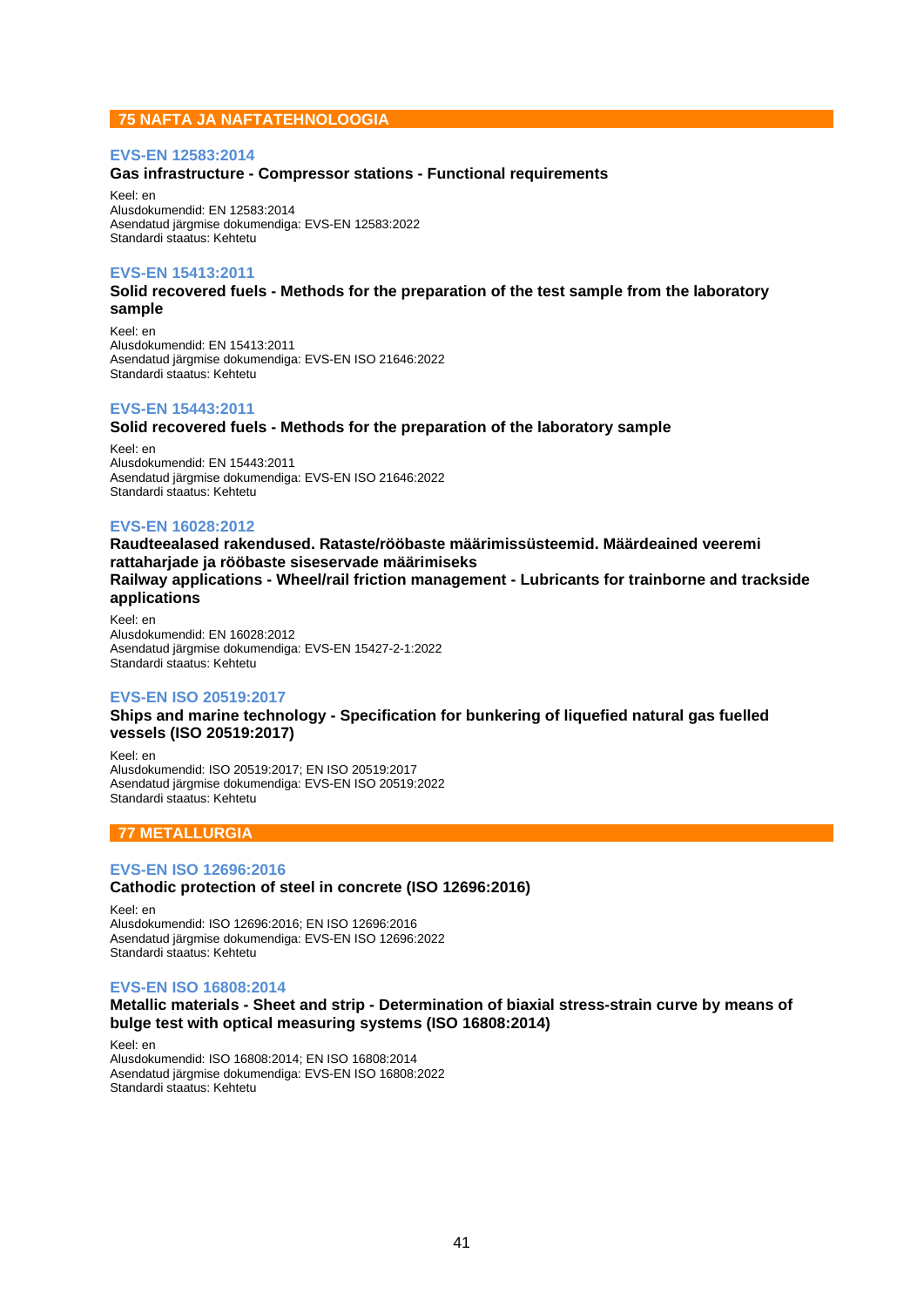## **91 EHITUSMATERJALID JA EHITUS**

## **EVS-EN 81-21:2018**

**Liftide valmistamise ja paigaldamise ohutuseeskirjad. Inimeste ja kaupade transpordiks mõeldud liftid. Osa 21: Uued sõidu- ja kaubaliftid olemasolevates hoonetes Safety rules for the construction and installation of lifts - Lifts for the transport of persons and goods - Part 21: New passenger and goods passenger lifts in existing building**

Keel: en Alusdokumendid: EN 81-21:2018 Asendatud järgmise dokumendiga: EVS-EN 81-21:2022 Standardi staatus: Kehtetu

## **EVS-EN 81-58:2018**

**Liftide valmistamise ja paigaldamise ohutuseeskirjad. Kontrollimine ja katsed. Osa 58: Liftiuste tulekindlustest**

**Safety rules for the construction and installation of lifts - Examination and tests - Part 58: Landing doors fire resistance test**

Keel: en Alusdokumendid: EN 81-58:2018 Asendatud järgmise dokumendiga: EVS-EN 81-58:2022 Standardi staatus: Kehtetu

## **EVS-EN 81-71:2018**

**Liftide valmistamise ja paigaldamise ohutuseeskirjad. Reisijate ja kaupade veoks mõeldud liftide eriotstarbelised rakendused. Osa 71: Vandalismikindlad liftid (parandatud väljaanne 01.2019)**

**Safety rules for the construction and installation of lifts - Particular applications to passenger lifts and goods passenger lifts - Part 71: Vandal resistant lifts (Corrected version 01.2019)**

Keel: en Alusdokumendid: EN 81-71:2018+AC:2019 Asendatud järgmise dokumendiga: EVS-EN 81-71:2022 Standardi staatus: Kehtetu

## **EVS-EN 81-77:2018**

**Liftide valmistamise ja paigaldamise ohutuseeskirjad. Erinõuded reisijate ja kauba liftidele. Osa 77: Liftid seismilistes tingimustes**

**Safety rules for the construction and installations of lifts - Particular applications for passenger and goods passenger lifts - Part 77: Lifts subject to seismic conditions**

Keel: en Alusdokumendid: EN 81-77:2018 Asendatud järgmise dokumendiga: EVS-EN 81-77:2022 Standardi staatus: Kehtetu

## **97 OLME. MEELELAHUTUS. SPORT**

## **EVS-EN 14749:2016**

**Kodune köögi mahutusmööbel ja töölauad. Ohutusnõuded ja katsemeetodid Furniture - Domestic and kitchen storage units and kitchen-worktops - Safety requirements and test methods**

Keel: en Alusdokumendid: EN 14749:2016 Asendatud järgmise dokumendiga: EVS-EN 14749:2016+A1:2022 Standardi staatus: Kehtetu

## **EVS-EN 174:2002**

**Isiklikud silmakaitsevahendid. Suusatamisprillid kiirlaskumiseks Personal eye protection - Ski goggles for downhill skiing**

Keel: en Alusdokumendid: EN 174:2001 Asendatud järgmise dokumendiga: EVS-EN ISO 18527-1:2022 Standardi staatus: Kehtetu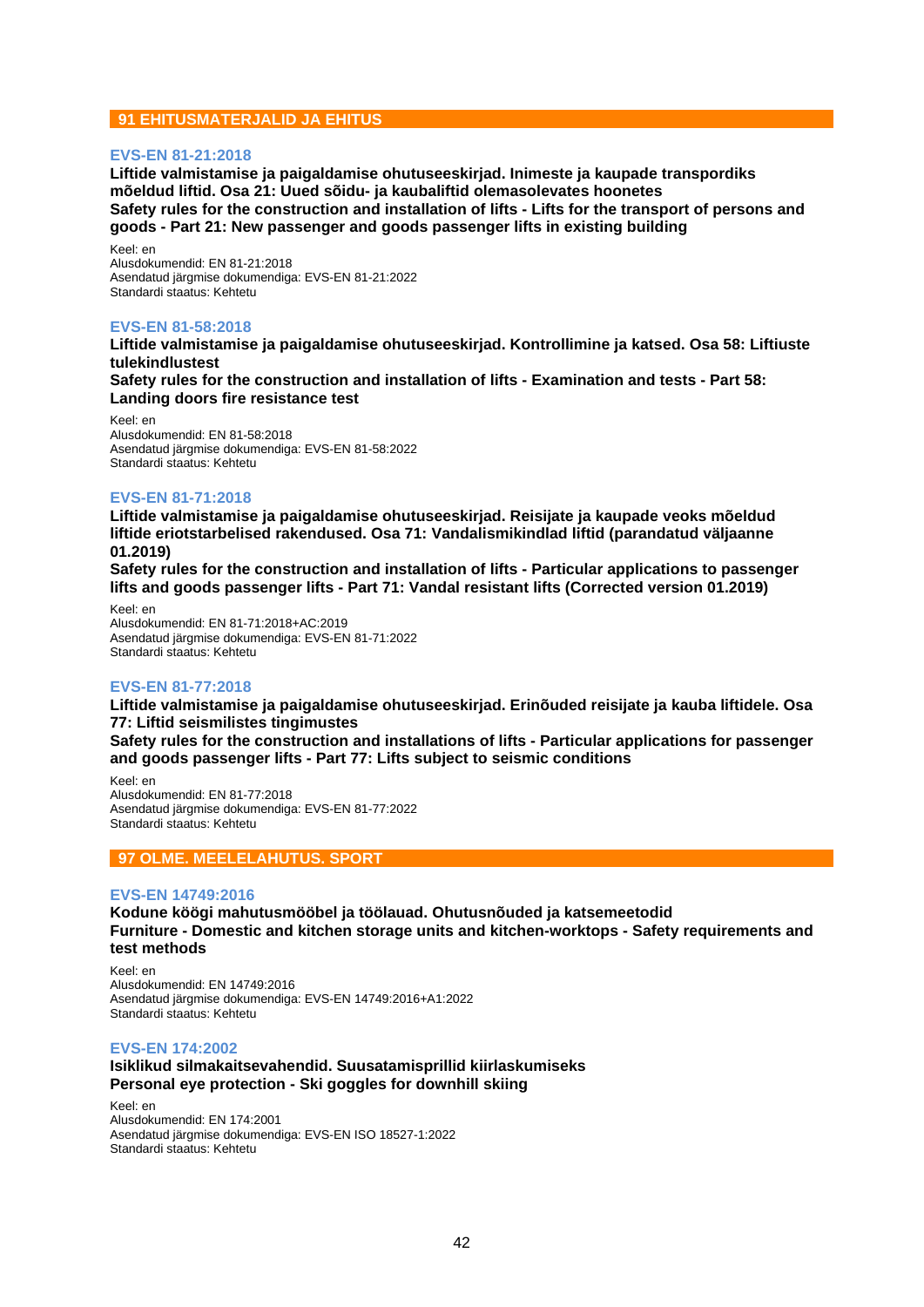## **EVS-EN 60335-2-56:2003**

## **Majapidamis- ja muud taolised elektriseadmed. Ohutus. Osa 2-56: Erinõuded projektoritele ja muudele taolistele seadmetele Household and similar electrical appliances - Safety - Part 2-56: Particular requirements for projectors and similar appliances**

Keel: en

Alusdokumendid: IEC 60335-2-56:2002; EN 60335-2-56:2003 Muudetud järgmise dokumendiga: EVS-EN 60335-2-56:2003/A1:2008 Muudetud järgmise dokumendiga: EVS-EN 60335-2-56:2003/A2:2014 Standardi staatus: Kehtetu

## **EVS-EN 60335-2-56:2003/A1:2008**

**Majapidamis- ja muud taolised elektriseadmed. Ohutus. Osa 2-56: Erinõuded projektoritele ja muudele taolistele seadmetele**

**Household and similar electrical appliances - Safety -- Part 2-56: Particular requirements for projectors and similar appliances**

Keel: en Alusdokumendid: IEC 60335-2-56:2002/A1:2008; EN 60335-2-56:2003/A1:2008 Standardi staatus: Kehtetu

## **EVS-EN 60335-2-56:2003/A2:2014**

**Majapidamis- ja muud taolised elektriseadmed. Ohutus. Osa 2-56: Erinõuded projektoritele ja muudele taolistele seadmetele**

**Household and similar electrical appliances - Safety - Part 2-56: Particular requirements for projectors and similar appliances**

Keel: en Alusdokumendid: EN 60335-2-56:2003/A2:2014; IEC 60335-2-56:2002/A2:2014 Standardi staatus: Kehtetu

## **EVS-EN ISO 23537-1:2016**

**Requirements for sleeping bags - Part 1: Thermal and dimensional requirements (ISO 23537- 1:2016)**

Keel: en

Alusdokumendid: ISO 23537-1:2016; EN ISO 23537-1:2016 Asendatud järgmise dokumendiga: EVS-EN ISO 23537-1:2022 Muudetud järgmise dokumendiga: EVS-EN ISO 23537-1:2016/A1:2018 Standardi staatus: Kehtetu

### **EVS-EN ISO 23537-1:2016/A1:2018**

## **Requirements for sleeping bags - Part 1: Thermal and dimensional requirements - Amendment 1 (ISO 23537-1:2016/Amd 1:2018)**

Keel: en Alusdokumendid: ISO 23537-1:2016/Amd 1:2018; EN ISO 23537-1:2016/A1:2018 Asendatud järgmise dokumendiga: EVS-EN ISO 23537-1:2022 Standardi staatus: Kehtetu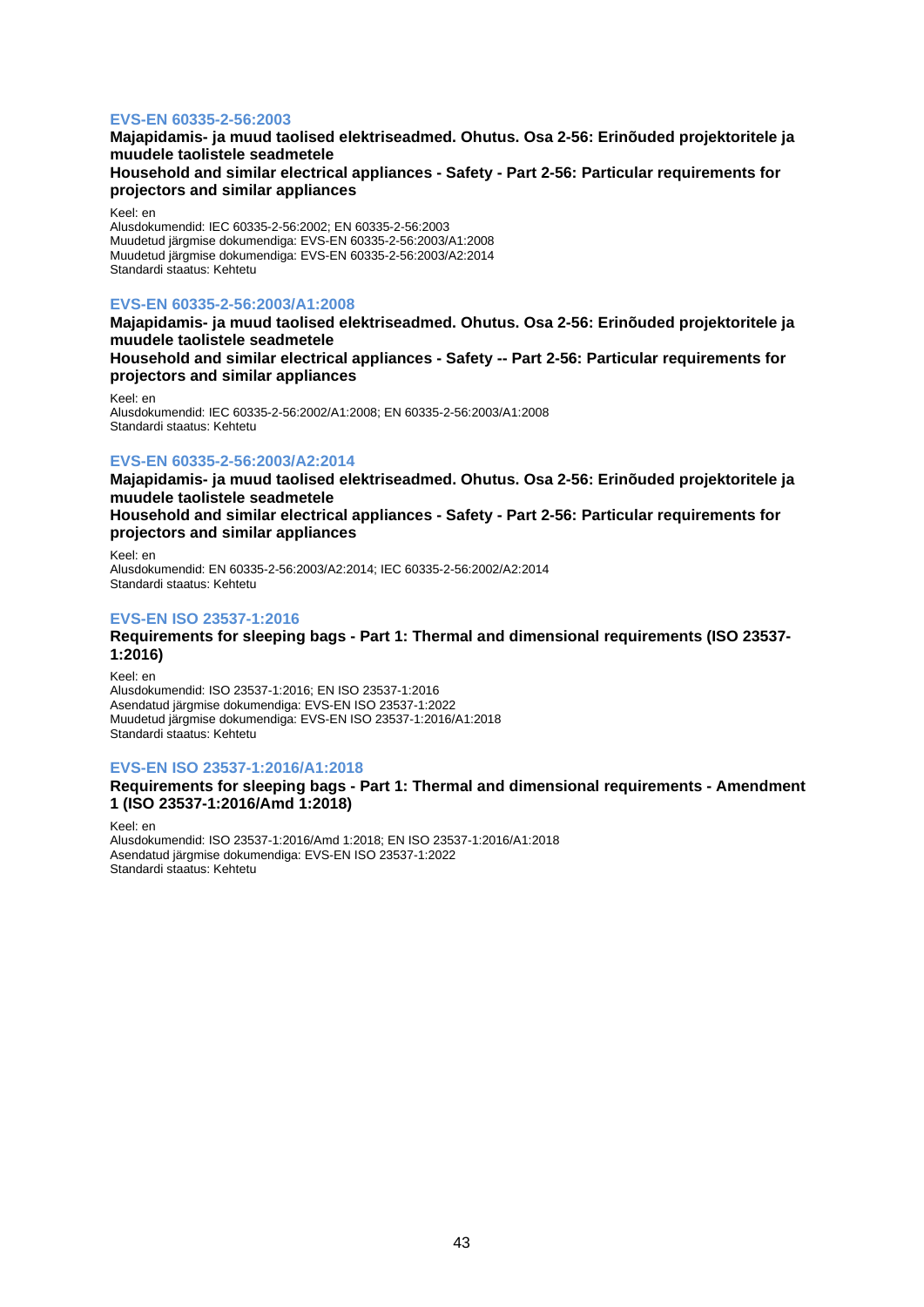# **STANDARDIKAVANDITE ARVAMUSKÜSITLUS**

Selleks, et tagada standardite vastuvõtmine, järgides konsensuse põhimõtteid, peab standardite vastuvõtmisele eelnema standardikavandite avalik arvamusküsitlus, milleks ettenähtud perioodi jooksul (üldjuhul 60 päeva) on asjast huvitatuil võimalik tutvuda standardikavanditega, esitada kommentaare ning teha ettepanekuid parandusteks. Eriti on oodatud teave, kui rahvusvahelist või Euroopa standardikavandit ei peaks vastu võtma Eesti standardiks (vastuolu Eesti õigusaktidega, pole Eestis rakendatav jt põhjustel).

Arvamusküsitlusele esitatakse Euroopa ja rahvusvahelised standardikavandid, mis on kavas üle võtta Eesti standarditeks, ja Eesti algupärased standardikavandid ning algupäraste tehniliste spetsifikatsioonide ja juhendite kavandid.

Iga arvamusküsitlusel oleva kavandi kohta on esitatud alljärgnev informatsioon:

- tähis;
- pealkiri;
- käsitlusala;
- $keel (en = inglise; et = eesti);$
- Euroopa või rahvusvahelise alusdokumendi tähis, selle olemasolul;
- asendusseos, selle olemasolul;
- arvamuste esitamise tähtaeg.

Kavanditega saab tutvuda ja kommentaare esitada Eesti Standardimis- ja Akrediteerimiskeskuse veebilehel asuvas kommenteerimisportaalis[: https://www.evs.ee/kommenteerimisportaal/](https://www.evs.ee/kommenteerimisportaal/)

Igal kuul uuendatav teave eestikeelsena avaldatavate Eesti standardite kohta, sh eeldatavad kommenteerimise ja avaldamise tähtpäevad, on leitav Eesti Standardimis- ja Akrediteerimiskeskuse veebilehel avaldatavas[t standardimisprogrammist.](https://www.evs.ee/et/standardimisprogramm)

## **01 ÜLDKÜSIMUSED. TERMINOLOOGIA. STANDARDIMINE. DOKUMENTATSIOON**

### **prEN 16687**

## **Construction products: Assessment of release of dangerous substances - Terminology**

This document defines terms used in the field of the assessment of the release, and the content, of dangerous substances from/in construction products. The terms are classified under the following main headings:<br>The mass r construction products. The terms are classified under the following main headings:<br>substances (general; soil, groundwater and surface water; indoor air);<br>Terms related to sampling and sample substances (general; soil, groundwater and surface water; indoor air);preparation;- Terms related to test procedures and test results (general; soil, groundwater and surface water; indoor air, radiation).An alphabetical index is provided.NOTEFurther terms generally concerning the development and application of technical specifications for construction products which fall under the scope of the construction products regulation (CPR) are listed in Annex A; their definitions are given in a Glossary by the European Commission, DG Enterprise and Industry (2014).

Keel: en Alusdokumendid: prEN 16687 Asendab dokumenti: EVS-EN 16687:2015

**Arvamusküsitluse lõppkuupäev: 30.07.2022**

## **prEN 17848**

## **Leather - Chemicals - Quality control**

This guideline provides a list of recommended tests that can be used to assess the quality of chemicals used in tanning process.This guideline applies to chemicals whose application has the same effect on leather, grouped in families.

Keel: en Alusdokumendid: prEN 17848

**Arvamusküsitluse lõppkuupäev: 30.07.2022**

### **prEN 17861**

## **Resilient, textile, laminate and modular mechanical locked floor coverings - Circular Economy - Terms and definitions**

This document defines terms regarding circular economy that are used by the flooring sector.

Keel: en Alusdokumendid: prEN 17861 **Arvamusküsitluse lõppkuupäev: 30.07.2022**

## **prEN IEC 62321-3-4:2022**

## **Determination of certain substances in electrotechnical products - Part 3-4: Screening of Phthalates in polymers of electrotechnical products by high performance liquid chromatography with ultraviolet detector (HPLC-UV), thin layer chromatography (TLC) and thermal desorption mass spectrometry (TD-MS)**

This part of IEC 62321 specifies procedures for the screening of di-isobutyl phthalate (DIBP), di-n-butyl phthalate (DBP), benzyl butyl phthalate (BBP), di-(2-ethylhexyl) phthalate (DEHP) in polymers of electrotechnical products by using high performance liquid chromatography with ultraviolet detector (HPLC-UV), thin layer chromatography (TLC) and thermal desorption mass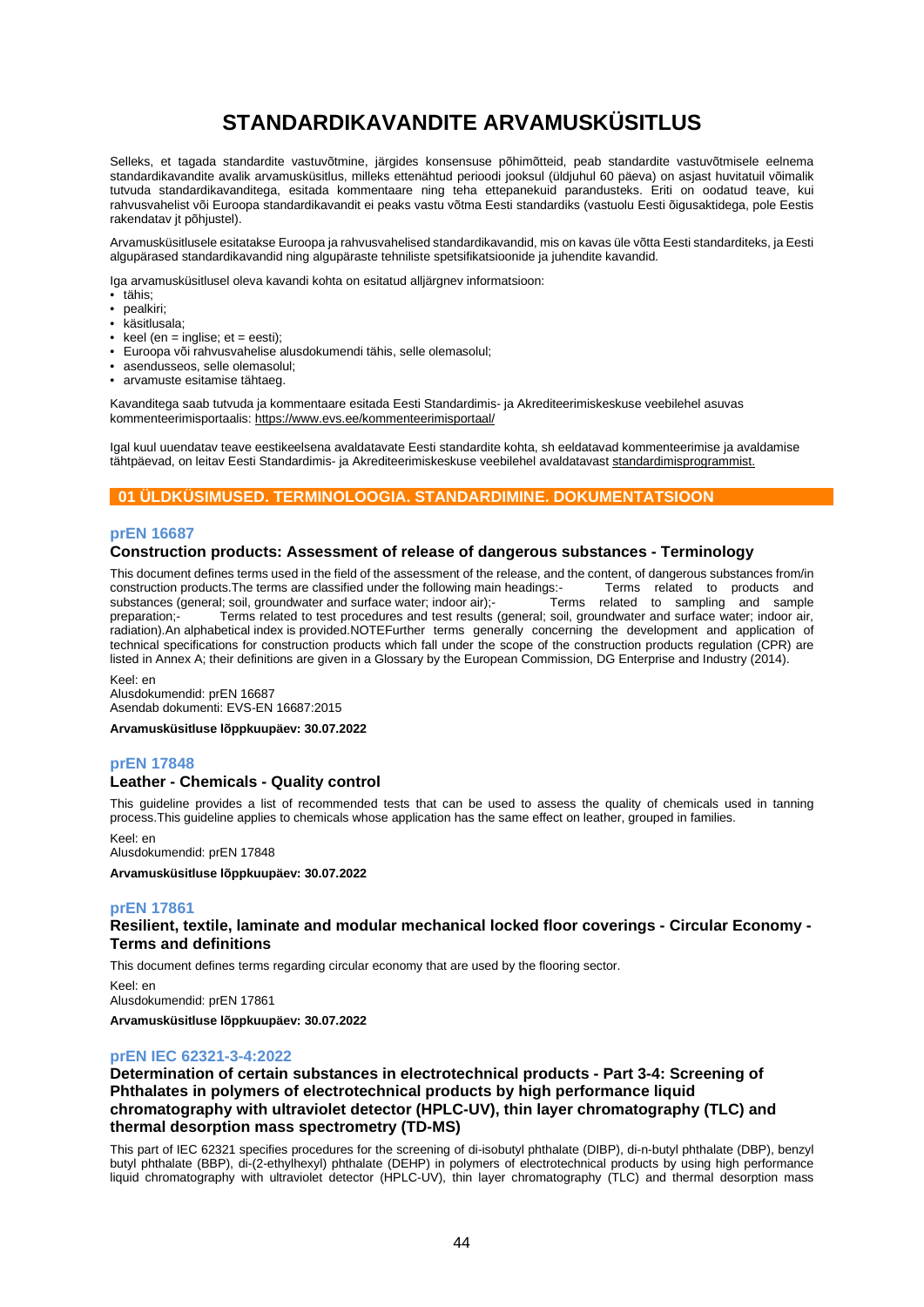spectrometry (TD-MS). High performance liquid chromatography with ultraviolet detector (HPLC-UV), thin layer chromatography (TLC) and thermal desorption mass spectrometry (TD-MS) techniques are described in the normative part of this document. Fourier transform infrared spectroscopy (FT-IR) is described in the informative Annex of this document.The HPLC-UV and TLC technique is suitable for screening and semi-quantitative analysis of DIBP, DBP, BBP and DEHP in polymers that are used as parts of the electrotechnical products upper than 300 mg/kg.The TD-MS techniques are suitable for screening and semiquantitative analysis of DIBP, DBP, BBP and DEHP in polymers that are used as parts of the electrotechnical products upper than 300 mg/kg.The FT-IR technique in Annex A is suitable for preliminary screening of total phthalates (DIBP, DBP, BBP, DEHP and so forth) in polymers that are used as parts of the electrotechnical products upper than 50 000 mg/kg. These test methods have been evaluated by testing PE (polyethylene), PVC (polyvinyl chloride) materials containing individual phthalates between 500 mg/kg to 3 000 mg/kg as depicted in the normative and informative parts of this document. The use of the methods described in this document for other polymer types, phthalate compounds or concentration ranges other than those specified above has not been specifically evaluated.Annex E shows a flow chart as an example of how each method included in this document can be used for screening. Test methods in this document differs from IEC 62321-8 in that all phthalates in this scope are not separated to each phthalate. Detectable combinations are DIBP + DBP + BBP and DEHP for HPLC-UV technique, DIBP + DBP, BBP and DEHP for TLC technique and TD-MS technique, total phthalates for FT-IR technique. FT-IR is a suitable analytical technique for preliminary screening in the first step of phthalates screening. Be aware how to judge in the achieved results (positive – doubtful – negative results). These test methods are characterized by a shorter measuring time compared with IEC62321-8 because all phthalates in this scope are not separated to each phthalate.NOTE See Annex F for commonly used phthalates in products.

#### Keel: en

Alusdokumendid: 111/657/CDV; prEN IEC 62321-3-4:2022

#### **Arvamusküsitluse lõppkuupäev: 30.07.2022**

## **03 TEENUSED. ETTEVÕTTE ORGANISEERIMINE, JUHTIMINE JA KVALITEET. HALDUS. TRANSPORT. SOTSIOLOOGIA**

#### **prEN 16405**

### **Intelligent transport systems - ECall - Additional data concept specification for cargo in vehicles**

This Standard defines an additional data concept that may be transferred as an 'optional additional data concept' as defined in EN 15722 eCall MSD, that may be transferred from a goods carrying vehicle to a PSAP in the event of a crash or emergency via an eCall communication session. Two variants are provided, one (schema A) for use where information about the goods (ADR classified or not) is known in the eCall device; the second variant (schema B) is for use where such information is to be fetched from elsewhere.NOTE: This Standard is complementary and additional to EN 15722; and contains as little redundancy as possible.The communications media protocols and methods for the transmission of the eCall message are not specified in this Standard. Its contents are independent of the protocols and methods used.Other additional data concepts may also be transferred, and any such data concepts should be registered using a data registry as defined in EN ISO 24978. See www.esafetydata.com for an example.

Keel: en Alusdokumendid: prEN 16405 Asendab dokumenti: CEN/TS 16405:2017

**Arvamusküsitluse lõppkuupäev: 30.07.2022**

### **07 LOODUS- JA RAKENDUSTEADUSED**

#### **prEN ISO 7218**

## **Microbiology of the food chain - General requirements and guidance for microbiological examinations (ISO/DIS 7218:2022)**

This document gives general requirements and guidance intended for three main uses:— implementation of ISO/TC 34/SC 9 or ISO/TC 34/SC 5 standards for detection or enumeration of microorganisms, named hereafter "specific standards";─ good laboratory practices for food microbiology laboratories;- guidance for food microbiological laboratories on the technical requirements for accreditation to ISO/IEC 17025. The requirements of this document supersede corresponding ones in existing specific standards.Additional instructions for molecular biology examinations are specified in ISO 22174.This document covers examination for bacteria, yeasts and moulds and can be used, if supplemented with specific guidance, for parasites and viruses. It is not applicable to examinations for toxins or other metabolites (e.g. amines) from microorganisms.This document applies to microbiology of the food chain, including food, animal feed, the food production environment and primary production environment. This document is also applicable to the microbiological examination of water where water is used in food production or is regarded as a food in national legislation.The purpose of this document is to help to ensure the validity of food microbiology examinations. In particular to ensure that general techniques for conducting examinations are the same in all laboratories, to achieve consistent results in different laboratories, and to contribute to safety of laboratory personnel by preventing risks of infection.

Keel: en

Alusdokumendid: prEN ISO 7218; ISO/DIS 7218:2022 Asendab dokumenti: EVS-EN ISO 7218:2008 Asendab dokumenti: EVS-EN ISO 7218:2008/A1:2013 Asendab dokumenti: EVS-EN ISO 7218:2008+A1:2013 Asendab dokumenti: EVS-EN ISO 7218:2008+A1:2013/AC:2014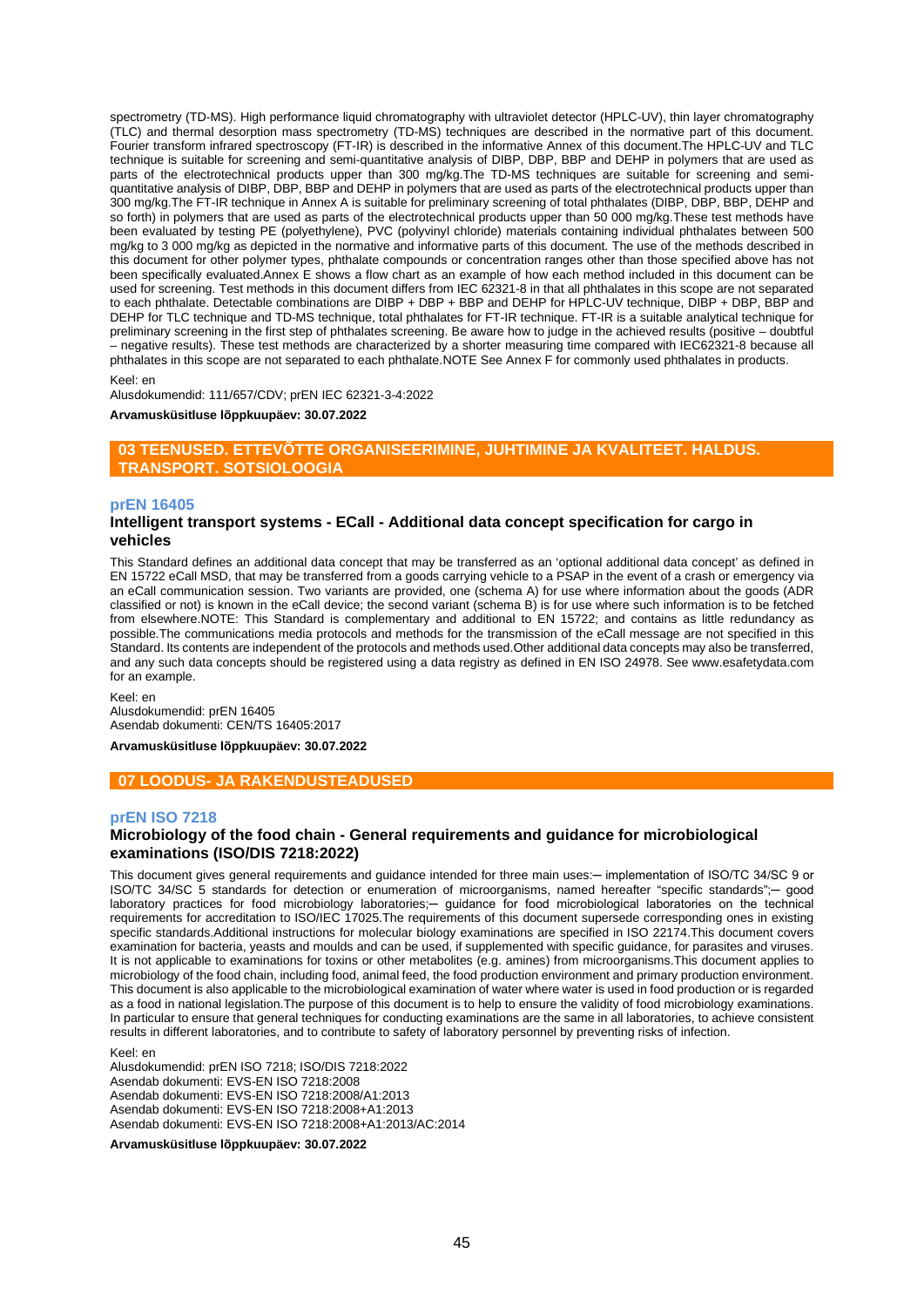## **11 TERVISEHOOLDUS**

### **EN IEC 60601-2-76:2019/prA1:2022**

## **Medical electrical equipment - Part 2-76: Particular requirements for the basic safety and essential performance of low energy ionized gas haemostasis equipment**

Amendment to EN IEC 60601-2-76:2019

Keel: en

Alusdokumendid: 62D/1952/CDV; EN IEC 60601-2-76:2019/prA1:2022 Muudab dokumenti: EVS-EN IEC 60601-2-76:2019

**Arvamusküsitluse lõppkuupäev: 30.07.2022**

### **prEN 16584-1**

### **Railway applications - Design for PRM use - General requirements - Part 1: Contrast**

This European Standard describes the specific 'Design for PRM use' requirements applying to both infrastructure and rolling stock and the assessment of those requirements. The following applies to this standard:- The definitions and requirements describe specific aspects of 'Design for PRM use' required by persons with disabilities and persons with reduced mobility as defined in the PRM TSI.- This standard defines elements that are universally valid for obstacle free travelling including lighting, contrast, tactile feedback, transmission of visual and acoustic information. The definitions and requirements of this standard cover the infrastructure and rolling stock applications. - This standard only refers to aspects of accessibility for PRM passengers it does not define non PRM related requirements and definitions.- This standard assumes that the infrastructure or rolling stock is in its defined operating condition.- Where minimum or maximum dimensions are quoted these are absolute NOT nominal requirements.The 'General requirements' standard is written in three parts:- This document is Part 1 and contains:- contrast;- Part 2 contains:- spoken information;- written information;- tactile information;- pictograms;- Part 3 contains:- lighting;- low reflective properties;- transparent obstacles;- slip resistance.

Keel: en Alusdokumendid: prEN 16584-1 Asendab dokumenti: EVS-EN 16584-1:2017

**Arvamusküsitluse lõppkuupäev: 30.07.2022**

## **prEN 16584-2**

## **Railway applications - Design for PRM use - General requirements - Part 2: Information**

This European Standard describes the specific 'Design for PRM use' requirements applying to both infrastructure and rolling stock and the assessment of those requirements. The following applies to this standard: — The definitions and requirements describe specific aspects of 'Design for PRM use' required by persons with disabilities and persons with reduced mobility as defined in the PRM TSI. - This standard defines elements which are universally valid for obstacle free travelling including lighting, contrast, tactile feedback, transmission of visual and acoustic information. The definitions and requirements of this standard cover the infrastructure and the rolling stock applications. — This standard only refers to aspects of accessibility for PRM passengers it does not define non PRM related requirements and definitions. — This standard assumes that the infrastructure or rolling stock is in its defined operating condition. — Where minimum or maximum dimensions are quoted these are absolute NOT nominal requirements.The 'General requirements' standard is written in three parts: — Part 1 contains: — contrast; — This document is Part 2 and contains: — spoken information; — written information; — tactile information; — pictograms; — Part 3 contains: lighting; — low reflective properties; — transparent obstacles; — slip resistance.

Keel: en

Alusdokumendid: prEN 16584-2 Asendab dokumenti: EVS-EN 16584-2:2017

#### **Arvamusküsitluse lõppkuupäev: 30.07.2022**

#### **prEN 16584-3**

### **Railway applications - Design for PRM use - General requirements - Part 3: Optical and friction characteristics**

This European Standard describes the specific 'Design for PRM use' requirements applying toboth infrastructure and rolling stock and the assessment of those requirements. The followingapplies to this standard:— The definitions and requirements describe specific aspects of 'Design for PRM use' requiredby persons with disabilities and persons with reduced mobility as defined in the PRM TSI.— This standard defines elements which are universally valid for obstacle free travellingincluding lighting, contrast, tactile feedback, transmission of visual and acousticinformation. The definitions and requirements of this standard cover the infrastructure andthe rolling stock applications.— This standard only refers to aspects of accessibility for PRM passengers; it does not definenon PRM related requirements and definitions.— This standard assumes that the infrastructure or rolling stock is in its defined operatingcondition.— Where minimum or maximum dimensions are quoted these are absolute NOT nominal requirements.— This standard is not specifically intended for Urban Rail, however these standards or clauses from these standards can be adopted by Urban Rail projects should they choose to do so.The 'General requirements' standard is written in three parts: — This document is Part 3 and contains: — lighting; — low reflective properties; — transparent obstacles; — slip resistance.

Keel: en Alusdokumendid: prEN 16584-3 Asendab dokumenti: EVS-EN 16584-3:2017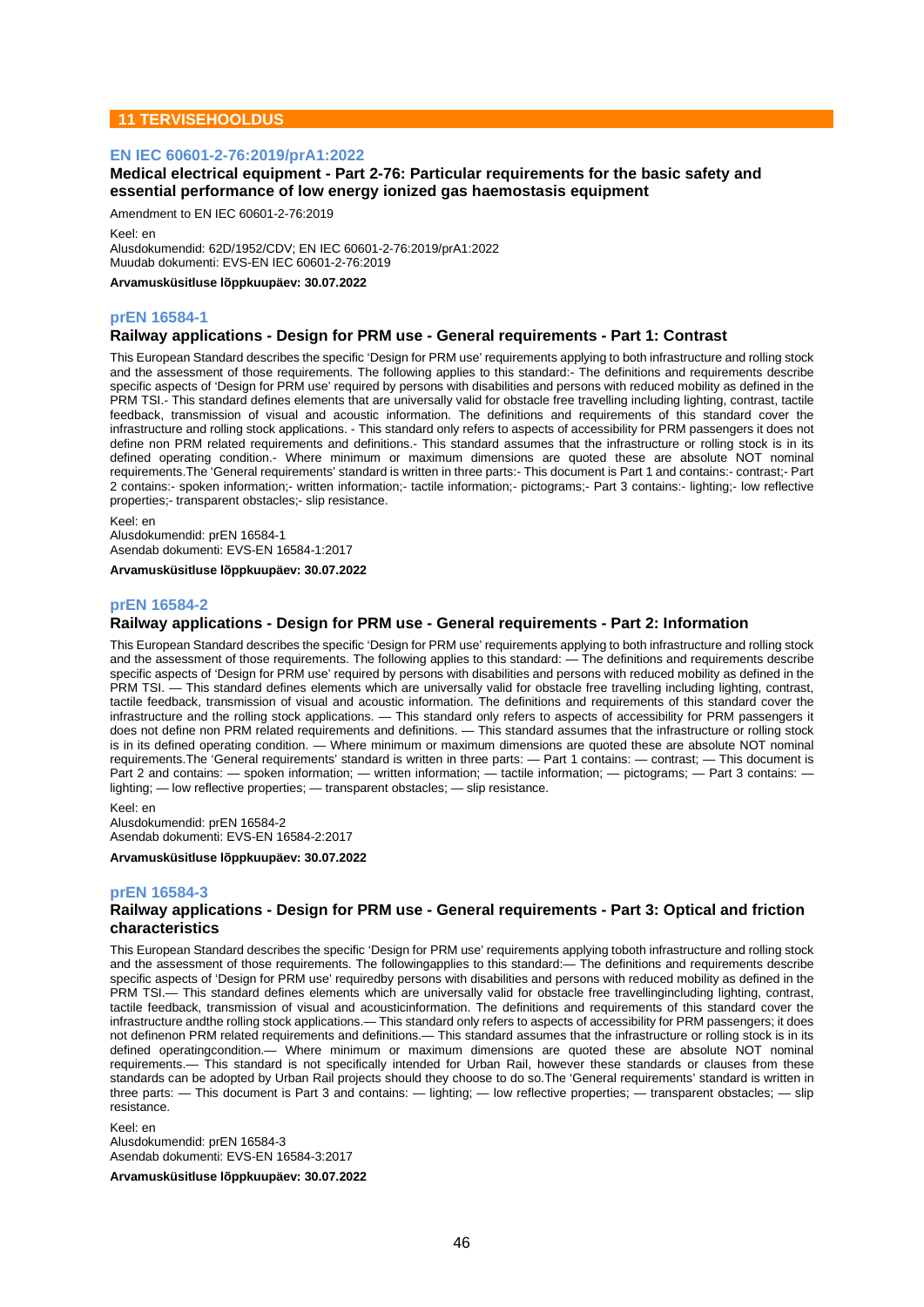### **prEN 16585-1**

## **Railway applications - Design for PRM use - Equipment and components onboard rolling stock - Part 1: Toilets**

This European Standard describes the specific 'Design for PRM use' requirements applying to rolling stock and the assessment of those requirements. The following applies to this standard: — the definitions and requirements describe specific aspects of 'Design for PRM use' required by persons with disabilities and persons with reduced mobility as defined in the PRM TSI; — this standard defines elements which are universally valid for obstacle free travelling including toilets, elements for sitting, standing and moving and clearways and internal doors. The definitions and requirements of this standard are to be used for rolling stock applications; — this standard only refers to aspects of accessibility for PRM passengers. It does not define general requirements and general definitions; — this standard assumes that the rolling stock is in its defined operating condition; — where minimum or maximum dimensions are quoted these are absolute NOT nominal requirements.The 'Equipment and Components' standard is written in three parts: — this document is Part 1 and contains: — toilets; — part 2 contains: — handholds; — seats; — wheelchair spaces; — part 3 contains: — clearways; — internal doors.

Keel: en

Alusdokumendid: prEN 16585-1 Asendab dokumenti: EVS-EN 16585-1:2017

**Arvamusküsitluse lõppkuupäev: 30.07.2022**

### **prEN 16585-2**

## **Railway applications - Design for PRM use - Equipment and components on board rolling stock - Part 2: Elements for sitting, standing and moving**

This European Standard describes the specific 'Design for PRM use' requirements applying to rolling stock and the assessment of those requirements. The following applies to this standard: — the definitions and requirements describe specific aspects of 'Design for PRM use' required by persons with disabilities and persons with reduced mobility as defined in the PRM TSI; — this standard defines elements which are universally valid for obstacle free travelling including toilets, elements for sitting, standing and moving and clearways and internal doors. The definitions and requirements of this standard are to be used for rolling stock applications; — this standard only refers to aspects of accessibility for PRM passengers. It does not define general requirements and general definitions; — this standard assumes that the rolling stock is in its defined operating condition; — where minimum or maximum dimensions are quoted these are absolute NOT nominal requirements. The 'Equipment and components' standard is written in three parts: — Part 1 contains: — toilets; — this document is Part 2 and contains: — handholds; — seats; — wheelchair spaces; — Part 3 contains: — clearways; — internal doors.

Keel: en

Alusdokumendid: prEN 16585-2 Asendab dokumenti: EVS-EN 16585-2:2017

**Arvamusküsitluse lõppkuupäev: 30.07.2022**

#### **prEN 16585-3**

### **Railway applications - Design for PRM use - Equipment and components on board rolling stock - Part 3: Clearways and internal doors**

This European Standard describes the specific 'Design for PRM use' requirements applying toboth infrastructure and rolling stock and the assessment of those requirements. The followingapplies to this standard:— The definitions and requirements describe specific aspects of 'Design for PRM use' requiredby persons with disabilities and persons with reduced mobility as defined in the PRM TSI. — This standard defines elements which are universally valid for obstacle free travellingincluding lighting, contrast, tactile feedback, transmission of visual and acousticinformation. The definitions and requirements of this standard cover the infrastructure andthe rolling stock applications. — This standard only refers to aspects of accessibility for PRM passengers; it does not definenon PRM related requirements and definitions. — This standard assumes that the infrastructure or rolling stock is in its defined operatingcondition.— Where minimum or maximum dimensions are quoted these are absolute NOT nominal requirements. — This standard is not specifically intended for Urban Rail, however these standards or clauses from these standards can be adopted by Urban Rail projects should they choose to do so.The 'Equipment and Components' standard is written in three parts: — this document is Part 3 and contains: — clearways; — internal doors.;

Keel: en

Alusdokumendid: prEN 16585-3 Asendab dokumenti: EVS-EN 16585-3:2017

**Arvamusküsitluse lõppkuupäev: 30.07.2022**

#### **prEN 16586-1**

### **Railway applications - Design for PRM use - Accessibility of persons with reduced mobility to rolling stock - Part 1: Steps for access and egress**

This European Standard describes the specific 'Design for PRM use' requirements applying toboth infrastructure and rolling stock and the assessment of those requirements. The followingapplies to this standard:— The definitions and requirements describe specific aspects of 'Design for PRM use' requiredby persons with disabilities and persons with reduced mobility as defined in the PRM TSI. — This standard defines elements which are universally valid for obstacle free travellingincluding lighting, contrast, tactile feedback, transmission of visual and acousticinformation. The definitions and requirements of this standard cover the infrastructure andthe rolling stock applications. — This standard only refers to aspects of accessibility for PRM passengers; it does not definenon PRM related requirements and definitions. — This standard assumes that the infrastructure or rolling stock is in its defined operatingcondition. — Where minimum or maximum dimensions are quoted these are absolute NOT nominal This standard is not specifically intended for Urban Rail, however these standards or clauses from these standards can be adopted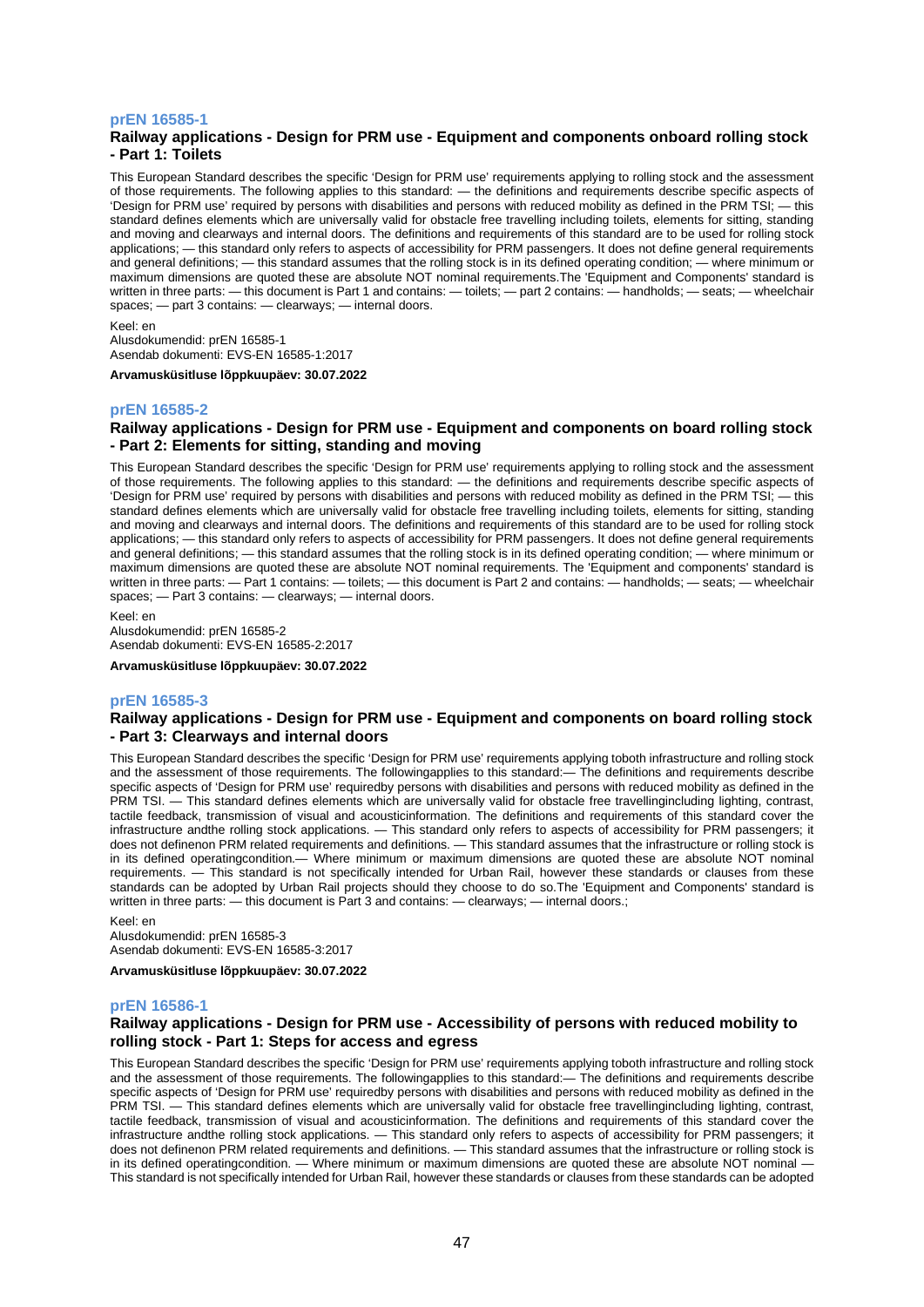by Urban Rail projects should they choose to do so.The 'Accessibility of persons with reduced mobility' standard is written in two parts: — This document is Part 1 and contains: — Steps for access and egress

Keel: en Alusdokumendid: prEN 16586-1 Asendab dokumenti: EVS-EN 16586-1:2017

**Arvamusküsitluse lõppkuupäev: 30.07.2022**

### **prEN 16586-2**

## **Railway applications - Design for PRM use - Accessibility of persons with reduced mobility to rolling stock - Part 2: Boarding aids**

This European Standard describes the specific 'Design for PRM use' requirements applying toboth infrastructure and rolling stock and the assessment of those requirements. The followingapplies to this standard:- The definitions and requirements describe specific aspects of 'Design for PRM use' requiredby persons with disabilities and persons with reduced mobility as defined in the PRM TSI. - This standard defines elements which are universally valid for obstacle free travellingincluding lighting, contrast, tactile feedback, transmission of visual and acousticinformation. The definitions and requirements of this standard cover the infrastructure andthe rolling stock applications. - This standard only refers to aspects of accessibility for PRM passengers; it does not definenon PRM related requirements and definitions. - This standard assumes that the infrastructure or rolling stock is in its defined operatingcondition. - Where minimum or maximum dimensions are quoted these are absolute NOT nominal. -This standard is not specifically intended for Urban Rail, however these standards or clauses from these standards can be adopted by Urban Rail projects should they choose to do so.The 'Accessibility of persons with reduced mobility' standard is written in two parts:- Part 2 contains:- Boarding Aids

Keel: en

Alusdokumendid: prEN 16586-2 Asendab dokumenti: EVS-EN 16586-2:2017

**Arvamusküsitluse lõppkuupäev: 30.07.2022**

### **prEN 16587**

## **Railway applications - Design for PRM Use - Requirements on obstacle free routes for infrastructure**

This European Standard describes the specific 'Design for PRM use' requirements applying toboth infrastructure and rolling stock and the assessment of those requirements. The followingapplies to this standard:— The definitions and requirements describe specific aspects of 'Design for PRM use' requiredby persons with disabilities and persons with reduced mobility as defined in the PRM TSI. — This standard defines elements which are universally valid for obstacle free travellingincluding lighting, contrast, tactile feedback, transmission of visual and acousticinformation. The definitions and requirements of this standard cover the infrastructure andthe rolling stock applications. — This standard only refers to aspects of accessibility for PRM passengers; it does not definenon PRM related requirements and definitions. — This standard assumes that the infrastructure or rolling stock is in its defined operatingcondition.— Where minimum or maximum dimensions are quoted these are absolute NOT nominal requirements. — This standard is not specifically intended for Urban Rail, however these standards or clauses from these standards can be adopted by Urban Rail projects should they choose to do so.This European Standard contains requirements relating to 'Obstacle-free routes'.

Keel: en Alusdokumendid: prEN 16587 Asendab dokumenti: EVS-EN 16587:2017

**Arvamusküsitluse lõppkuupäev: 30.07.2022**

## **prEN 17846**

## **Chemical disinfectants and antiseptics - Quantitative test method for the evaluation of sporicidal activity against Clostridioides difficile on non-porous surfaces with mechanical action employing wipes in the medical area (4- field test) - Test method and requirements (phase 2, step 2)**

This document specifies a test method and the minimum requirements for sporicidal activity against spores of Clostridioides difficile of chemical disinfectant products that form a homogeneous, physically stable preparation when diluted with hard water or in the case of ready-to-use products - with water.This document applies to products that are used in the medical area for disinfecting non-porous surfaces including surfaces of medical devices by wiping - regardless if they are covered by the 93/42/EEC Directive on Medical Devices or not.Due to the new methods of application of surface disinfectants like pre-impregnated wipes this document was established to cover the different application method.The document is applicable for four method of application of products for wiping and/or mopping :a) soaking any non-specified wipe or mop with product; b) spraying the product on any non-specified wipe and / or mop or a specified wipe or mop; c) impregnation of specified wipes or mops by the user with the product according to the manufacturer's recommendation; d) preimpregnation of specified wipes or mops by the manufacturer as ready-to-use wipes or mops.In all types of application the water control has to be done with the standard wipe [5.3.2.17 a)], because it is a process or method control.This document does not apply to products that are sprayed on or flooding surfaces, then left until the contact application phase 2, step 2 standards without mechanical action should be used and their methods performed.The test surface (5.3.2.16) was selected as standard surface and should cover all non-porous surfaces. It was not intended to cover the influence of each different surface.This document applies to areas and situations where disinfection is medically indicated. Such indications occur in patient care, for example: - in hospitals, in community medical facilities and in dental institutions; - in clinics of schools, of kindergartens and of nursing homes;and may occur in the workplace and in the home. It may also include services such as laundries and kitchens supplying products directly for the patients. NOTE This method corresponds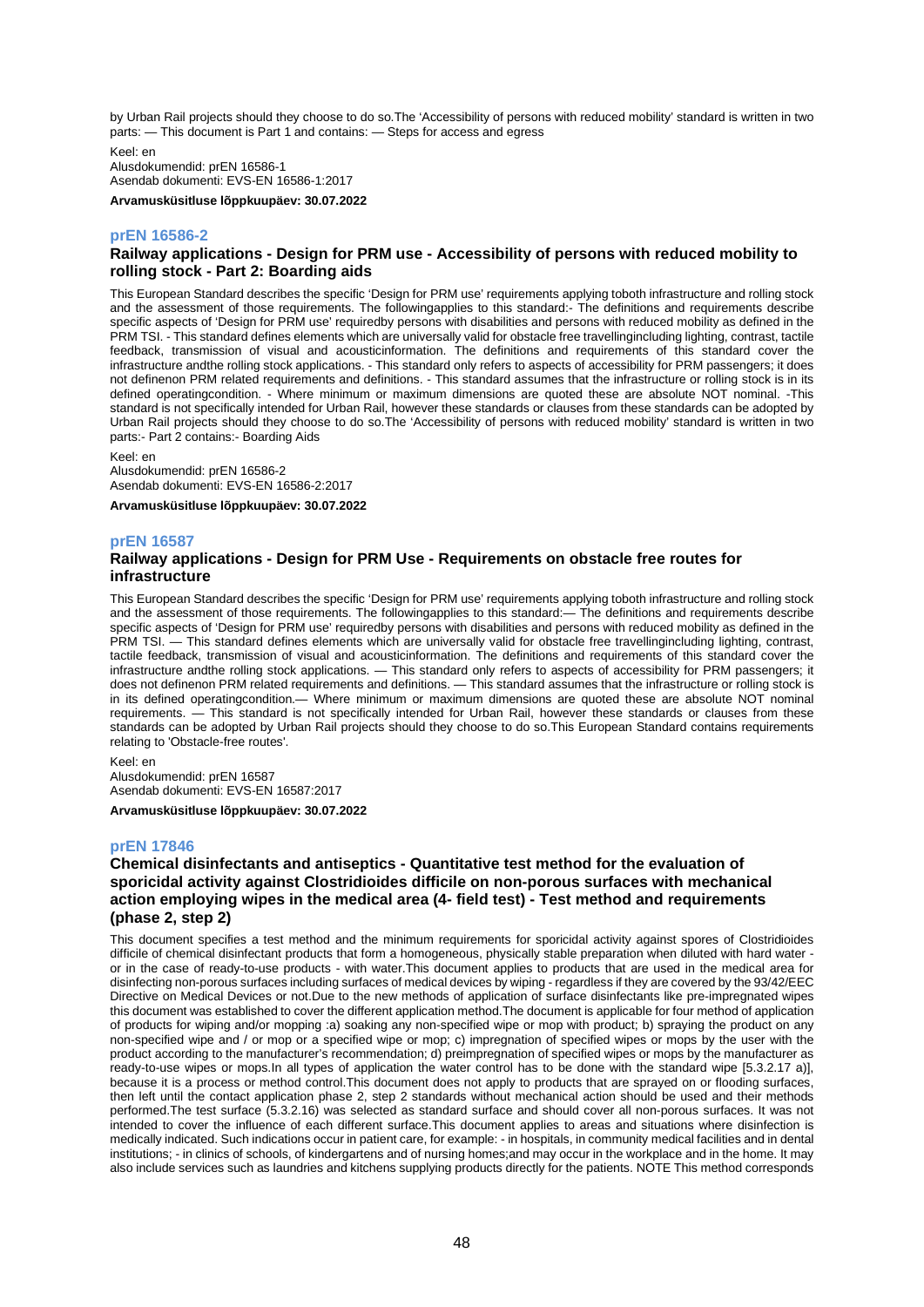to a phase 2, step 2 test.EN 14885 specifies in detail the relationship of the various tests to one another and to "use recommendations".

Keel: en Alusdokumendid: prEN 17846

**Arvamusküsitluse lõppkuupäev: 30.07.2022**

## **prEN ISO 3107**

## **Dentistry - Zinc oxide/eugenol cements and zinc oxide/non-eugenol cements (ISO/FDIS 3107:2022)**

ISO 3107:2011 specifies requirements for non-water-based zinc oxide/eugenol cements suitable for use in restorative dentistry for temporary cementation, for bases and as temporary restorations.ISO 3107:2011 also specifies requirements for non-eugenol cements containing zinc oxide and aromatic oils suitable for temporary cementation.

Keel: en

Alusdokumendid: ISO/FDIS 3107; prEN ISO 3107 Asendab dokumenti: EVS-EN ISO 3107:2011

**Arvamusküsitluse lõppkuupäev: 30.07.2022**

## **13 KESKKONNA- JA TERVISEKAITSE. OHUTUS**

## **EN 50518:2019/prA1**

## **Monitoring and Alarm Receiving Centre**

This document specifies the minimum requirements for monitoring, receiving and processing of alarm messages generated by alarm systems taking place as a part of the total fire, safety and security solution.For the purpose of this document, the term "alarm" is used in the broad sense to include fault, status and other messages received from one or more of a range of safety and security alarm systems such as but not limited to fire detection and fire alarm systems, fixed firefighting systems, intrusion and hold-up alarm systems, access control systems, video surveillance systems, social alarms systems and combinations of such systems. This document gives requirements for two categories of ARC, category I and category II. A category I ARC will be designed, constructed and operated to a higher standard with respect to construction, security and integrity than a category II ARC.The categorization is determined according to the type(s) of alarm messages handled.Category I: ARCs handling messages from security applications: - I&HAS's; - access control systems; - VSS in security applications that require an emergency response (for example loss prevention); - people monitoring, lone workers and object tracking systems for security applications;- alarm messages handled by category II ARCs; - combinations of the above systems. Category II: ARC's handling messages from nonsecurity applications: - fire alarm systems; - fixed firefighting systems; - social alarm systems; - audio/video door entry systems; -VSS in non-security applications (for example traffic flow);- people monitoring, lone workers and object tracking systems for nonsecurity applications; - lifts emergency systems;- combinations of the above systems. The requirements apply to ARC's (whether established in single or multiple sites) monitoring and processing alarms generated by systems installed at other locations and also to ARC's monitoring solely alarms from systems within their own site.The document includes functional and specific requirements supporting the services of an ARC.The document does NOT apply to: - alarm systems used for non-civil purposes; - alarm systems for medical or health applications.

Keel: en

Alusdokumendid: EN 50518:2019/prA1 Muudab dokumenti: EVS-EN 50518:2019

**Arvamusküsitluse lõppkuupäev: 30.07.2022**

#### **prEN 12341**

## **Ambient air - Standard gravimetric measurement method for the determination of the PM10 or PM2,5 mass concentration of suspended particulate matter**

This European Standard describes a standard method for determining the PM10 or PM2,5 mass concentrations of suspendedparticulate matter in ambient air by sampling the particulate matter on filters and weighing them by means of a balance.Measurements are performed with samplers with inlet designs as specified in Annex A, operating at a nominal flow rate of 2,3 m3/h,over a nominal sampling period of 24 h. Measurement results are expressed in μg/m3, where the volume of air is the volume atambient conditions near the inlet at the time of sampling.The range of application of this European Standard is for 24 h measurements from approximately 1 μg/m3 (i.e. the limit of detection ofthe standard measurement method expressed as its uncertainty) up to 150 μg/m3 for PM10 and 120 μg/m3 for PM2,5.This European Standard describes procedures and gives requirements for the testing and use of so-called sequential samplers,equipped with a filter changer, suitable for extended standalone operation. Sequential samplers are commonly used throughout theEuropean Union for the measurement of concentrations in ambient air of PM10 or PM2,5. However, this European Standard does notexclude the use of single-filter samplers.This European Standard represents an evolution of earlier European Standards (EN 12341:1998 and 2014, EN 14907:2005). Newequipment procured shall comply fully with this European Standard.Older versions of these samplers, including those described in EN 12341:2014 Annex B, have a special status in terms of their use. These samplers can still be used for monitoring purposes and for ongoing quality control, provided that a well justified additionalallowance is made to their uncertaintiesThis European Standard also provides guidance for the selection and testing of filters with the aim of reducing the measurementuncertainty of the results obtained when applying this European Standard.

Keel: en Alusdokumendid: prEN 12341 Asendab dokumenti: EVS-EN 12341:2014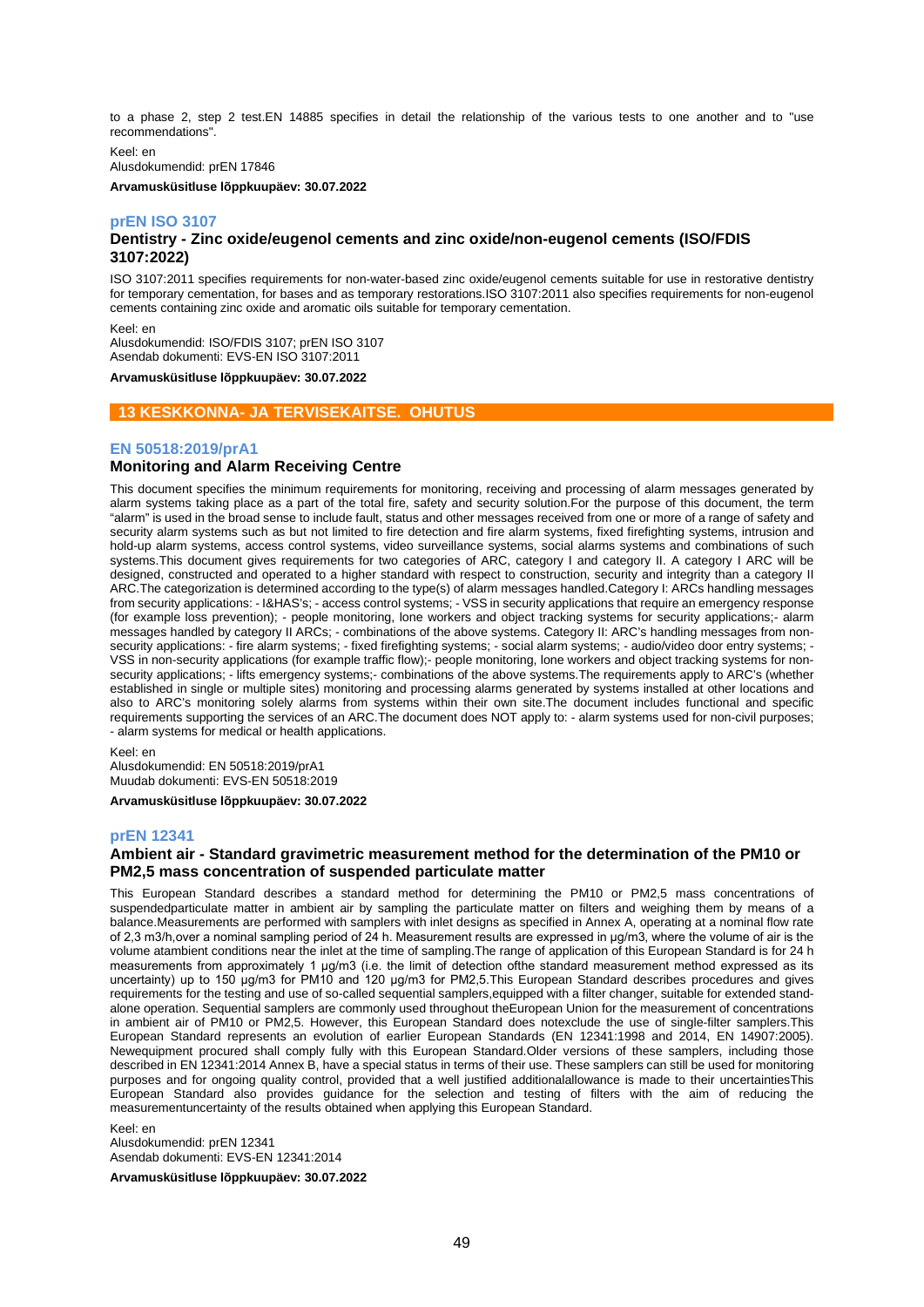#### **prEN 17861**

## **Resilient, textile, laminate and modular mechanical locked floor coverings - Circular Economy - Terms and definitions**

This document defines terms regarding circular economy that are used by the flooring sector.

Keel: en Alusdokumendid: prEN 17861

**Arvamusküsitluse lõppkuupäev: 30.07.2022**

## **prEN IEC 62321-3-4:2022**

**Determination of certain substances in electrotechnical products - Part 3-4: Screening of Phthalates in polymers of electrotechnical products by high performance liquid chromatography with ultraviolet detector (HPLC-UV), thin layer chromatography (TLC) and thermal desorption mass spectrometry (TD-MS)**

This part of IEC 62321 specifies procedures for the screening of di-isobutyl phthalate (DIBP), di-n-butyl phthalate (DBP), benzyl butyl phthalate (BBP), di-(2-ethylhexyl) phthalate (DEHP) in polymers of electrotechnical products by using high performance liquid chromatography with ultraviolet detector (HPLC-UV), thin layer chromatography (TLC) and thermal desorption mass spectrometry (TD-MS). High performance liquid chromatography with ultraviolet detector (HPLC-UV), thin layer chromatography (TLC) and thermal desorption mass spectrometry (TD-MS) techniques are described in the normative part of this document. Fourier transform infrared spectroscopy (FT-IR) is described in the informative Annex of this document.The HPLC-UV and TLC technique is suitable for screening and semi-quantitative analysis of DIBP, DBP, BBP and DEHP in polymers that are used as parts of the electrotechnical products upper than 300 mg/kg.The TD-MS techniques are suitable for screening and semiquantitative analysis of DIBP, DBP, BBP and DEHP in polymers that are used as parts of the electrotechnical products upper than 300 mg/kg.The FT-IR technique in Annex A is suitable for preliminary screening of total phthalates (DIBP, DBP, BBP, DEHP and so forth) in polymers that are used as parts of the electrotechnical products upper than 50 000 mg/kg. These test methods have been evaluated by testing PE (polyethylene), PVC (polyvinyl chloride) materials containing individual phthalates between 500 mg/kg to 3 000 mg/kg as depicted in the normative and informative parts of this document. The use of the methods described in this document for other polymer types, phthalate compounds or concentration ranges other than those specified above has not been specifically evaluated.Annex E shows a flow chart as an example of how each method included in this document can be used for screening. Test methods in this document differs from IEC 62321-8 in that all phthalates in this scope are not separated to each phthalate. Detectable combinations are DIBP + DBP + BBP and DEHP for HPLC-UV technique, DIBP + DBP, BBP and DEHP for TLC technique and TD-MS technique, total phthalates for FT-IR technique. FT-IR is a suitable analytical technique for preliminary screening in the first step of phthalates screening. Be aware how to judge in the achieved results (positive – doubtful – negative results). These test methods are characterized by a shorter measuring time compared with IEC62321-8 because all phthalates in this scope are not separated to each phthalate.NOTE See Annex F for commonly used phthalates in products.

Keel: en

Alusdokumendid: 111/657/CDV; prEN IEC 62321-3-4:2022

**Arvamusküsitluse lõppkuupäev: 30.07.2022**

### **prEN IEC 62387**

### **Radiation protection instrumentation - Dosimetry systems with integrating passive detectors for individual, workplace and environmental monitoring of photon and beta radiation**

This document applies to all kinds of passive dosimetry systems that are used for measuring: - the personal dose equivalent Hp(10) (for individual whole body monitoring), - the personal dose equivalent Hp(3) (for individual eye lens monitoring), - the personal dose equivalent Hp(0,07) (for whole body skin and local skin for extremity monitoring), - the ambient dose equivalent H\*(10) (for workplace and environmental monitoring), - the directional dose equivalent H'(3) (for workplace and environmental monitoring), or - the directional dose equivalent H'(0,07) (for workplace and environmental monitoring).

Keel: en

Alusdokumendid: IEC 62387:2020; prEN IEC 62387 Asendab dokumenti: EVS-EN 62387:2016

**Arvamusküsitluse lõppkuupäev: 30.07.2022**

#### **prEN IEC 62387/prAA**

## **Radiation protection instrumentation - Dosimetry systems with integrating passive detectors for individual, workplace and environmental monitoring of photon and beta radiation**

This document applies to all kinds of passive dosimetry systems that are used for measuring: - the personal dose equivalent Hp(10) (for individual whole body monitoring), - the personal dose equivalent Hp(3) (for individual eye lens monitoring), - the personal dose equivalent Hp(0,07) (for whole body skin and local skin for extremity monitoring), - the ambient dose equivalent H\*(10) (for workplace and environmental monitoring), - the directional dose equivalent H'(3) (for workplace and environmental monitoring), or - the directional dose equivalent H'(0,07) (for workplace and environmental monitoring).

Keel: en Alusdokumendid: prEN IEC 62387/prAA Muudab dokumenti: prEN IEC 62387

**Arvamusküsitluse lõppkuupäev: 30.07.2022**

**prEN ISO 17294-1**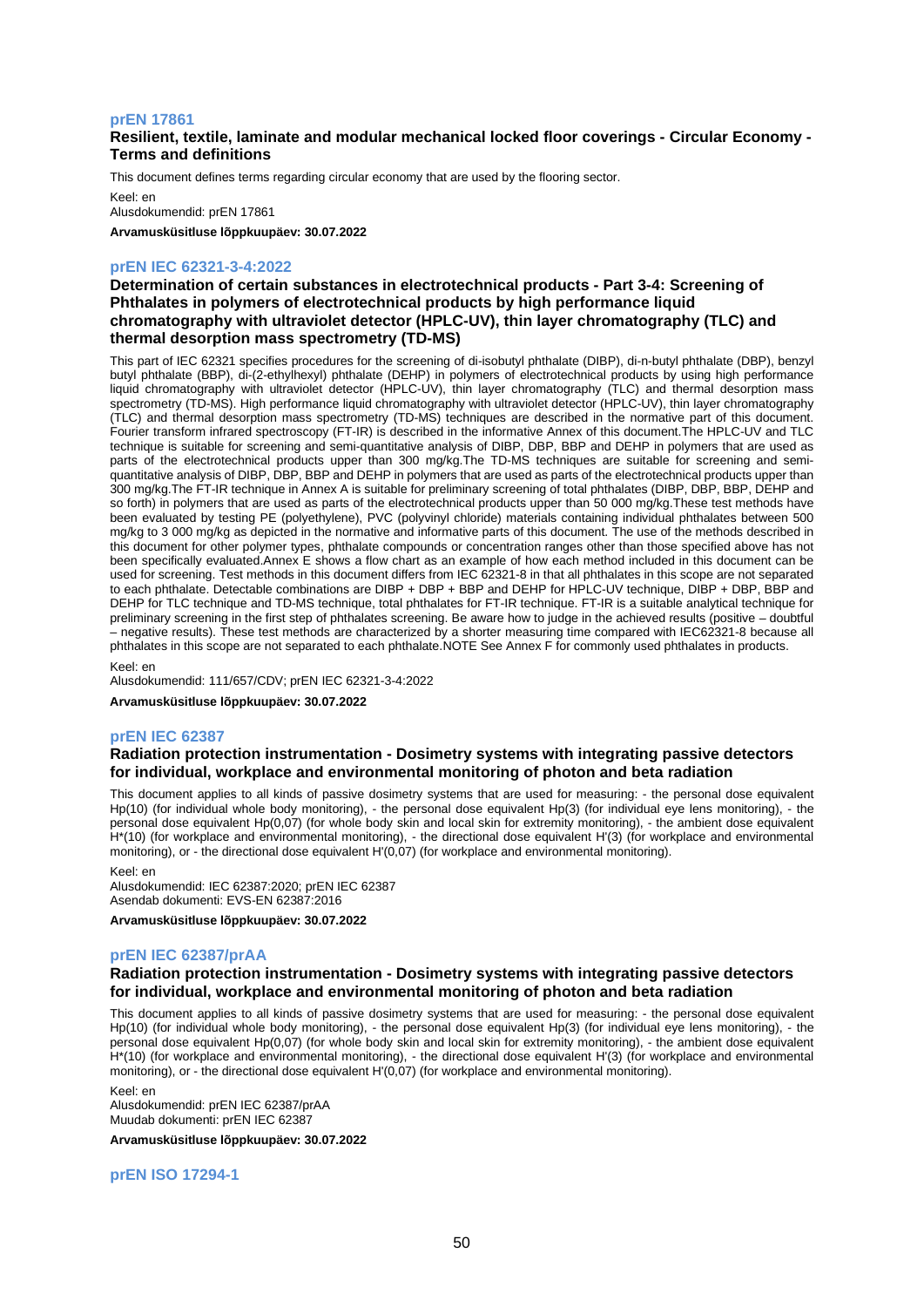## **Water quality - Application of inductively coupled plasma mass spectrometry (ICP-MS) - Part 1: General guidelines (ISO/DIS 17294-1:2022)**

This document specifies the principles of inductively coupled plasma mass spectrometry (ICP‑MS) and provides general directions for the use of this technique for determining elements in water, digests of sludges and sediments (for example, digests of water as described in ISO 15587-1 or ISO 15587-2). Generally, the measurement is carried out in water, but gases, vapours or fine particulate matter can be introduced too. This document applies to the use of ICP‑MS for aqueous solution analysis.The ultimate determination of the elements is described in a separate International Standard for each series of elements and matrix. The individual parts of this document refer the reader to these guidelines for the basic principles of the method and for configuration of the instrument.

Keel: en

Alusdokumendid: ISO/DIS 17294-1; prEN ISO 17294-1 Asendab dokumenti: EVS-EN ISO 17294-1:2006

**Arvamusküsitluse lõppkuupäev: 30.07.2022**

## **prEN ISO 19040-1**

## **Water quality - Determination of the estrogenic potential of water and waste water - Part 1: Yeast estrogen screen (Saccharomyces cerevisiae) (ISO 19040-1:2018)**

This document specifies a method for the determination of the estrogenic potential of water and waste water by means of a reporter gene assay with genetically modified yeast strains Saccharomyces cerevisiae. This reporter gene assay is based on the activation of the human estrogen receptor alpha.This method is applicable to: — fresh water; — waste water; — aqueous extracts and leachates; — eluates of sediments (fresh water); — pore water; — aqueous solutions of singl and leachates; — eluates of sediments (fresh water); — pore water; mixtures; — drinking water. The limit of quantification (LOQ) of this method for the direct analysis of water samples is between 8 ng/l and 15 ng/l 17β-estradiol equivalents (EEQ) based on the results of the international interlaboratory trial (see Annex F). The upper threshold of the dynamic range for this test is between 120 ng/l and 160 ng/l 17β-estradiol equivalents (EEQ). Samples showing estrogenic potencies above this threshold have to be diluted for a valid quantification. Extraction and pre-concentration of water samples can prove necessary, if their estrogenic potential is below the given LOQ.

Keel: en

Alusdokumendid: ISO 19040-1:2018; prEN ISO 19040-1

**Arvamusküsitluse lõppkuupäev: 30.07.2022**

### **prEN ISO 19040-2**

### **Water quality - Determination of the estrogenic potential of water and waste water - Part 2: Yeast estrogen screen (A-YES, Arxula adeninivorans) (ISO 19040-2:2018)**

This document specifies a method for the determination of the estrogenic potential of water and waste water by means of a reporter gene assay with a genetically modified yeast strain Arxula adeninivorans. This reporter gene assay is based on the activation of the human estrogen receptor alpha.Arxula adeninivorans is a highly robust and salt- and temperature-tolerant test organism and is especially suitable for the analysis of samples with high salinity (conductivity up to 70 mS/cm). The test organism can be cultivated in medium with sodium chloride content up to 20 %.This method is applicable to: — fresh water; — waste water; — sea water; — brackish water; — aqueous extracts and leachates; — eluates of sediments (fresh water); — pore water; aqueous solutions of single substances or of chemical mixtures; — drinking water. The limit of quantification (LOQ) of this method for the direct analysis of water samples is between 1,5 ng/l and 3 ng/l 17β-estradiol equivalents (EEQ). The upper threshold of the dynamic range for this test is between 25 ng/l and 40 ng/l 17β-estradiol equivalents (EEQ). Samples showing estrogenic potencies above this threshold have to be diluted for a valid quantification. Extraction and pre-concentration of water samples can prove necessary, if their estrogenic potential is below the given LOQ.An international interlaboratory trial for the validation of this document has been carried out. The results are summarized in Annex F. NOTE Extraction and pre-concentration of water samples can prove necessary.

Keel: en

Alusdokumendid: ISO 19040-2:2018; prEN ISO 19040-2

**Arvamusküsitluse lõppkuupäev: 30.07.2022**

#### **prEN ISO 19040-3**

## **Water quality - Determination of the estrogenic potential of water and waste water - Part 3: In vitro human cell-based reporter gene assay (ISO 19040-3:2018)**

This document specifies a method for the determination of the estrogenic potential of water and waste water by means of a reporter gene assay utilizing stably transfected human cells. This reporter gene assay is based on the activation of the human estrogen receptor alpha.This method is applicable to: — fresh water; — waste water; — aqueous extracts and leachates; eluates of sediments (fresh water); — pore water; — aqueous solutions of single substances or of chemical mixtures; — drinking water; — the limit of quantification (LOQ) of this method for the direct analysis of water samples is between 0,3 ng/l and 1 ng/l 17β-estradiol equivalents (EEQ) based on the results of the international interlaboratory trial (see Annex F). The upper working range was evaluated [based on the results of the international interlaboratory trial (see Table F.3)] up to a level of 75 ng EEQ/l. Samples showing estrogenic potencies above this threshold have to be diluted for a valid quantification. Extraction and pre concentration of water samples can prove necessary if their estrogenic potential is below the given LOQ.

Keel: en

Alusdokumendid: ISO 19040-3:2018; prEN ISO 19040-3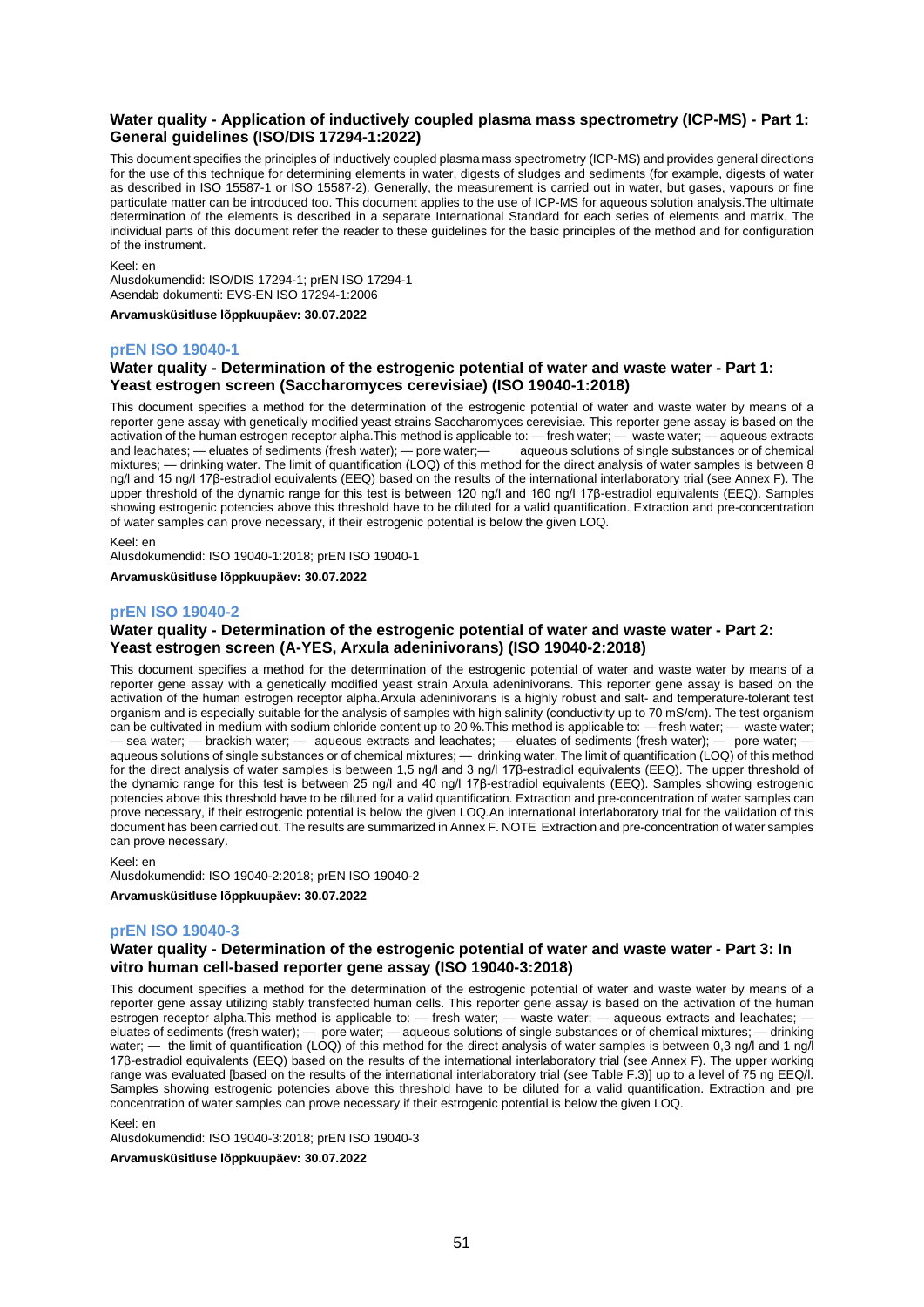## **prEN ISO 20595**

## **Water quality - Determination of selected highly volatile organic compounds in water - Method using gas chromatography and mass spectrometry by static headspace technique (HS-GC-MS) (ISO 20595:2018)**

ISO 20595:2018 specifies a method for the determination of selected volatile organic compounds in water (see Table 1). This comprises among others volatile halogenated hydrocarbons as well as gasoline components (BTXE, TAME, MTBE and ETBE).The method is applicable to the determination of volatile organic compounds (see Table 1) in drinking water, groundwater, surface water and treated waste water in mass concentrations >0,1 µg/l. The lower application range depends on the individual compound, the amount of the blank value and the matrix.

#### Keel: en

Alusdokumendid: ISO 20595:2018; prEN ISO 20595

**Arvamusküsitluse lõppkuupäev: 30.07.2022**

### **prEN ISO 20596-2**

## **Water quality - Determination of cyclic volatile methylsiloxanes in water - Part 2: Method using liquid-liquid extraction with gas chromatography-mass spectrometry (GC-MS) (ISO 20596- 2:2021)**

This document specifies a method for the determination of certain cyclic volatile methylsiloxanes (cVMS) in environmental water samples with low density polyethylene (LDPE) as a preservative and subsequent liquid-liquid extraction with hexane containing 13C-labeled cVMS as internal standards. The extract is then analysed by gas chromatography-mass spectrometry (GC-MS). NOTE Using the 13C-labeled, chemically identical substances as internal standards with the same properties as the corresponding analytes, minimizes possible substance-specific discrimination in calibrations. Since these substances are least soluble in water, they are introduced via the extraction solvent hexane into the system.

Keel: en

Alusdokumendid: ISO 20596-2:2021; prEN ISO 20596-2

### **Arvamusküsitluse lõppkuupäev: 30.07.2022**

## **17 METROLOOGIA JA MÕÕTMINE. FÜÜSIKALISED NÄHTUSED**

### **prEN IEC 61340-4-6:2022**

### **Electrostatics - Part 4-6: Standard test methods for specific applications - Wrist straps**

This part of IEC 61340 provides electrical and mechanical test methods and performance limits for evaluation, acceptance and periodic verification testing of wrist straps. NOTE All dimensions are nominal except where indicated.This standard is intended for testing wrist straps and wrist strap systems used for the grounding of personnel engaged in working with ESD sensitive assemblies and devices.It does not address constant monitoring systems.

Keel: en

Alusdokumendid: IEC 61340-4-6 ED3; prEN IEC 61340-4-6:2022 Asendab dokumenti: EVS-EN 61340-4-6:2015

**Arvamusküsitluse lõppkuupäev: 30.07.2022**

#### **prEN IEC 61869-1:2022**

#### **Instrument transformers - Part 1: General requirements**

This International Standard is applicable to newly manufactured instrument transformers intended for applications where the nominal voltage is higher than 1 kV AC or 1,5 kV DC, with analogue or digital secondary signal for measuring, protection and control purposes, with rated frequencies from 15 Hz to 400 Hz, or for DC applications. NOTE 1 A bushing type current transformer, although having no primary insulation level for itself is often placed on a system with a nominal voltage > 1 kV AC or 1,5 kV DC and therefore falls within the scope of this document.Example: CT placed around a HV bushing or a cable. The general requirements for instrument transformers for applications in LV systems (nominal voltage ≤ 1 kV AC or ≤ 1,5 kV DC) are covered by the standard IEC 61869-201.This part of IEC 61869 is a product family standard and covers general requirements only. For each type of instrument transformer, the product standard is composed by this document and the relevant specific product standard.This part of IEC 61869 defines the errors both for analogue and digital secondary signal. The other characteristics of a digital interface for instrument transformer are standardised in IEC 61869-9 as an application of the horizontal standard IEC 61850 series, covering communication networks and systems for power utility automation. This part of IEC 61869 considers bandwidth requirements. The accuracy requirements on harmonics and requirements for the anti-aliasing filter are given in the sub-clause 5.7.In case of LPIT, the general block diagram of single-phase devices is given in Figure 1. According to the technology, it is not always necessary that all parts described in Figure 1 are included in the instrument transformer.

Keel: en

Alusdokumendid: 38/702/CDV; prEN IEC 61869-1:2022 Asendab dokumenti: EVS-EN 61869-1:2009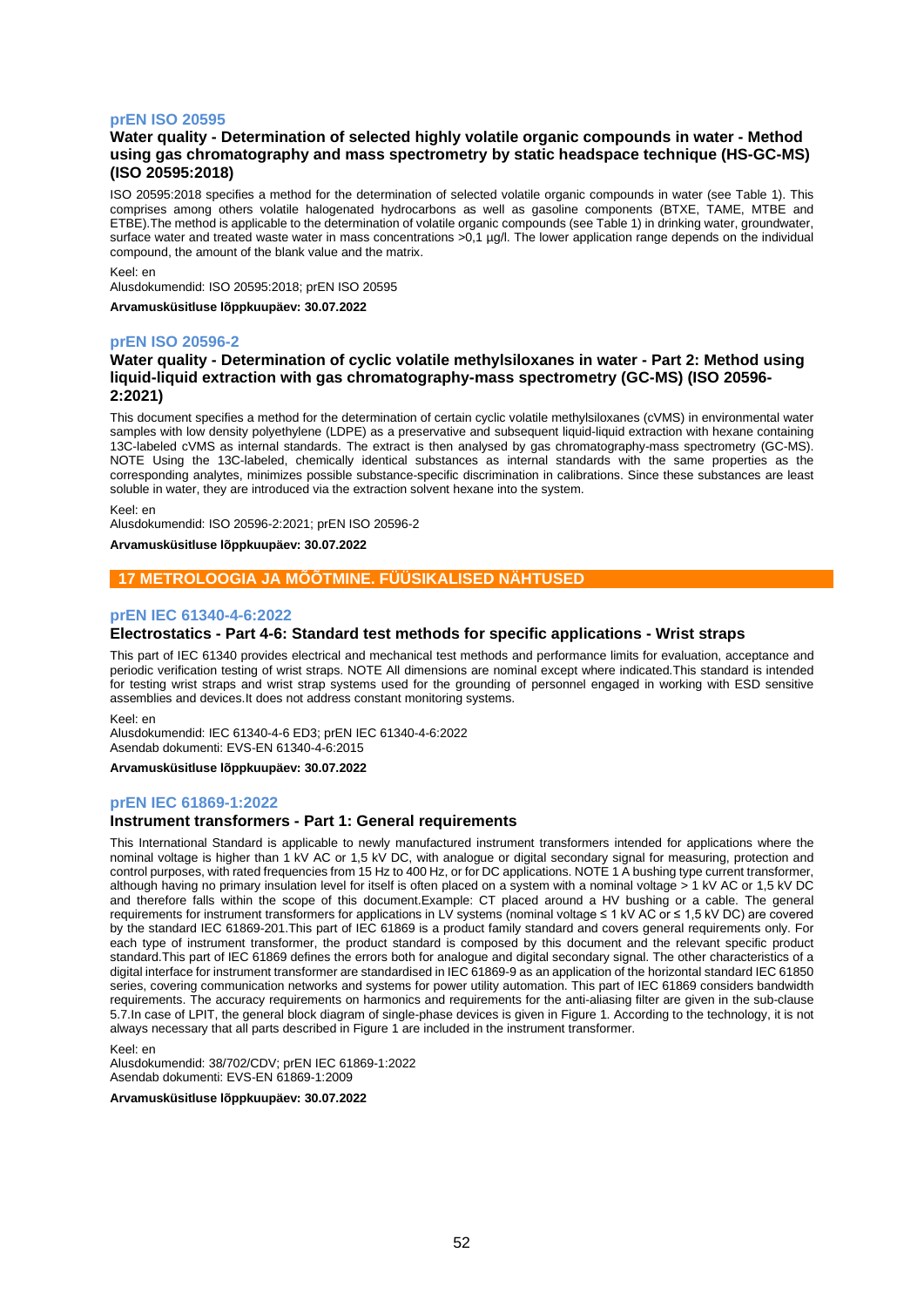### **prEN ISO 3611**

## **Geometrical product specifications (GPS) - Dimensional measuring equipment: Micrometers for external measurements - Design and metrological characteristics (ISO/DIS 3611:2022)**

This document provides the most important design and metrological characteristics of micrometers for external measurements: — with analogue indication; — with digital indication: mechanical or electronic digital display

Keel: en

Alusdokumendid: ISO/DIS 3611; prEN ISO 3611 Asendab dokumenti: EVS-EN ISO 3611:2010

**Arvamusküsitluse lõppkuupäev: 30.07.2022**

## **23 ÜLDKASUTATAVAD HÜDRO- JA PNEUMOSÜSTEEMID JA NENDE OSAD**

## **prEN 14432**

## **Tanks for the transport of dangerous goods - Tank equipment for the transport of liquid chemicals and liquefied gases - Product discharge and air inlet valves**

This European Standard specifies the requirements for product discharge and air inlet valves for use on transportable tanks with a minimum working pressure greater than 50 kPa for the transport of dangerous goods by road and rail. NOTE 1 The term 'valve' includes ball valves as well as butterfly valves and similar closure devices.It is applicable to metallic equipment for use on tanks with gravity and/or pressure filling and discharge for liquid chemicals and liquefied gases. It includes carbon dioxide while excluding refrigerated liquefied gases. NOTE 2 The standard is also applicable to liquefied gases including LPG, however, for a dedicated LPG standard see EN 13175 [3].

Keel: en

Alusdokumendid: prEN 14432 Asendab dokumenti: EVS-EN 14432:2014

**Arvamusküsitluse lõppkuupäev: 30.07.2022**

### **prEN 14433**

## **Tanks for the transport of dangerous goods - Tank equipment for the transport of liquid chemicals and liquefied gases - Foot valves**

This European Standard specifies the requirements for foot valves for use on transportable tanks with a minimum working pressure greater than 50 kPa for the transport of dangerous goods by road and rail.It is applicable to metallic equipment for use on tanks with gravity and/or pressure bottom loading and discharge for liquid chemicals and liquefied gases. It includes carbon dioxide while excluding refrigerated liquefied gases. NOTE The standard is also applicable to liquefied gases including LPG, however, for a dedicated LPG standard see EN 13175 [3]..

Keel: en

Alusdokumendid: prEN 14433 Asendab dokumenti: EVS-EN 14433:2014

**Arvamusküsitluse lõppkuupäev: 30.07.2022**

#### **25 TOOTMISTEHNOLOOGIA**

#### **prEN 13523-14**

## **Coil coated metals - Test methods - Part 14: Chalking (Helmen method)**

This document describes the procedure for determining objectively the chalking resulting from natural or artificial weathering of an organic coating on a metallic substrate.The advantage of this procedure for measuring chalking of an organic coating is that the result can be read off immediately on an instrument. Subjective judgement by visual comparison of test specimens with reference specimens is not necessary.Reproducible results can only be obtained by careful execution of the test. Special attention is paid to the adhesive tape and its application to the test surface.The test method is not applicable to embossed coatings. In the case of textured coatings, the degree of texture will influence readings. Also, dirt collection can influence readings on outdoor weathered specimens. NOTE Different methods for assessing chalking are in use. The results of these different methods are not comparable.

Keel: en Alusdokumendid: prEN 13523-14 Asendab dokumenti: EVS-EN 13523-14:2014

**Arvamusküsitluse lõppkuupäev: 30.07.2022**

### **prEN IEC 62822-3:2022**

## **Electric welding equipment - Assessment of restrictions related to human exposure to electromagnetic fields (0 Hz to 300 Hz) - Part 3: Resistance welding equipment**

This part of IEC 62822 applies to equipment for resistance welding and allied processes designed for occupational use by professionals and for use by laymen.More generally, this document covers equipment for which the welding current flows in an electrical circuit whose geometry cannot be changed and regardless of the technology of the current generator (for example LF-AC, MF-DC for spot or seam welding or capacitive discharge used for stud welding). NOTE 1 Allied processes as resistance hard and soft soldering or resistance heating achieved by means comparable to resistance welding equipment are included as well.This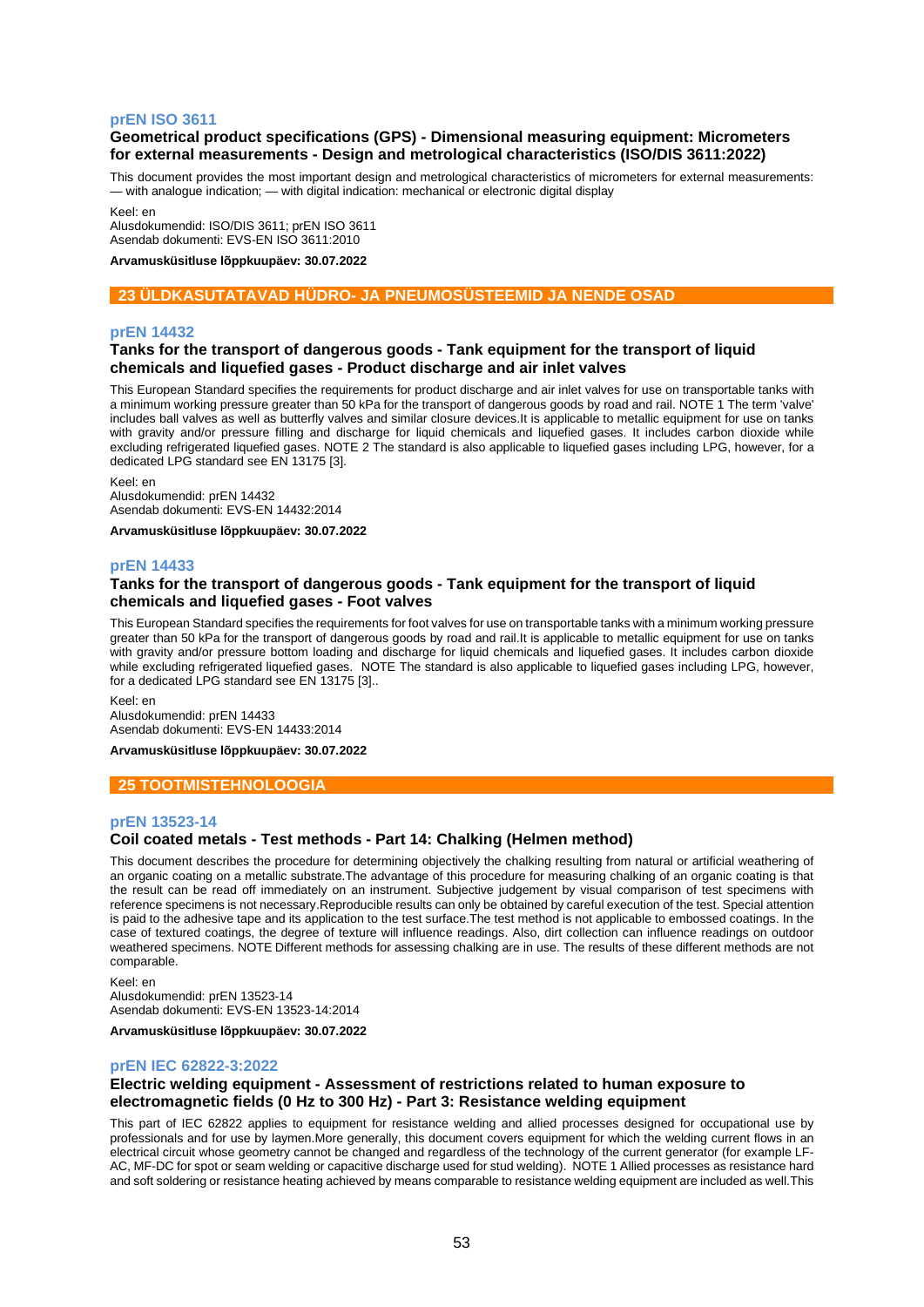document specifies procedures for the assessment of human exposure to magnetic fields produced by resistance welding equipment. It covers non-thermal biological effects in the frequency range from 0 Hz to 10 MHz and defines standardized test scenarios. NOTE 2 The general term "field" is used throughout this document for "magnetic field". NOTE 3 For the assessment of exposure to electric fields and thermal effects, the methods specified in the Generic Standard IEC 62311 or relevant basic standards apply.This document aims to propose methods for providing EMF exposure data that can be used to assist in the assessment of the workplace, especially when the conditions of use of the equipment are not known. When these are technically constrained (for example, a double hand control imposes the position and posture of the user), the data can be directly exploitable if they fall within the scope specified by the manufacturer or the integrator.Other standards can apply to products covered by this document. In particular this document cannot be used to demonstrate electromagnetic compatibility with other equipment. It does not specify any product safety requirements other than those specifically related to human exposure to electromagnetic fields.This document proposed several methods to assess the exposure to EMF from simple to sophisticate. In return, the last is also the most precise.

#### Keel: en

Alusdokumendid: 26/732/CDV; prEN IEC 62822-3:2022 Asendab dokumenti: EVS-EN IEC 62822-3:2018

**Arvamusküsitluse lõppkuupäev: 30.07.2022**

### **prEN IEC 63278-1:2022**

## **Asset Administration Shell for industrial applications - Part 1: Asset Administration Shell structure**

This document defines the structure of a standardized digital representation of an asset, called Asset Administration Shell. The Asset Administration Shell gives uniform access to information and services.The purpose of the Asset Administration Shell is to enable two or more software applications to exchange information and to mutually use the information that has been exchanged in a trusted and secure way.This document focusses on Asset Administration Shells representing assets of manufacturing enterprises including products produced by those enterprises and the full hierarchy of industrial equipment. It defines the related structures, information, and services.The Asset Administration Shell applies to: - any type of industrial process (discrete manufacturing, continuous process, batch process, hybrid production); - any industrial sector applying industrial-process measurement, control and automation; - the entire life cycle of assets from idea to end of life treatment;- assets which are physical, digital, or intangible entities.

Keel: en

Alusdokumendid: 65/925/CDV; prEN IEC 63278-1:2022

**Arvamusküsitluse lõppkuupäev: 30.07.2022**

## **prEN ISO 2747**

## **Vitreous and porcelain enamels - Enamelled cooking utensils - Determination of resistance to thermal shock (ISO 2747:1998)**

This International Standard specifies a method of determining, by successive thermal shock tests, the behaviour of vitreous and porcelain enamelled cooking utensils and similar articles under sudden changes of temperature (resistance to thermal shock). Keel: en

Alusdokumendid: prEN ISO 2747; ISO 2747:1998

**Arvamusküsitluse lõppkuupäev: 30.07.2022**

### **prEN ISO 4532**

### **Vitreous and porcelain enamels - Determination of the resistance of enamelled articles to impact - Pistol test (ISO 4532:1991)**

Specifies a test method which is used as a factory production control test. The test is not intended to be used for testing the adhesion of the enamel. Annexes A and B are for information only.

Keel: en

Alusdokumendid: prEN ISO 4532; ISO 4532:1991 **Arvamusküsitluse lõppkuupäev: 30.07.2022**

### **prEN ISO 8291**

#### **Vitreous and porcelain enamels - Method of test of self-cleaning properties (ISO 8291:1986)**

Applies to enamelled walls of roasting devices, grills and baking devices; self-cleaning consists in the capacity first to absorb oil or fat in droplet form, and then to volatilize the greater part of the fat or oil by the sequential processes of distillation, decomposition, and combustion. Is not applicable to pyrolytically cleaning enamels.

Keel: en

Alusdokumendid: prEN ISO 8291; ISO 8291:1986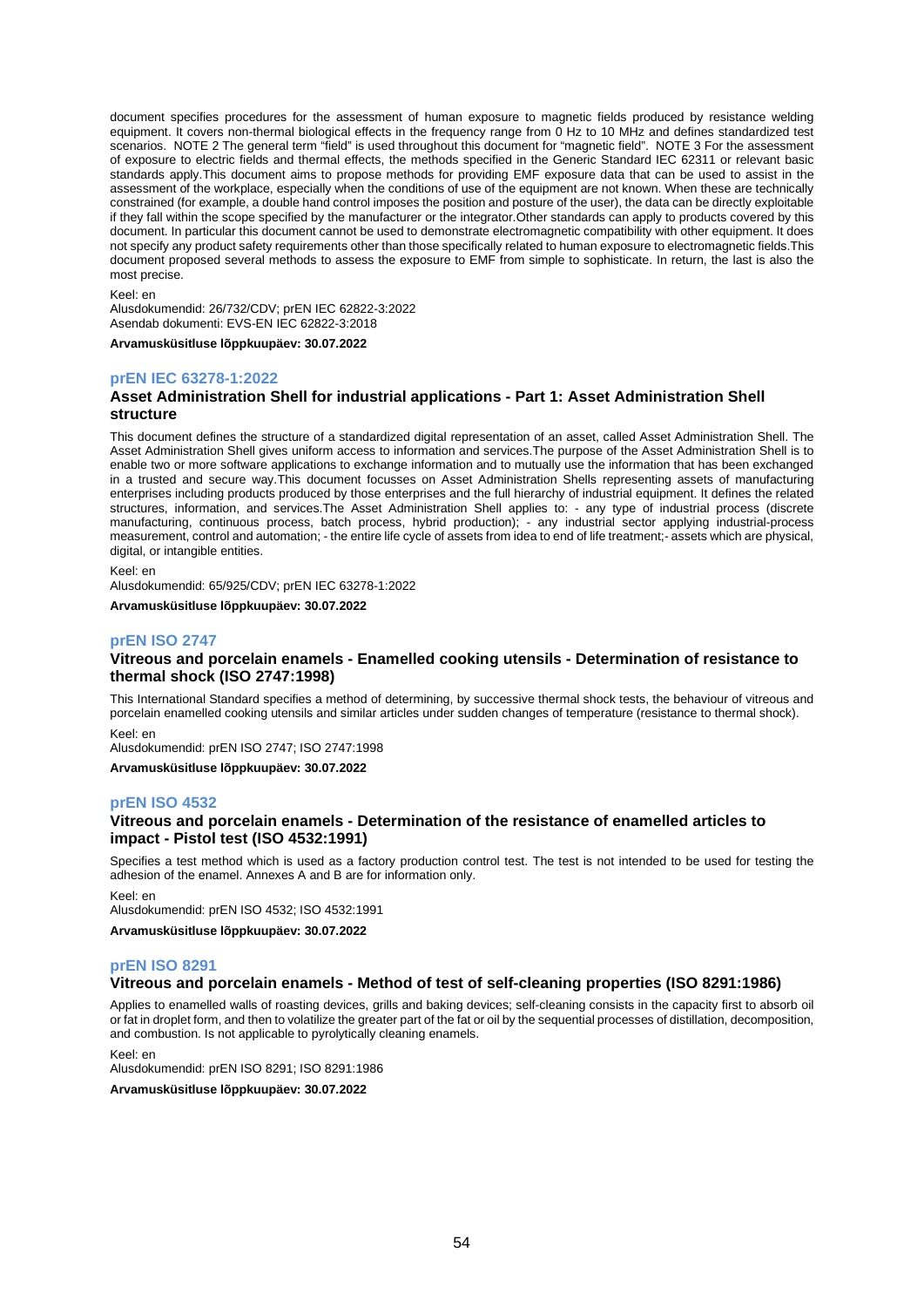## **27 ELEKTRI- JA SOOJUSENERGEETIKA**

### **EN ISO 14903:2017/prA1**

Amendment to EN ISO 14903:2017

## **Refrigerating systems and heat pumps - Qualification of tightness of components and joints - Amendment 1 (ISO 14903:2017/DAM 1:2022)**

Keel: en Alusdokumendid: ISO 14903:2017/DAmd 1; EN ISO 14903:2017/prA1 Muudab dokumenti: EVS-EN ISO 14903:2017

**Arvamusküsitluse lõppkuupäev: 30.07.2022**

#### **prEN ISO 24252**

### **Biogas systems - Non-household and non-gasification (ISO 24252:2021)**

This document applies for systems for biogas production by anaerobic digestion, biogas conditioning, biogas upgrading and biogas utilization from a safety, environmental, performance and functionality perspective, during the design, manufacturing, installation, construction, testing, commissioning, acceptance, operation, regular inspection and maintenance phases.The following topics are excluded from this document: — boilers, burners, furnaces and lighting in case these are not specifically applied for locally produced biogas; — gas fuelled engines for vehicles and ships; — the public gas grid; — specifications to determine biomethane quality; — transportation of compressed or liquefied biogas; — transportation of biomass or digestate; — assessment and determination whether biomass is sourced sustainably or not.An informative explanation of the scope is included in Annex A.

Keel: en

Alusdokumendid: ISO 24252:2021; prEN ISO 24252

**Arvamusküsitluse lõppkuupäev: 30.07.2022**

## **29 ELEKTROTEHNIKA**

### **EN 61951-1:2017/prA1:2022**

## **Secondary cells and batteries containing alkaline or other non-acid electrolytes - Secondary sealed cells and batteries for portable applications - Part 1: Nickel-Cadmium**

Amendment to EN 61951-1:2017

Keel: en Alusdokumendid: EN 61951-1:2017/prA1:2022; 21A/791/CDV Muudab dokumenti: EVS-EN 61951-1:2017

**Arvamusküsitluse lõppkuupäev: 30.07.2022**

## **EN IEC 62040-1:2019/prA2:2022**

### **Amendment 2 - Uninterruptible power systems (UPS) - Part 1: Safety requirements**

Amendment to EN IEC 62040-1:2019

Keel: en Alusdokumendid: 22H/288/CDV; EN IEC 62040-1:2019/prA2:2022 Muudab dokumenti: EVS-EN IEC 62040-1:2019 Muudab dokumenti: EVS-EN IEC 62040-1:2019+A11:2021

**Arvamusküsitluse lõppkuupäev: 30.07.2022**

#### **prEN IEC 61340-4-6:2022**

### **Electrostatics - Part 4-6: Standard test methods for specific applications - Wrist straps**

This part of IEC 61340 provides electrical and mechanical test methods and performance limits for evaluation, acceptance and periodic verification testing of wrist straps.NOTE All dimensions are nominal except where indicated.This standard is intended for testing wrist straps and wrist strap systems used for the grounding of personnel engaged in working with ESD sensitive assemblies and devices.It does not address constant monitoring systems.

Keel: en

Alusdokumendid: IEC 61340-4-6 ED3; prEN IEC 61340-4-6:2022 Asendab dokumenti: EVS-EN 61340-4-6:2015

**Arvamusküsitluse lõppkuupäev: 30.07.2022**

#### **prEN IEC 61439-4:2022**

## **Low-voltage switchgear and controlgear assemblies - Part 4: Particular requirements for assemblies for construction sites (ACS)**

NOTE Throughout this standard, the abbreviation ACS (ASSEMBLY for construction site, see 3.1.101) is used for a low-voltage switchgear and controlgear assembly intended for use on construction and similar sites.This part of 61439 defines the specific requirements of ACS as follows:- ASSEMBLIES for which the rated voltage does not exceed 1 000 V in case of AC or 1 500 V in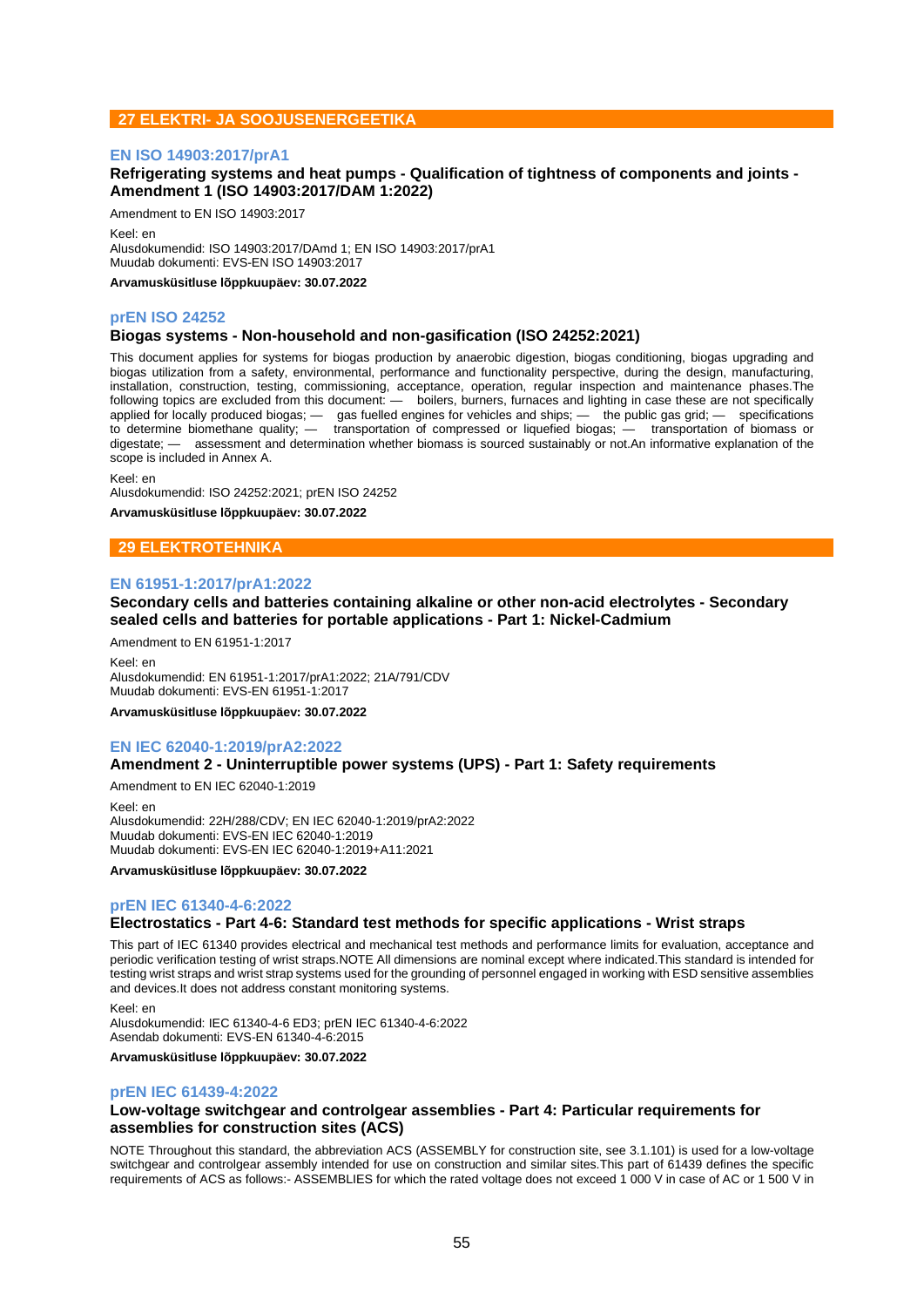case of DC;- ASSEMBLIES where the nominal primary voltage and the nominal secondary voltage of transformers incorporated in ACS are within the limits specified above;- ASSEMBLIES intended for use on construction sites, both indoors and outdoors. i.e. temporary places of work to which the public do not generally have access and where building construction, installation, repairs, alteration or demolition of property (buildings) or civil engineering (public works) or excavation or any other similar operations are carried out;- transportable (semi-fixed) or mobile ASSEMBLIES with enclosure.The manufacture and/or assembly may be carried out other than by the original manufacturer.This standard does not apply to individual devices and self-contained components, such as motor starters, fuse switches, electronic equipment, etc. which will comply with the relevant product standards.This standard does not apply to ASSEMBLIES for use in the administrative centres of construction sites (offices, cloakrooms, ASSEMBLY rooms, canteens, restaurants, dormitories, toilets, etc.).Requirements for electrical protection provided by equipment manufactured according to this International Standard are given in IEC 60364-7-704.

#### Keel: en

Alusdokumendid: 121B/151/CDV; prEN IEC 61439-4:2022 Asendab dokumenti: EVS-EN 61439-4:2013

#### **Arvamusküsitluse lõppkuupäev: 30.07.2022**

#### **prEN IEC 61558-2-3:2022**

### **Safety of transformers, reactors, power supply units and combinations thereof - Part 2-3: Particular requirements and tests for ignition transformers for gas and oil burners**

ReplacementThis part of IEC 61558 deals with the safety of ignition transformers for gas and oil burners. Ignition transformers incorporating electronic circuits are also covered by this document.NOTE 1 Safety includes electrical, thermal and mechanical aspects.Unless otherwise specified, from here onward, the term transformer covers ignition transformers for gas and oil burners.This document is applicable to fixed single-phase, air-cooled (natural or forced) associated dry-type transformers used in the ignition systems of gas and oil burners. The windings can be encapsulated or non-encapsulated.The rated supply voltage does not exceed 1 000 V AC and the rated supply frequency and the internal operating frequencies do not exceed 500 Hz.The rated short-circuit output current does not exceed 500 mA AC. The no-load output voltage or the rated output voltage does not exceed 15 000 V AC.This part is not applicable to external circuits and their components intended to be connected to the input and output terminals or socket-outlets of the transformers.NOTE 3 Transformers covered by this part are used in applications where double or reinforced insulation between circuits is not required by the installation rules or by the end product standard.Attention is drawn to the following, if necessary:− for transformers intended to be used in vehicles, on board ships, and aircraft, additional requirements (from other applicable standards, national rules, etc.);− measures to protect the enclosure and the components inside the enclosure against external influences such as fungus, vermin, termites, solar-radiation, and icing;− the different conditions for transportation, storage, and operation of the transformers;− additional requirements in accordance with other appropriate standards and national rules may be applicable to transformers intended for use in special environments.Future technological development of transformers may necessitate a need to increase the upper limit of the frequencies. Until then this document may be used as a guidance document.This GROUP SAFETY PUBLICATION focusing on SAFETY guidance is primarily intended to be used as a PRODUCT SAFETY STANDARD for the products mentioned in the scope, but is also intended to be used by TCs in the preparation of publications for products similar to those mentioned in the scope of this GROUP SAFETY PUBLICATION, in accordance with the principles laid down in IEC Guide 104 and lSO/lEC Guide 51.One of the RESPONSIBILITIES of a TC is, wherever applicable, to make use of BSPs and/or GSPs in the preparation of its publications.

#### Keel: en

Alusdokumendid: 96/538/CDV; prEN IEC 61558-2-3:2022 Asendab dokumenti: EVS-EN 61558-2-3:2010

**Arvamusküsitluse lõppkuupäev: 30.07.2022**

#### **prEN IEC 61558-2-7:2022**

## **Safety of transformers, reactors, power supply units and combinations thereof - Part 2-7: Particular requirements and tests for transformers and power supply units for toys**

ReplacementThis part of IEC 61558 deals with the safety of transformers for toys and power supply units incorporating transformers for toys. Transformers for toys incorporating electronic circuits are also covered by this document.NOTE 1 Safety includes electrical, thermal and mechanical aspects.Unless otherwise specified, from here onward, the term transformer covers transformers for toys and power supply units incorporating transformers for toys.This document is applicable to stationary and portable single-phase, air-cooled (natural or forced) dry-type transformers. The windings can be encapsulated or nonencapsulated.This document is applicable to independent transformers and transformers for specific use.For power supply units (linear) this document is applicable. For switch mode power supply units IEC 61558-2-16 is applicable together with this document. Where two requirements are in conflict, the most severe take precedence.The rated supply voltage does not exceed 250 V AC. The rated supply frequency and the internal operating frequencies do not exceed 500 Hz.The rated output does not exceed 200 VA and a rated output current does not exceed 10 A.The no-load output voltage does not exceed 33 V AC or 46 V ripple-free DC, and the rated output voltage does not exceed 24 V AC or 33 V ripple-free DC.In general, this document does not take into consideration children playing with the transformers.This document is not applicable to external circuits and their components intended to be connected to the input and output terminals or socket-outlets of the transformers.Attention is drawn to the following if necessary:− for transformers intended to be used in vehicles, on board ships, and aircraft, additional requirements (from other applicable standards, national rules, etc.);− measures to protect the enclosure and the components inside the enclosure against external influences such as fungus, vermin, termites, solar-radiation, and icing;− the different conditions for transportation, storage, and operation of the transformers;− additional requirements in accordance with other appropriate standards and national rules may be applicable to transformers intended for use in special environments.− for transformers for toys intended to be used as a battery charger for use with children additional requirements may be necessaryFuture technological development of transformers may necessitate a need to increase the upper limit of the frequencies. Until then this document may be used as a guidance document.This GROUP SAFETY PUBLICATION focusing on SAFETY guidance is primarily intended to be used as a PRODUCT SAFETY STANDARD for the products mentioned in the scope, but is also intended to be used by TCs in the preparation of publications for products similar to those mentioned in the scope of this GROUP SAFETY PUBLICATION, in accordance with the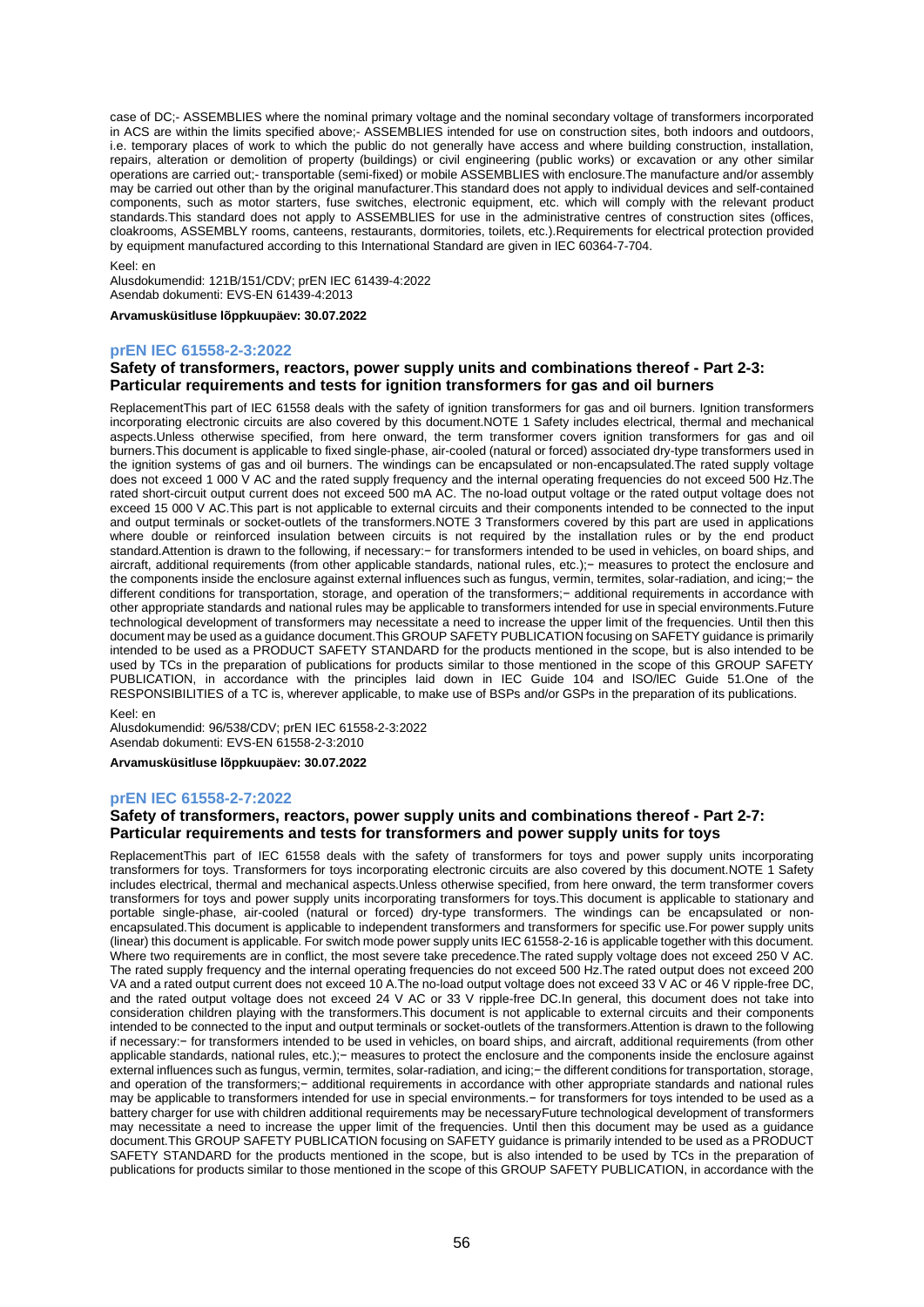principles laid down in IEC Guide 104 and lSO/lEC Guide 51.One of the RESPONSIBILITIES of a TC is, wherever applicable, to make use of BSPs and/or GSPs in the preparation of its publications.

Keel: en

Alusdokumendid: 96/539/CDV; prEN IEC 61558-2-7:2022 Asendab dokumenti: EVS-EN 61558-2-7:2007

**Arvamusküsitluse lõppkuupäev: 30.07.2022**

## **prEN IEC 62321-3-4:2022**

## **Determination of certain substances in electrotechnical products - Part 3-4: Screening of Phthalates in polymers of electrotechnical products by high performance liquid chromatography with ultraviolet detector (HPLC-UV), thin layer chromatography (TLC) and thermal desorption mass spectrometry (TD-MS)**

This part of IEC 62321 specifies procedures for the screening of di-isobutyl phthalate (DIBP), di-n-butyl phthalate (DBP), benzyl butyl phthalate (BBP), di-(2-ethylhexyl) phthalate (DEHP) in polymers of electrotechnical products by using high performance liquid chromatography with ultraviolet detector (HPLC-UV), thin layer chromatography (TLC) and thermal desorption mass spectrometry (TD-MS). High performance liquid chromatography with ultraviolet detector (HPLC-UV), thin layer chromatography (TLC) and thermal desorption mass spectrometry (TD-MS) techniques are described in the normative part of this document. Fourier transform infrared spectroscopy (FT-IR) is described in the informative Annex of this document.The HPLC-UV and TLC technique is suitable for screening and semi-quantitative analysis of DIBP, DBP, BBP and DEHP in polymers that are used as parts of the electrotechnical products upper than 300 mg/kg.The TD-MS techniques are suitable for screening and semiquantitative analysis of DIBP, DBP, BBP and DEHP in polymers that are used as parts of the electrotechnical products upper than 300 mg/kg.The FT-IR technique in Annex A is suitable for preliminary screening of total phthalates (DIBP, DBP, BBP, DEHP and so forth) in polymers that are used as parts of the electrotechnical products upper than 50 000 mg/kg. These test methods have been evaluated by testing PE (polyethylene), PVC (polyvinyl chloride) materials containing individual phthalates between 500 mg/kg to 3 000 mg/kg as depicted in the normative and informative parts of this document. The use of the methods described in this document for other polymer types, phthalate compounds or concentration ranges other than those specified above has not been specifically evaluated.Annex E shows a flow chart as an example of how each method included in this document can be used for screening. Test methods in this document differs from IEC 62321-8 in that all phthalates in this scope are not separated to each phthalate. Detectable combinations are DIBP + DBP + BBP and DEHP for HPLC-UV technique, DIBP + DBP, BBP and DEHP for TLC technique and TD-MS technique, total phthalates for FT-IR technique. FT-IR is a suitable analytical technique for preliminary screening in the first step of phthalates screening. Be aware how to judge in the achieved results (positive – doubtful – negative results). These test methods are characterized by a shorter measuring time compared with IEC62321-8 because all phthalates in this scope are not separated to each phthalate.NOTE See Annex F for commonly used phthalates in products.

Keel: en

Alusdokumendid: 111/657/CDV; prEN IEC 62321-3-4:2022

**Arvamusküsitluse lõppkuupäev: 30.07.2022**

### **prEN IEC 62471-7:2022**

## **Photobiological safety of lamps and lamp systems - Part 7: Light sources and luminaires primarily emitting visible radiation**

This part of IEC 62471 specifies an assessment of the photobiological safety of electrical light sources and luminaires in normal use. The assessment is applied for electrical light sources and luminaires that emit radiation predominantly in the visible spectral range (380 nm to 780 nm) and are used to illuminate spaces or objects or used for signalling.Electrical light sources and luminaires designed for emitting radiation in the visible range can also emit radiation in the ultraviolet (UV) and infrared (IR) regions depending on the technology applied. The photobiological safety assessment in this document, therefore, includes the blue light-, thermal-, UV-, UV-A-, IR- and skin thermal- hazards (includes optical radiation over the wavelength range 200 nm to 3 000 nm).Electrical light sources and luminaires that are designed to predominantly emit radiation outside the visible spectral range (380 nm to 780 nm) (e.g. UV sterilizers or industrial heaters) are not within the scope of this document.Electrical light sources for illumination are considered to emit continuous light (pulse width modulation (PWM) are included), therefore emission levels of continuous light (continuous wave (CW)) are applied.When there is no limitation on the presence of people, this document can be applied to electrical light sources and luminaires which emit visible light, but the main purpose is not illumination or signalling (e.g. horticulture). This document also applies to laser products when the conditions of IEC 60825-1:2014, 4.4 are met and they are used for illumination or signalling.Note: See IEC 60825-1:2014 for other requirements of laser products. This document is intended to be referenced by TC 34 product standards for the assessment of applicable photobiological safety aspects. Additional details for the photobiological safety assessment and data presentation are specified in the product standards.

Keel: en

Alusdokumendid: 34/916/CDV; prEN IEC 62471-7:2022

**Arvamusküsitluse lõppkuupäev: 30.07.2022**

### **prEN IEC 62561-5:2022**

## **Lightning protection system components (LPSC) - Part 5: Requirements for earth electrode inspection housings and earth electrode seals**

This part of IEC 62561 specifies the requirements and tests for earth electrode inspection housings (earth housing) installed in the earth and for earth electrode seals.Lightning protection system components (LPSC) may also be suitable for use in hazardous atmospheres. There are therefore additional requirements when installing l the components under such conditions.NOTE Different requirements and test procedures are given in EN 124 and EN 1253 (all parts).

Keel: en

Alusdokumendid: 81/697/CDV; prEN IEC 62561-5:2022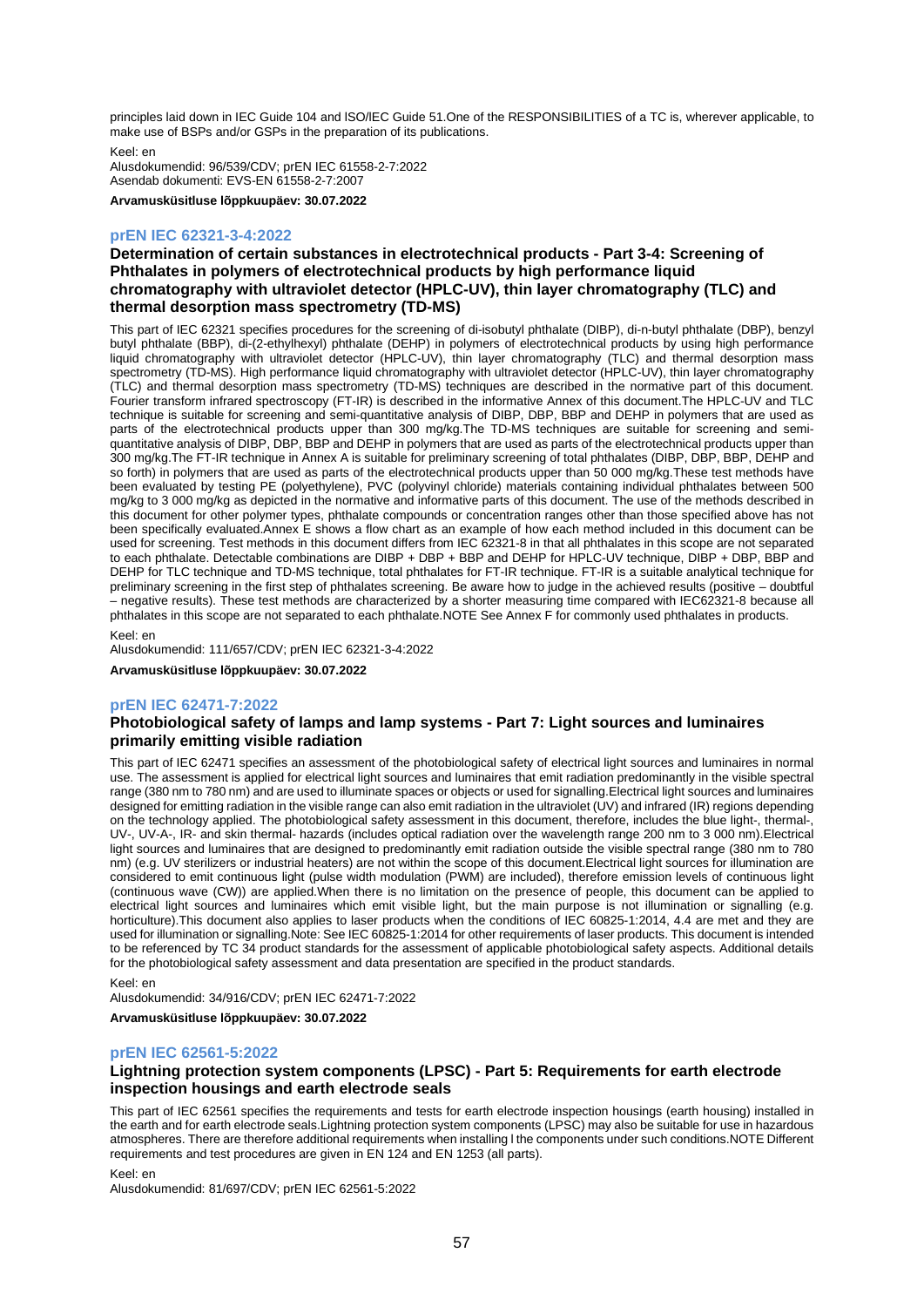### **prEN IEC 62752:2022**

## **In-cable control and protection device for mode 2 charging of electric road vehicles (IC-CPD)**

This International Standard applies to in-cable control and protection devices (IC-CPDs) for mode 2 charging of electric road vehicles, hereafter referred to as IC-CPD including control and safety functions.This standard applies to portable devices performing simultaneously the func tions of detection of the residual current, of comparison of the value of this current with the residual operating value and of opening of the protected circuit when the residual current exceeds this value.The IC-CPD according to this standard • has a control pilot function controller in accordance with IEC 61851-1:2017, Annex A;• checks supply conditions and prevents charging in case of supply faults under specified conditions;• may have a switched protective conductor.Residual currents with frequencies different from the rated frequency, DC residual currents and specific environmental situation are considered.This standard is applicable to IC-CPDs performing the safety and control functions as required in IEC 61851-1 for mode 2 charging of electric vehicles.This standard is applicable to IC-CPDs for single-phase circuits not exceeding 250 V or multi-phase circuits not exceeding 480 V, their maximum rated current being 32 A.This standard is applicable to IC-CPDs to be used in AC circuits only, with preferred values of rated frequency 50 Hz, 60 Hz or 50/60 Hz. IC-CPDs according to this standard are not intended to be used to supply electric energy towards the connected grid.This standard is applicable to IC-CPDs having a rated residual operating current not exceeding 30 mA and are intended to provide additional protection for the circuit downstream of the IC-CPD in situations where it cannot be guaranteed that the installation is equipped with a n RCD with I∆n 488 < 30 mA.The IC-CPD consists of:• a plug for connection to a socket-outlet in the fixed installation;• one or more subassemblies containing the control and protection features ;• a cable between the plug and the subassemblies (optional);• a cable between the subassemblies and the vehicle connector (optional);• a vehicle connector for connection to the electric vehicle.For plugs for household and similar use the respective requirements of the national standard and specific requirements defined by the national committee of the country where the product is placed on the market apply. If no national requirements exist, IEC 60884-1 applies. For industrial plugs IEC 60309-2 applies. For specific applications and areas non interchangeable industrial plugs may be used. In this case IEC 60309-1 applies.

Keel: en

Alusdokumendid: 23E/1246/CDV; prEN IEC 62752:2022 Asendab dokumenti: EVS-EN 62752:2016 Asendab dokumenti: EVS-EN 62752:2016/A1:2020 Asendab dokumenti: EVS-EN 62752:2016/AC:2019

**Arvamusküsitluse lõppkuupäev: 30.07.2022**

## **31 ELEKTROONIKA**

### **prEN IEC 61076-8-105:2022**

## **Connectors for electrical and electronic equipment - Product requirements - Part 8-105: Power connectors - Detail specification for 2-pole snap locking rectangular power connectors with plastic housing for rated current of 63 A and rated voltage 400V**

This part of IEC 61076-8 applies to free and fixed 2-pole snap locking rectangular power connectors with plastic housing with rated current 63 A and rated voltage up to 400 V. It includes overall dimensions, interface dimensions, technical characteristics, performance requirements, test methods.The products covered by this detail specification are connectors without breaking capacity (COC) according to IEC 61984 and are mainly deemed to be used in AC power feeding of class II equipment (hence no PE contact provided), in the field of electrical and electronic equipment.

#### Keel: en

Alusdokumendid: 48B/2955/CDV; prEN IEC 61076-8-105:2022

**Arvamusküsitluse lõppkuupäev: 30.07.2022**

### **prEN IEC 61076-8-106:2022**

## **Connectors for electrical and electronic equipment - Product requirements - Part 8-106: Power connectors - Detail specification for 2-poles push-pull coupling rectangular connectors with fuses, for rated voltage of 400 V DC and rated current of 16 A**

This part of IEC 61076-8 applies to free and fixed, 2-pole push-pull and snap locking power rectangular connectors with fuses, with rated voltage of 400 V DC and rated current of 16 A. It includes overall dimensions, interface dimensions, technical characteristics, performance requirements, and test methods. Connectors according to this document are connectors with breaking capacity (CBC) according to IEC 61984 which are mainly used in DC power conduction, in the field of electrical and electronic equipment.

### Keel: en

Alusdokumendid: 48B/2956/CDV; prEN IEC 61076-8-106:2022

**Arvamusküsitluse lõppkuupäev: 30.07.2022**

#### **prEN IEC 61969-1:2022**

## **Mechanical structures for electrical and electronic equipment - Outdoor enclosures - Part 1: Design guidelines**

This part of IEC 61969 contains design guidelines for outdoor enclosures for electrical and electronic equipment and is applicable over a wide field of mechanical, electromechanical and electronic equipment and its installation where a modular design is used.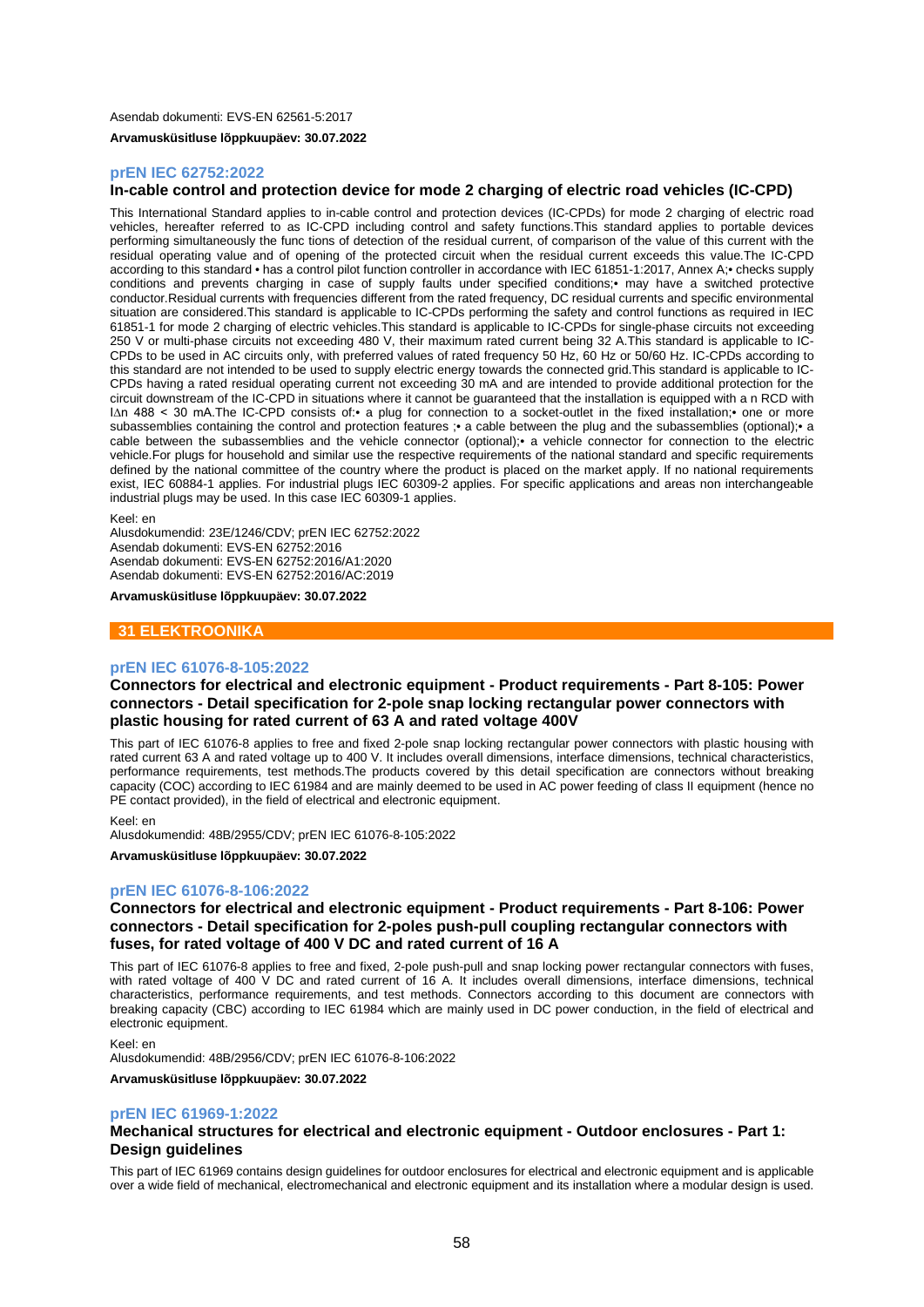The objectives of this document are: - to provide an overview of specifications for enclosures focused on requirements for outdoor applications for stationary use at non-weather protected locations, and - to achieve product integrity under outdoor conditions and to ease product selection for the sourcing of outdoor enclosures from different vendors. These enclosures are considered to contain any equipment and provide protection for the outdoor installed facilities against unwanted environmental impacts. The installed equipment can be, but is not limited to, subracks or chassis according to IEC 60917 (all parts) or IEC 60297 (all parts). A typical outdoor enclosure is shown in Figure 1.

Keel: en

Alusdokumendid: 48D/752/CDV; prEN IEC 61969-1:2022 Asendab dokumenti: EVS-EN IEC 61969-1:2020

**Arvamusküsitluse lõppkuupäev: 30.07.2022**

### **prEN IEC 61969-3:2022**

## **Mechanical structures for electrical and electronic equipment - Outdoor enclosures - Part 3: Environmental requirements, tests and safety aspects**

This part of IEC 61969 specifies a set of basic environmental requirements and tests, as well as safety aspects for outdoor enclosures for electrical and electronic equipment, under conditions of non-weatherprotected locations above ground. The purpose of this document is to define a minimum level of environmental performance in order to meet requirements of storage, transport and final installation. The intention is to establish basic environmental performance criteria for outdoor enclosure compliance.

Keel: en

Alusdokumendid: 48D/753/CDV; prEN IEC 61969-3:2022 Asendab dokumenti: EVS-EN IEC 61969-3:2020

**Arvamusküsitluse lõppkuupäev: 30.07.2022**

### **prEN IEC 62471-7:2022**

## **Photobiological safety of lamps and lamp systems - Part 7: Light sources and luminaires primarily emitting visible radiation**

This part of IEC 62471 specifies an assessment of the photobiological safety of electrical light sources and luminaires in normal use. The assessment is applied for electrical light sources and luminaires that emit radiation predominantly in the visible spectral range (380 nm to 780 nm) and are used to illuminate spaces or objects or used for signalling.Electrical light sources and luminaires designed for emitting radiation in the visible range can also emit radiation in the ultraviolet (UV) and infrared (IR) regions depending on the technology applied. The photobiological safety assessment in this document, therefore, includes the blue light-, thermal-, UV-, UV-A-, IR- and skin thermal- hazards (includes optical radiation over the wavelength range 200 nm to 3 000 nm).Electrical light sources and luminaires that are designed to predominantly emit radiation outside the visible spectral range (380 nm to 780 nm) (e.g. UV sterilizers or industrial heaters) are not within the scope of this document.Electrical light sources for illumination are considered to emit continuous light (pulse width modulation (PWM) are included), therefore emission levels of continuous light (continuous wave (CW)) are applied.When there is no limitation on the presence of people, this document can be applied to electrical light sources and luminaires which emit visible light, but the main purpose is not illumination or signalling (e.g. horticulture). This document also applies to laser products when the conditions of IEC 60825-1:2014, 4.4 are met and they are used for illumination or signalling.Note: See IEC 60825-1:2014 for other requirements of laser products. This document is intended to be referenced by TC 34 product standards for the assessment of applicable photobiological safety aspects. Additional details for the photobiological safety assessment and data presentation are specified in the product standards.

Keel: en

Alusdokumendid: 34/916/CDV; prEN IEC 62471-7:2022

**Arvamusküsitluse lõppkuupäev: 30.07.2022**

## **33 SIDETEHNIKA**

#### **prEN IEC 60728-106:2022**

## **Optical equipment for systems loaded with digital channels only**

This part of IEC 60728 lays down the measuring methods, performance requirements and data publication requirements of optical equipment of cable networks for television signals, sound signals and interactive services loaded with digital channels only.This standard• applies to all optical transmitters, receivers, amplifiers, directional couplers, isolators, • multiplexing devices, connectors and splices used in cable networks;• covers the frequency range 5 MHz to 3 300 MHz;NOTE The upper limit of 3 300 MHz is an example, but not a strict value.• identifies guaranteed performance requirements for certain parameters;• lays down data publication requirements with guaranteed performance;• describes methods of measurement for compliance testing.All requirements and published data relate to minimum performance levels within the specified frequency range and in well-matched conditions as might be applicable to cable networks for television signals, sound signals and interactive services.

Keel: en

Alusdokumendid: 100/3757/CDV; prEN IEC 60728-106:2022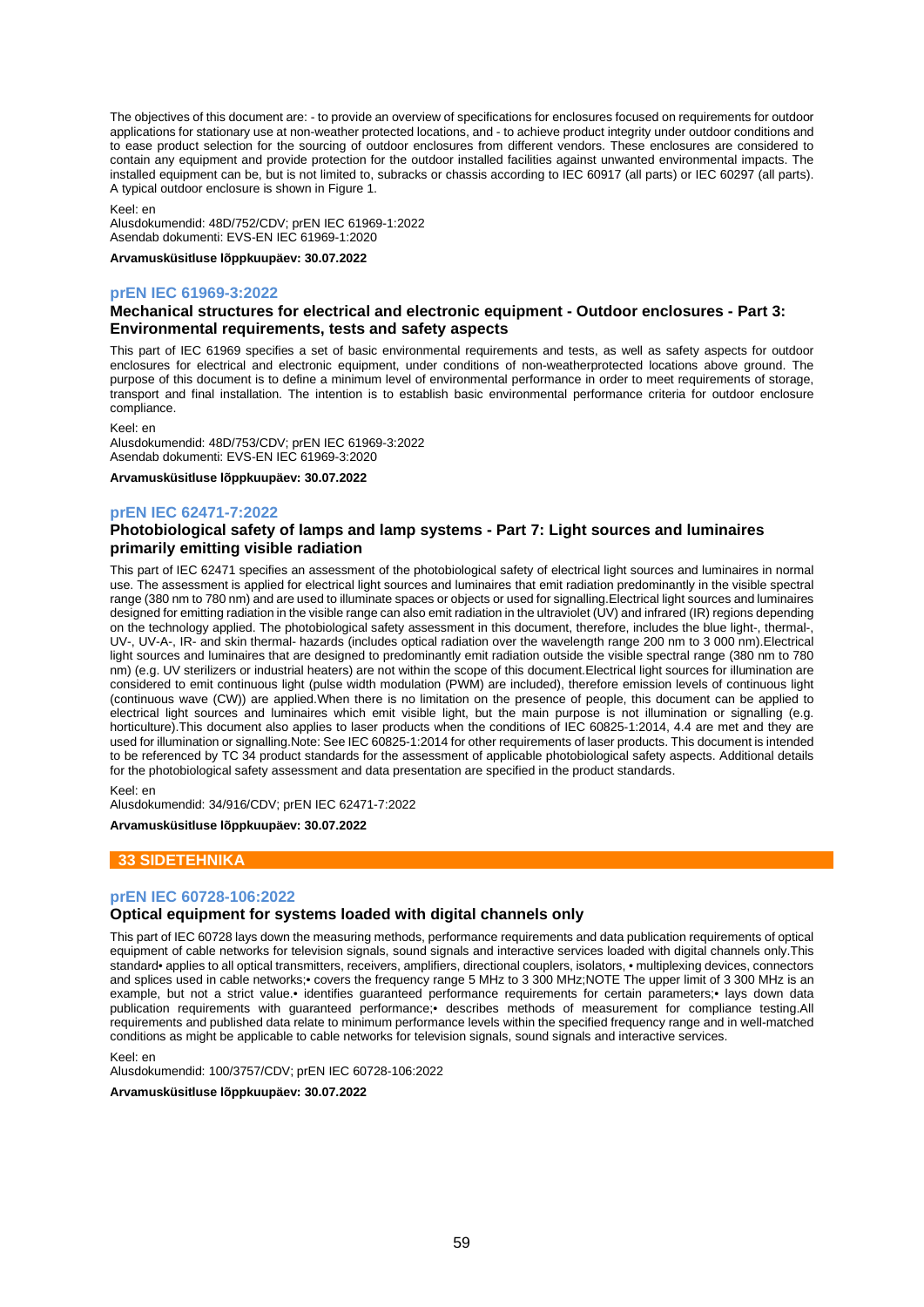### **prEN IEC 62351-3:2022**

## **Power systems management and associated information exchange - Data and communications security - Part 3: Communication network and system security - Profiles including TCP/IP**

This part of IEC 62351 specifies how to provide confidentiality, integrity protection, and message level authentication for protocols that make use of TCP/IP as a message transport layer and utilize Transport Layer Security when cyber-security is required. This may relate to SCADA and telecontrol protocols, but also to additional protocols if they meet the requirements in this standard.IEC 62351-3 specifies how to secure TCP/IP-based protocols through constraints on the specification of the messages, procedures, and algorithms of Transport Layer Security (TLS) (TLSv1.2 defined in RFC 5246, TLSv1.3 defined in RFC 8446). In the specific sections, there will be subclauses to note the differences and commonalities in the application depending on the target TLS version. The use and specification of intervening external security devices (e.g., "bump-in-the-wire") are considered out-ofscope.In contrast to former versions of this standard, this edition is self-contained in terms of completely defining a profile of TLS. Hence, it can be applied directly, without the need to specify further TLS parameters. Therefore, this part can be directly utilized from a referencing standard and may be combined with further security measures on other layers. Providing the profiling of TLS without the need for further specifying TLS parameters allows to declare conformity to the described functionality without the need to involve further IEC 62351 documents.This part is intended to be referenced as a normative part of other IEC standards that have the need for providing security for their TCP/IP-based protocol exchanges under similar boundary conditions. However, it is up to the individual protocol security initiatives to decide if this standard is to be referenced.The document also defines security events for specific conditions, which support the error handling, security audit trails, intrusion detection and conformance testing. The actions of the organisation in response to events to an error condition described in this document are beyond the scope of this document and are expected to be defined by the organizations security policy. This part of IEC 62351 reflects the security requirements of the IEC power systems management protocols. Should other standards bring forward new requirements, this standard may need to be revised.

#### Keel: en

Alusdokumendid: 57/2489/CDV; prEN IEC 62351-3:2022 Asendab dokumenti: EVS-EN 62351-3:2014 Asendab dokumenti: EVS-EN 62351-3:2014/A1:2018 Asendab dokumenti: EVS-EN 62351-3:2014/A2:2020

**Arvamusküsitluse lõppkuupäev: 30.07.2022**

### **35 INFOTEHNOLOOGIA**

#### **prEN 16405**

## **Intelligent transport systems - ECall - Additional data concept specification for cargo in vehicles**

This Standard defines an additional data concept that may be transferred as an 'optional additional data concept' as defined in EN 15722 eCall MSD, that may be transferred from a goods carrying vehicle to a PSAP in the event of a crash or emergency via an eCall communication session. Two variants are provided, one (schema A) for use where information about the goods (ADR classified or not) is known in the eCall device; the second variant (schema B) is for use where such information is to be fetched from elsewhere. NOTE: This Standard is complementary and additional to EN 15722; and contains as little redundancy as possible.The communications media protocols and methods for the transmission of the eCall message are not specified in this Standard. Its contents are independent of the protocols and methods used.Other additional data concepts may also be transferred, and any such data concepts should be registered using a data registry as defined in EN ISO 24978. See www.esafetydata.com for an example.

Keel: en Alusdokumendid: prEN 16405 Asendab dokumenti: CEN/TS 16405:2017

**Arvamusküsitluse lõppkuupäev: 30.07.2022**

#### **prEN 16454**

## **Intelligent transport systems - ESafety - ECall end to end conformance testing**

This European Standard defines the key actors in the eCall chain of service provision as: 1) In-Vehicle System (IVS)/vehicle, 2) Mobile network Operator (MNO), 3) Public safety assistance point [provider](PSAP), in some circumstances may also involve: 4) Third Party Service Provider (TPSP), and to provide conformance tests for actor groups 1) - 4). NOTE Conformance tests are not appropriate nor required for vehicle occupants, although they are the recipient of the service.This European Standard covers conformance testing (and approval) of new engineering developments, products and systems, and does not imply testing associated with individual installations in vehicles or locations.

Keel: en Alusdokumendid: prEN 16454 Asendab dokumenti: EVS-EN 16454:2015

**Arvamusküsitluse lõppkuupäev: 30.07.2022**

### **prEN 17549-1**

### **Building information modelling - Information structure based on EN ISO 16739 1 to exchange data templates and data sheets for construction objects - Part 1: Data templates and configured construction objects**

The digital transformation of the construction industry includes also the digital transformation of the supply change of construction products. With ISO 16739-1 exists an open language to design, transfer and maintain construction models. The construction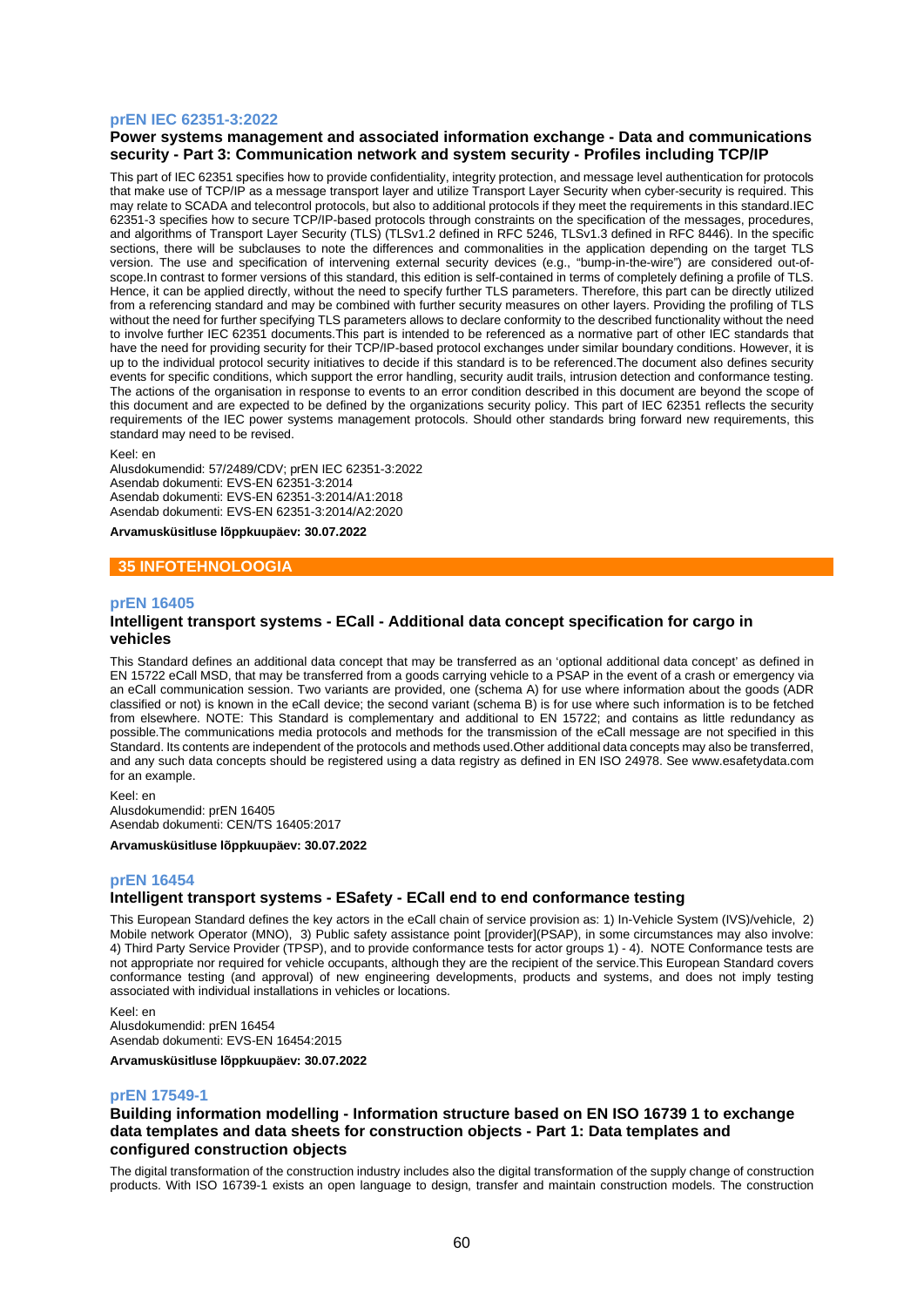models (eg. of a building) contain a digital twin of real-life products. The data of these products should be transported in a digital format on the way from the manufacturer to the building owner.This product data should be expressed also in an easy and open way. The creators of product data files should be able to do this manually or automatically, as they like it. The users of product data should be able to use it to:• Import products easily in the as-planned-bim-models to plan with the products in an early stage of development• Import delivered real life products easily in their as-built-bim-models to document them for a later stage of development These scenarios fit in the business models of manufacturers, planners, construction companies and facility managers.The working group 4 of CEN-TC442 has published proposals for creating new work items in the sector of CEN regarding the storage and the transport of product data in the sector of building information modelling (BIM):prEN ISO 23386: Building information modelling and other digital processes used in Construction – Methodology to describe, author and maintain properties in interconnected dictionariesprEN ISO 23387: Data templates for construction works entities, Part 1: Objects, collections, and relationships defining the general structure of data templatesThis standard defines a format for exchanging empty product data templates and filled product data templates (product data) and therefore fills the missing link between the product data sources (e.g. catalogues) from the manufacturers to the construction models of the designers and owners. The part 1 of the standard describes a way to represent information templates and configured products in a library based on a structure based on ISO 16739- 1 (prEN ISO 16739-1) and how this relates to the upcoming standards prEN ISO 23386 and prEN ISO 23387.The part 2 will define the way, how a (requirements) request can be formulated with EN ISO 16739 and how this can be used to represent variants of configurable products. The requests by part 2 will be applicable to product libraries based on part 1.The part 2 will furthermore define a way, to create a constraint based product library for highly configurable products tosupport an interactive selection process. The application of an request to a "Part1-Library" and to a "Part2-Library" shall response same products as the result. It is up to the manufacturers to choose the way, they want to represent their products ("Part1-Library" and/or"Part2-Library"), they just have to be sure, that all requests can be applied to both types of libraries.

Keel: en

Alusdokumendid: prEN 17549-1

**Arvamusküsitluse lõppkuupäev: 30.07.2022**

### **prEN 50600-2-4**

## **Information technology - Data centre facilities and infrastructures - Part 2-4: Telecommunications cabling infrastructure**

This document specifies design principles for information technology and network telecommunications cabling (e.g. SAN and LAN) in accordance with EN 50173 5, based upon the criteria and classifications for "availability" and "physical security" within EN 50600 1.This document addresses the telecommunications cabling infrastructures used in data centres. It describes:a) for design, the application of generic cabling standards in the EN 50173 series;b) for installation specification, planning and practices and quality assurance, the application of standards in the EN 50174 series (and related standards).In addition, this document specifies requirements and recommendations for the following: 1) general information technology cabling to support the IT operation of the data centre; 2) telecommunications cabling to monitor and control, as appropriate, power distribution, environmental control and physical security of the data centre; 3) other building automation cabling; 4) pathways, pathway systems, spaces and enclosures for the telecommunications cabling infrastructures.Safety and electromagnetic compatibility (EMC) requirements are outside the scope of this document and are covered by other standards and regulations. However, information given in this document can be of assistance in meeting these standards and regulations.

Keel: en Alusdokumendid: prEN 50600-2-4 Asendab dokumenti: EVS-EN 50600-2-4:2015

**Arvamusküsitluse lõppkuupäev: 30.07.2022**

#### **prEN 50700**

### **Information technology - Premises distribution access network (PDAN) cabling to support deployment of optical broadband networks**

This document specifies the optical fibre access network cabling within multi-subscriber premises termed the premises distribution access network (PDAN). The premises may comprise single or multiple buildings.The cabling specified is intended to be preinstalled, in readiness for subsequent connection of the multi-subscriber premises to an access providers infrastructure to support deployment of optical broadband networks.This document does not specify either the access network cabling external to the premises or the cabling within the subscriber space for onward distribution of services beyond the customer premises equipment.This document specifies: a) the structure and configuration of the optical fibre cabling; b) cabling performance requirements; c) implementation options.Safety practices in relation to optical power hazard are specified in EN 60825-2. Optical powers higher than the hazard levels specified in EN 60825-2 are not considered in this document.Safety (electrical safety, fire, etc.) and electromagnetic compatibility (EMC) requirements are outside the scope of this document and are covered by other standards and regulations. However, information given in this document may be of assistance in meeting these standards and regulations.

Keel: en Alusdokumendid: prEN 50700 Asendab dokumenti: EVS-EN 50700:2014

**Arvamusküsitluse lõppkuupäev: 30.07.2022**

#### **prEN IEC 62680-4-1:2022**

### **Universal Serial Bus interfaces for data and power - Part 4-1: Universal Serial Bus 4 ™ Specification**

The specification is primarily targeted at peripheral developers and platform/adapter developers, but provides valuable information for platform operating system/BIOS/device driver, adapter independent hardware vendors/independent software vendors, and system OEMs. This specification can be used for developing new products and associated software.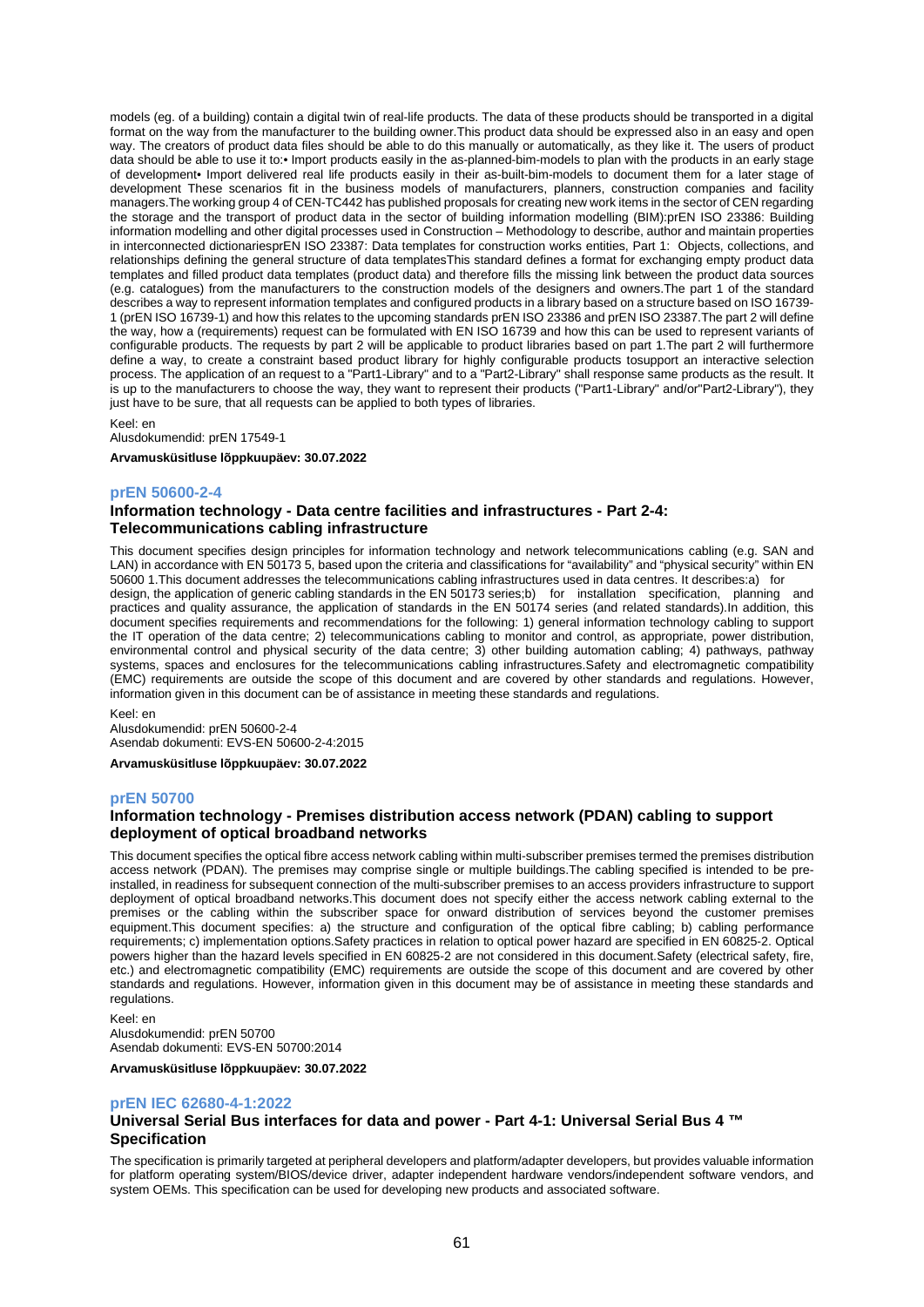Keel: en Alusdokumendid: 100/3754/CDV; prEN IEC 62680-4-1:2022 **Arvamusküsitluse lõppkuupäev: 30.07.2022**

## **prEN ISO/IEC 24760-2**

## **Information technology - Security techniques - A framework for identity management - Part 2: Reference architecture and requirements (ISO/IEC 24760-2:2015)**

ISO/IEC 24760-2:2015 provides guidelines for the implementation of systems for the management of identity information, and specifies requirements for the implementation and operation of a framework for identity management.ISO/IEC 24760-2:2015 is applicable to any information system where information relating to identity is processed or stored.

Keel: en

Alusdokumendid: ISO/IEC 24760-2:2015; prEN ISO/IEC 24760-2

**Arvamusküsitluse lõppkuupäev: 30.07.2022**

### **prEN ISO/IEC 24760-3**

## **Information technology - Security techniques - A framework for identity management - Part 3: Practice (ISO/IEC 24760-3:2016)**

ISO/IEC 24760-3:2016 provides guidance for the management of identity information and for ensuring that an identity management system conforms to ISO/IEC 24760-1 and ISO/IEC 24760-2.ISO/IEC 24760-3:2016 is applicable to an identity management system where identifiers or PII relating to entities are acquired, processed, stored, transferred or used for the purposes of identifying or authenticating entities and/or for the purpose of decision making using attributes of entities. Practices for identity management can also be addressed in other standards.

Keel: en

Alusdokumendid: ISO/IEC 24760-3:2016; prEN ISO/IEC 24760-3

**Arvamusküsitluse lõppkuupäev: 30.07.2022**

## **39 TÄPPISMEHAANIKA. JUVEELITOOTED**

#### **prEN ISO 11210**

### **Jewellery and precious metals - Determination of platinum in platinum alloys - Gravimetric determination after precipitation using ammonium chloride (ISO/DIS 11210:2022)**

This document specifies a gravimetric method for the determination of platinum in platinum alloys. The platinum content of sample lies preferably between 50 and 999 parts per thousands (‰) by weight. Fineness above 999 ‰ can be determined using a spectroscopy method by difference (e.g. ISO 15093). This method is also intended to be used as one of the recommended methods for the determination of fineness in jewellery alloys covered by ISO 9202.

Keel: en

Alusdokumendid: ISO/DIS 11210; prEN ISO 11210 Asendab dokumenti: EVS-EN ISO 11210:2016

**Arvamusküsitluse lõppkuupäev: 30.07.2022**

## **prEN ISO 11490**

## **Jewellery and precious metals - Determination of palladium in palladium alloys - Gravimetric determination after precipitation using dimethylglyoxime (ISO/DIS 11490:2022)**

This document specifies a gravimetric method for the determination of palladium in palladium alloys. The palladium content of the sample lies preferably between 50 and 999 parts per thousand (‰). Fineness above 999 ‰ can be determined using a spectroscopy method by difference (e.g. ISO 15093).This method is also intended to be used as one of the recommended methods for the determination of fineness in jewellery alloys covered by ISO 9202.

Keel: en

Alusdokumendid: ISO/DIS 11490; prEN ISO 11490 Asendab dokumenti: EVS-EN ISO 11490:2016

#### **Arvamusküsitluse lõppkuupäev: 30.07.2022**

## **43 MAANTEESÕIDUKITE EHITUS**

#### **EN ISO 8437-1:2021/prA1**

## **Snow throwers - Safety requirements and test procedures - Part 1: Terminology and common tests - Amendment 1: Scope clarification (ISO 8437-1:2019/DAM 1:2022)**

Amendment to EN ISO 8437-1:2021

Keel: en Alusdokumendid: ISO 8437-1:2019/DAmd 1; EN ISO 8437-1:2021/prA1 Muudab dokumenti: EVS-EN ISO 8437-1:2021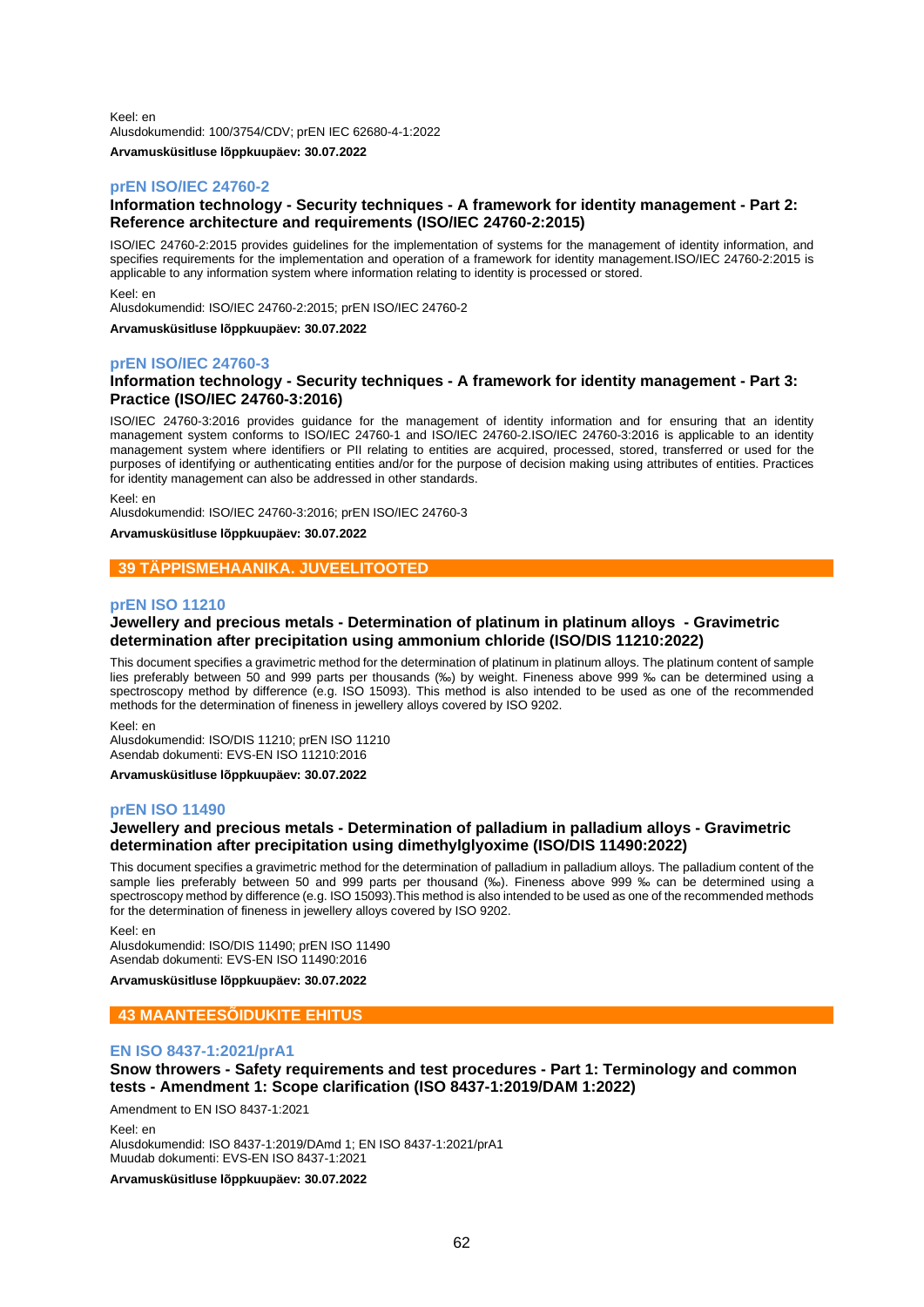## **EN ISO 8437-2:2021/prA1**

## **Snow throwers - Safety requirements and test procedures - Part 2: Pedestrian-controlled snow throwers - Amendment 1 (ISO 8437-2:2019/DAM 1:2022)**

Amendment to EN ISO 8437-2:2021

Keel: en Alusdokumendid: ISO 8437-2:2019/DAmd 1; EN ISO 8437-2:2021/prA1 Muudab dokumenti: EVS-EN ISO 8437-2:2021

**Arvamusküsitluse lõppkuupäev: 30.07.2022**

## **EN ISO 8437-3:2021/prA1**

**Snow throwers - Safety requirements and test procedures - Part 3: Ride-on snow throwers - Amendment 1 (ISO 8437-3:2019/DAM 1:2022)**

Amendment to EN ISO 8437-3:2021

Keel: en Alusdokumendid: ISO 8437-3:2019/DAmd 1; EN ISO 8437-3:2021/prA1 Muudab dokumenti: EVS-EN ISO 8437-3:2021

**Arvamusküsitluse lõppkuupäev: 30.07.2022**

## **prEN 50436-1**

## **Alcohol interlocks - Test methods and performance requirements - Part 1: Instruments having a mouthpiece and measuring breath alcohol for drink-driving-offender programs and general preventive use**

This document specifies test methods and performance requirements for alcohol interlocks having a mouthpiece. It covers alcohol interlocks to be used in all general preventive programmes and those for drink driving offenders and legally regulated programmes monitored or controlled in a comparable way.This document can also be used for alcohol interlocks intended for other applications.This document is directed at test laboratories and manufacturers of alcohol interlocks. It defines requirements and test procedures for type testing.Several parameters (such as alcohol concentration or breath volume) are specified in this document for the purpose of type testing according to this document only. However, it can be necessary due to national regulations or depending on user requests to set the values of the prescribed parameters differently when the alcohol interlocks are in use.This document also applies to alcohol interlocks integrated into other control systems of the vehicle as well as to accessory devices connected to the alcohol interlock.This document does not apply to —instruments measuring the alcohol concentration in the ambient air in the vehicle, — alcohol interlocks not having a mouthpiece, — methods of installation and connections to the vehicle.

Keel: en

Alusdokumendid: prEN 50436-1 Asendab dokumenti: EVS-EN 50436-1:2014 Asendab dokumenti: EVS-EN 50436-1:2014/AC:2016 Asendab dokumenti: EVS-EN 50436-2:2014 Asendab dokumenti: EVS-EN 50436-2:2014/A1:2015

**Arvamusküsitluse lõppkuupäev: 30.07.2022**

## **45 RAUDTEETEHNIKA**

## **EN 15595:2018+AC:2021/prA1:2022**

## **Railway applications - Braking - Wheel slide protection**

This document specifies the criteria for system acceptance and type approval of a wheel slide protection (WSP) system. It also specifies criteria for the implementation of WSP to specific vehicle applications and specific operating conditions, as well as requirements for wheel rotation monitoring (WRM). This includes the design, testing and quality assessment of the WSP and WRM systems and their components.This European Standard does not apply to vehicles on rubber tyred wheels or vehicles equipped with hydraulic brakes.

Keel: en Alusdokumendid: EN 15595:2018+AC:2021/prA1:2022 Muudab dokumenti: EVS-EN 15595:2018

**Arvamusküsitluse lõppkuupäev: 30.07.2022**

#### **prEN 16235**

## **Railway applications - Testing for the acceptance of running characteristics of railway vehicles - Freight wagons - Conditions for dispensation of freight wagons with defined characteristics from on-track tests according to EN 14363**

This document defines the process to determine the conditions under which dispensation from on-track testing according to EN 14363 can be given to freight wagons. In its application this document specifies the means by which dispensation from on-track tests is possible.This document is subordinate to EN 14363.The dispensation conditions described in this document apply to all freight wagons and non-powered special vehicles with operating conditions of freight trains, which are operated on the heavy rail network with standard gauge (1 435 mm).NOTE 1The various rail-inclinations used in Europe (1:20, 1:40 and 1:30) are covered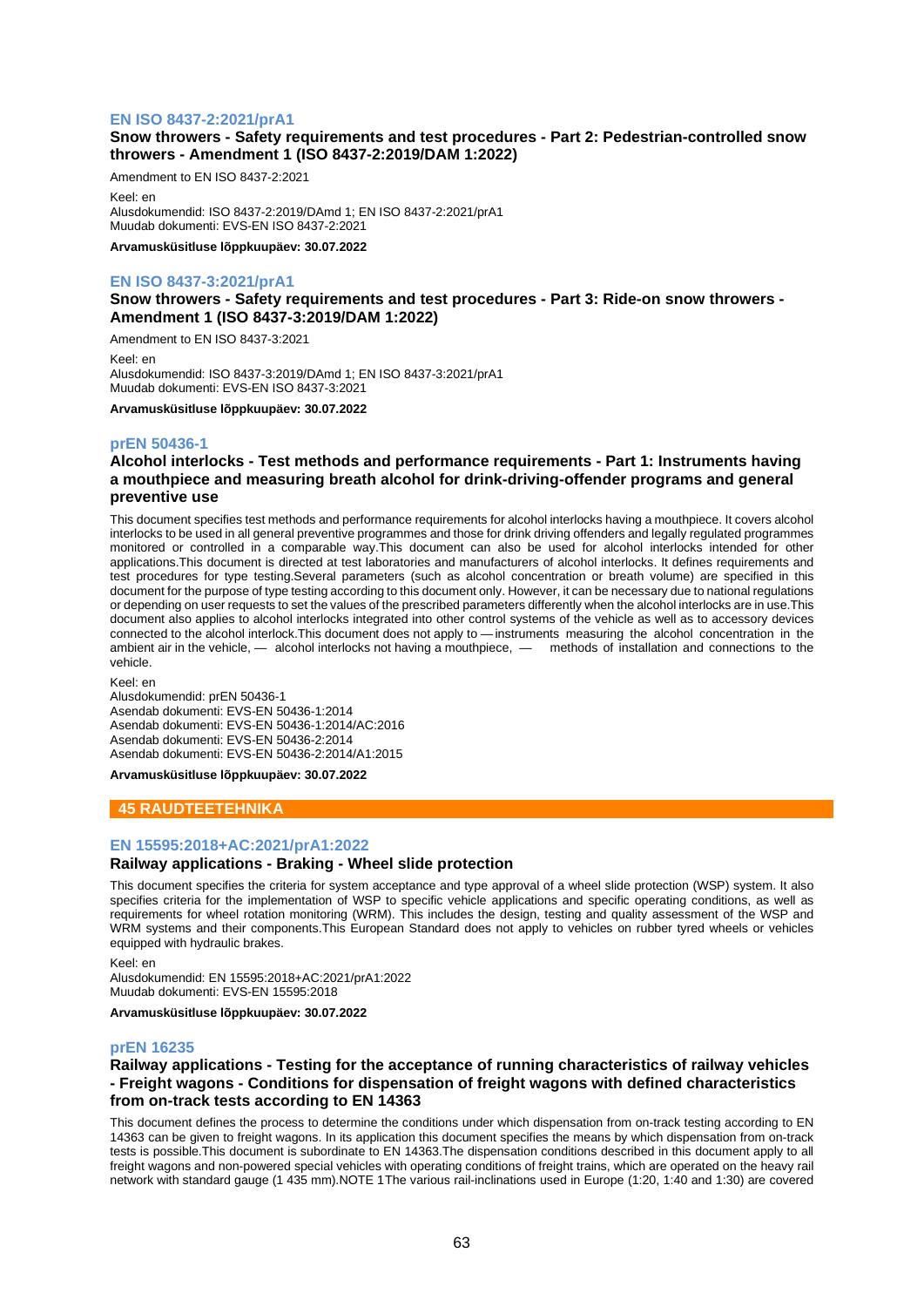by the conditions for dispensation.This document is not limited to any type of freight vehicle; however, freight wagons with defined parameters and equipped with certain running gear types, which have been previously accepted, are considered to have a continuing dispensation from on-track testing. The parameters of these freight wagons and running gear are detailed within this document.NOTE 2 The test procedures described in this document (and in EN 14363) can be applied also to applications with other track gauges e.g. 1 524 mm or 1 668 mm. The limit values could be different. If established running gear are existing in such restricted networks the related ranges of running gear and vehicle parameters for dispensation from on-track tests might be specified together with the operational parameters (speed, can't deficiency, maximum axle load) based on previous tests and operating experiences. These limit values and parameters will be specified on national level. This document only contains requirements for characteristics related to requirements for on-track tests specified in EN 14363.

Keel: en Alusdokumendid: prEN 16235 Asendab dokumenti: EVS-EN 16235:2013

**Arvamusküsitluse lõppkuupäev: 30.07.2022**

## **prEN 16584-1**

## **Railway applications - Design for PRM use - General requirements - Part 1: Contrast**

This European Standard describes the specific 'Design for PRM use' requirements applying to both infrastructure and rolling stock and the assessment of those requirements. The following applies to this standard:- The definitions and requirements describe specific aspects of 'Design for PRM use' required by persons with disabilities and persons with reduced mobility as defined in the PRM TSI. - This standard defines elements that are universally valid for obstacle free travelling including lighting, contrast, tactile feedback, transmission of visual and acoustic information. The definitions and requirements of this standard cover the infrastructure and rolling stock applications. - This standard only refers to aspects of accessibility for PRM passengers it does not define non PRM related requirements and definitions. - This standard assumes that the infrastructure or rolling stock is in its defined operating condition. - Where minimum or maximum dimensions are quoted these are absolute NOT nominal requirements.The 'General requirements' standard is written in three parts: - This document is Part 1 and contains: - contrast;- Part 2 contains: - spoken information; - written information; - tactile information; - pictograms; - Part 3 contains: - lighting; - low reflective properties; - transparent obstacles; - slip resistance.

Keel: en

Alusdokumendid: prEN 16584-1 Asendab dokumenti: EVS-EN 16584-1:2017

**Arvamusküsitluse lõppkuupäev: 30.07.2022**

#### **prEN 16584-2**

### **Railway applications - Design for PRM use - General requirements - Part 2: Information**

This European Standard describes the specific 'Design for PRM use' requirements applying to both infrastructure and rolling stock<br>and the assessment of those requirements. The following applies to this standard:— The defin and the assessment of those requirements. The following applies to this standard:describe specific aspects of 'Design for PRM use' required by persons with disabilities and persons with reduced mobility as defined in the PRM TSI. — This standard defines elements which are universally valid for obstacle free travelling including lighting, contrast, tactile feedback, transmission of visual and acoustic information. The definitions and requirements of this standard cover the infrastructure and the rolling stock applications. — This standard only refers to aspects of accessibility for PRM passengers it does not define non PRM related requirements and definitions. — This standard assumes that the infrastructure or rolling stock is in its defined operating condition. — Where minimum or maximum dimensions are quoted these are absolute NOT nominal requirements.The 'General requirements' standard is written in three parts: — Part 1 contains: — contrast; — This document is Part 2 and contains: — spoken information; — written information; — tactile information ;— pictograms; — Part 3 contains: lighting; — low reflective properties; — transparent obstacles; — slip resistance.

Keel: en Alusdokumendid: prEN 16584-2 Asendab dokumenti: EVS-EN 16584-2:2017

**Arvamusküsitluse lõppkuupäev: 30.07.2022**

#### **prEN 16584-3**

## **Railway applications - Design for PRM use - General requirements - Part 3: Optical and friction characteristics**

This European Standard describes the specific 'Design for PRM use' requirements applying toboth infrastructure and rolling stock and the assessment of those requirements. The followingapplies to this standard:— The definitions and requirements describe specific aspects of 'Design for PRM use' requiredby persons with disabilities and persons with reduced mobility as defined in the PRM TSI.— This standard defines elements which are universally valid for obstacle free travellingincluding lighting, contrast, tactile feedback, transmission of visual and acousticinformation. The definitions and requirements of this standard cover the infrastructure andthe rolling stock applications.— This standard only refers to aspects of accessibility for PRM passengers; it does not definenon PRM related requirements and definitions.— This standard assumes that the infrastructure or rolling stock is in its defined operatingcondition.— Where minimum or maximum dimensions are quoted these are absolute NOT nominal requirements. — This standard is not specifically intended for Urban Rail, however these standards or clauses from these standards can be adopted by Urban Rail projects should they choose to do so.The 'General requirements' standard is written in three parts: — This document is Part 3 and contains: — lighting; — low reflective properties; — transparent obstacles; — slip resistance.

Keel: en Alusdokumendid: prEN 16584-3 Asendab dokumenti: EVS-EN 16584-3:2017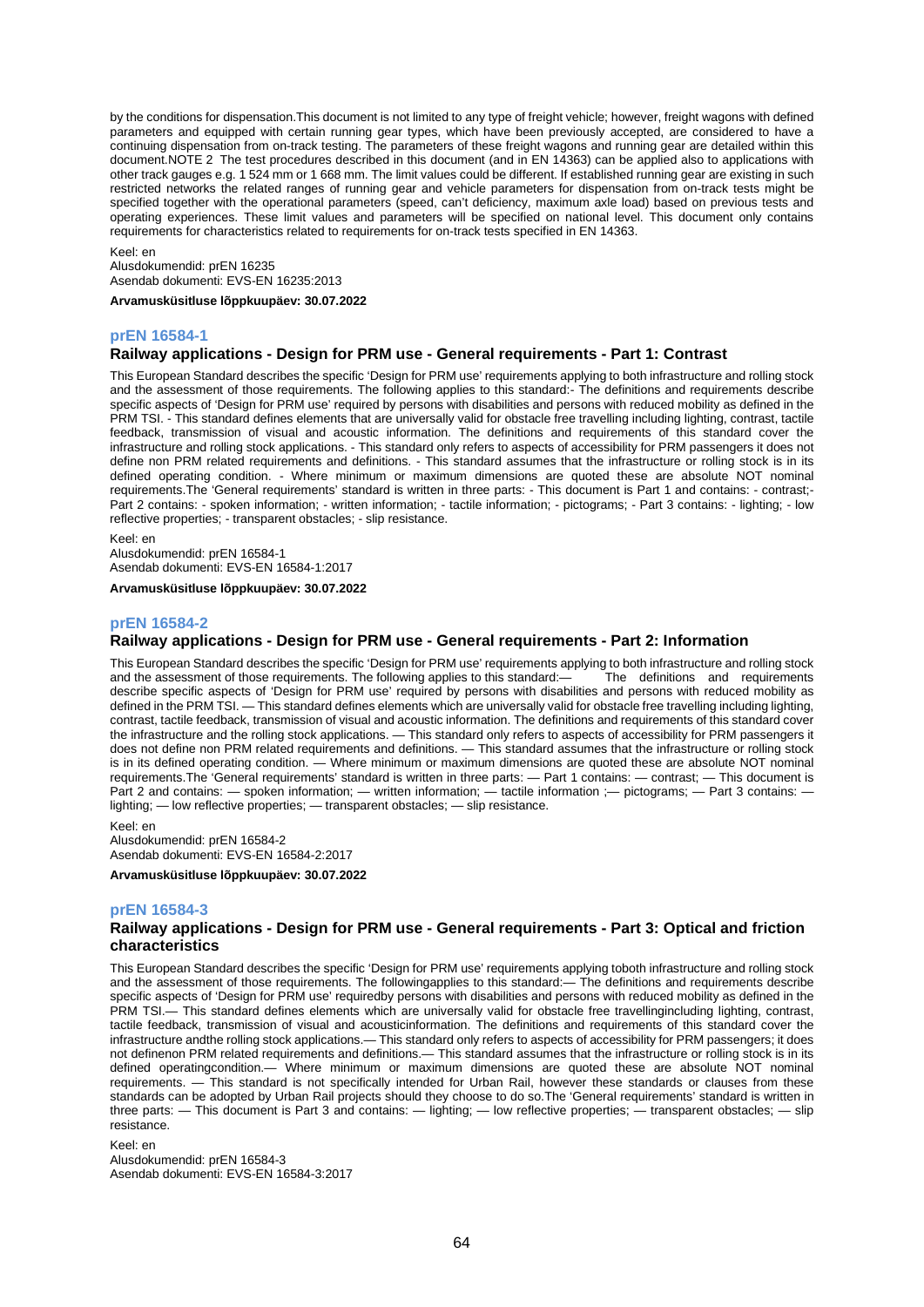#### **Arvamusküsitluse lõppkuupäev: 30.07.2022**

#### **prEN 16585-1**

## **Railway applications - Design for PRM use - Equipment and components onboard rolling stock - Part 1: Toilets**

This European Standard describes the specific 'Design for PRM use' requirements applying to rolling stock and the assessment of those requirements. The following applies to this standard: — the definitions and requirements describe specific aspects of 'Design for PRM use' required by persons with disabilities and persons with reduced mobility as defined in the PRM TSI; — this standard defines elements which are universally valid for obstacle free travelling including toilets, elements for sitting, standing and moving and clearways and internal doors. The definitions and requirements of this standard are to be used for rolling stock applications; — this standard only refers to aspects of accessibility for PRM passengers. It does not define general requirements and general definitions; — this standard assumes that the rolling stock is in its defined operating condition; — where minimum or maximum dimensions are quoted these are absolute NOT nominal requirements.The 'Equipment and Components' standard is written in three parts: — this document is Part 1 and contains: — toilets; — part 2 contains: — handholds; — seats; — wheelchair spaces; — part 3 contains: — clearways; — internal doors.

Keel: en Alusdokumendid: prEN 16585-1

Asendab dokumenti: EVS-EN 16585-1:2017

**Arvamusküsitluse lõppkuupäev: 30.07.2022**

### **prEN 16585-2**

## **Railway applications - Design for PRM use - Equipment and components on board rolling stock - Part 2: Elements for sitting, standing and moving**

This European Standard describes the specific 'Design for PRM use' requirements applying to rolling stock and the assessment of those requirements. The following applies to this standard: — the definitions and requirements describe specific aspects of 'Design for PRM use' required by persons with disabilities and persons with reduced mobility as defined in the PRM TSI; — this standard defines elements which are universally valid for obstacle free travelling including toilets, elements for sitting, standing and moving and clearways and internal doors. The definitions and requirements of this standard are to be used for rolling stock applications; — this standard only refers to aspects of accessibility for PRM passengers. It does not define general requirements and general definitions; — this standard assumes that the rolling stock is in its defined operating condition;— where minimum or maximum dimensions are quoted these are absolute NOT nominal requirements.The 'Equipment and components' standard is written in three parts: — Part 1 contains: — toilets; — this document is Part 2 and contains: — handholds; — seats; — wheelchair spaces; — Part 3 contains: — clearways; — internal doors.

Keel: en

Alusdokumendid: prEN 16585-2 Asendab dokumenti: EVS-EN 16585-2:2017

**Arvamusküsitluse lõppkuupäev: 30.07.2022**

### **prEN 16585-3**

## **Railway applications - Design for PRM use - Equipment and components on board rolling stock - Part 3: Clearways and internal doors**

This European Standard describes the specific 'Design for PRM use' requirements applying toboth infrastructure and rolling stock and the assessment of those requirements. The followingapplies to this standard:— The definitions and requirements describe specific aspects of 'Design for PRM use' requiredby persons with disabilities and persons with reduced mobility as defined in the PRM TSI.— This standard defines elements which are universally valid for obstacle free travellingincluding lighting, contrast, tactile feedback, transmission of visual and acousticinformation. The definitions and requirements of this standard cover the infrastructure andthe rolling stock applications.— This standard only refers to aspects of accessibility for PRM passengers; it does not definenon PRM related requirements and definitions.— This standard assumes that the infrastructure or rolling stock is in its defined operatingcondition.— Where minimum or maximum dimensions are quoted these are absolute NOT nominal requirements. — This standard is not specifically intended for Urban Rail, however these standards or clauses from these standards can be adopted by Urban Rail projects should they choose to do so.The 'Equipment and Components' standard is written in three parts:— this document is Part 3 and contains:— clearways;— internal doors.;

Keel: en Alusdokumendid: prEN 16585-3 Asendab dokumenti: EVS-EN 16585-3:2017

**Arvamusküsitluse lõppkuupäev: 30.07.2022**

#### **prEN 16586-1**

## **Railway applications - Design for PRM use - Accessibility of persons with reduced mobility to rolling stock - Part 1: Steps for access and egress**

This European Standard describes the specific 'Design for PRM use' requirements applying toboth infrastructure and rolling stock and the assessment of those requirements. The followingapplies to this standard:— The definitions and requirements describe specific aspects of 'Design for PRM use' requiredby persons with disabilities and persons with reduced mobility as defined in the PRM TSI.— This standard defines elements which are universally valid for obstacle free travellingincluding lighting, contrast, tactile feedback, transmission of visual and acousticinformation. The definitions and requirements of this standard cover the infrastructure andthe rolling stock applications.— This standard only refers to aspects of accessibility for PRM passengers; it does not definenon PRM related requirements and definitions.— This standard assumes that the infrastructure or rolling stock is in its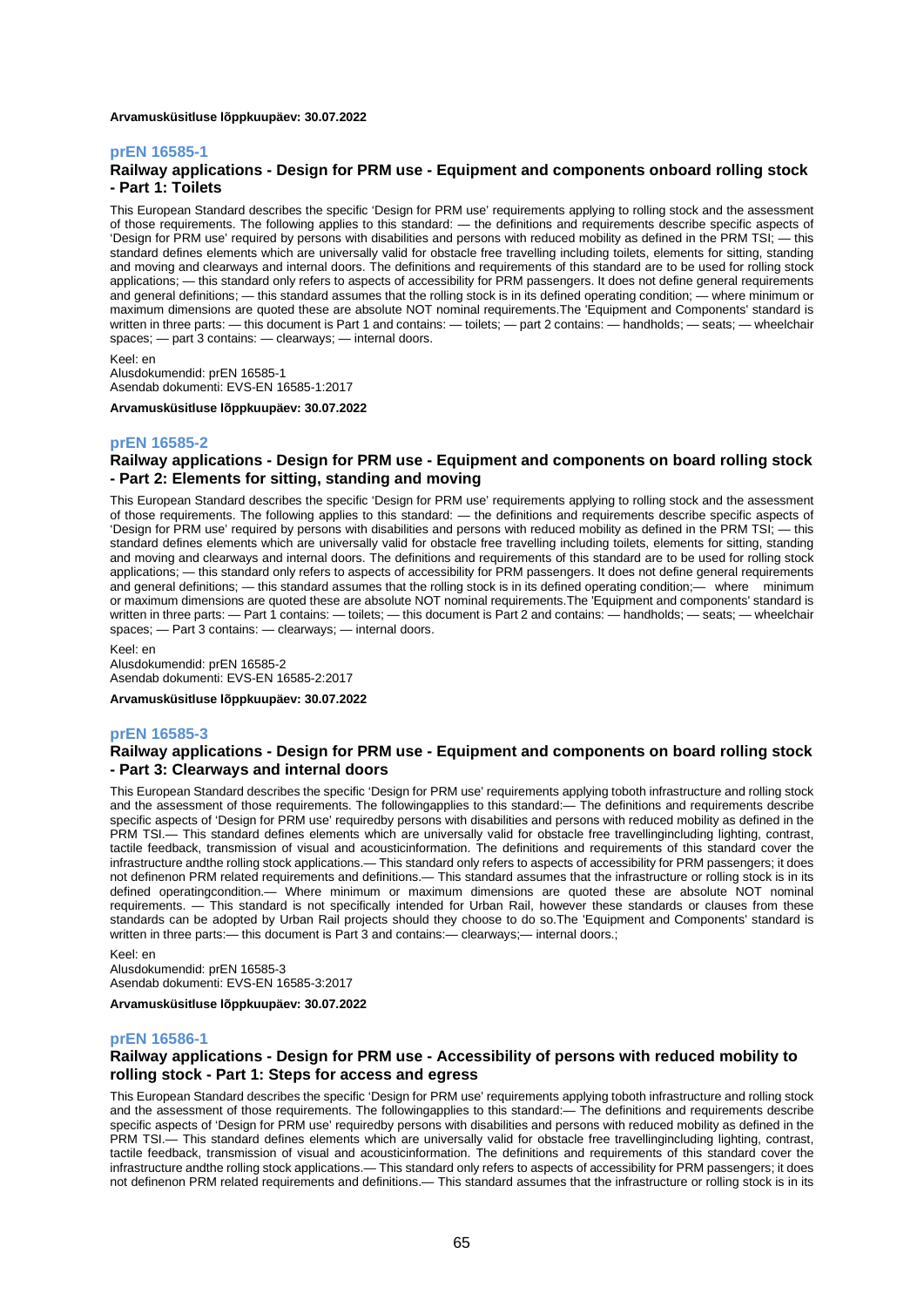defined operatingcondition.— Where minimum or maximum dimensions are quoted these are absolute NOT nominal— This standard is not specifically intended for Urban Rail, however these standards or clauses from these standards can be adopted by Urban Rail projects should they choose to do so.The 'Accessibility of persons with reduced mobility' standard is written in two parts:— This document is Part 1 and contains:— Steps for access and egress

Keel: en

Alusdokumendid: prEN 16586-1 Asendab dokumenti: EVS-EN 16586-1:2017

**Arvamusküsitluse lõppkuupäev: 30.07.2022**

### **prEN 16586-2**

## **Railway applications - Design for PRM use - Accessibility of persons with reduced mobility to rolling stock - Part 2: Boarding aids**

This European Standard describes the specific 'Design for PRM use' requirements applying toboth infrastructure and rolling stock and the assessment of those requirements. The followingapplies to this standard:- The definitions and requirements describe specific aspects of 'Design for PRM use' requiredby persons with disabilities and persons with reduced mobility as defined in the PRM TSI.- This standard defines elements which are universally valid for obstacle free travellingincluding lighting, contrast, tactile feedback, transmission of visual and acousticinformation. The definitions and requirements of this standard cover the infrastructure andthe rolling stock applications.- This standard only refers to aspects of accessibility for PRM passengers; it does not definenon PRM related requirements and definitions.- This standard assumes that the infrastructure or rolling stock is in its defined operatingcondition.- Where minimum or maximum dimensions are quoted these are absolute NOT nominal. -This standard is not specifically intended for Urban Rail, however these standards or clauses from these standards can be adopted by Urban Rail projects should they choose to do so.The 'Accessibility of persons with reduced mobility' standard is written in two parts:- Part 2 contains:- Boarding Aids

Keel: en

Alusdokumendid: prEN 16586-2 Asendab dokumenti: EVS-EN 16586-2:2017

**Arvamusküsitluse lõppkuupäev: 30.07.2022**

### **prEN 16587**

## **Railway applications - Design for PRM Use - Requirements on obstacle free routes for infrastructure**

This European Standard describes the specific 'Design for PRM use' requirements applying toboth infrastructure and rolling stock and the assessment of those requirements. The followingapplies to this standard:— The definitions and requirements describe specific aspects of 'Design for PRM use' requiredby persons with disabilities and persons with reduced mobility as defined in the PRM TSI.— This standard defines elements which are universally valid for obstacle free travellingincluding lighting, contrast, tactile feedback, transmission of visual and acousticinformation. The definitions and requirements of this standard cover the infrastructure andthe rolling stock applications.— This standard only refers to aspects of accessibility for PRM passengers; it does not definenon PRM related requirements and definitions.— This standard assumes that the infrastructure or rolling stock is in its defined operatingcondition.— Where minimum or maximum dimensions are quoted these are absolute NOT nominal requirements.— This standard is not specifically intended for Urban Rail, however these standards or clauses from these standards can be adopted by Urban Rail projects should they choose to do so.This European Standard contains requirements relating to 'Obstacle-free routes'.

Keel: en Alusdokumendid: prEN 16587 Asendab dokumenti: EVS-EN 16587:2017

**Arvamusküsitluse lõppkuupäev: 30.07.2022**

### **prEN 17863**

### **Railway applications - Ground based services - Passenger rolling stock hygiene equipment**

This European Standard specifies the requirements for hygiene and cleanliness on railway vehicles and where appropriate the necessary interfacing infrastructure equipment. The areas specifically concerned on the railway vehicle include toilets, baby changing facilities, fresh water supply and catering areas. The standard also includes extensive guidance and best practice to assist in the design, manufacture, operation and maintenance of railway vehicle hygiene equipment.

Keel: en

Alusdokumendid: prEN 17863

**Arvamusküsitluse lõppkuupäev: 30.07.2022**

#### **49 LENNUNDUS JA KOSMOSETEHNIKA**

### **prEN 2591-100**

### **Aerospace series - Elements of electrical and optical connection - Test methods - Part 100: General**

This document specifies the general requirements for the methods of testing elements of electrical, optical and data transmission system connections used in aerospace applications.

Keel: en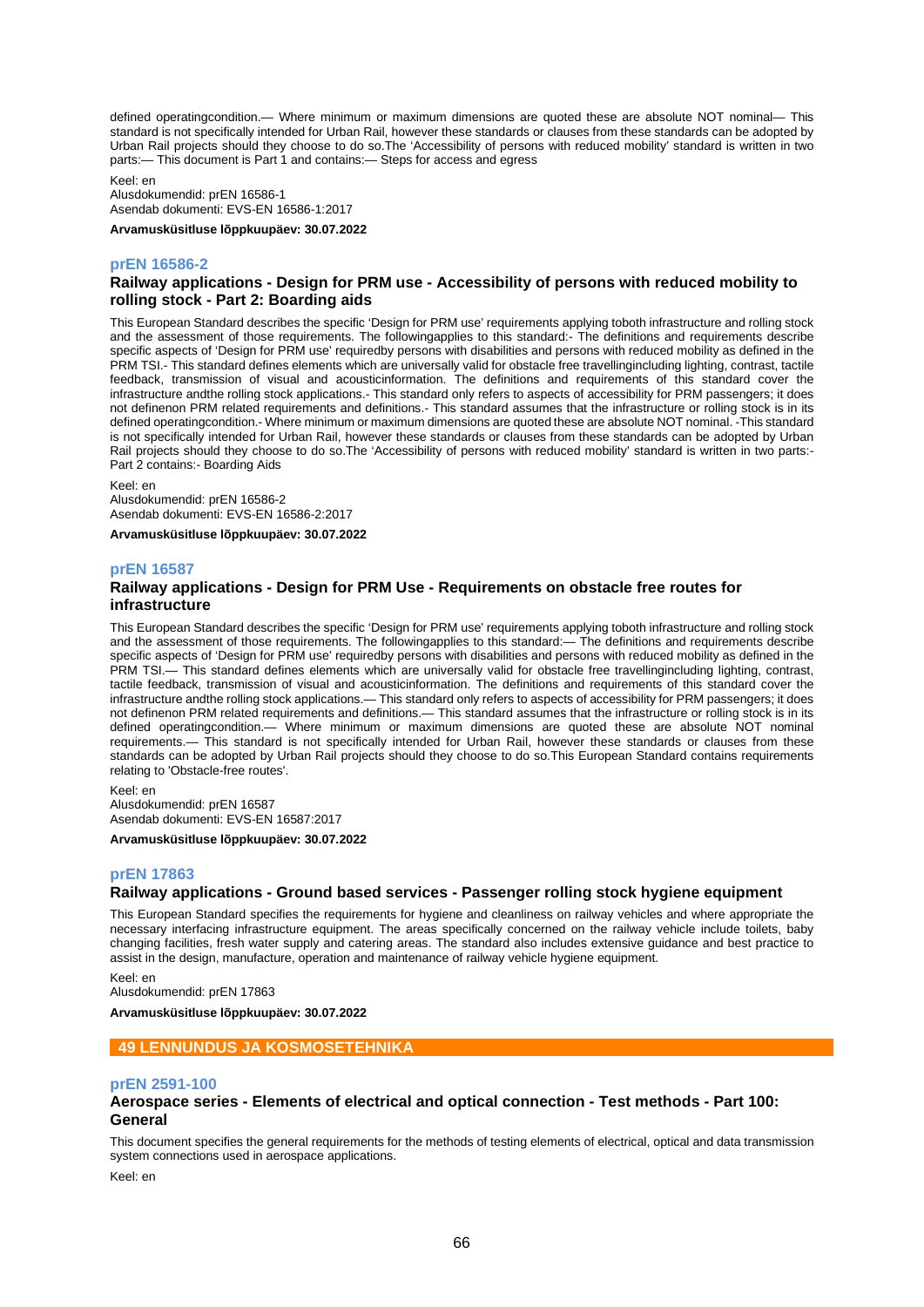Alusdokumendid: prEN 2591-100 Asendab dokumenti: EVS-EN 2591-100:2018 **Arvamusküsitluse lõppkuupäev: 30.07.2022**

## **prEN 2943**

### **Aerospace series - Inserts, MJ and M screw threads, helical coil - Technical specification**

This document specifies the characteristics, qualification and acceptance requirements for helical coil screw thread inserts.It is applicable whenever referenced.

Keel: en Alusdokumendid: prEN 2943 Asendab dokumenti: EVS-EN 2943:2019

**Arvamusküsitluse lõppkuupäev: 30.07.2022**

#### **prEN 3745-801**

## **Aerospace series - Fibres and cables, optical, aircraft use - Test methods -Part 801: Fibre movement under compression**

This document specifies a method of measuring the semi loose effect of a semi loose cable.Pull proof optical contacts are used. The optical contact (ferule) is longitudinally moving to preserve the optical performance even when cables are pulled.Consequently, the buffered fiber is moving beneath the strength members (called semi loose effect).This document is describing a test methodology to assess the quality of the cable when contact is pulled or pushed.

Keel: en Alusdokumendid: prEN 3745-801

**Arvamusküsitluse lõppkuupäev: 30.07.2022**

### **prEN 3841-100**

## **Aerospace series - Circuit breakers - Test methods - Part 100: General**

This document specifies the general conditions for test methods applicable to circuit breakers.

Keel: en Alusdokumendid: prEN 3841-100 Asendab dokumenti: EVS-EN 3841-100:2005

**Arvamusküsitluse lõppkuupäev: 30.07.2022**

### **53 TÕSTE- JA TEISALDUS-SEADMED**

#### **prEN ISO 252**

#### **Conveyor belts — Adhesion between constitutive elements — Test methods (ISO/DIS 252:2022)**

ISO 252:2007 specifies two test methods, A and B, for determining the adhesion strength between constitutive elements of a conveyor belt, i.e. between plies and between covers and carcass. Basic test conditions are in conformity with ISO 36.It is applicable to all types of construction of conveyor belting with the exception of belts containing steel cord reinforcement, and textile-reinforced belts with a full-thickness tensile strength of less than 160 N/mm. It is not suitable or valid for light conveyor belts as described in ISO 21183-1.

#### Keel: en

Alusdokumendid: ISO/DIS 252; prEN ISO 252 Asendab dokumenti: EVS-EN ISO 252:2007

**Arvamusküsitluse lõppkuupäev: 30.07.2022**

#### **prEN ISO 583**

## **Conveyor belts with a textile carcass - Total belt thickness and thickness of constitutive elements - Test methods (ISO/DIS 583:2022)**

ISO 583:2007 specifies test methods for the determination of total belt thickness and the thickness of constitutive elements of conveyor belts having a textile carcass. The constitutive elements include the covers, the carcass and interlayers, i.e. the material between adjoining plies. It is not suitable or valid for light conveyor belts as described in ISO 21183-1.

Keel: en

Alusdokumendid: ISO/DIS 583; prEN ISO 583 Asendab dokumenti: EVS-EN ISO 583:2007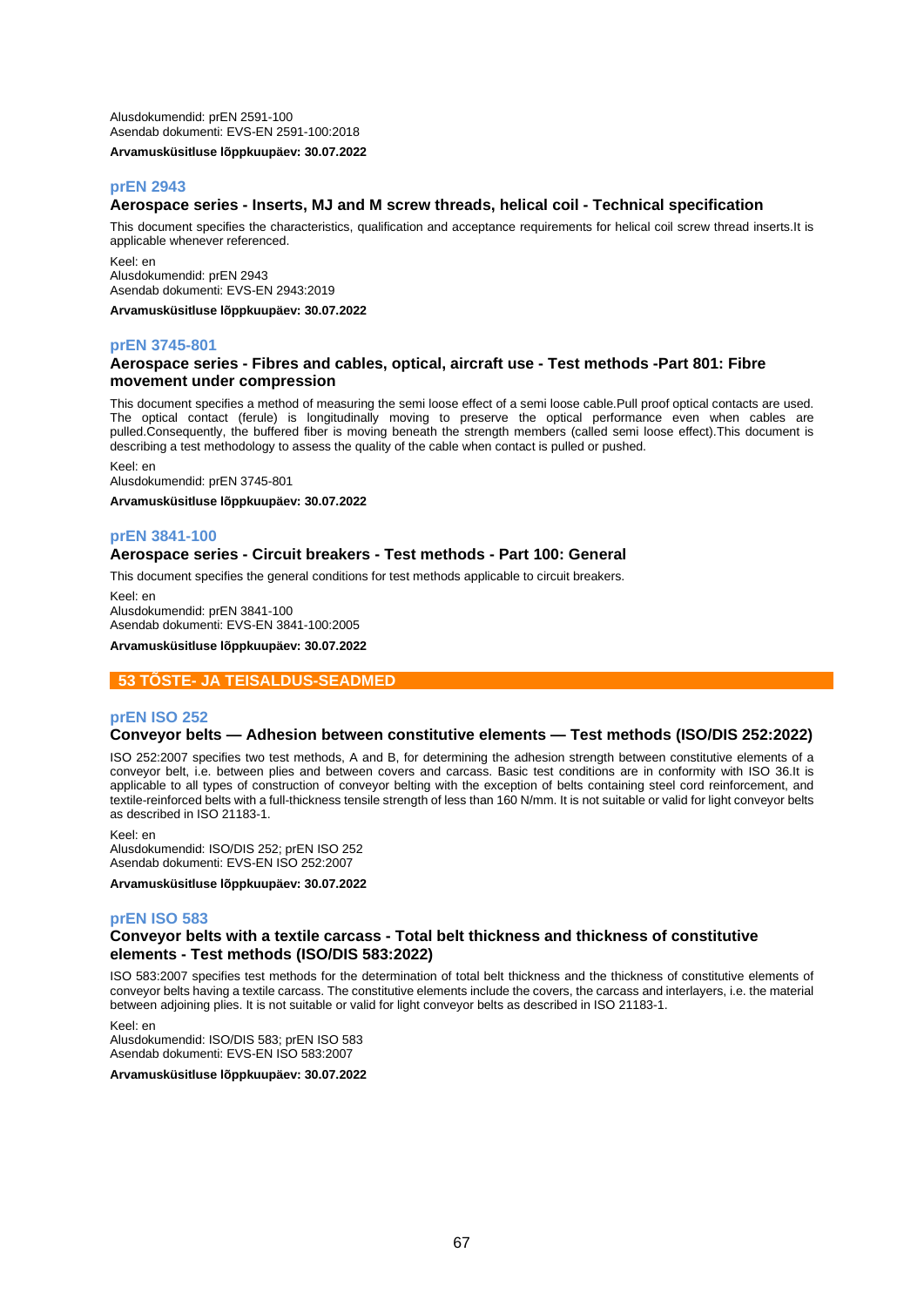## **59 TEKSTIILI- JA NAHATEHNOLOOGIA**

### **prEN 17848**

### **Leather - Chemicals - Quality control**

This guideline provides a list of recommended tests that can be used to assess the quality of chemicals used in tanning process.This guideline applies to chemicals whose application has the same effect on leather, grouped in families.

Keel: en

Alusdokumendid: prEN 17848

**Arvamusküsitluse lõppkuupäev: 30.07.2022**

### **prEN ISO 11936**

### **Leather - Determination of total content of certain bisphenols (ISO/DIS 11936:2022)**

This document is a method for determining the total content (solvent extractible) of the following bisphenols: — Bisphenol A -Bisphenol B — Bisphenol F — Bisphenol S This method requires the use of liquid chromatography (LC) with triple quadrupole mass spectrometer (MSMS) or with Diode Araay Detector (DAD) or FLD to identify and quantify the bisphenols.

Keel: en

Alusdokumendid: ISO/DIS 11936; prEN ISO 11936

**Arvamusküsitluse lõppkuupäev: 30.07.2022**

### **prEN ISO 9073-1**

### **Nowovens - Test methods - Part 1: Determination of mass per unit area (ISO/DIS 9073-1:2022)**

Measurement of the area and mass of a test piece and calculation of its mass per unit area in grams per square metre. In order to meet the specific needs of nonwovens, alternative requirements to those listed in ISO 3801 are specified in this part of ISO 9073. These are: a) a different sampling procedure; b) an alternative specification for dimensions of test piece; c) a greater accuracy for the balance.

Keel: en

Alusdokumendid: ISO/DIS 9073-1; prEN ISO 9073-1 Asendab dokumenti: EVS-EN 29073-1:2000

**Arvamusküsitluse lõppkuupäev: 30.07.2022**

### **prEN ISO 9073-3**

## **Nonwovens - Test methods - Part 3: Determination of tensile strength and elongation at break using the strip method (ISO/DIS 9073-3:2022)**

Application of a force longitudinally to a test piece of a specified length and width at a constant rate of extension. Determination of values for breaking strength and elongation from the recorded force-elongation curve. In order to meet the specific needs of nonwovens, alternative requirements to those listed in ISO 5081 are established in this part of ISO 9073. These are: a) a different sampling procedure; b) a constant rate of extension (100 mm/min).

Keel: en

Alusdokumendid: ISO/DIS 9073-3; prEN ISO 9073-3 Asendab dokumenti: EVS-EN 29073-3:2000

**Arvamusküsitluse lõppkuupäev: 30.07.2022**

## **65 PÕLLUMAJANDUS**

#### **prEN 17853**

### **Animal feeding stuffs: Methods of sampling and analysis - Determination of intact glucosinolates in rapeseed by LC-MS/MS**

This document describes a method for the determination of individual intact glucosinolates in rapeseedby high performance liquid chromatography (HPLC) coupled with tandem mass spectrometry(MS/MS). Progoitrin, gluconapin, glucobrassicanapin, glucobrassicin, nasturtiin, neoglucobrassicin and4-methoxyglucobrassicin are quantitatively determined. Other glucosinolates such as4-hydroxyglucobrassicin, glucnapoliferin, glucoalysin, can only be qualitatively detected whenanalytical standards become commercially available.The method has been in-house validated for rapeseeds in the range 0.05-60 mmol/kg for individualglucosinolates.

Keel: en Alusdokumendid: prEN 17853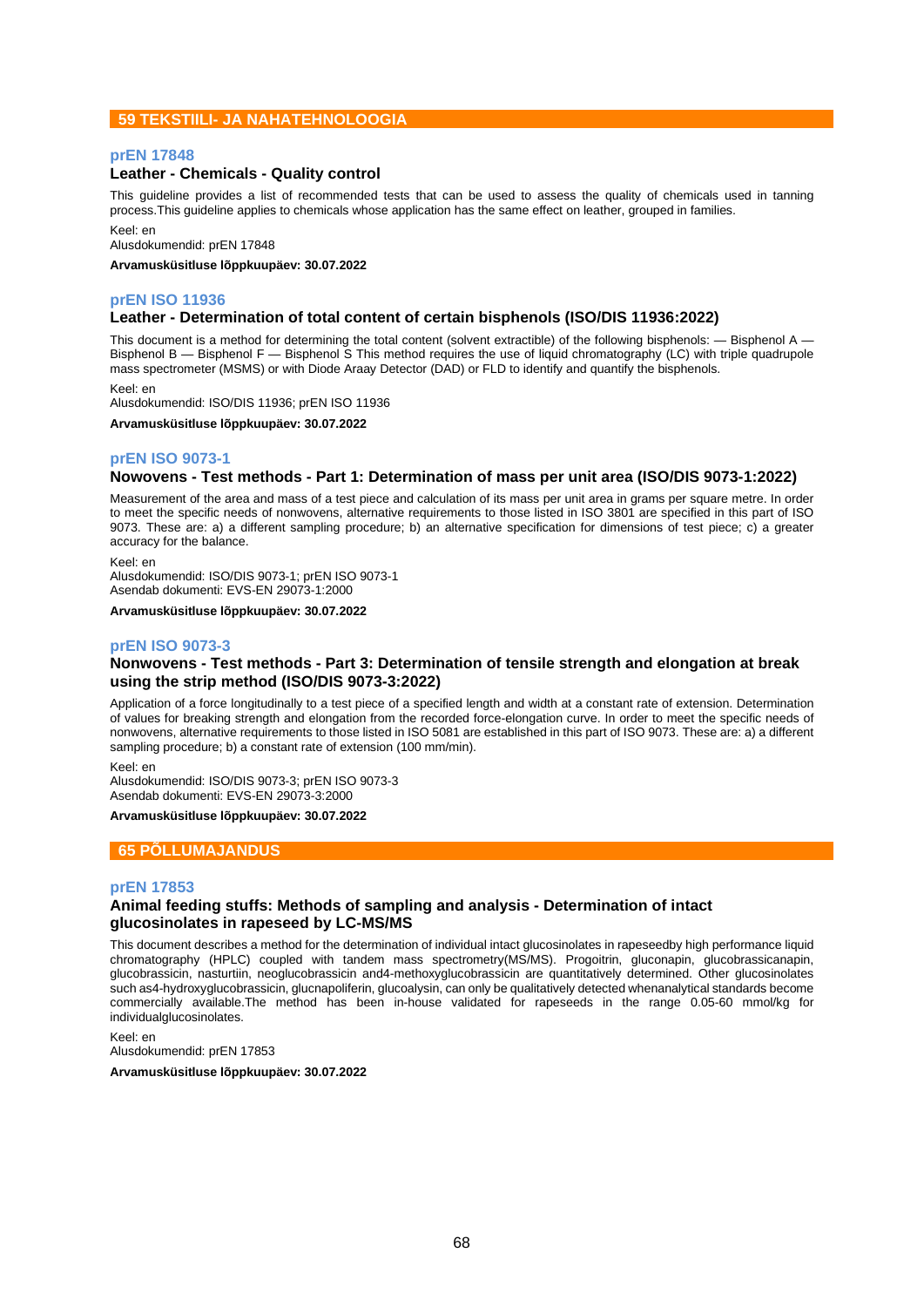## **67 TOIDUAINETE TEHNOLOOGIA**

### **prEN 17851**

## **Analysis of Foodstuffs - Determination of Ag, As, Cd, Co, Cr, Cu, Mn, Mo, Ni, Pb, Se, Tl, U and Zn in foodstuffs by inductively coupled plasma mass spectrometry (ICP-MS) after pressure digestion**

This document specifies a method for the determination of Ag, As, Cd, Co, Cr, Cu, Mn, Mo, Ni, Pb, Se, Tl, U and Zn in foodstuffs by ICP-MS after pressure digestion.The following foodstuffs were analysed for the elements listed in Table 1 in an interlaboratory study: Banana (deep-frozen), Cocoa powder, Wheat noodle powder, Currant nectar (deep-frozen), Milk powder, Oyster (dried), Celery (dried), Dogfish liver (dried), Liver (deep-frozen), Kale (dried).Table 1 - Rangea....

Keel: en Alusdokumendid: prEN 17851

**Arvamusküsitluse lõppkuupäev: 30.07.2022**

## **71 KEEMILINE TEHNOLOOGIA**

### **prEN 1405**

## **Chemicals used for treatment of water intended for human consumption - Sodium alginate**

This document is applicable to sodium alginate used for treatment of water intended for human consumption. It describes the characteristics of sodium alginate and specifies the requirements and the corresponding test methods for sodium alginate. It gives information on their use in water treatment.

Keel: en Alusdokumendid: prEN 1405 Asendab dokumenti: EVS-EN 1405:2009

**Arvamusküsitluse lõppkuupäev: 30.07.2022**

### **prEN 1407**

### **Chemicals used for treatment of water intended for human consumption - Anionic and nonionic polyacrylamides**

This document is applicable to anionic and non-ionic polyacrylamides used for treatment of water intended for human consumption. It describes the characteristics of anionic and non-ionic polyacrylamides and specifies the requirements and the corresponding test methods for anionic and non-ionic polyacrylamides. It gives information on their use in water treatment.

Keel: en Alusdokumendid: prEN 1407 Asendab dokumenti: EVS-EN 1407:2008

**Arvamusküsitluse lõppkuupäev: 30.07.2022**

### **prEN 1408**

### **Chemicals used for treatment of water intended for human consumption - Poly(diallyldimethylammonium chloride)**

This document is applicable to poly (diallyldimethylammonium chloride) used for treatment of water intended for human consumption. It describes the characteristics of poly (diallyldimethylammonium chloride) and specifies the requirements and the corresponding test methods for poly (diallyldimethylammonium chloride). It gives information on their use in water treatment.

Keel: en Alusdokumendid: prEN 1408 Asendab dokumenti: EVS-EN 1408:2008

**Arvamusküsitluse lõppkuupäev: 30.07.2022**

#### **prEN 1409**

## **Chemicals used for water treatment intended for human consumption - Polyamines**

This document is applicable to polyamines used for treatment of water intended for human consumption. It describes the characteristics of polyamines and specifies the requirements and the corresponding test methods for polyamines. It gives information on their use in water treatment.

Keel: en Alusdokumendid: prEN 1409 Asendab dokumenti: EVS-EN 1409:2008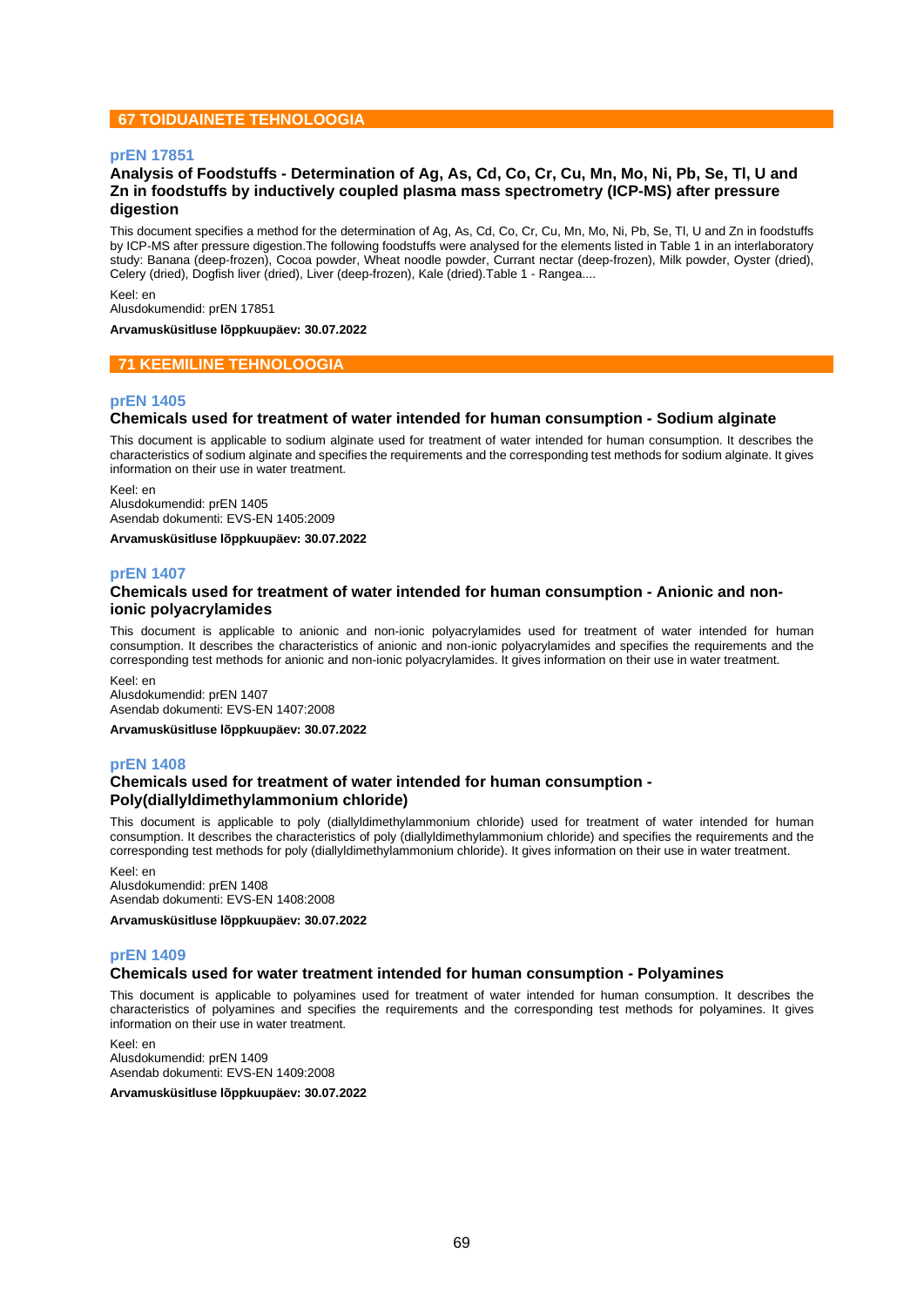### **prEN 1410**

## **Chemicals used for treatment of water intended for human consumption - Cationic polyacrylamides**

This document is applicable to cationic polyacrylamides used for treatment of water intended for human consumption. It describes the characteristics of cationic polyacrylamides and specifies the requirements and the corresponding test methods for cationic polyacrylamides. It gives information on their use in water treatment.

Keel: en Alusdokumendid: prEN 1410 Asendab dokumenti: EVS-EN 1410:2008

**Arvamusküsitluse lõppkuupäev: 30.07.2022**

#### **prEN 50436-1**

## **Alcohol interlocks - Test methods and performance requirements - Part 1: Instruments having a mouthpiece and measuring breath alcohol for drink-driving-offender programs and general preventive use**

This document specifies test methods and performance requirements for alcohol interlocks having a mouthpiece. It covers alcohol interlocks to be used in all general preventive programmes and those for drink driving offenders and legally regulated programmes monitored or controlled in a comparable way.This document can also be used for alcohol interlocks intended for other applications.This document is directed at test laboratories and manufacturers of alcohol interlocks. It defines requirements and test procedures for type testing.Several parameters (such as alcohol concentration or breath volume) are specified in this document for the purpose of type testing according to this document only. However, it can be necessary due to national regulations or depending on user requests to set the values of the prescribed parameters differently when the alcohol interlocks are in use.This document also applies to alcohol interlocks integrated into other control systems of the vehicle as well as to accessory devices connected to the alcohol interlock. This document does not apply to— instruments measuring the alcohol concentration in the ambient air in the vehicle,— alcohol interlocks not having a mouthpiece,— methods of installation ambient air in the vehicle,— alcohol interlocks not having a mouthpiece, vehicle.

Keel: en

Alusdokumendid: prEN 50436-1 Asendab dokumenti: EVS-EN 50436-1:2014 Asendab dokumenti: EVS-EN 50436-1:2014/AC:2016 Asendab dokumenti: EVS-EN 50436-2:2014 Asendab dokumenti: EVS-EN 50436-2:2014/A1:2015

**Arvamusküsitluse lõppkuupäev: 30.07.2022**

### **75 NAFTA JA NAFTATEHNOLOOGIA**

#### **prEN ISO 19901-4**

## **Petroleum and natural gas industries - Specific requirements for offshore structures - Part 4: Geotechnical design considerations (ISO/DIS 19901-4:2022)**

This document contains provisions for geotechnical engineering design that are applicable to a broad range of offshore structures, rather than to a particular structure type. This document outlines methods developed for the design of shallow foundations with an embedded length (L) to diameter (D) ratio L/D < 0,5, intermediate foundations, which typically have 0,5 < L/D < 10 (Clause 7), and long and flexible pile foundations with L/D > 10 (Clauses 8 and 9). This document also provides guidance on soil-structure interaction aspects for flowlines, risers and conductors (Clause 10) and anchors for floating facilities (Clause 11). This document contains brief guidance on site and soil characterization, and identification of hazards (Clause 6). NOTE ISO 19901-8 and 19901- 10 provide requirements and detailed guidance on these topics. This document does not address aspects of soil mechanics and geotechnical engineering that apply equally to offshore and onshore structures. Figure 1 set outs a high level typical workflow for design of offshore foundations with reference to other relevant ISO standards.

Keel: en

Alusdokumendid: ISO/DIS 19901-4; prEN ISO 19901-4 Asendab dokumenti: EVS-EN ISO 19901-4:2016

**Arvamusküsitluse lõppkuupäev: 30.07.2022**

## **77 METALLURGIA**

#### **prEN 16482**

## **Founding - Continuous cast iron bars**

This European Standard defines the grades of grey cast iron and spheroidal graphite cast iron bars, which have been produced by the continuous casting process.This European Standard specifies the characterizing properties of grey cast iron bars by either:a) the tensile strength measured on machined test pieces prepared from samples cut from the bars, orb) the hardness measured on the bars.If agreed by the manufacturer and the purchaser, the combination of both tensile strength from option a) and hardness from option b) may be specified.This European Standard specifies the characterizing properties of spheroidal graphite cast iron bars by the tensile strength measured on machined test pieces prepared from samples cut from the bars.This European Standard specifies 4 grades of grey cast iron and 14 grades of spheroidal graphite cast iron by a classification based on tensile strength and 4 grades of grey cast iron by a classification based on Brinell hardness.This European Standard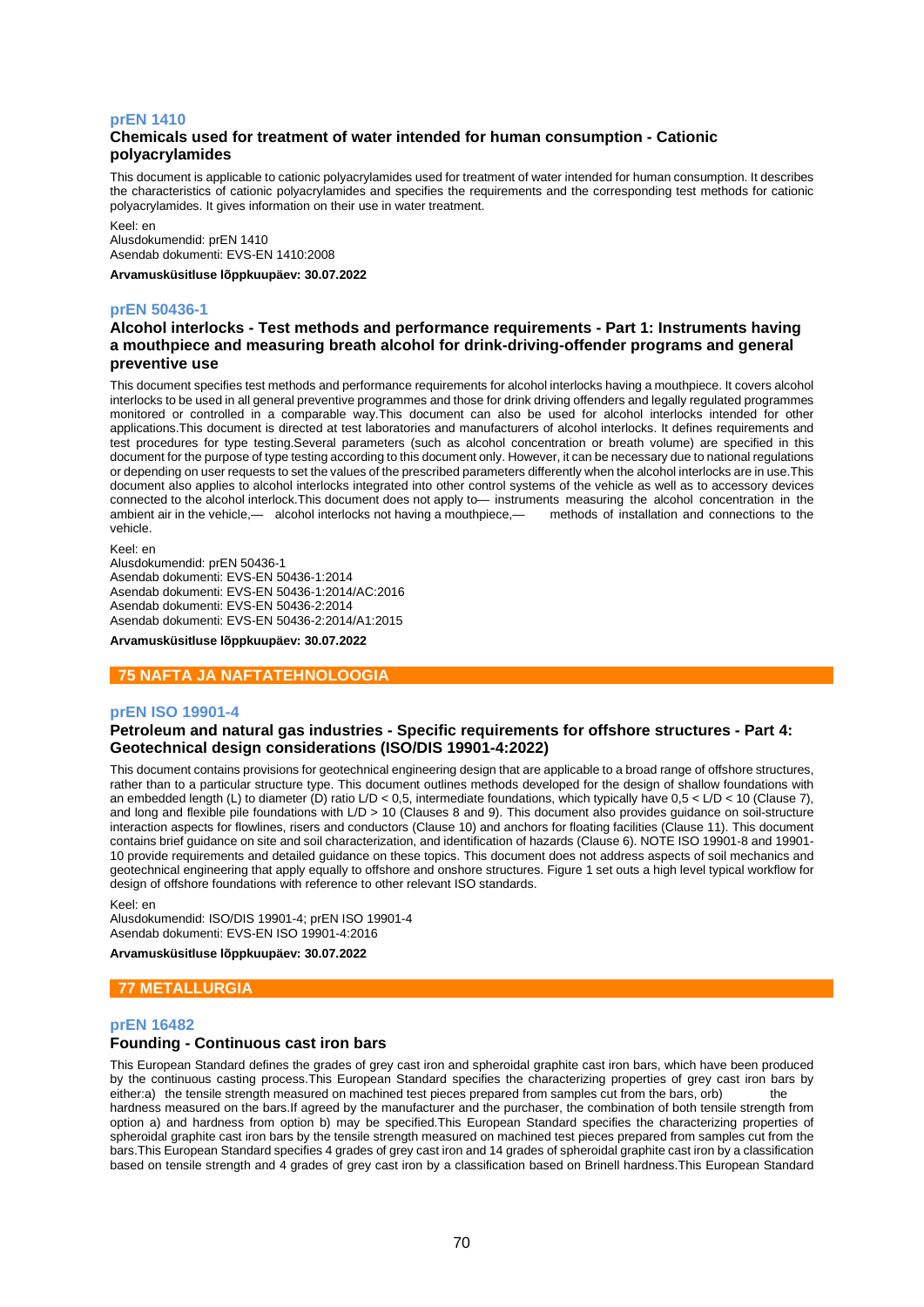specifies also the straightness of the bars.This European Standard does not cover technical delivery conditions for iron castings (see EN 1559 1 [1] and EN 1559 3 [2]).

Keel: en Alusdokumendid: prEN 16482 Asendab dokumenti: EVS-EN 16482:2014

**Arvamusküsitluse lõppkuupäev: 30.07.2022**

## **prEN ISO 4491-2**

## **Metallic powders - Determination of oxygen content by reduction methods - Part 2: Loss of mass on hydrogen reduction (hydrogen loss) (ISO/DIS 4491-2:20022)**

This document specifies a method for the determination of the relative loss of mass which a metallic powder undergoes when heated in a stream of pure dry hydrogen under specified conditions.The purpose of this test is to evaluate a chemical powder characteristic which is of importance to the powder metallurgical industry. The test is not intended as a means for the determination of the content of specific elements. (See Annex A and ISO 4491-1.)The test method is applicable to unalloyed, partially alloyed and completely alloyed powders of the metals listed in table 1 (see 6.1). It is not applicable to lubricated powders or to mixtures of metal powders.The results can be influenced by the presence of reducible, oxidizable or volatile metals, metalloids or compounds (see Annex A). The results obtained on such powders shall be used with caution and their interpretation shall be subject to agreement between supplier and user.

Keel: en

Alusdokumendid: ISO/DIS 4491-2; prEN ISO 4491-2 Asendab dokumenti: EVS-EN ISO 4491-2:2000

#### **Arvamusküsitluse lõppkuupäev: 30.07.2022**

### **91 EHITUSMATERJALID JA EHITUS**

### **prEN 16687**

## **Construction products: Assessment of release of dangerous substances - Terminology**

This document defines terms used in the field of the assessment of the release, and the content, of dangerous substances from/in construction products.The terms are classified under the following main headings: - Terms related to products and substances (general; soil, groundwater and surface water; indoor air); - Terms related to sampling and sample preparation; - Terms related to test procedures and test results (general; soil, groundwater and surface water; indoor air, radiation). An alphabetical index is provided. NOTE Further terms generally concerning the development and application of technical specifications for construction products which fall under the scope of the construction products regulation (CPR) are listed in Annex A; their definitions are given in a Glossary by the European Commission, DG Enterprise and Industry (2014).

Keel: en Alusdokumendid: prEN 16687 Asendab dokumenti: EVS-EN 16687:2015

**Arvamusküsitluse lõppkuupäev: 30.07.2022**

## **prEN 1838**

### **Lighting applications - Emergency lighting**

This standard specifies the luminous requirements for emergency escape lighting and standby lighting systems installed in premises or locations where such systems are required. It is principally applicable to locations where the public or workers have access.

Keel: en Alusdokumendid: prEN 1838 Asendab dokumenti: EVS-EN 1838:2013

**Arvamusküsitluse lõppkuupäev: 30.07.2022**

## **prEN 50172**

## **Emergency escape lighting systems**

New edition of EN 50172 Keel: en Alusdokumendid: prEN 50172 Asendab dokumenti: EVS-EN 50172:2005

**Arvamusküsitluse lõppkuupäev: 30.07.2022**

## **prEN IEC 62561-5:2022**

## **Lightning protection system components (LPSC) - Part 5: Requirements for earth electrode inspection housings and earth electrode seals**

This part of IEC 62561 specifies the requirements and tests for earth electrode inspection housings (earth housing) installed in the earth and for earth electrode seals.Lightning protection system components (LPSC) may also be suitable for use in hazardous atmospheres. There are therefore additional requirements when installing l the components under such conditions.NOTE Different requirements and test procedures are given in EN 124 and EN 1253 (all parts).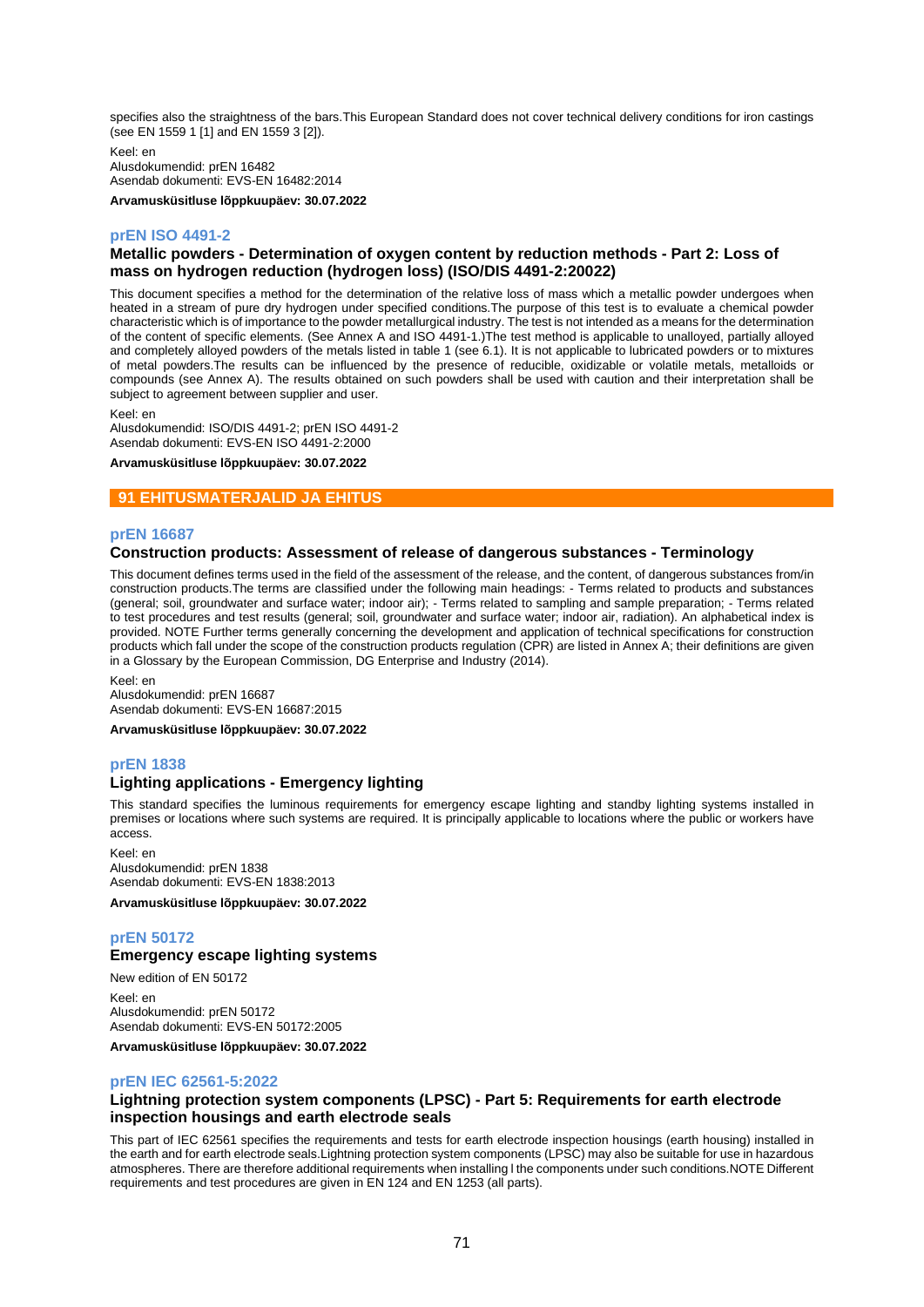Keel: en Alusdokumendid: 81/697/CDV; prEN IEC 62561-5:2022 Asendab dokumenti: EVS-EN 62561-5:2017

**Arvamusküsitluse lõppkuupäev: 30.07.2022**

## **97 OLME. MEELELAHUTUS. SPORT**

### **prEN 17861**

## **Resilient, textile, laminate and modular mechanical locked floor coverings - Circular Economy - Terms and definitions**

This document defines terms regarding circular economy that are used by the flooring sector.

Keel: en Alusdokumendid: prEN 17861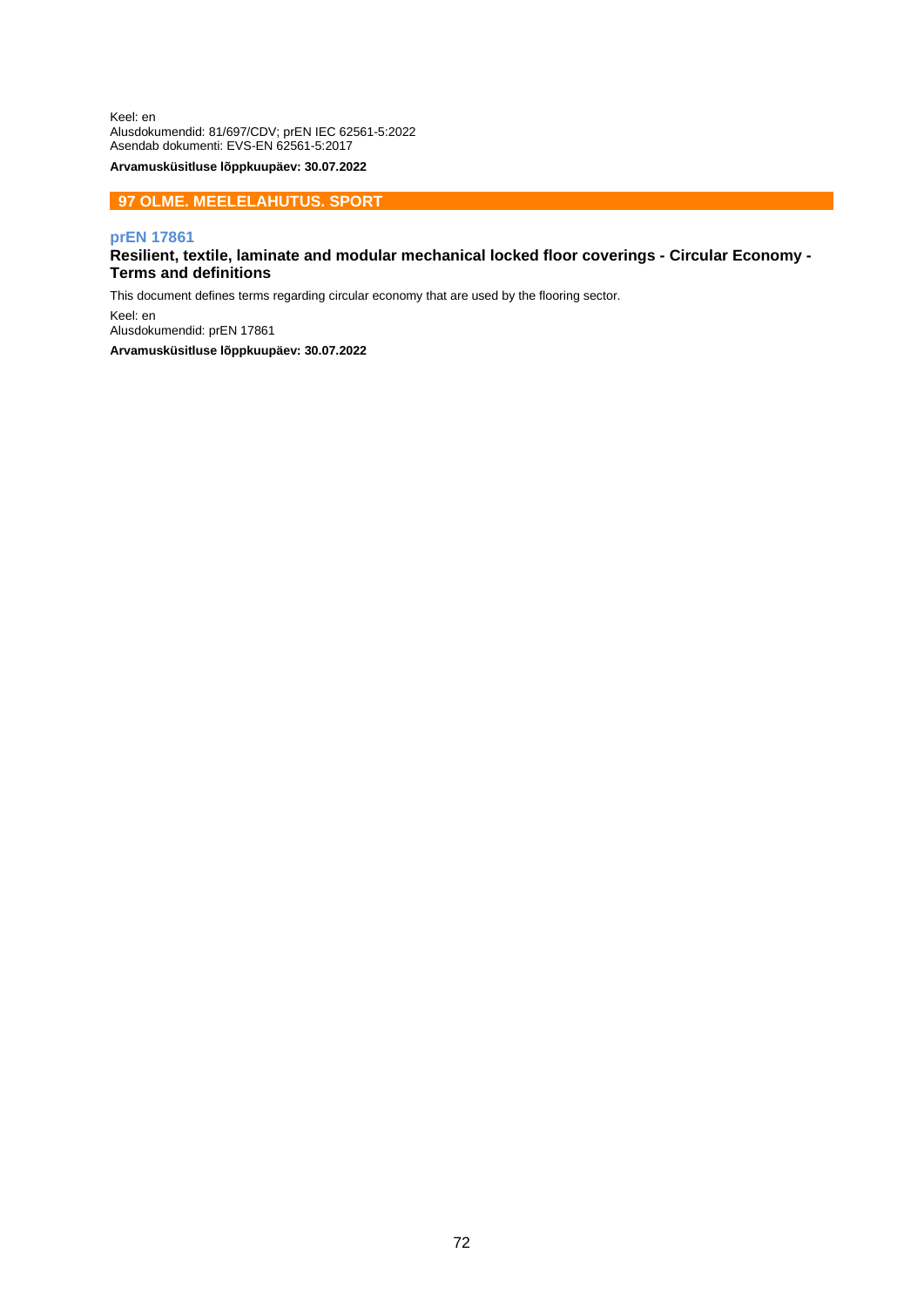# **TÕLKED KOMMENTEERIMISEL**

Allpool on toodud teave kommenteerimisetappi jõudnud eesti keelde tõlgitavate Euroopa või rahvusvaheliste standardite ja standardilaadsete dokumentide kohta ja inglise keelde tõlgitavate algupäraste Eesti standardite ja dokumentide kohta.

Tõlkekavanditega saab tutvuda ja kommentaare esitada Eesti Standardimis- ja Akrediteerimiskeskuse veebilehel asuvas kommenteerimisportaalis[: https://www.evs.ee/kommenteerimisportaal/](https://www.evs.ee/kommenteerimisportaal/)

Igal kuul uuendatav teave eestikeelsena avaldatavate Eesti standardite kohta, sh eeldatavad kommenteerimise ja avaldamise tähtpäevad, on leitav Eesti Standardimis- ja Akrediteerimiskeskuse veebilehel avaldatavas[t standardimisprogrammist.](https://www.evs.ee/et/standardimisprogramm)

#### **EVS 943:2021**

#### **Petroleum Products. Fuels (Class F). Distillate and Residual Fuels. Specification of Estonian Shale Oil**

Seda Eesti standardit rakendatakse kukersiitpõlevkivist utmise teel toodetud vedelkütustele. Selle standardi mõistes käsitletakse Eesti põlevkiviõli kahe keemistemperatuurist sõltuva fraktsioonina (keemistemperatuur määratakse katsemeetodiga EVS-EN ISO<br>3405):— kergfraktsioon (normaalkeemistemperatuuride vahemik 30 °C kuni 210 °C);— kesk-raskfraktsioo 3405):— kergfraktsioon (normaalkeemistemperatuuride vahemik 30 °C kuni 210 °C);— kesk-raskfraktsioon (normaalkeemistemperatuur üle 150 °C).Selles Eesti standardis määratletakse põlevkiviõli eri fraktsioonide peamiste tunnussuuruste vahemikud (tihedus, viskoossus, elementkoostis, tuhasus jm) ja katsemeetodid nende tunnussuuruste määramiseks.

Keel: en

**Kommenteerimise lõppkuupäev: 30.06.2022**

#### **EVS-EN 10250-4:2021**

#### **Terasest vabasepised üldiseks insenertehniliseks otstarbeks. Osa 4: Roostevabad terased**

See dokument spetsifitseerib ferriit-, martensiit-, austeniit- ja austeniit-ferriitstruktuuriga roostevabast terasest vabasepiste, sepistatud varraste ja rõngavaltspinkides eelsepistatud ja viimistletud toodete tehnilised tarnenõuded.MÄRKUS Enamus standardi EN 10250 selles osas loetletud teraseid on identsed standardites EN 10088-3 ja EN 10028 7 spetsifitseeritud terastega ning üksikasjalikumat teavet omaduste kohta on esitatud nendes Euroopa standardites.Üldine teave tehniliste tarnetingimuste kohta on esitatud standardis EN 10021.

Keel: et Alusdokumendid: EN 10250-4:2021

**Kommenteerimise lõppkuupäev: 30.06.2022**

### **EVS-EN 12504-4:2021**

#### **Konstruktsiooni betooni katsetamine. Osa 4: Ultraheliimpulsi kiiruse määramine**

See dokument spetsifitseerib meetodi ultraheli piki- või põiklaine impulsside levimiskiiruse määramiseks mitmesugustes rakendustes kasutatavas kivistunud betoonis.

Keel: et Alusdokumendid: EN 12504-4:2021

**Kommenteerimise lõppkuupäev: 30.06.2022**

#### **EVS-EN ISO 17201-3:2019**

#### **Akustika. Lasketiirude müra. Osa 3: Helileviku arvutused**

Selles dokumendis täpsustatakse meetodid ühe lasu tulistamisheli ekspositsioonitaseme prognoosimiseks antud vastuvõtupunktis. Antakse suunised muude akustiliste indeksite arvutamiseks heli ekspositsioonitaseme põhjal. Prognoos põhineb energiaallika suudmenurgast toimuvast detonatsioonist lähtuva energia jaotumisel vastavalt ISO 17201-1 määratlusele või arvutusel, kasutades ISO 17201-2 väärtusi.See dokument kehtib 20 mm kaliibrilist väiksemate relvade või väiksema kui 50 g TNT-ga ekvivalentsete lõhkelaengute korral vahekaugustel, kus tipprõhk, sealhulgas lendkeha heli osakaal, on väiksem kui 1 kPa (154 dB).MÄRKUS Kehtida võivad rangemad riiklikud või muud regulatsioonid.

Keel: et

Alusdokumendid: ISO 17201-3:2019; EN ISO 17201-3:2019

**Kommenteerimise lõppkuupäev: 30.06.2022**

#### **EVS-EN ISO 8501-3:2008**

#### **Terassubstraatide ettevalmistamine enne värvide ja seotud toodete pealekandmist - Pinna puhtuse visuaalne hindamine - Osa 3: Keeviste, servade ja pinnadefektidega muude alade ettevalmistustasemed**

See ISO 8501 osa kirjeldab keeviste, servade ja muude alade ettevalmistusastmeid defektidega teraspindadel. Sellised defektid võivad ilmneda enne ja/või pärast abrasiivset jugapuhastusprotsessi.Standardi ISO 8501 selles osas antud ettevalmistustasemed on selleks, et teha defektidega teraspinnad, sealhulgas keevitatud ja valmistatud pinnad, sobivaks värvide ja seotud toodete pealekandmiseks.

Keel: et Alusdokumendid: ISO 8501-3:2006; EN ISO 8501-3:2007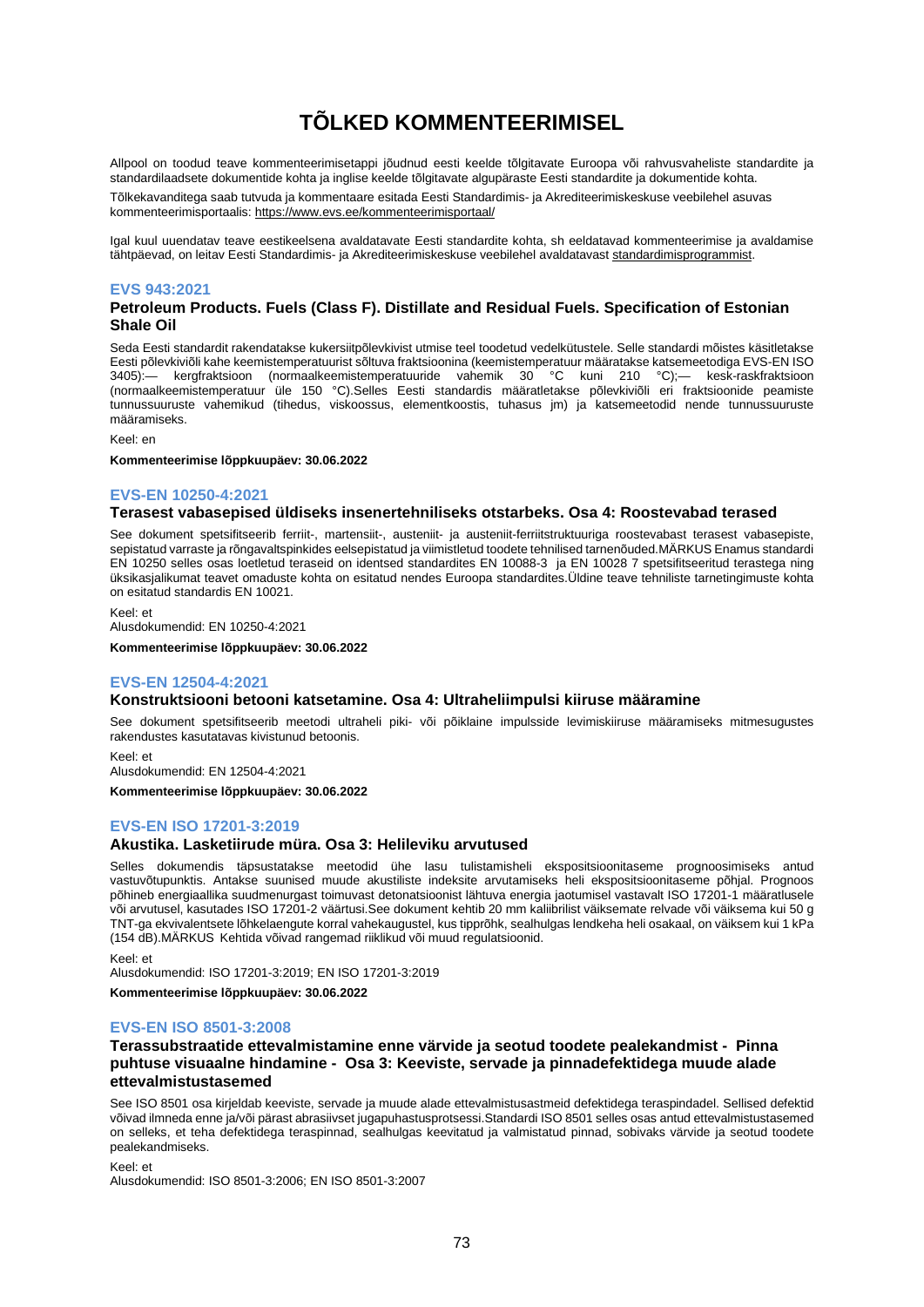#### **Kommenteerimise lõppkuupäev: 30.06.2022**

#### **prEN 351-1**

#### **Puidu ja puittoodete vastupidavus. Kaitsevahendiga immutatud täispuit. Osa 1: Kaitsevahendi läbitavuse ja sissejäävuse liigitus**

See standardi EN 351 osa loob liigituse kaitseimmutatud puidule kaitsevahendi läbitavuse järgi ja annab juhised sissejäävuse liigitamiseks. Neid saab kasutada alusena eri toodete kaitseimmutuste määratlemiseks.See standardi EN 351 osa määratleb terminoloogia, mida määratleja peab kasutama kaitseimmutuse spetsifikatsiooni või tootestandardi ettevalmistamisel. See ise ei ole immutuse spetsifikatsioon.See standardi EN 351 osa on rakendatav kaitseimmutatud täispuidust toodangule, kaasa arvatud liimpuidule, mis on sobiv kasutamiseks nendes kasutustingimustes, mis on määratletud standardi EN 335 kasutusklassidega. See ei rakendu kasutuses oleva immutatud puidu mingile järgnevale kontrollile.MÄRKUS 1 Liimpuit ei ole sobilik kasutamiseks mageega merevees.See standardi EN 351 osa on rakendatav puidu kaitseks puitu hävitavate ja puitu moonutavate seente, putukate ja mereorganismide vastu.MÄRKUS 2 Kaitse puitu moonutavate seente eest on valikuline omadus, mida kontrollitakse standardi EN 599-1 kohase testimisega.See standardi EN 351 osa ei käsitle immutatud puidu teisi omadusi, näiteks lõhna, kokkusobivust teiste materjalidega nagu kinnitusvahendite korrodeerivust. Samuti ei käsitle see standard mingeid omadusi tervise, ohutuse ja keskkonna vaatepunktist.See standardi EN 351 osa ei rakendu puidule, mida on immutatud koostistega, mida on rakendatud kasutuses olevale puidule olemasoleva seen- või putukkahjustuse kõrvaldamiseks või ohjeldamiseks või maltspuidu värvusriket põhjustava seene või värskelt raiutud puidus olevate putukate kahjustuste ärahoidmiseks.Lisa A (teatmelisa) sisaldab otsustusprotsessi kaitseimmutuse nõuete täpsustamiseks.Lisa B (teatmelisa) annab märgistussüsteemi näite.

Keel: et

Alusdokumendid: prEN 351-1

**Kommenteerimise lõppkuupäev: 30.06.2022**

#### **prEN 360**

#### **Kukkumisvastased isikukaitsevahendid. Sissetõmbavad kukkumist pidurdavad vahendid**

Selles dokumendis täpsustatakse nõuded, katsemeetodid, märgistus, tootja kasutusjuhised ja teave sissetõmbavate kukkumist pidurdavate vahendite (SKPV-d) kohta ning see hõlmab ühe ja kahe sissetõmmatava turvaliiniga SKPV-sid, mis on osa mõnest standardiga EN 363:2018 hõlmatud kukkumist pidurdavast süsteemist.Seda Euroopa standardit ei kohaldata ühe ja kahe turvaliiniga SKPV-dele, mida kasutatakse spordi- või huvitegevuses.

Keel: et

Alusdokumendid: prEN 360

**Kommenteerimise lõppkuupäev: 30.06.2022**

#### **prEVS-EN 10250-1**

#### **Terasest vabasepised üldiseks insenertehniliseks otstarbeks. Osa 1: Üldised nõuded**

See dokument määrab kindlaks üldised tehnilised tarnetingimused vabasepistele, sepistatud varrastele ja eelsepistatud ning rõngavaltspinkides viimistletud toodetele, mis on mõeldud üldiseks kasutamiseks.Üldine teave tehniliste tarnetingimuste kohta on esitatud standardis EN 10021.

Keel: et Alusdokumendid: EN 10250-1:2022

**Kommenteerimise lõppkuupäev: 30.06.2022**

#### **prEVS-EN 10250-2**

#### **Terasest vabasepised üldiseks insenertehniliseks otstarbeks. Osa 2: Legeerimata kvaliteet- ja eriterased**

See dokument spetsifitseerib tehnilised tarnenõuded avatud vabasepistele, sepistatud varrastele ja rõngavaltspinkides eelsepistatud ja viimistletud toodetele, mis on valmistatud legeerimata kvaliteediga terasest ja eriterasest ning mis tarnitakse normaliseeritud, normaliseeritud ja noolutatud (tempered), karastatud ja noolutatud või lõõmutatud (annealed) seisundis. Enamik selles dokumendis loetletud teraseid, mille omadused on karastatud ja noolutatud seisundis, paksusega kuni 160 mm, on identsed standardites EN ISO 683-1 ja EN ISO 683-2 spetsifitseeritud terastega ning nendes standardites on esitatud põhjalikum teave karastuvuse ja tehnoloogiliste omaduste kohta. Üldine teave tehniliste tarnetingimuste kohta on esitatud standardis EN 10021.

Keel: et

Alusdokumendid: EN 10250-2:2022

**Kommenteerimise lõppkuupäev: 30.06.2022**

#### **prEVS-EN 10250-3**

#### **Terasest vabasepised üldiseks insenertehniliseks otstarbeks. Osa 3: Legeeritud eriterased**

See dokument spetsifitseerib tehnilised tarnenõuded vabasepistele, sepistatud varrastele ja rõngavaltspinkides eelsepistatud ja viimistletud toodetele, mis on valmistatud legeeritud eriterasest ning mis tarnitakse karastatud ja noolutatud seisundis. Enamik selles dokumendis loetletud teraseid on identsed standardites EN ISO 683-1 ja EN ISO 683-2 spetsifitseeritud terastega ning nendes standardites on esitatud põhjalikum teave karastuvuse ja tehnoloogiliste omaduste kohta.Üldine teave tehniliste tarnetingimuste kohta on esitatud standardis EN 10021.

Keel: et Alusdokumendid: EN 10250-3:2022

**Kommenteerimise lõppkuupäev: 30.06.2022**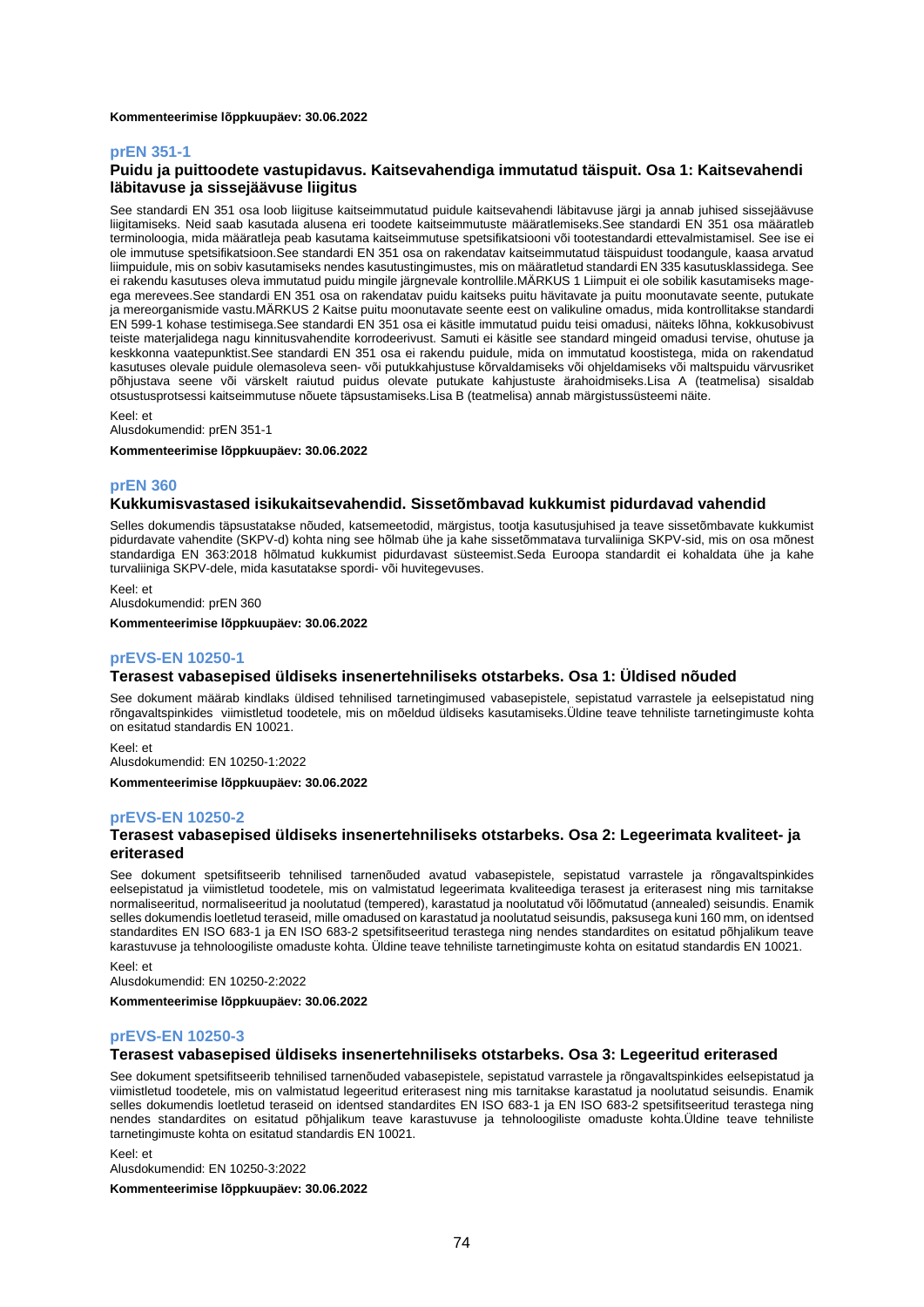# **ALGUPÄRASTE STANDARDITE JA STANDARDILAADSETE DOKUMENTIDE KOOSTAMINE**

Allpool on toodud teave eelmise EVS Teataja avaldamise järel Eesti Standardimis- ja Akrediteerimiskeskusele esitatud algupäraste standardite ja standardilaadsete dokumentide koostamis-, muutmis- ja uustöötlusettepanekute kohta, millega algatatakse Eesti algupärase dokumendi koostamise protsess.

Rohkem infot koostatava dokumendi kohta saab EVS-i standardiosakonnast: [standardiosakond@evs.ee.](mailto:standardiosakond@evs.ee)

Igal kuul uuendatav teave eestikeelsena avaldatavate Eesti standardite kohta, sh eeldatavad kommenteerimise ja avaldamise tähtpäevad, on leitav Eesti Standardimis- ja Akrediteerimiskeskuse veebilehel avaldatavas[t standardimisprogrammist.](https://www.evs.ee/et/standardimisprogramm)

## **FprEN 1993-1-1/prNA**

## **Eurokoodeks 3: Teraskonstruktsioonide projekteerimine. Osa 1-1: Üldreeglid ja reeglid hoonete projekteerimiseks. Rahvuslik lisa**

**Eurocode 3: Design of steel structures - Part 1-1: General rules and rules for buildings**

Rahvuslik lisa standardile EVS-EN 1993-1-1:2005.

Täiendab rahvuslikult dokumenti: prEN 1993-1-1 Koostamisettepaneku esitaja: EVS/TK 13

#### **prEVS 945**

## **Reovee väikepuhasti projekteerimine (kuni 1000ie) Design of Small Sewage Treatment Plant (up to 1000ie)**

Juhised reovee väikepuhasti projekteerimiseks, ehitamiseks ja opereerimiseks.

Koostamisettepaneku esitaja: MTÜ Eesti Veevarustuse ja Kanalisatsiooni Inseneride Selts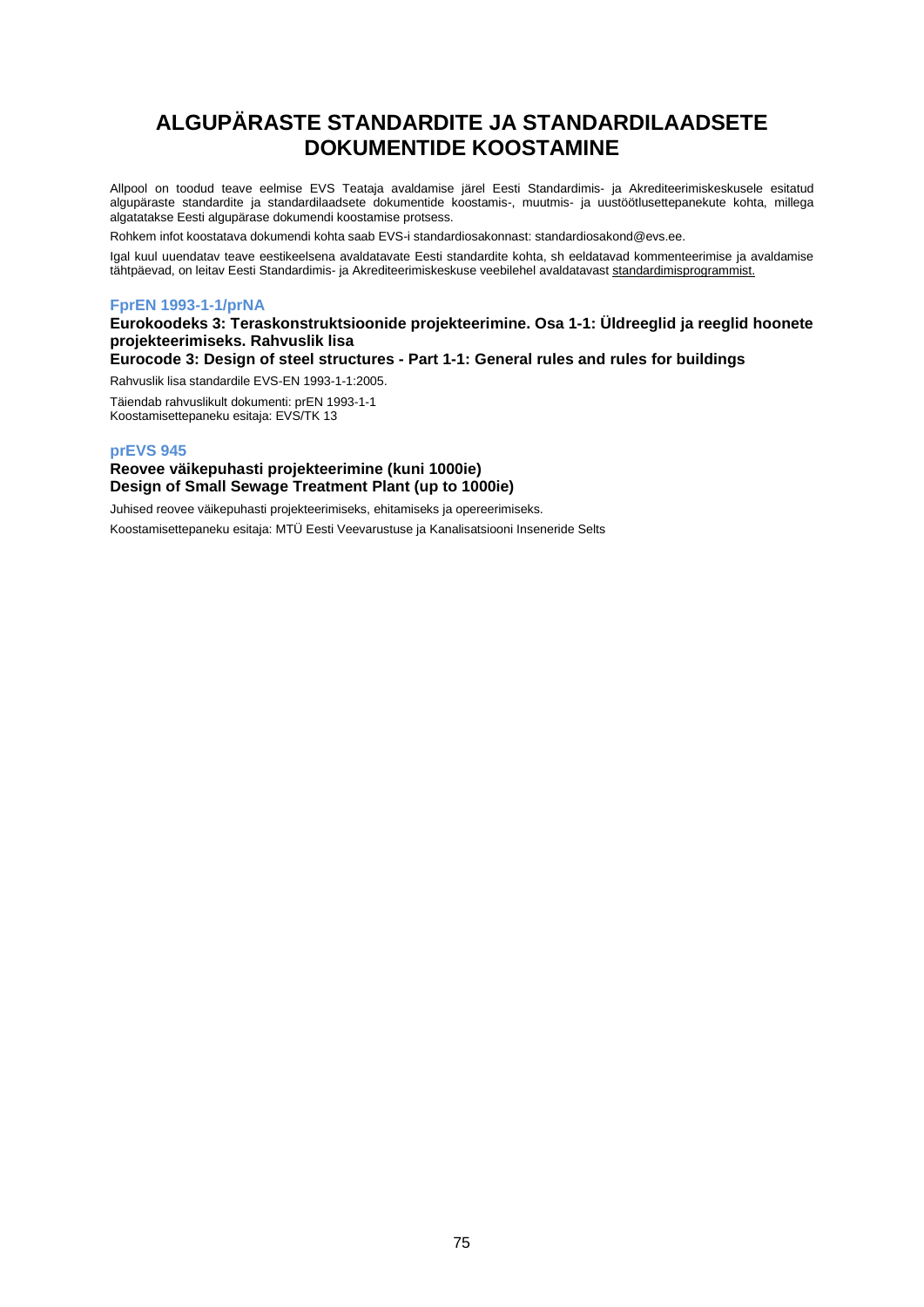# **ALGUPÄRASTE STANDARDITE KEHTIVUSE PIKENDAMINE**

Eesti standardite ülevaatuse tulemusena on pikendatud järgmiste standardite kehtivus:

### **EVS 904:2017**

#### **Hajusallikate heitkoguste mõõtmine. Tööstushooned ja loomalaudad Determination of diffusive emissions by measurements - Industrial halls and livestock farming**

Standardis käsitletakse tööstushoonete ja loomalautade hajusheidete mõõtemeetodeid. Hetkelise heitkoguse mõõtmiseks lubatakse kasutada otsest ja kaudset meetodit.Standard ei käsitle hoonete või lautade ümbruse juurde kuuluvatelt pindadelt pärinevaid hajusaid heitkoguseid, samuti hajusaid peenosakeste heitkoguseid.Selle standardi käsitlemine eeldab standardi EVS 892 tundmist.

Kehtima jätmise alus: EVS/TK 28 otsus 07.04.2022 2-5/19 ja teade pikendamisküsitlusest 18.04.2022 EVS Teatajas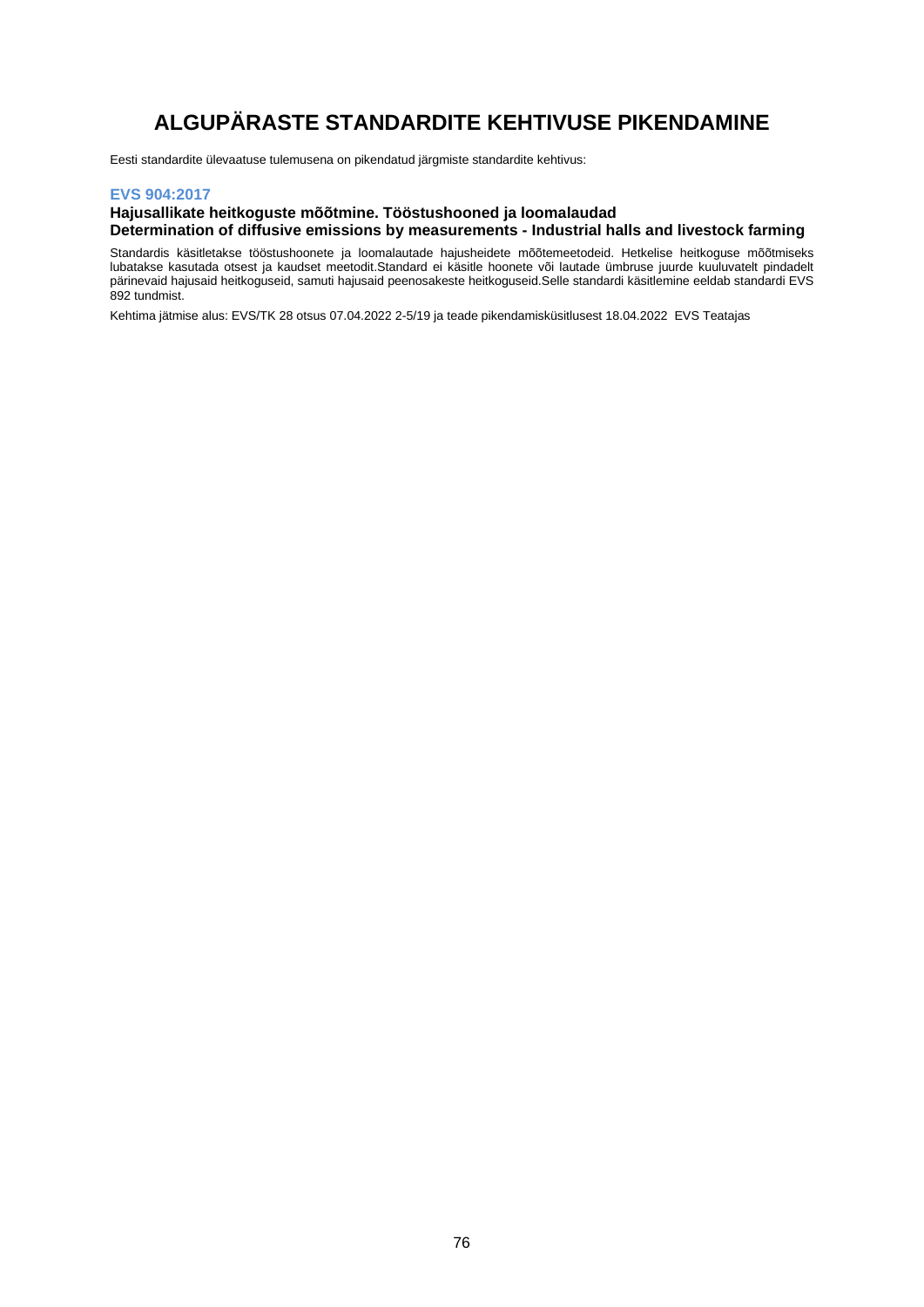# **TÜHISTAMISKÜSITLUS**

Selles rubriigis avaldame teavet Euroopa standardimisorganisatsioonides algatatud Euroopa standardite tühistamisküsitluste kohta ning rahvusvahelise alusstandardiga Eesti standardite ja Eesti algupäraste dokumentide tühistamisküsitluste kohta. Küsitluse eesmärk on välja selgitada, kas allpool nimetatud standardite ja standardilaadsete dokumentide jätkuv kehtimine Eesti ja/või Euroopa standardina/dokumendina on vajalik.

Allviidatud standardite ja dokumentide kehtivana hoidmise vajalikkusest palume teavitada EVS-i standardiosakonda (standardiosakond@evs.ee).

#### **EVS-EN 50216-10:2009**

**Power transformer and reactor fittings - Part 10: Oil-to-air heat exchangers**

EN 50216-10 describes oil-to-air heat exchangers that means a heat exchanger for the cooling of the transformer oil using a forced oil circuit and a forced air circuit. The oil-to-air heat exchangers are not included in the scope of the Pressure Equipment Directive 97/23/EC according to Article 1, § 3.12. This standard establishes essential dimensions and the requirements to ensure interchangeability and adequate mounting of the oil-to-air heat exchangers.

Keel: en

Alusdokumendid: EN 50216-10:2009 Tühistamisküsitluse lõppkuupäev: 30.06.2022

### **EVS-EN 50216-11:2008**

#### **Power transformer and reactor fittings -- Part 11: Oil and winding temperature indicators**

EN 50216-11 covers oil temperature and winding temperature (thermal image) indicators of the interchangeable mechanical (not electronic) type with contacts for use with liquid immersed power transformers and reactors for indoor or outdoor installation. This standard defines the characteristics of the instruments in order to ensure the interchangeability achieving the same performance. Except where otherwise specified or implied herein, oil and winding temperature indicators shall comply with the requirements of EN 50216-1.

Keel: en Alusdokumendid: EN 50216-11:2008 Tühistamisküsitluse lõppkuupäev: 30.06.2022

### **EVS-EN 50216-12:2011**

#### **Power transformer and reactor fittings - Part 12: Fans**

EN 50216-12 deals with fans for oil-to-air coolers used for transformers as well as fans used for blowing out radiators. Only fans operating axially are dealt with in this standard specification. This standard specification defines the dimensions and requirements for ensuring fan interchangeability and uniform fan assembly.

Keel: en Alusdokumendid: EN 50216-12:2011 Tühistamisküsitluse lõppkuupäev: 30.06.2022

#### **EVS-EN 50216-2:2003**

#### **Power transformer and reactor fittings - Part 2: Gas and oil actuated relay for liquid immersed transformers and reactors with conservator**

This standard covers the gas and oil operated relay protection device for liquid immersed power transformers and reactors with expansion tank and intended for indoor or outdoor installation.

Keel: en Alusdokumendid: EN 50216-2:2002 Tühistamisküsitluse lõppkuupäev: 30.06.2022

#### **EVS-EN 50216-2:2003/A1:2003**

#### **Power transformer and reactor fittings - Part 2: Gas and oil actuated relay for liquid immersed transformers and reactors with conservator**

This standard covers the gas and oil operated relay protection device for liquid immersed power transformers and reactors with expansion tank and intended for indoor or outdoor installation.

Keel: en

Alusdokumendid: EN 50216-2:2002/A1:2002 Tühistamisküsitluse lõppkuupäev: 30.06.2022

#### **EVS-EN 50216-3:2003**

### **Power transformer and reactor fittings - Part 3: Protective relay for hermetically sealed liquidimmersed transformers and reactors without gaseous cushion**

EN 50216-3 applies to protective relays for hermetically liquid-immersed transformers, complying with the EN 60076 series, and reactors, complying with EN 60289, without gaseous cushions for indoor or outdoor installation.

Keel: en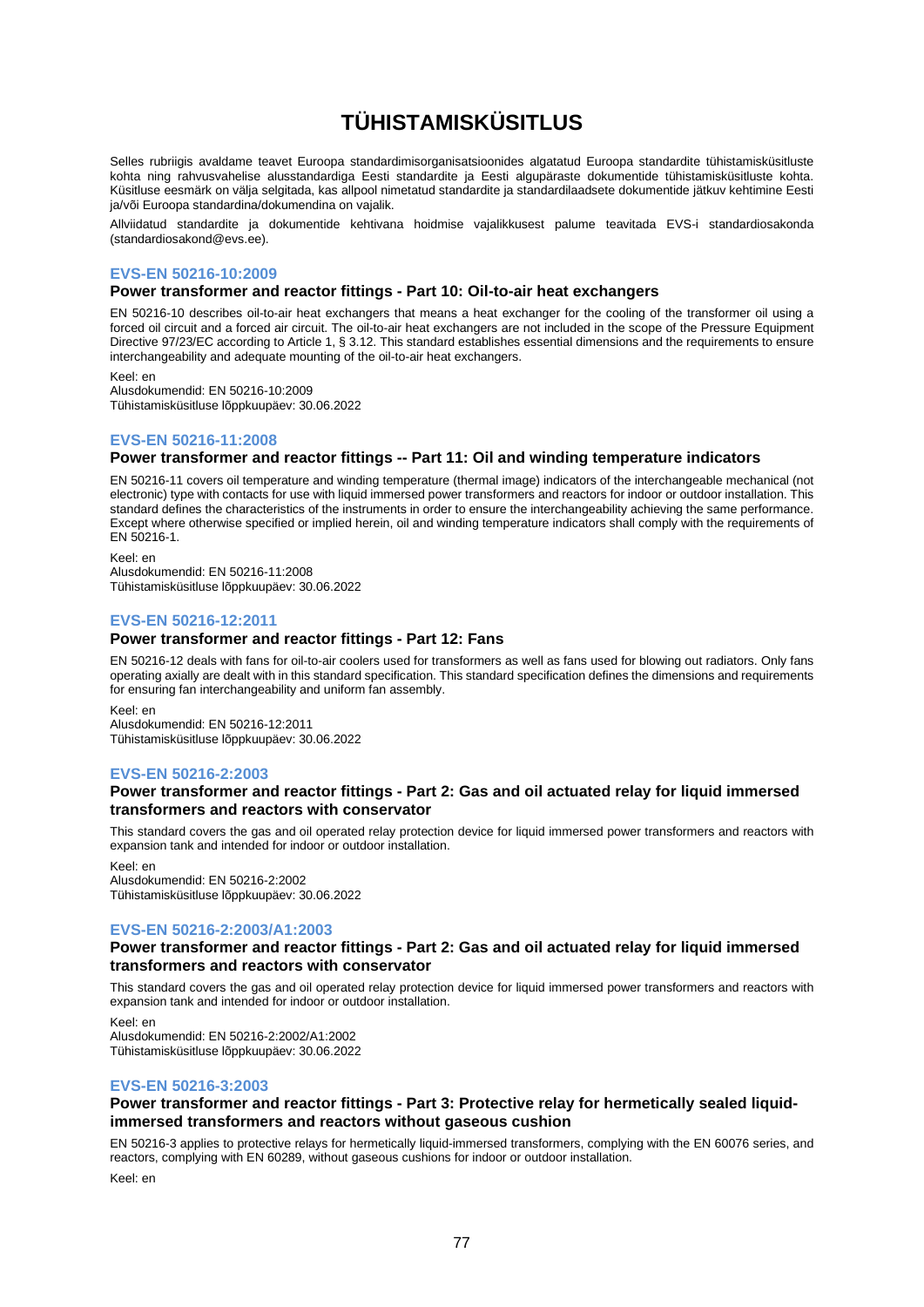Alusdokumendid: EN 50216-3:2002 Tühistamisküsitluse lõppkuupäev: 30.06.2022

#### **EVS-EN 50216-3:2003/A2:2006**

#### **Power transformer and reactor fittings - Part 3: Protective relay for hermetically sealed liquidimmersed transformers and reactors without gaseous cushion**

EN 50216-3 applies to protective relays for hermetically liquid-immersed transformers, complying with the EN 60076 series, and reactors, complying with EN 60289, without gaseous cushions for indoor or outdoor installation.

Keel: en Alusdokumendid: EN 50216-3:2002/A2:2006 Tühistamisküsitluse lõppkuupäev: 30.06.2022

#### **EVS-EN 50216-4:2015**

#### **Power transformer and reactor fittings - Part 4: Basic accessories (earthing terminal, drain and filling devices, thermometer pocket, wheel assembly)**

This part of EN 50216 specifies basic accessories of transformers / reactors, such as thermometer pockets, to be used for liquid immersed transformers, earth terminals; to be used for liquid immersed and dry-type transformers, draining plugs, to be used for liquid immersed distribution transformers, filling openings, to be used for liquid immersed distribution transformers, rollers, choice and distance to be used for liquid immersed and dry-type transformers. After agreement between purchaser and manufacturer, this part of EN 50216 may still be applicable either as a whole or in part to large power transformers or special transformers.

Keel: en

Alusdokumendid: EN 50216-4:2015 Tühistamisküsitluse lõppkuupäev: 30.06.2022

#### **EVS-EN 50216-5:2003**

#### **Power transformer and reactor fittings - Part 5: Liquid level, pressure devices and flow indicators**

This specification for liquid level indicators, forms of part 5 of EN 50216 "Power transformer and reactor fittings". This specification does not purport to include all the necessary provisions of a contract. Except where otherwise specified or implied herein, liquid level indicators shall comply with the requirements of EN 50216-1 "General".

Keel: en

Alusdokumendid: EN 50216-5:2002 Tühistamisküsitluse lõppkuupäev: 30.06.2022

### **EVS-EN 50216-5:2003/A2:2008**

#### **Power transformer and reactor fittings -- Part 5: Liquid level, pressure and flow indicators, pressure relief devices and dehydrating breathers**

This specification for liquid level indicators, forms of part 5 of EN 50216 "Power transformer and reactor fittings". This specification does not purport to include all the necessary provisions of a contract. Except where otherwise specified or implied herein, liquid level indicators shall comply with the requirements of EN 50216-1 "General".

Keel: en

Alusdokumendid: EN 50216-5:2002/A2:2005+AC:2006 Tühistamisküsitluse lõppkuupäev: 30.06.2022

### **EVS-EN 50216-5:2003/A3:2006**

#### **Power transformer and reactor fittings -- Part 5: Liquid level, pressure and flow indicators, pressure relief devices and dehydrating breathers**

This specification for liquid level indicators, forms of part 5 of EN 50216 "Power transformer and reactor fittings". This specification does not purport to include all the necessary provisions of a contract. Except where otherwise specified or implied herein, liquid level indicators shall comply with the requirements of EN 50216-1 "General".

Keel: en Alusdokumendid: EN 50216-5:2002/A3:2006 Tühistamisküsitluse lõppkuupäev: 30.06.2022

### **EVS-EN 50216-6:2003**

#### **Power transformer and reactor fittings - Part 6: Cooling equipment -Removable radiators for oil-immersed transformers**

This specification for oil pressure gauges and differential pressure gauges forms part 6 of EN 50216 "Power transformer and reactor fittings". This specification does not purport to include all the necessary provisions of a contract. Except where otherwise specified or implied herein, oil pressure gauges and differential pressure gauges shall comply with the requirements of EN 50216- 1 "General".

Keel: en Alusdokumendid: EN 50216-6:2002 Tühistamisküsitluse lõppkuupäev: 30.06.2022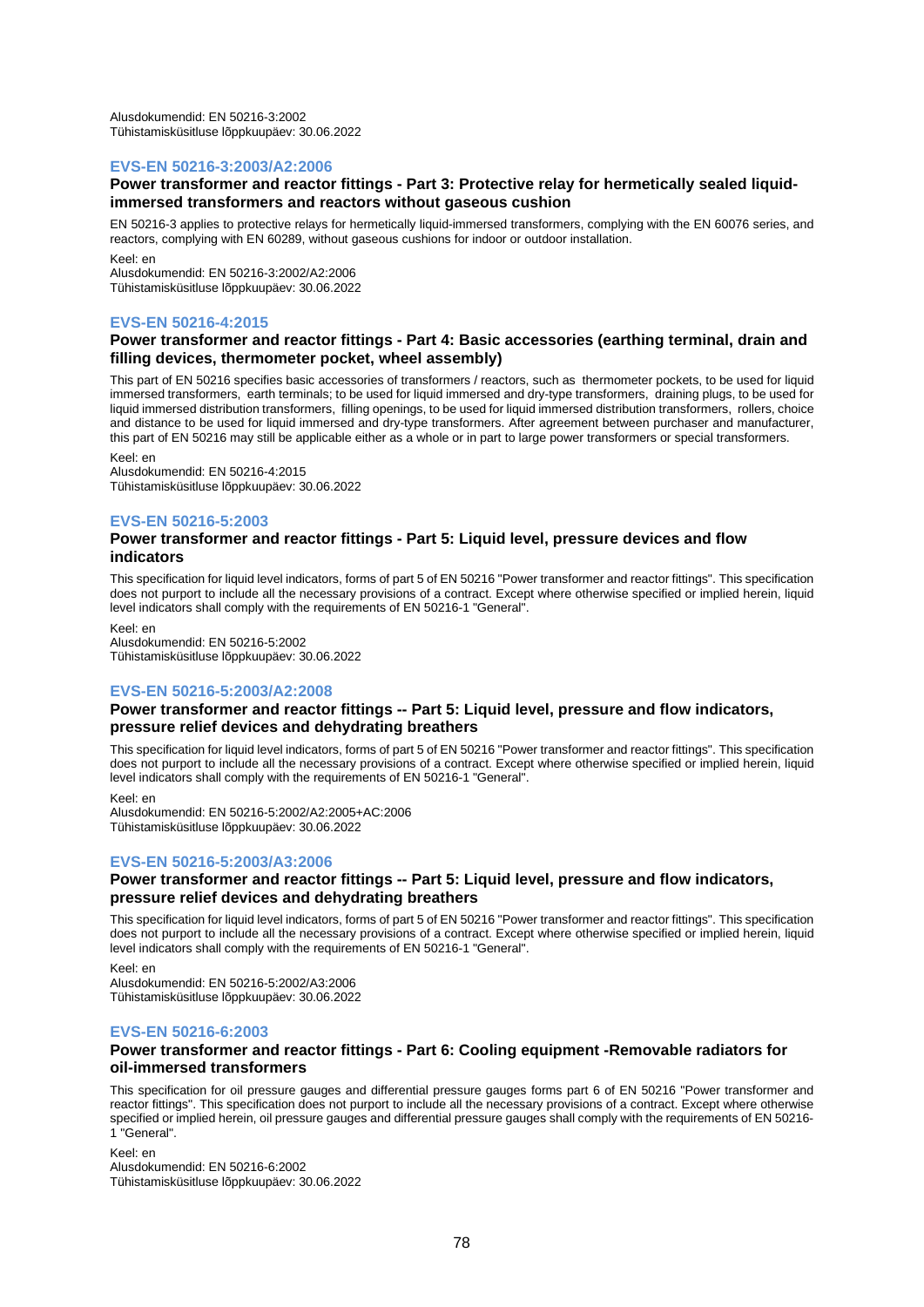#### **EVS-EN 50216-7:2003**

#### **Power transformer and reactor fittings - Part 7: Electric pumps for transformer oil**

This standard specifies the earthing terminals for immersed and dry-type transformers from 50 kVA to 10000 kVA. This standard specifies the shape and the dimensions of different earthing terminals. The device shall ensure continuous electrical conductivity. There are two types, according to the practice of different countries.

Keel: en

Alusdokumendid: EN 50216-7:2002 Tühistamisküsitluse lõppkuupäev: 30.06.2022

#### **EVS-EN 50216-8:2005**

#### **Power transformer and reactor fittings Part 8: Butterfly valves for insulating liquid circuits**

This standard covers the butterfly valves used on the pipelines, in which the insulating liquid of power transformers or reactors flows, in order to allow the replacement of components, without removing the whole or a large amount of the insulating liquid from the conservator and the tank.

Keel: en Alusdokumendid: EN 50216-8:2005 Tühistamisküsitluse lõppkuupäev: 30.06.2022

#### **EVS-EN 50216-8:2005/A1:2006**

#### **Power transformer and reactor fittings Part 8: Butterfly valves for insulating liquid circuits**

This standard covers the butterfly valves used on the pipelines, in which the insulating liquid of power transformers or reactors flows, in order to allow the replacement of components, without removing the whole or a large amount of the insulating liquid from the conservator and the tank.

Keel: en Alusdokumendid: EN 50216-8:2005/A1:2006 Tühistamisküsitluse lõppkuupäev: 30.06.2022

#### **EVS-EN 50216-9:2009**

## **Power transformer and reactor fittings - Part 9: Oil-to-water heat exchanger**

EN 50216-9 deals with oil-to-water heat exchangers that means a heat exchanger for the cooling of the transformer oil using a forced oil circuit and a forced water circuit. The oil-side of the oil-to-water heat exchangers is not included in the scope of the Pressure Equipment Directive 97/23/EC according to Article 1, § 3.12. The water-side falls into Article 3, § 3 of the Pressure Equipment Directive, therefore the rating plate must not contain a CE sign according to Article 15 of the Pressure Equipment Directive. This standard establishes essential dimensions and the requirements to ensure interchangeability and adequate mounting of the oil-to-water heat exchangers.

Keel: en Alusdokumendid: EN 50216-9:2009 Tühistamisküsitluse lõppkuupäev: 30.06.2022

#### **EVS-EN 61784-5-3:2014**

#### **Industrial communication networks - Profiles - Part 5-3: Installation of fieldbuses - Installation profiles for CPF 3**

IEC 61784-5-3:2013 specifies the installation profiles for CPF 3 (PROFIBUS/PROFINET). Each CP installation profile is specified in a separate annex of this standard. The IEC 61784 series is produced to facilitate the use of communication networks in industrial control systems. This third edition cancels and replaces the second edition published in 2010 and constitutes a technical revision. It includes the following changes: - an addition of 4-pair cabling, - an addition of the connector M12 X-Coding, - an addition of the definition of end-to-end links, - a revision of Table C.17 and - a formula for the NEXT limits of end-to-end links. This standard is to be used in conjunction with IEC 61918:2013.

Keel: en

Alusdokumendid: IEC 61784-5-3:2013; EN 61784-5-3:2013 Tühistamisküsitluse lõppkuupäev: 30.06.2022

#### **EVS-EN 61952:2008**

#### **Insulators for overhead lines - Composite line post insulators for A.C. systems with a nominal voltage greater than 1 000 V - Definitions, test methods and acceptance criteria**

This International Standard applies to composite line post insulators consisting of a load-bearing cylindrical insulating solid core consisting of fibres – usually glass – in a resin-based matrix, a housing (outside the insulating core) made of polymeric material and end fittings permanently attached to the insulating core. Composite line post insulators covered by this standard are subjected to cantilever, tensile and compressive loads, when supporting the line conductors. They are intended for use on a.c. overhead lines with a rated voltage greater than 1 000 V and a frequency not greater than 100 Hz. The object of this standard is – to define the terms used, – to prescribe test methods, – to prescribe acceptance or failure criteria. This standard does not include requirements dealing with the choice of insulators for specific operating conditions.

Keel: en

Alusdokumendid: IEC 61952:2008; EN 61952:2008 Tühistamisküsitluse lõppkuupäev: 30.06.2022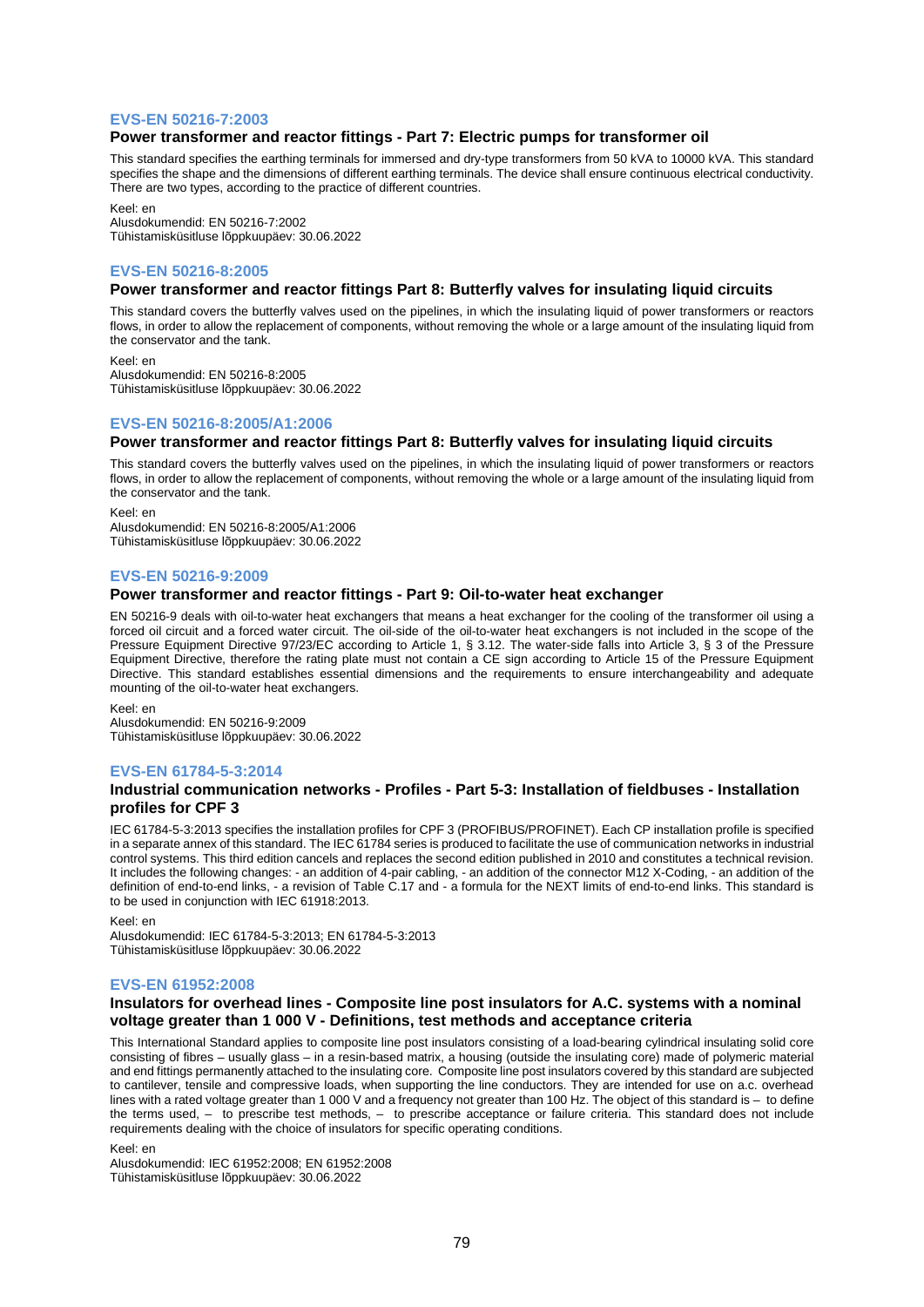# **TEADE EUROOPA STANDARDI OLEMASOLUST**

Selles rubriigis avaldame teavet Euroopa standardite ja CENELEC-i harmoneerimisdokumentide kohta, mille on Eesti Standardimis- ja Akrediteerimiskeskusele kättesaadavaks teinud Euroopa standardimisorganisatsioonid, ja mille Eesti standardina avaldamiseks on vajalik täiendav ettevalmistusaeg. Selliste teadete avaldamine võib olla vajalik, et tagada Euroopa standardite jõustumine Eesti standardina samal ajal nii eesti- kui ka ingliskeelsena.

Igal kuul uuendatav teave eestikeelsena avaldatavate Eesti standardite kohta, sh eeldatavad kommenteerimise ja avaldamise tähtpäevad, on leitav Eesti Standardimis- ja Akrediteerimiskeskuse veebilehel avaldatavast [standardimisprogrammist.](https://www.evs.ee/et/standardimisprogramm) Lisateave standardiosakonnast[: standardiosakond@evs.ee.](mailto:standardiosakond@evs.ee)

### **EN IEC 61557-3:2022**

**Elektriohutus madalpingevõrkudes vahelduvpingega kuni 1000 V ja alalispingega kuni 1500 V. Kaitsesüsteemide katsetus-, mõõte- ja seireseadmed. Osa 3: Rikkesilmuse näivtakistus Electrical safety in low voltage distribution systems up to 1 000 V AC and 1 500 V DC - Equipment for testing, measuring or monitoring of protective measures - Part 3: Loop impedance**

Eeldatav avaldamise aeg Eesti standardina 07.2022

#### **EN IEC 61557-7:2022**

**Elektriohutus madalpingevõrkudes vahelduvpingega kuni 1000 V ja alalispingega kuni 1500 V. Kaitsesüsteemide katsetus-, mõõte- ja seireseadmed. Osa 7: Faasijärjestus Electrical safety in low voltage distribution systems up to 1 000 V a.c. and 1 500 V d.c. - Equipment for testing, measuring or monitoring of protective measures - Part 7: Phase sequence**

Eeldatav avaldamise aeg Eesti standardina 07.2022

#### **HD 60364-5-53:2022**

**Low-voltage electrical installations - Part 5-53: Selection and erection of electrical equipment - Switchgear and controlgear**

Eeldatav avaldamise aeg Eesti standardina 07.2022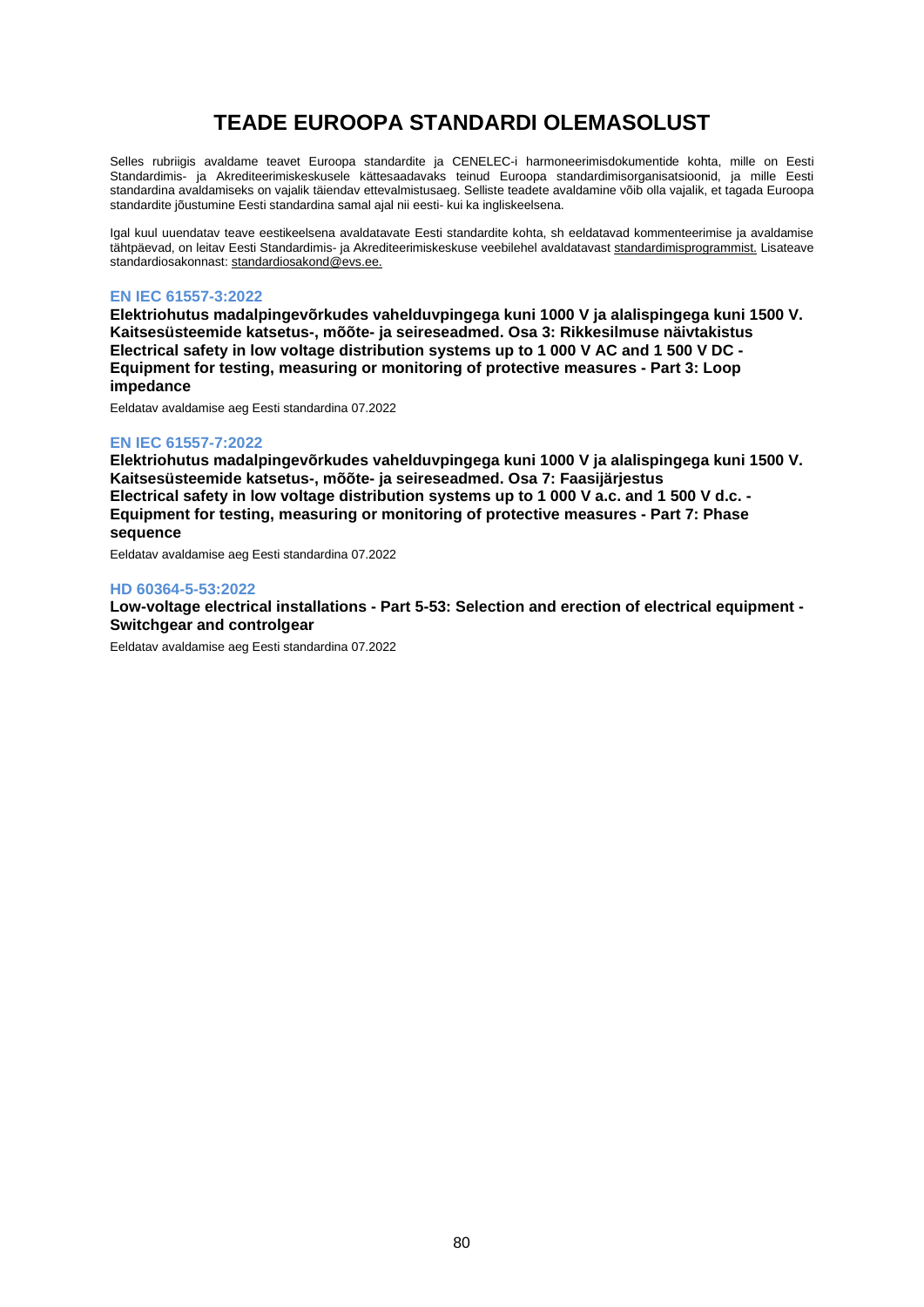# **UUED EESTIKEELSED STANDARDID JA STANDARDILAADSED DOKUMENDID**

Igal kuul uuendatav teave eestikeelsena avaldatavate Eesti standardite kohta, sh eeldatavad kommenteerimise ja avaldamise tähtpäevad, on leitav Eesti Standardimis- ja Akrediteerimiskeskuse veebilehel avaldatavas[t standardimisprogrammist.](https://www.evs.ee/et/standardimisprogramm)

#### **EVS-EN 17529:2022**

### **Lõimeline ja vaikeline andmekaitse ja privaatsus Data protection and privacy by design and by default**

Dokument määratleb lõimelise ja vaikelise andmekaitse ja privaatsuse (LVAKP1) nõuded tootjatele ja teenustajatele evitamiseks oma toodete ja teenuste varases arendusjärgus, s.o enne iga konkreetse rakenduse integreerimist või sõltumata selle integratsioonist, eesmärgiga tagada [toodete ja teenuste] võimalikult kõrge privaatsusvalmidus. Dokument on kohaldatav kõigis ärisektorites, sh turbetööstuses.

#### **EVS-EN ISO 17639:2022**

**Metalsete materjalide keevisõmbluste purustav katsetamine. Keevisõmbluste makroskoopiline ja mikroskoopiline uuring Destructive tests on welds in metallic materials - Macroscopic and microscopic examination of** 

**welds (ISO 17639:2022)**

See dokument annab soovitused makroskoopilise ja mikroskoopilise uuringu peamiste eesmärkide, katse protseduuri ja katsekehade ettevalmistamise kohta.

### **EVS-EN ISO 41011:2018**

**Kinnisvarakeskkonna korraldus. Sõnavara Facility management - Vocabulary (ISO 41011:2017)**

See dokument määratleb kinnisvarakeskkonna korralduses kasutatavate standardite terminid.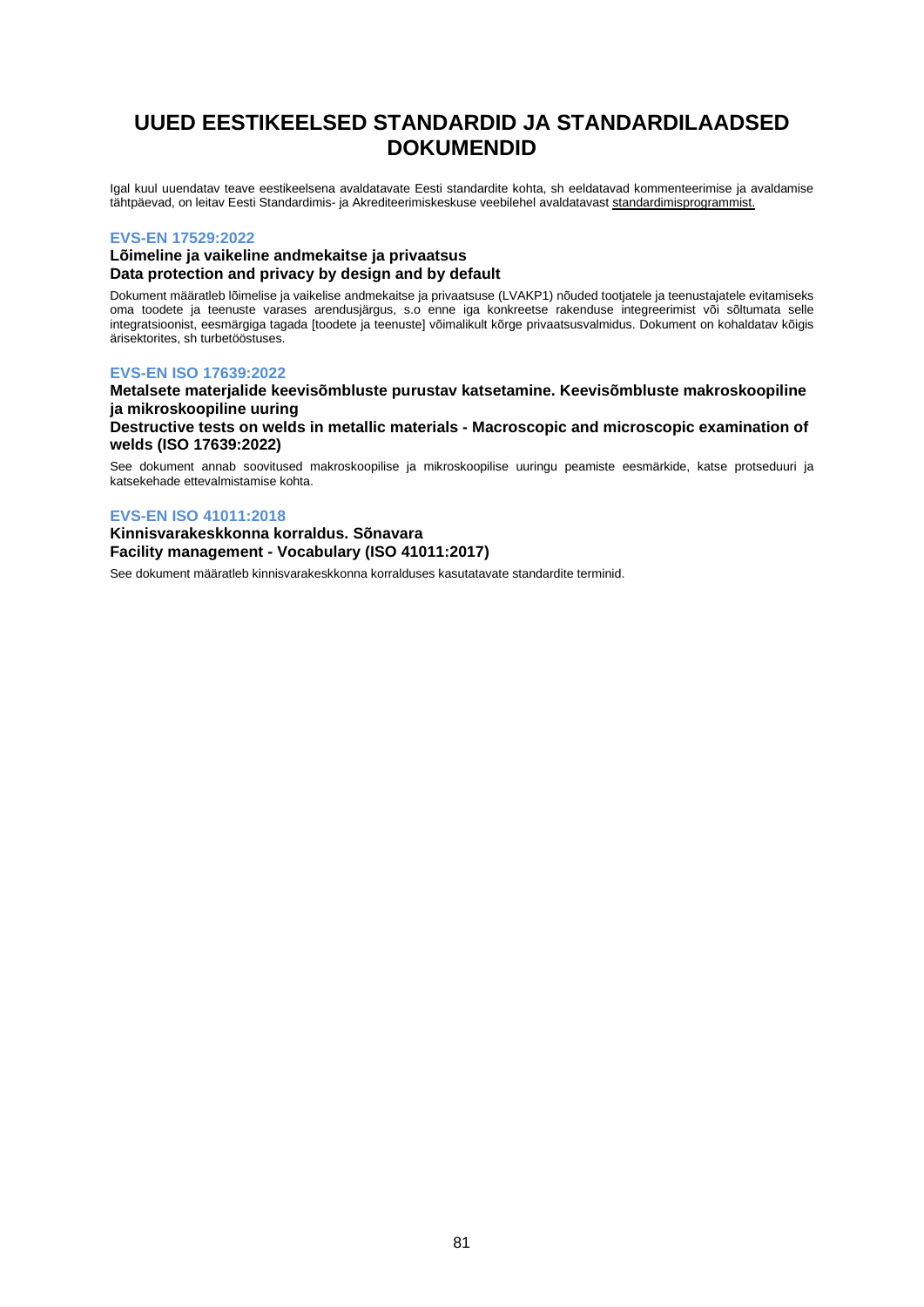# **STANDARDIPEALKIRJADE MUUTMINE**

Selles jaotises avaldame infot Eesti standardite eesti- ja ingliskeelsete pealkirjade muutmise kohta ja ingliskeelsete pealkirjade tõlkimise kohta.

Lisainformatsioon või ettepanekud standardipealkirjade ebatäpsustes[t enquiry@evs.ee.](mailto:enquiry@evs.ee)

| <b>Dokumendi tähis</b> | Muudetav pealkiri              | Uus pealkiri                    |
|------------------------|--------------------------------|---------------------------------|
| EVS-EN IEC 60076-22-   | Power transformer and reactor  | Power transformers - Part 22-2: |
| 2:2019                 | cooling equipment - Part 22-2: | Power transformer and reactor   |
|                        | Removable radiators            | fittings - Removable radiators  |

# **UUED EESTIKEELSED PEALKIRJAD**

| l Dokumendi tähis     | <b>Ingliskeelne pealkiri</b>                         | <b>Eestikeelne pealkiri</b>                |
|-----------------------|------------------------------------------------------|--------------------------------------------|
| EVS-EN ISO 41011:2018 | Facility management - Vocabulary<br>(ISO 41011:2017) | Kinnisvarakeskkonna korraldus.<br>Sõnavara |